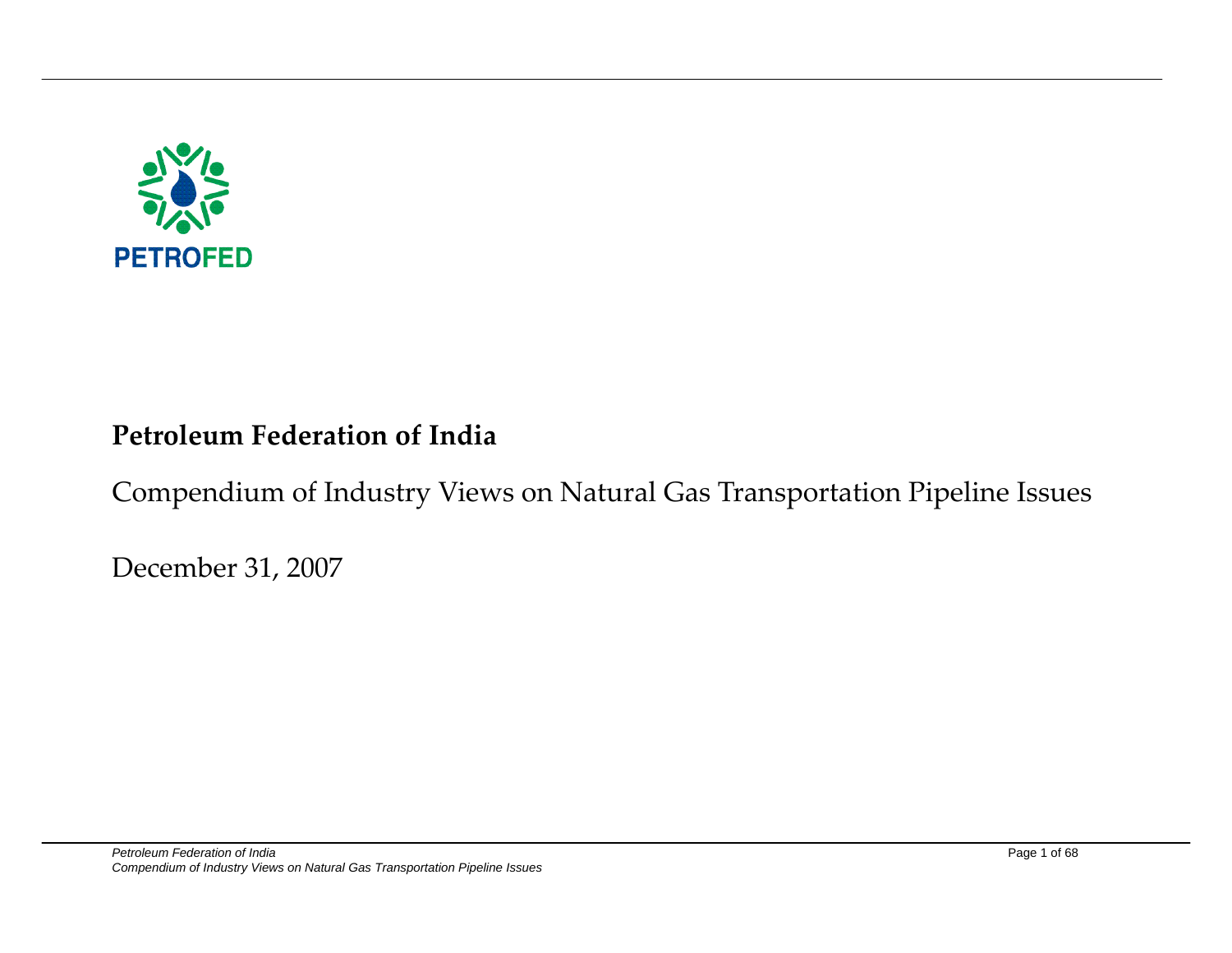| <b>Issue</b>       | Reference in     | <b>PNGRB Regulation Clause</b>                          | Reference        | <b>Industry suggestion</b>                          |
|--------------------|------------------|---------------------------------------------------------|------------------|-----------------------------------------------------|
|                    | <b>PNGRB</b>     |                                                         | as per           |                                                     |
|                    | Regulation       |                                                         | PetroFed         |                                                     |
|                    |                  |                                                         | Report           |                                                     |
| <b>Regulations</b> | Sub Clause       | The capacity mentioned at clause                        | <b>Issue No.</b> | <b>Summary of suggestions</b>                       |
| on "open           | 4.2.1.6.8.2 of   | 4.2.1.6.8.1 c)* above shall be available                | $1(a)$ (i)       | 1) The access to un-contracted capacity in the      |
| access" to         | Regulations for  | for use as common carrier by any third                  |                  | transportation pipelines should be on a non         |
| transportat        | Authorizing      | party on open access and nondiscriminatory              |                  | discriminatory basis                                |
| ion                | Entities for the | basis.                                                  |                  | 2) The procedure for determination of capacity      |
| pipelines          | Development      |                                                         |                  | should be transparent taking into account actual    |
|                    | of               |                                                         |                  | long term commitments of the shipper and/or         |
|                    | Natural Gas      | *4.2.1.6.8.1 The capacity of natural gas pipeline shall |                  | transporter.                                        |
|                    | Pipelines        | be an aggregate of the following:                       |                  | 3) Regulator to establish pipeline access code      |
|                    |                  | a) Capacity requirements of the entity;                 |                  | providing Level playing field and non-              |
|                    |                  | b) Firmed-up contracted volumes; and                    |                  | discriminatory open access to all Parties           |
|                    |                  | c) At least 33% 2 of (a) and (b).                       |                  | 4) New Pipeline capacities to be allocated on open  |
|                    |                  |                                                         |                  | season policy.                                      |
|                    |                  |                                                         |                  | 5) Available capacity in a particular existing      |
|                    |                  |                                                         |                  | pipeline needs to be notified by the regulator. All |
|                    |                  |                                                         |                  | the interested parties may be requested to register |
|                    |                  |                                                         |                  | their capacity requirements.                        |
|                    |                  |                                                         |                  | 6) There should be an objective/fair &              |
|                    |                  |                                                         |                  | equitable/transparent & non-discriminatory          |
|                    |                  |                                                         |                  | methodology for allocation of capacity in existing  |
|                    |                  |                                                         |                  | pipelines.                                          |
|                    |                  |                                                         |                  |                                                     |
|                    |                  |                                                         |                  | Divergent issues                                    |
|                    |                  |                                                         |                  | 7) Allow Open Access with tariff fixation by the    |
|                    |                  |                                                         |                  | parties involved on mutually agreed terms within    |
|                    |                  |                                                         |                  | overall cap fixed by the Regulator. Some industry   |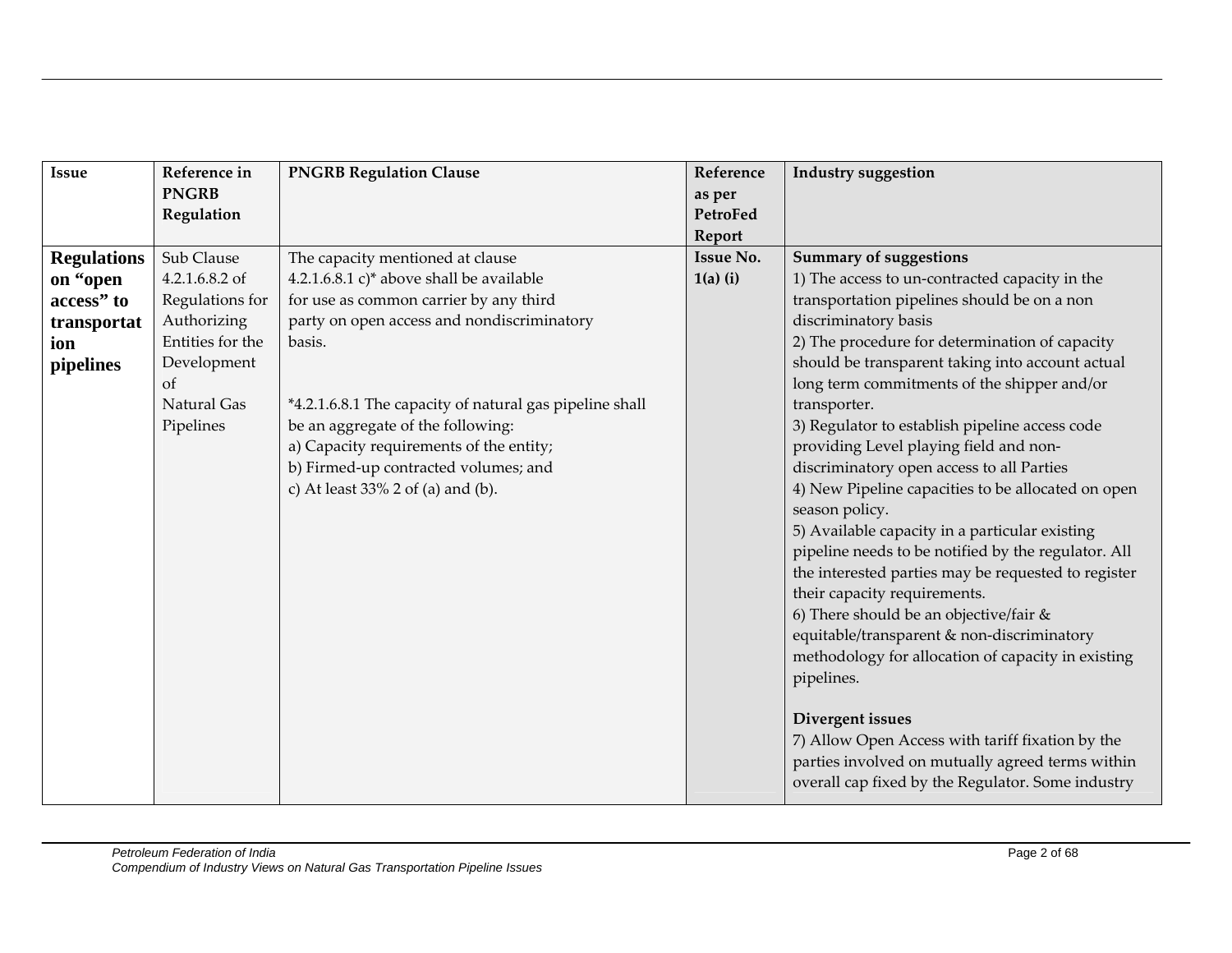| Issue              | Reference in     | <b>PNGRB Regulation Clause</b> | Reference        | <b>Industry suggestion</b>                              |
|--------------------|------------------|--------------------------------|------------------|---------------------------------------------------------|
|                    | <b>PNGRB</b>     |                                | as per           |                                                         |
|                    | Regulation       |                                | PetroFed         |                                                         |
|                    |                  |                                | Report           |                                                         |
| <b>Regulations</b> | Sub Clause       |                                | <b>Issue No.</b> | members do not agree with this.                         |
| on "open           | 4.2.1.6.8.2 of   |                                | $1(a)$ (i)       | 8) There should be a precondition that the parties      |
| access" to         | Regulations for  |                                |                  | should have source tie-up as well as customer tie-up    |
| transportat        | Authorizing      |                                |                  | for the required capacity. Some industry members        |
| ion                | Entities for the |                                |                  | do not desire that this precondition be laid for        |
| pipelines          | Development      |                                |                  | allowing access.                                        |
|                    | <sub>of</sub>    |                                |                  |                                                         |
|                    | Natural Gas      |                                |                  | <b>Inferences from International Regulatory Regimes</b> |
|                    | Pipelines        |                                |                  | Third Party Access (TPA) or Open Access is the          |
|                    |                  |                                |                  | right of a third party (either a producer, a consumer,  |
|                    |                  |                                |                  | a shipper or a trader) to access/make use of the        |
|                    |                  |                                |                  | transportation and/or distribution related services     |
|                    |                  |                                |                  | of a pipeline company for a charge (tariff) to move     |
|                    |                  |                                |                  | gas owned by the third party. In 1992, the European     |
|                    |                  |                                |                  | Commission defined it as "a regime providing for        |
|                    |                  |                                |                  | an obligation, to the extent that there is capacity     |
|                    |                  |                                |                  | available, on companies operating transmission and      |
|                    |                  |                                |                  | distribution networks to offer terms for the use of     |
|                    |                  |                                |                  | their grid, in particular to individual consumers or    |
|                    |                  |                                |                  | to distribution companies, in return for payment". It   |
|                    |                  |                                |                  | evokes a right for any third party to buy the           |
|                    |                  |                                |                  | transportation service of a pipeline                    |
|                    |                  |                                |                  | company and an obligation for the latter to offer       |
|                    |                  |                                |                  | such services, although the extent of such right and    |
|                    |                  |                                |                  | obligation may be limited by relevant legislation. It   |
|                    |                  |                                |                  | therefore differs significantly from voluntary access,  |
|                    |                  |                                |                  | which can take place freely without public              |
|                    |                  |                                |                  |                                                         |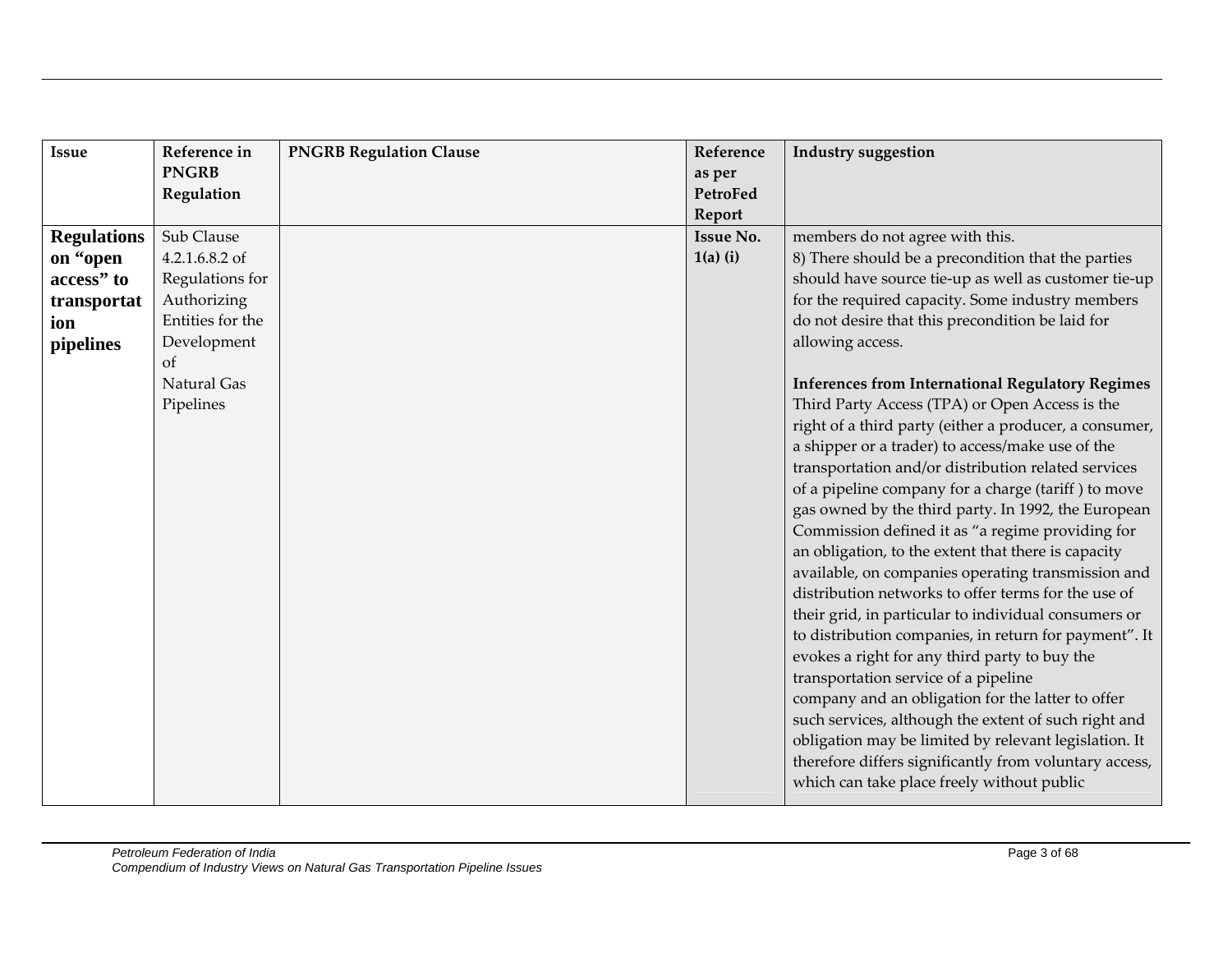| <b>Issue</b>       | Reference in     | <b>PNGRB Regulation Clause</b> | Reference        | Industry suggestion                                      |
|--------------------|------------------|--------------------------------|------------------|----------------------------------------------------------|
|                    | <b>PNGRB</b>     |                                | as per           |                                                          |
|                    | Regulation       |                                | PetroFed         |                                                          |
|                    |                  |                                | Report           |                                                          |
| <b>Regulations</b> | Sub Clause       |                                | <b>Issue No.</b> | intervention.                                            |
| on "open           | 4.2.1.6.8.2 of   |                                | $1(a)$ (i)       | In practice, essentially two kinds of TPA exist: a       |
| access" to         | Regulations for  |                                |                  | regulated regime and a negotiated one.                   |
| transportat        | Authorizing      |                                |                  | In a Regulated TPA, the public authorities set the       |
| ion                | Entities for the |                                |                  | rules and access conditions, on the basis of             |
| pipelines          | Development      |                                |                  | published tariffs and/or other terms and obligations     |
|                    | <sub>of</sub>    |                                |                  | for the use of the system. Negotiated TPA requires       |
|                    | Natural Gas      |                                |                  | the pipeline company to publish its basic conditions     |
|                    | Pipelines        |                                |                  | for access and related services, but leaves the parties  |
|                    |                  |                                |                  | concerned the freedom to define access terms and         |
|                    |                  |                                |                  | conditions Regardless of whether TPA is regulated        |
|                    |                  |                                |                  | or negotiated, there are certain conditions for the      |
|                    |                  |                                |                  | application of such a regime:                            |
|                    |                  |                                |                  | There should be a sufficiently well developed gas        |
|                    |                  |                                |                  | market with excess pipeline transmission capacity;       |
|                    |                  |                                |                  | There should be a sufficiently large number of gas       |
|                    |                  |                                |                  | producers and consumers who seek to have access          |
|                    |                  |                                |                  | to the spare capacity rather than building their own     |
|                    |                  |                                |                  | pipelines; and                                           |
|                    |                  |                                |                  | Physical links exist or are feasible with the            |
|                    |                  |                                |                  | existing pipelines. In addition, to ensure access to all |
|                    |                  |                                |                  | network users (or a defined class of customers,          |
|                    |                  |                                |                  | known as "eligible" customers), be they customers        |
|                    |                  |                                |                  | or companies, on equal conditions, impartiality and      |
|                    |                  |                                |                  | neutrality, a number of other issues have to be          |
|                    |                  |                                |                  | considered before the introduction of TPA in a           |
|                    |                  |                                |                  | country. They include:                                   |
|                    |                  |                                |                  |                                                          |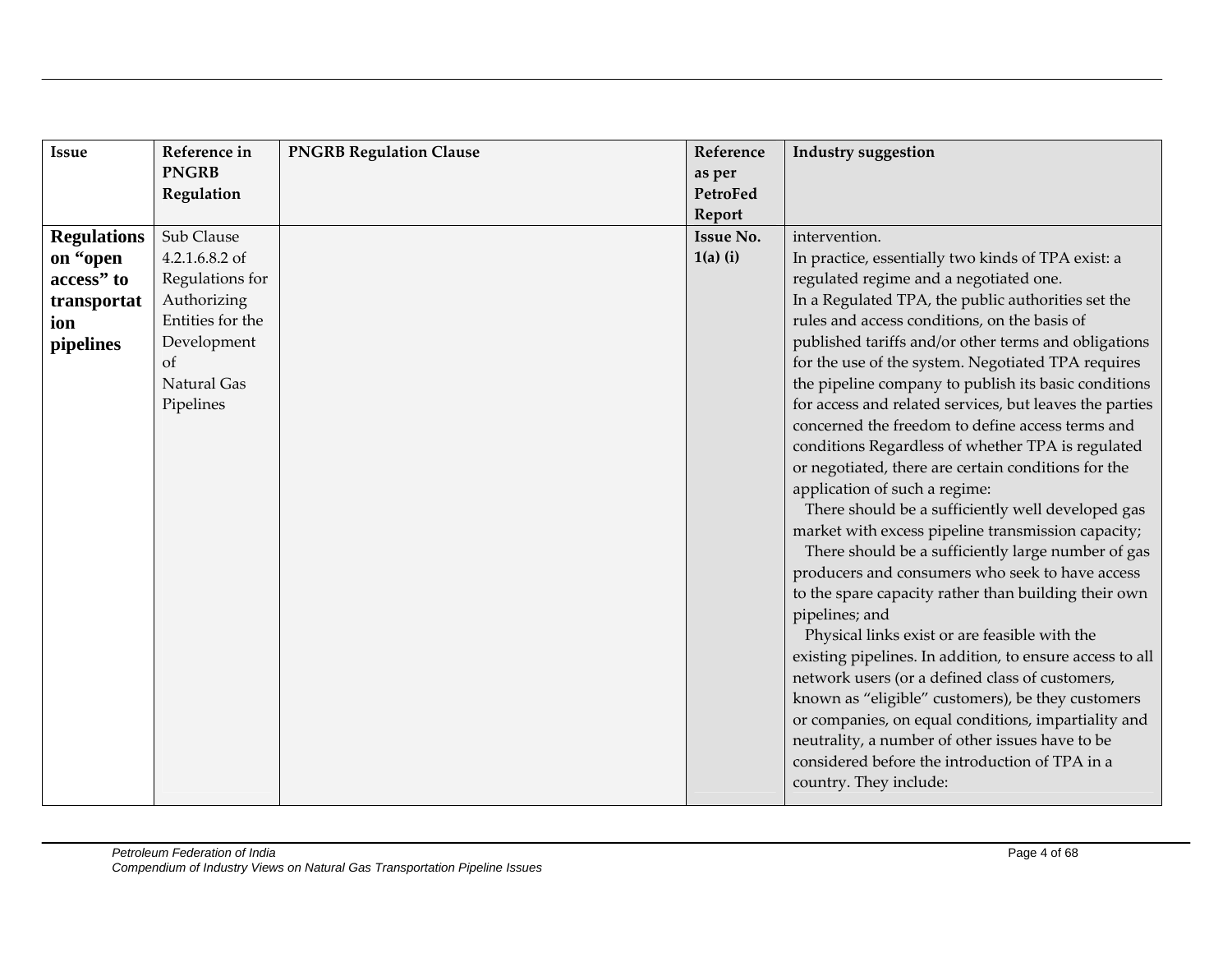| <b>Issue</b>       | Reference in     | <b>PNGRB Regulation Clause</b> | Reference        | <b>Industry suggestion</b>                            |
|--------------------|------------------|--------------------------------|------------------|-------------------------------------------------------|
|                    | <b>PNGRB</b>     |                                | as per           |                                                       |
|                    | Regulation       |                                | <b>PetroFed</b>  |                                                       |
|                    |                  |                                | Report           |                                                       |
| <b>Regulations</b> | Sub Clause       |                                | <b>Issue No.</b> | Eligibility for participation: it has to be decided   |
| on "open           | 4.2.1.6.8.2 of   |                                | $1(a)$ (i)       | which category of companies should be able to         |
| access" to         | Regulations for  |                                |                  | benefit from TPA and, for instance, whether they      |
| transportat        | Authorizing      |                                |                  | should be of a certain minimum size (if gas           |
| ion                | Entities for the |                                |                  | consumers) or have to meet technical and financial    |
| pipelines          | Development      |                                |                  | standards (if shippers).                              |
|                    | <sub>of</sub>    |                                |                  | Definition of facilities to which access is to be     |
|                    | Natural Gas      |                                |                  | granted: e.g. transmission and distribution pipelines |
|                    | Pipelines        |                                |                  | both onshore and offshore; gathering, storage,        |
|                    |                  |                                |                  | treatment and blending facilities.                    |
|                    |                  |                                |                  | Definition of the services that may be involved       |
|                    |                  |                                |                  | apart from the transmission: e.g. metering, pressure  |
|                    |                  |                                |                  | balancing, quality management, load balancing,        |
|                    |                  |                                |                  | storage, back-up and stand-by services.               |
|                    |                  |                                |                  | Determination of the extent to which the pipeline     |
|                    |                  |                                |                  | company is obliged to provide these services          |
|                    |                  |                                |                  | separately; i.e. to what degree these services should |
|                    |                  |                                |                  | be unbundled, which also raises the question of       |
|                    |                  |                                |                  | whether the pipeline company has to split its         |
|                    |                  |                                |                  | activities into separate companies.                   |
|                    |                  |                                |                  | Definition of available capacity and the              |
|                    |                  |                                |                  | procedures to be followed when capacity is not        |
|                    |                  |                                |                  | sufficient (queuing procedures, requirements to       |
|                    |                  |                                |                  | build capacity).                                      |
|                    |                  |                                |                  | How to calculate the tariffs for transportation and   |
|                    |                  |                                |                  | related services.                                     |
|                    |                  |                                |                  | How much information the pipeline company will        |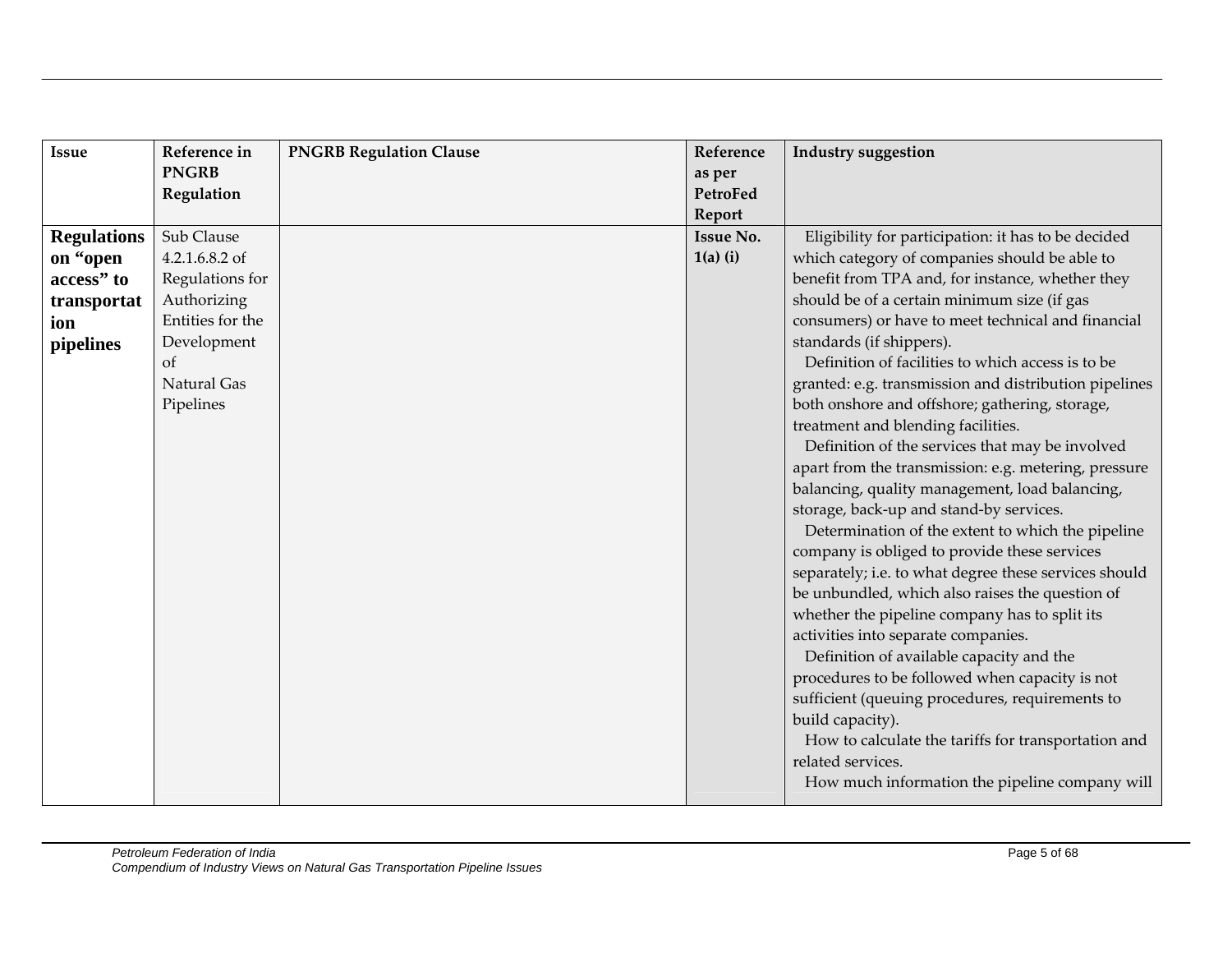| <b>Issue</b>       | Reference in     | <b>PNGRB Regulation Clause</b> | Reference        | <b>Industry suggestion</b>                              |
|--------------------|------------------|--------------------------------|------------------|---------------------------------------------------------|
|                    | <b>PNGRB</b>     |                                | as per           |                                                         |
|                    | Regulation       |                                | PetroFed         |                                                         |
|                    |                  |                                | Report           |                                                         |
| <b>Regulations</b> | Sub Clause       |                                | <b>Issue No.</b> | be required to disclose regarding availability of, and  |
| on "open           | 4.2.1.6.8.2 of   |                                | $1(a)$ (i)       | calculation of charges for, services.                   |
| access" to         | Regulations for  |                                |                  | The relationship (degree of discrimination)             |
| transportat        | Authorizing      |                                |                  | between the pipeline company's own customers            |
| ion                | Entities for the |                                |                  | and third parties requesting access.                    |
| pipelines          | Development      |                                |                  | The regulatory framework (regulatory bodies             |
|                    | <sub>of</sub>    |                                |                  | involved, instances of appeal, etc.)                    |
|                    | Natural Gas      |                                |                  | Legislation dealing with transitional problems          |
|                    | Pipelines        |                                |                  | caused by the introduction of TPA.                      |
|                    |                  |                                |                  | Dispute settlement mechanisms to ensure                 |
|                    |                  |                                |                  | expeditious resolution.                                 |
|                    |                  |                                |                  | Mechanisms to avoid abuse of dominant                   |
|                    |                  |                                |                  | positions.                                              |
|                    |                  |                                |                  | The obligation to unbundle accounts.                    |
|                    |                  |                                |                  | Technical rules to ensure inter-operability             |
|                    |                  |                                |                  | between gases of different quality.                     |
|                    |                  |                                |                  | <b>International Experiences</b>                        |
|                    |                  |                                |                  | The United States of America Interstate gas             |
|                    |                  |                                |                  | pipelines are required to operate as open-access        |
|                    |                  |                                |                  | contract carriers. Capacity on the pipeline is offered  |
|                    |                  |                                |                  | and allocated based upon long-established FERC          |
|                    |                  |                                |                  | regulations and precedence. Access to pipeline          |
|                    |                  |                                |                  | capacity needs to be viewed in four contexts:           |
|                    |                  |                                |                  | 1. Initial access to a proposed new pipeline 2. Initial |
|                    |                  |                                |                  | access to pipeline expansions                           |
|                    |                  |                                |                  | 3. Access to pipeline capacity that may become          |
|                    |                  |                                |                  |                                                         |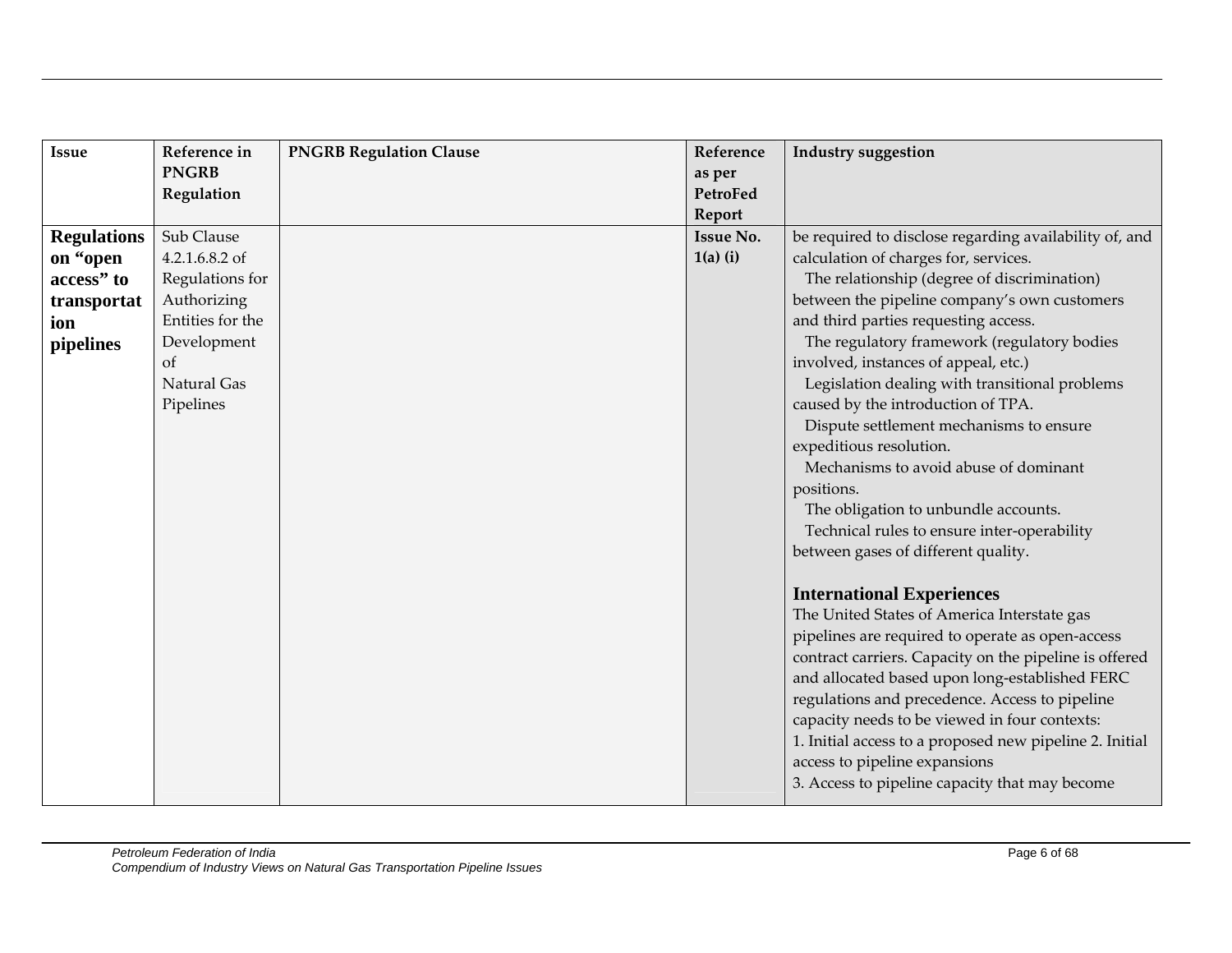| Issue              | Reference in     | <b>PNGRB Regulation Clause</b> | Reference        | <b>Industry suggestion</b>                             |
|--------------------|------------------|--------------------------------|------------------|--------------------------------------------------------|
|                    | <b>PNGRB</b>     |                                | as per           |                                                        |
|                    | Regulation       |                                | PetroFed         |                                                        |
|                    |                  |                                | Report           |                                                        |
| <b>Regulations</b> | Sub Clause       |                                | <b>Issue No.</b> | available because of contract termination or           |
| on "open           | 4.2.1.6.8.2 of   |                                | $1(a)$ (i)       | exploration and                                        |
| access" to         | Regulations for  |                                |                  | 4. Access as a result of temporary or permanent        |
| transportat        | Authorizing      |                                |                  | capacity release In each of these contexts, any        |
| ion                | Entities for the |                                |                  | credit-worthy party that is willing to make the        |
| pipelines          | Development      |                                |                  | necessary long-term shipping commitment has an         |
|                    | <sub>of</sub>    |                                |                  | equal opportunity to acquire pipeline capacity. On     |
|                    | Natural Gas      |                                |                  | gas pipelines, gas is allocated through an             |
|                    | Pipelines        |                                |                  | open season process that allows all perspective        |
|                    |                  |                                |                  | shippers to review the preliminary rates, terms and    |
|                    |                  |                                |                  | conditions and to bid for capacity on the pipeline.    |
|                    |                  |                                |                  | The open season process is instrumental to the         |
|                    |                  |                                |                  | pipeline's ability to establish the economic viability |
|                    |                  |                                |                  | for the project and to determine the optimum size of   |
|                    |                  |                                |                  | the pipeline. The open season process is designed to   |
|                    |                  |                                |                  | insure nondiscriminatory allocation of pipeline        |
|                    |                  |                                |                  | capacity and significant case law and precedent        |
|                    |                  |                                |                  | exists to insure that no shipper that is prepared      |
|                    |                  |                                |                  | to make the long-term shipping commitment has          |
|                    |                  |                                |                  | any advantage in taking pipeline capacity from         |
|                    |                  |                                |                  | another similarly situated shipper. In the United      |
|                    |                  |                                |                  | States, the FERC oversees this process, which must     |
|                    |                  |                                |                  | be open and transparent.                               |
|                    |                  |                                |                  | Although the FERC allows reasonable flexibility in     |
|                    |                  |                                |                  | the design of open seasons, significant precedent      |
|                    |                  |                                |                  | defines the open season process. Typically, open       |
|                    |                  |                                |                  | season processes are conducted as follows: 1. The      |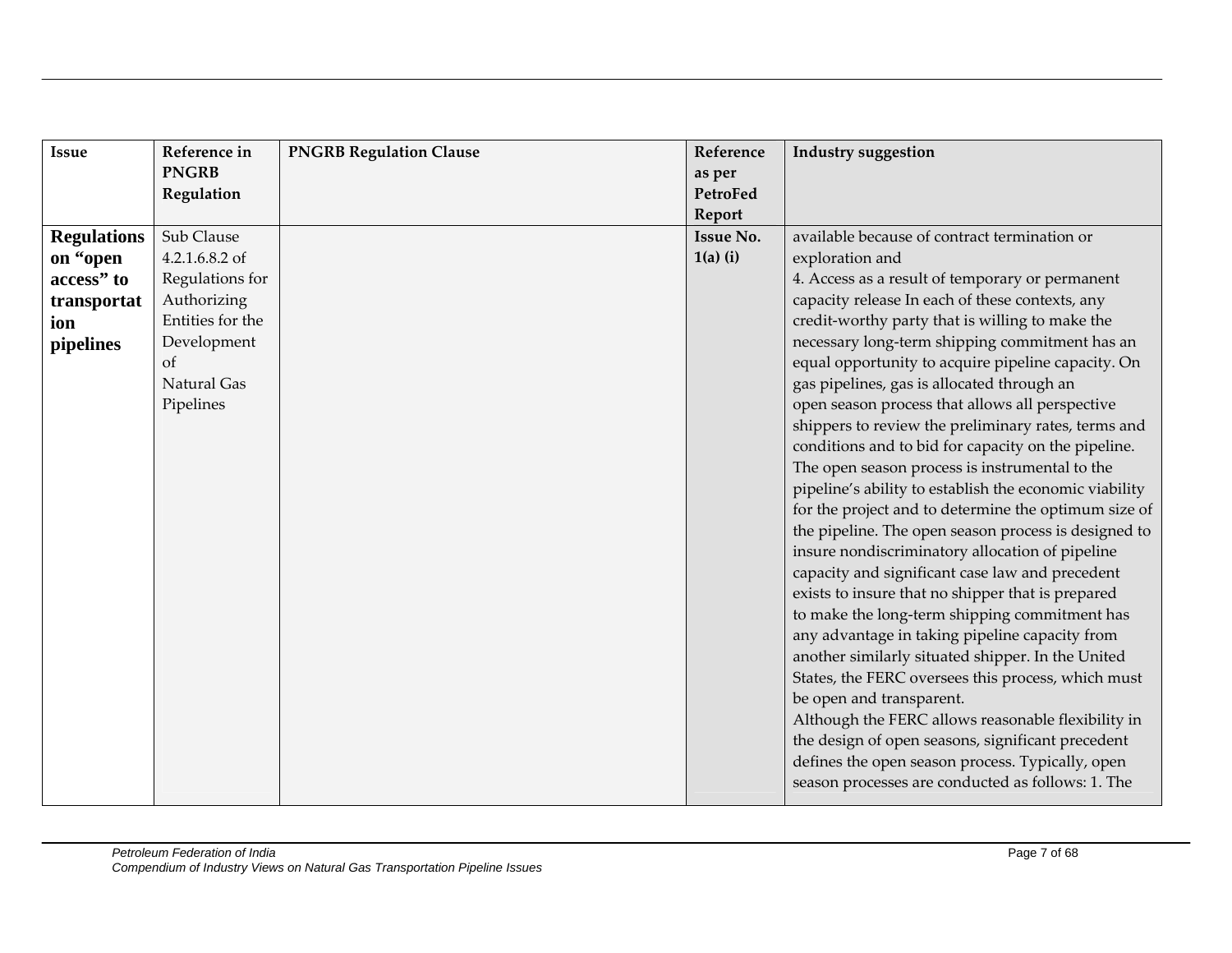| <b>Issue</b>       | Reference in     | <b>PNGRB Regulation Clause</b> | Reference        | <b>Industry suggestion</b>                             |
|--------------------|------------------|--------------------------------|------------------|--------------------------------------------------------|
|                    | <b>PNGRB</b>     |                                | as per           |                                                        |
|                    | Regulation       |                                | PetroFed         |                                                        |
|                    |                  |                                | Report           |                                                        |
| <b>Regulations</b> | Sub Clause       |                                | <b>Issue No.</b> | pipeline will often engage in preliminary              |
| on "open           | 4.2.1.6.8.2 of   |                                | $1(a)$ (i)       | discussions with the marketplace and will              |
| access" to         | Regulations for  |                                |                  | sometimes use nonbinding open seasons or               |
| transportat        | Authorizing      |                                |                  | solicitations of interest. This process helps the      |
| ion                | Entities for the |                                |                  | pipeline to judge the extent of the market support     |
| pipelines          | Development      |                                |                  | and to insure that the pipeline is neither too large   |
|                    | <sub>of</sub>    |                                |                  | nor too small for the apparent demand for the          |
|                    | Natural Gas      |                                |                  | transportation services.                               |
|                    | Pipelines        |                                |                  | 2. The pipeline then issues a public notice to         |
|                    |                  |                                |                  | announce its open season. The open season must be      |
|                    |                  |                                |                  | of sufficient duration to allow all interested         |
|                    |                  |                                |                  | shippers an opportunity to respond. The open           |
|                    |                  |                                |                  | season documentation will also outline the rules       |
|                    |                  |                                |                  | under which the pipeline will evaluate its bids. The   |
|                    |                  |                                |                  | pipeline's open season package typically               |
|                    |                  |                                |                  | includes significant information about the project     |
|                    |                  |                                |                  | including receipt and delivery points, route, timing,  |
|                    |                  |                                |                  | services, pro-forma agreements, a proposed             |
|                    |                  |                                |                  | precedent agreement and estimated rates.               |
|                    |                  |                                |                  | 3. If there's insufficient capacity to satisfy all the |
|                    |                  |                                |                  | bids, the pipeline's open season package will          |
|                    |                  |                                |                  | specify the type of tiebreaker that will be employed   |
|                    |                  |                                |                  | to allocate the available capacity.                    |
|                    |                  |                                |                  | 4. Once capacity has been allocated through the        |
|                    |                  |                                |                  | open season process, the shippers will normally        |
|                    |                  |                                |                  | enter into binding precedent agreements with the       |
|                    |                  |                                |                  | pipeline, which demonstrate the need and support       |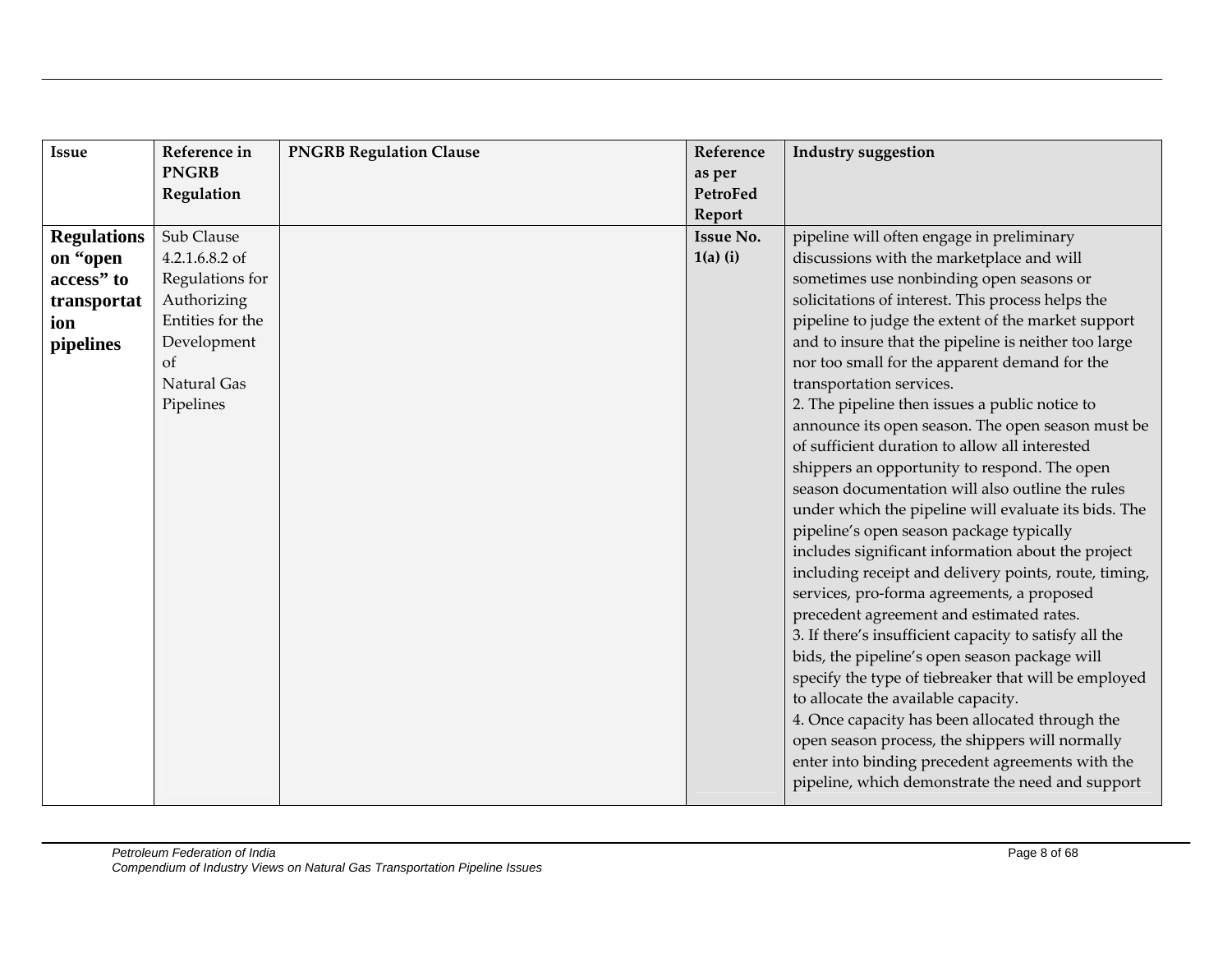| Issue              | Reference in     | <b>PNGRB Regulation Clause</b> | Reference        | <b>Industry suggestion</b>                             |
|--------------------|------------------|--------------------------------|------------------|--------------------------------------------------------|
|                    | <b>PNGRB</b>     |                                | as per           |                                                        |
|                    | Regulation       |                                | PetroFed         |                                                        |
|                    |                  |                                | Report           |                                                        |
| <b>Regulations</b> | Sub Clause       |                                | <b>Issue No.</b> | for the project. The pipeline company uses these       |
| on "open           | 4.2.1.6.8.2 of   |                                | $1(a)$ (i)       | agreements to justify the project at the FERC and to   |
| access" to         | Regulations for  |                                |                  | underpin the financing of the construction of the      |
| transportat        | Authorizing      |                                |                  | pipeline. Pipeline owners and financial lenders        |
| ion                | Entities for the |                                |                  | require these long-term contracts for firm capacity    |
| pipelines          | Development      |                                |                  | to ensure repayment of the capital cost of building    |
|                    | <sub>of</sub>    |                                |                  | the pipeline. without these commitments, gas           |
|                    | Natural Gas      |                                |                  | pipeline projects, which by their nature involve a     |
|                    | Pipelines        |                                |                  | longer payout than typical oil pipeline projects,      |
|                    |                  |                                |                  | could not be financed. Shippers need a contractual     |
|                    |                  |                                |                  | commitment from the pipeline to ensure capacity is     |
|                    |                  |                                |                  | available to support their own needs.                  |
|                    |                  |                                |                  | Once capacity is awarded through the open season       |
|                    |                  |                                |                  | and binding precedent agreements are executed, a       |
|                    |                  |                                |                  | shipper's contractual right to the reserved capacity   |
|                    |                  |                                |                  | is protected. A shipper's economics are founded on     |
|                    |                  |                                |                  | the availability of this contracted capacity. In       |
|                    |                  |                                |                  | exchange for the pipeline's commitment to reserve a    |
|                    |                  |                                |                  | specified quantity of capacity for a shipper, the      |
|                    |                  |                                |                  | shipper agrees to pay a monthly reservation charge     |
|                    |                  |                                |                  | that is due regardless of whether gas is actually      |
|                    |                  |                                |                  | shipped. A pipeline must have sufficient binding       |
|                    |                  |                                |                  | precedent agreements or executed transportation        |
|                    |                  |                                |                  | contracts prior to filing its FERC application. If the |
|                    |                  |                                |                  | pipeline verbuilds, it is at risk for all unsubscribed |
|                    |                  |                                |                  | capacity and cannot recover those costs from the       |
|                    |                  |                                |                  | contracted shippers.                                   |
|                    |                  |                                |                  |                                                        |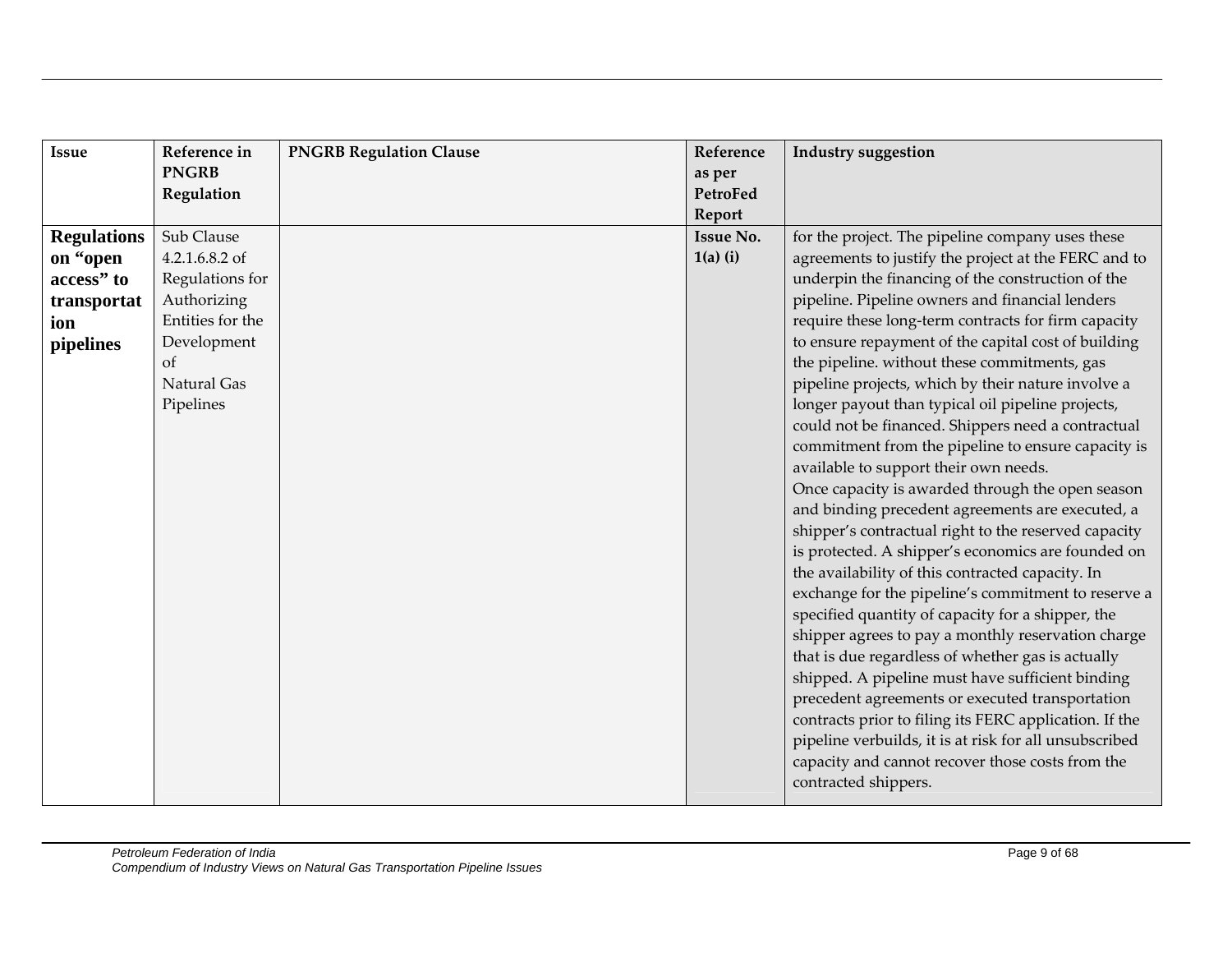| Issue              | Reference in     | <b>PNGRB Regulation Clause</b> | Reference        | <b>Industry suggestion</b>                                                                                                                                                                                                                                                                                 |
|--------------------|------------------|--------------------------------|------------------|------------------------------------------------------------------------------------------------------------------------------------------------------------------------------------------------------------------------------------------------------------------------------------------------------------|
|                    | <b>PNGRB</b>     |                                | as per           |                                                                                                                                                                                                                                                                                                            |
|                    | Regulation       |                                | PetroFed         |                                                                                                                                                                                                                                                                                                            |
|                    |                  |                                | Report           |                                                                                                                                                                                                                                                                                                            |
| <b>Regulations</b> | Sub Clause       |                                | <b>Issue No.</b> | The open season process is critical to determining                                                                                                                                                                                                                                                         |
| on "open           | 4.2.1.6.8.2 of   |                                | $1(a)$ (i)       | the ultimate capacity of the pipeline. When                                                                                                                                                                                                                                                                |
| access" to         | Regulations for  |                                |                  | additional gas is committed to the project, a larger                                                                                                                                                                                                                                                       |
| transportat        | Authorizing      |                                |                  | physical pipeline may be justified (if operationally                                                                                                                                                                                                                                                       |
| ion                | Entities for the |                                |                  | feasible), which may yield economies of scale that                                                                                                                                                                                                                                                         |
| pipelines          | Development      |                                |                  | benefit all shippers.                                                                                                                                                                                                                                                                                      |
|                    | <sub>of</sub>    |                                |                  | In some unique cases in the offshore Gulf of Mexico,                                                                                                                                                                                                                                                       |
|                    | Natural Gas      |                                |                  | pipelines have offered a pre-subscription open                                                                                                                                                                                                                                                             |
|                    | Pipelines        |                                |                  | season to attract sufficient base volumes to                                                                                                                                                                                                                                                               |
|                    |                  |                                |                  | underpin the pipeline. In these cases, the anchor                                                                                                                                                                                                                                                          |
|                    |                  |                                |                  | shippers were pre-assured access to some                                                                                                                                                                                                                                                                   |
|                    |                  |                                |                  |                                                                                                                                                                                                                                                                                                            |
|                    |                  |                                |                  | consistent with the risk associated with their large                                                                                                                                                                                                                                                       |
|                    |                  |                                |                  | capital investments in related production facilities.                                                                                                                                                                                                                                                      |
|                    |                  |                                |                  |                                                                                                                                                                                                                                                                                                            |
|                    |                  |                                |                  | distinctive cases any party meeting the base                                                                                                                                                                                                                                                               |
|                    |                  |                                |                  |                                                                                                                                                                                                                                                                                                            |
|                    |                  |                                |                  |                                                                                                                                                                                                                                                                                                            |
|                    |                  |                                |                  | was still made available to any interested shipper in                                                                                                                                                                                                                                                      |
|                    |                  |                                |                  |                                                                                                                                                                                                                                                                                                            |
|                    |                  |                                |                  |                                                                                                                                                                                                                                                                                                            |
|                    |                  |                                |                  | facilitate types of unusual project development                                                                                                                                                                                                                                                            |
|                    |                  |                                |                  | requirements.                                                                                                                                                                                                                                                                                              |
|                    |                  |                                |                  | The current process for the allocation of expansion                                                                                                                                                                                                                                                        |
|                    |                  |                                |                  | capacity is very similar to that described earlier for                                                                                                                                                                                                                                                     |
|                    |                  |                                |                  | the allocation                                                                                                                                                                                                                                                                                             |
|                    |                  |                                |                  | of initial pipeline capacity. However, prior to the                                                                                                                                                                                                                                                        |
|                    |                  |                                |                  | of the pipeline's capacity in the open season<br>It should be noted, however, that in all of these<br>requirements could be an anchor shipper and a<br>meaningful portion of the total pipeline capacity<br>a non-discriminatory open season. FERC has<br>approved this anchor shipper concept in order to |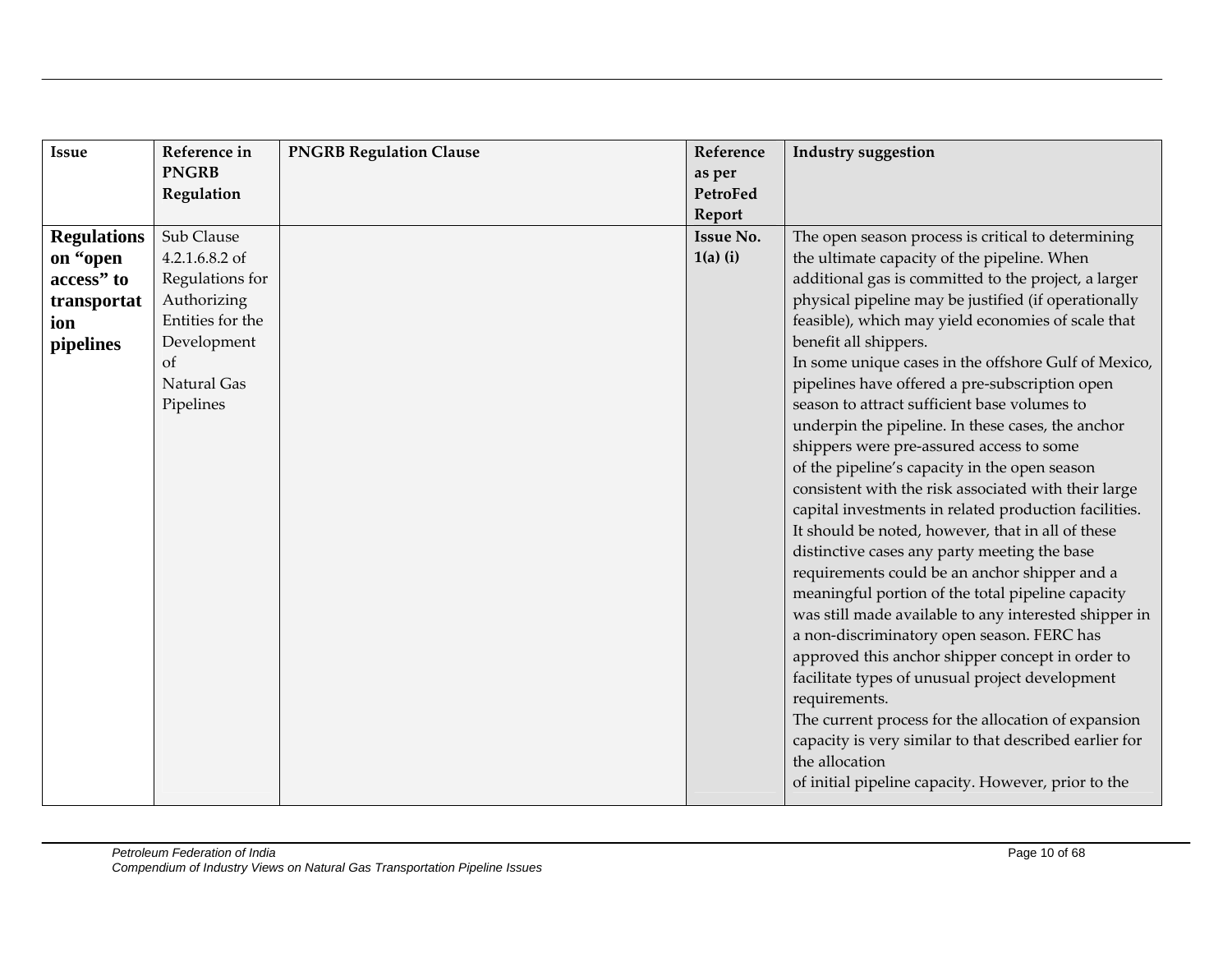| Issue              | Reference in     | <b>PNGRB Regulation Clause</b> | Reference        | <b>Industry suggestion</b>                              |
|--------------------|------------------|--------------------------------|------------------|---------------------------------------------------------|
|                    | <b>PNGRB</b>     |                                | as per           |                                                         |
|                    | Regulation       |                                | PetroFed         |                                                         |
|                    |                  |                                | Report           |                                                         |
| <b>Regulations</b> | Sub Clause       |                                | <b>Issue No.</b> | expansion open season, FERC policy requires that        |
| on "open           | 4.2.1.6.8.2 of   |                                | $1(a)$ (i)       | the pipeline poll current shippers regarding their      |
| access" to         | Regulations for  |                                |                  | willingness to turn back their own capacity prior to    |
| transportat        | Authorizing      |                                |                  | the binding open season. An existing shipper does       |
| ion                | Entities for the |                                |                  | not have priority or right of first refusal for         |
| pipelines          | Development      |                                |                  | expansion capacity, but is treated the same as          |
|                    | <sub>of</sub>    |                                |                  | anyone else trying to obtain expansion capacity. All    |
|                    | Natural Gas      |                                |                  | potential shippers must bid on expansion capacity       |
|                    | Pipelines        |                                |                  | during the open season and similarly situated           |
|                    |                  |                                |                  | shippers must be afforded the same rates, terms and     |
|                    |                  |                                |                  | conditions. When a project is economically and          |
|                    |                  |                                |                  | technically viable, this process allows a pipeline to   |
|                    |                  |                                |                  | efficiently identify customer requirements and to       |
|                    |                  |                                |                  | implement cost-effective expansions.                    |
|                    |                  |                                |                  | It should also be noted that the FERC has very          |
|                    |                  |                                |                  | specific regulations that deal with the relationship    |
|                    |                  |                                |                  | between interstate pipelines and all of their energy    |
|                    |                  |                                |                  | related affiliates. Under these regulations, known as   |
|                    |                  |                                |                  | Order 2004, pipelines may not treat their affiliates in |
|                    |                  |                                |                  | a preferential manner. These regulations include        |
|                    |                  |                                |                  | strict limitations on information flow, shared          |
|                    |                  |                                |                  | employees and corporate structure. Virtually every      |
|                    |                  |                                |                  | pipeline employee must now be specifically trained      |
|                    |                  |                                |                  | in these affiliate regulations. The penalties for       |
|                    |                  |                                |                  | violation are severe.                                   |
|                    |                  |                                |                  | If a pipeline is expanded, the resulting rate           |
|                    |                  |                                |                  | treatment is dictated by established FERC policy.       |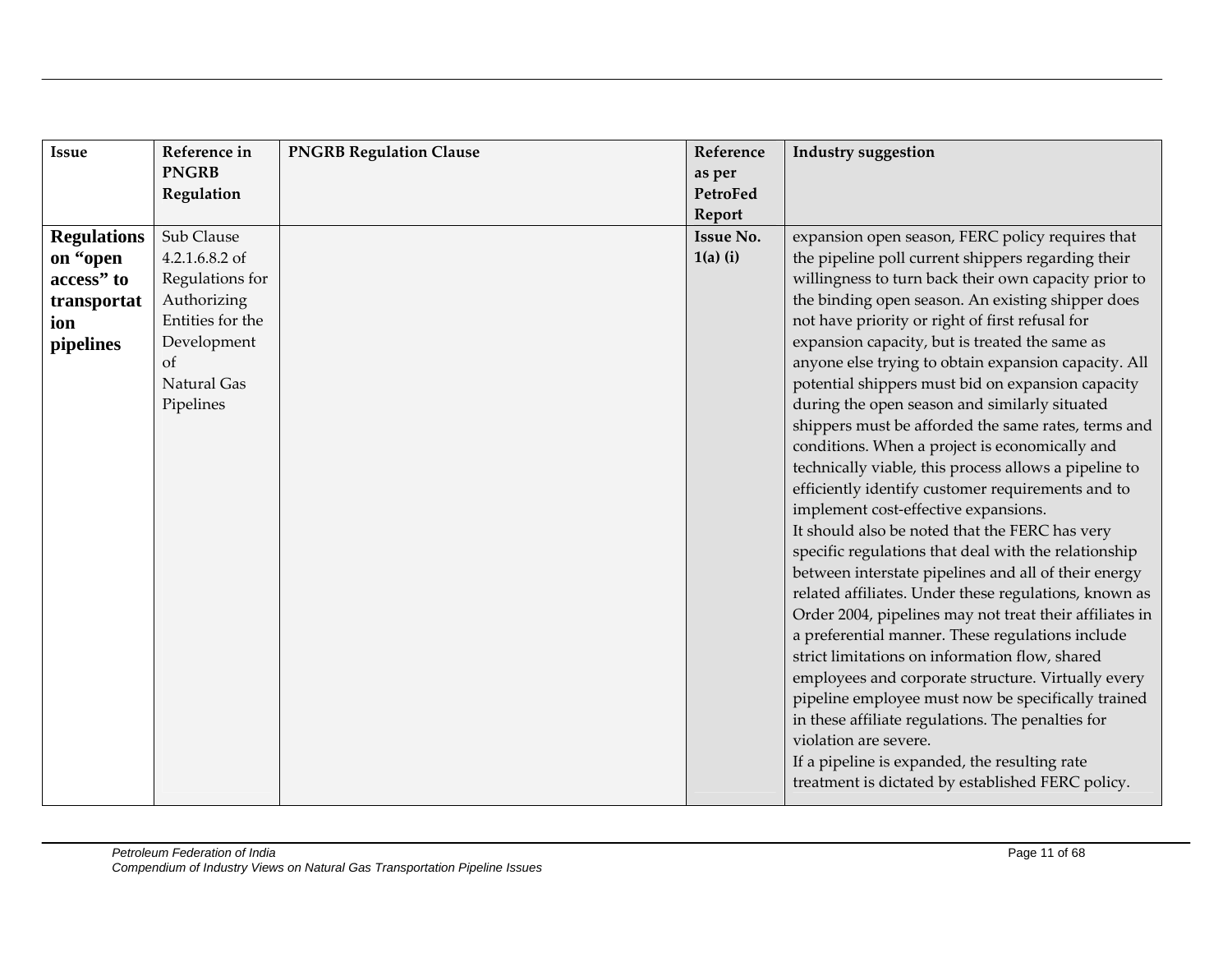| Issue              | Reference in     | <b>PNGRB Regulation Clause</b> | Reference        | <b>Industry suggestion</b>                               |
|--------------------|------------------|--------------------------------|------------------|----------------------------------------------------------|
|                    | <b>PNGRB</b>     |                                | as per           |                                                          |
|                    | Regulation       |                                | PetroFed         |                                                          |
|                    |                  |                                | Report           |                                                          |
| <b>Regulations</b> | Sub Clause       |                                | <b>Issue No.</b> | The expansion rates are determined based upon the        |
| on "open           | 4.2.1.6.8.2 of   |                                | $1(a)$ (i)       | incremental costs of the expansion. If the resulting     |
| access" to         | Regulations for  |                                |                  | expansion results in a lower overall rate, then the      |
| transportat        | Authorizing      |                                |                  | cost is rolled in or basically included in the rate base |
| ion                | Entities for the |                                |                  | of the pre-expansion pipeline. In this case, the         |
| pipelines          | Development      |                                |                  | existing shippers and the expansion shippers all pay     |
|                    | <sub>of</sub>    |                                |                  | a lower rate. If the expansion would result in an        |
|                    | Natural Gas      |                                |                  | increase in rates to the existing shippers who hold      |
|                    | Pipelines        |                                |                  | the initial capacity, then the expansion rate will be    |
|                    |                  |                                |                  | incrementally priced. In this case, the existing         |
|                    |                  |                                |                  | shipper continues to pay their previous rate and the     |
|                    |                  |                                |                  | expansion shippers pay a rate based on the higher        |
|                    |                  |                                |                  | incremental costs to expand the system. The actual       |
|                    |                  |                                |                  | costs of an expansion will depend upon the design        |
|                    |                  |                                |                  | of the pre existing facilities and the specifics of the  |
|                    |                  |                                |                  | proposed expansion.                                      |
|                    |                  |                                |                  | It should also be noted that the proposed federal        |
|                    |                  |                                |                  | enabling legislation has unique and unprecedented        |
|                    |                  |                                |                  | language allowing FERC to require an expansion           |
|                    |                  |                                |                  | upon request if the shipper requesting this service      |
|                    |                  |                                |                  | meets the requirement outlined in the legislation.       |
|                    |                  |                                |                  | These requirements include:                              |
|                    |                  |                                |                  | 1. No subsidization of expansion shippers by             |
|                    |                  |                                |                  | existing shippers;                                       |
|                    |                  |                                |                  | 2. No adverse effect on the financial viability,         |
|                    |                  |                                |                  | economic viability or operations of the pipeline and     |
|                    |                  |                                |                  | 3. No diminution of the contract rights of existing      |
|                    |                  |                                |                  |                                                          |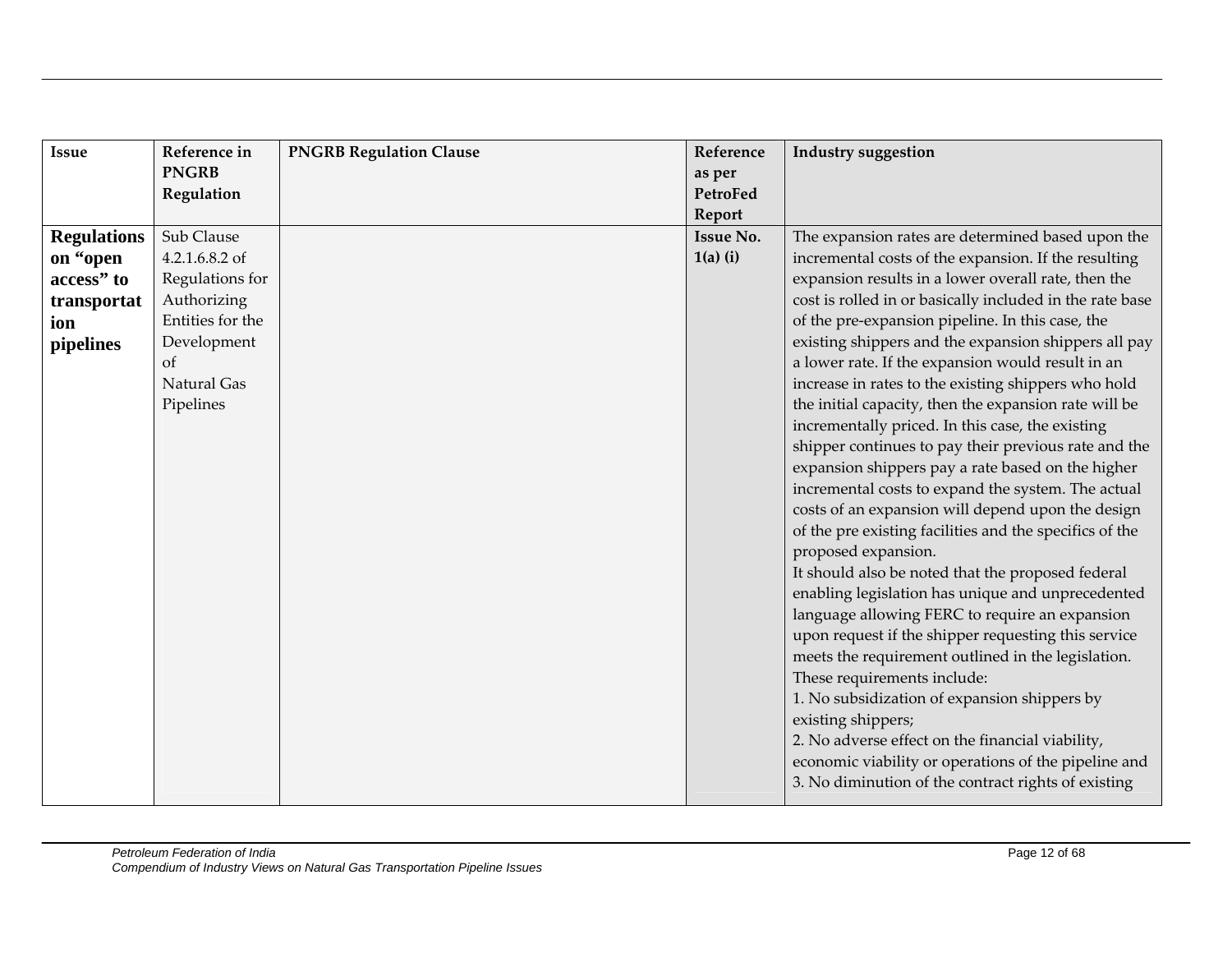| Issue              | Reference in     | <b>PNGRB Regulation Clause</b> | Reference        | <b>Industry suggestion</b>                               |
|--------------------|------------------|--------------------------------|------------------|----------------------------------------------------------|
|                    | <b>PNGRB</b>     |                                | as per           |                                                          |
|                    | Regulation       |                                | <b>PetroFed</b>  |                                                          |
|                    |                  |                                | Report           |                                                          |
| <b>Regulations</b> | Sub Clause       |                                | <b>Issue No.</b> | shippers to previously subscribed certificated           |
| on "open           | 4.2.1.6.8.2 of   |                                | $1(a)$ (i)       | capacity.                                                |
| access" to         | Regulations for  |                                |                  | There are other methods of allocating capacity. Any      |
| transportat        | Authorizing      |                                |                  | shipper who is paying the pipeline's maximum rate        |
| ion                | Entities for the |                                |                  | under a firm transportation contract that is 12          |
| pipelines          | Development      |                                |                  | months or longer is granted a conditional right to       |
|                    | <sub>of</sub>    |                                |                  | extend its contract at the expiration of the primary     |
|                    | Natural Gas      |                                |                  | terms. As a matter of FERC policy, this right of first   |
|                    | Pipelines        |                                |                  | refusal (ROFR) exists only at the end of the primary     |
|                    |                  |                                |                  | contract term and allows the shipper the ability to      |
|                    |                  |                                |                  | retain all or a portion of its contract subject to the   |
|                    |                  |                                |                  | expiring capacity if he is willing to pay the            |
|                    |                  |                                |                  | pipeline's maximum filed rate for the greater of one     |
|                    |                  |                                |                  | year or the term offered by a third party. This          |
|                    |                  |                                |                  | contract right of first refusal is not a right to obtain |
|                    |                  |                                |                  | capacity in either an initial open season or an          |
|                    |                  |                                |                  | expansion open season.                                   |
|                    |                  |                                |                  | The pipeline is also required to allocate capacity       |
|                    |                  |                                |                  | that comes available as a result of contract             |
|                    |                  |                                |                  | expiration on a nondiscriminatory basis. This can be     |
|                    |                  |                                |                  | done through an open season or by posting the            |
|                    |                  |                                |                  | capacity on the pipeline's public bulletin board. In     |
|                    |                  |                                |                  | any event, the FERC approved tariff will provide         |
|                    |                  |                                |                  | the procedures consistent with FERC precedent            |
|                    |                  |                                |                  | and regulations for the nondiscriminatory allocation     |
|                    |                  |                                |                  | of such available pipeline capacity.                     |
|                    |                  |                                |                  | Any method by which a shipper can obtain firm            |
|                    |                  |                                |                  |                                                          |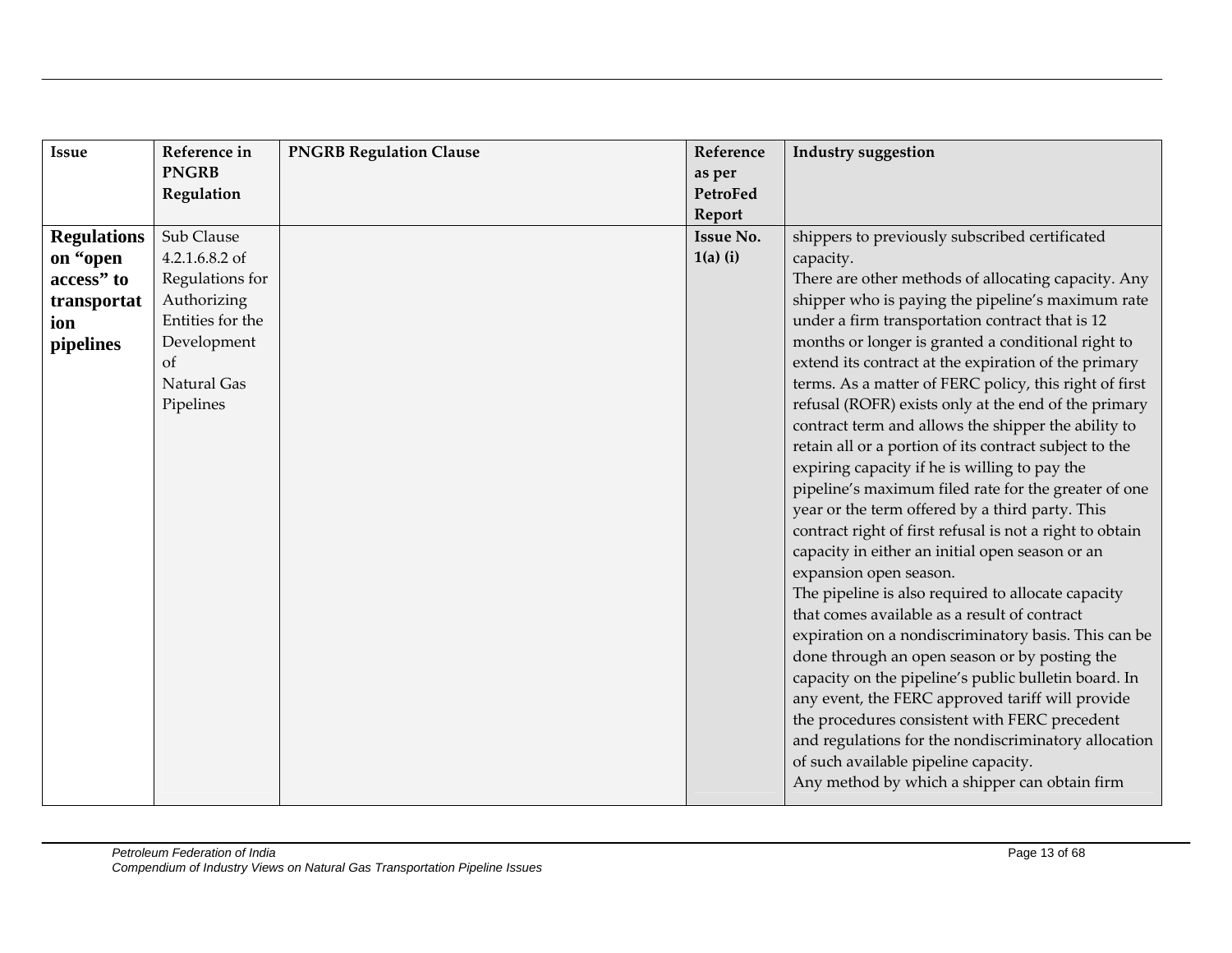| Issue              | Reference in     | <b>PNGRB Regulation Clause</b> | Reference        | <b>Industry suggestion</b>                               |
|--------------------|------------------|--------------------------------|------------------|----------------------------------------------------------|
|                    | <b>PNGRB</b>     |                                | as per           |                                                          |
|                    | Regulation       |                                | PetroFed         |                                                          |
|                    |                  |                                | Report           |                                                          |
| <b>Regulations</b> | Sub Clause       |                                | <b>Issue No.</b> | capacity is by obtaining capacity released by a firm     |
| on "open           | 4.2.1.6.8.2 of   |                                | $1(a)$ (i)       | shipper. This release can be for a temporary term or     |
| access" to         | Regulations for  |                                |                  | can be a permanent release. The FERC has                 |
| transportat        | Authorizing      |                                |                  | established criteria that ensure such                    |
| ion                | Entities for the |                                |                  | capacity is allocated to the party who values the        |
| pipelines          | Development      |                                |                  | capacity the most (subject to the FERC approved          |
|                    | <sub>of</sub>    |                                |                  | maximum recourse rate).                                  |
|                    | Natural Gas      |                                |                  |                                                          |
|                    | Pipelines        |                                |                  | <b>CHINA</b>                                             |
|                    |                  |                                |                  | In view of international experience and the need to      |
|                    |                  |                                |                  | provide strong incentives to investors, it is            |
|                    |                  |                                |                  | appropriate for the Chinese government to offer a        |
|                    |                  |                                |                  | degree of protection to investors in high pressure       |
|                    |                  |                                |                  | transmission pipeline and LNG projects and local         |
|                    |                  |                                |                  | distribution networks. In the near term, no              |
|                    |                  |                                |                  | transmission, LNG or distribution company should         |
|                    |                  |                                |                  | be legally obliged to offer transportation or            |
|                    |                  |                                |                  | regasification services to third parties (at least for a |
|                    |                  |                                |                  | given period), although the companies would be           |
|                    |                  |                                |                  | free to negotiate such a service if they so wish. In     |
|                    |                  |                                |                  | practice, this would mean that each                      |
|                    |                  |                                |                  | producer would in most cases have no choice over         |
|                    |                  |                                |                  | which transmission company to sell its gas to,           |
|                    |                  |                                |                  | unless there happened to be more than one                |
|                    |                  |                                |                  | transmission line within the vicinity. Similarly,        |
|                    |                  |                                |                  | there would be a single buyer of gas for local           |
|                    |                  |                                |                  | distribution for each supply area, although there        |
|                    |                  |                                |                  |                                                          |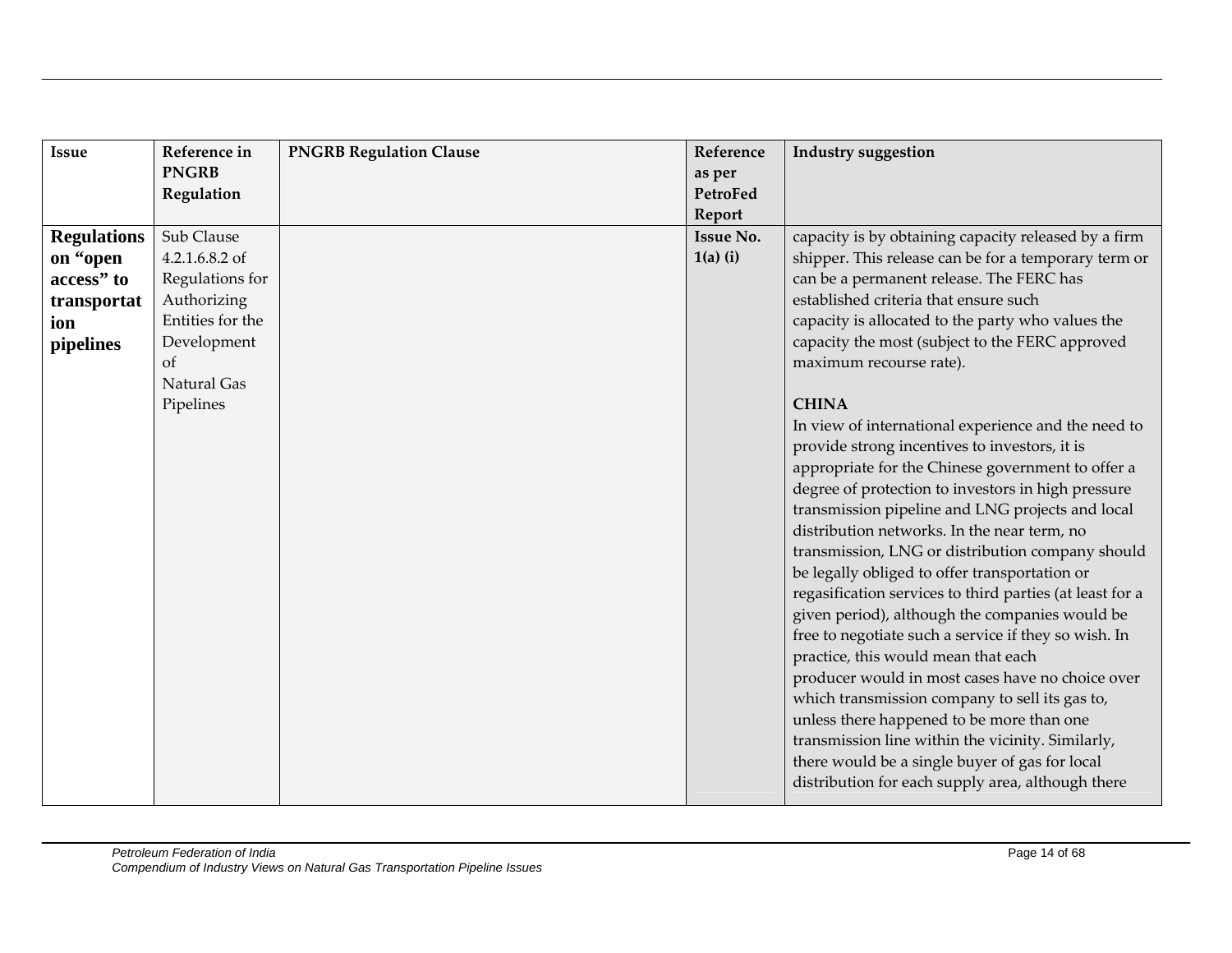| <b>Issue</b>       | Reference in     | <b>PNGRB Regulation Clause</b> | Reference        | <b>Industry suggestion</b>                                                                                |
|--------------------|------------------|--------------------------------|------------------|-----------------------------------------------------------------------------------------------------------|
|                    | <b>PNGRB</b>     |                                | as per           |                                                                                                           |
|                    | Regulation       |                                | PetroFed         |                                                                                                           |
|                    |                  |                                | Report           |                                                                                                           |
| <b>Regulations</b> | Sub Clause       |                                | <b>Issue No.</b> | could eventually be more than one transmission                                                            |
| on "open           | 4.2.1.6.8.2 of   |                                | $1(a)$ (i)       | company supplying a single distribution area with                                                         |
| access" to         | Regulations for  |                                |                  | gas from different fields and basins. The                                                                 |
| transportat        | Authorizing      |                                |                  | introduction of a third-party access regime to                                                            |
| ion                | Entities for the |                                |                  | encourage gas-to-gas competition should                                                                   |
| pipelines          | Development      |                                |                  | nonetheless remain a longer-term objective, and the                                                       |
|                    | of               |                                |                  | government should make its intention and                                                                  |
|                    | Natural Gas      |                                |                  | timetable for introducing TPA clear to investors.                                                         |
|                    | Pipelines        |                                |                  |                                                                                                           |
|                    |                  |                                |                  | <b>Philippines</b>                                                                                        |
|                    |                  |                                |                  | <b>Open Access Obligation</b>                                                                             |
|                    |                  |                                |                  | Operators of National Infrastructure Pipelines and<br>Transmission- and/or Distributionrelated Facilities |
|                    |                  |                                |                  | excluding those constructed and operated for the                                                          |
|                    |                  |                                |                  | sole use of the owner are obligated under these                                                           |
|                    |                  |                                |                  | Rules to provide open and non-discriminatory                                                              |
|                    |                  |                                |                  | access to third party users which may include                                                             |
|                    |                  |                                |                  | Service Contractors, Suppliers and Gas End Users,                                                         |
|                    |                  |                                |                  | with due regard to the economic viability of the                                                          |
|                    |                  |                                |                  | operation of such facilities. Such operators shall                                                        |
|                    |                  |                                |                  | negotiate in good faith with third-party users the                                                        |
|                    |                  |                                |                  | provision and terms of access in accordance with                                                          |
|                    |                  |                                |                  | Annex 2.                                                                                                  |
|                    |                  |                                |                  | Modification of Open Access Obligation.                                                                   |
|                    |                  |                                |                  | As a condition of a Pipeline Permit for a National                                                        |
|                    |                  |                                |                  | Infrastructure Pipeline or Transmission Related                                                           |
|                    |                  |                                |                  | Facility, the DOE may determine that                                                                      |
|                    |                  |                                |                  | implementation of Open Access may be deferred                                                             |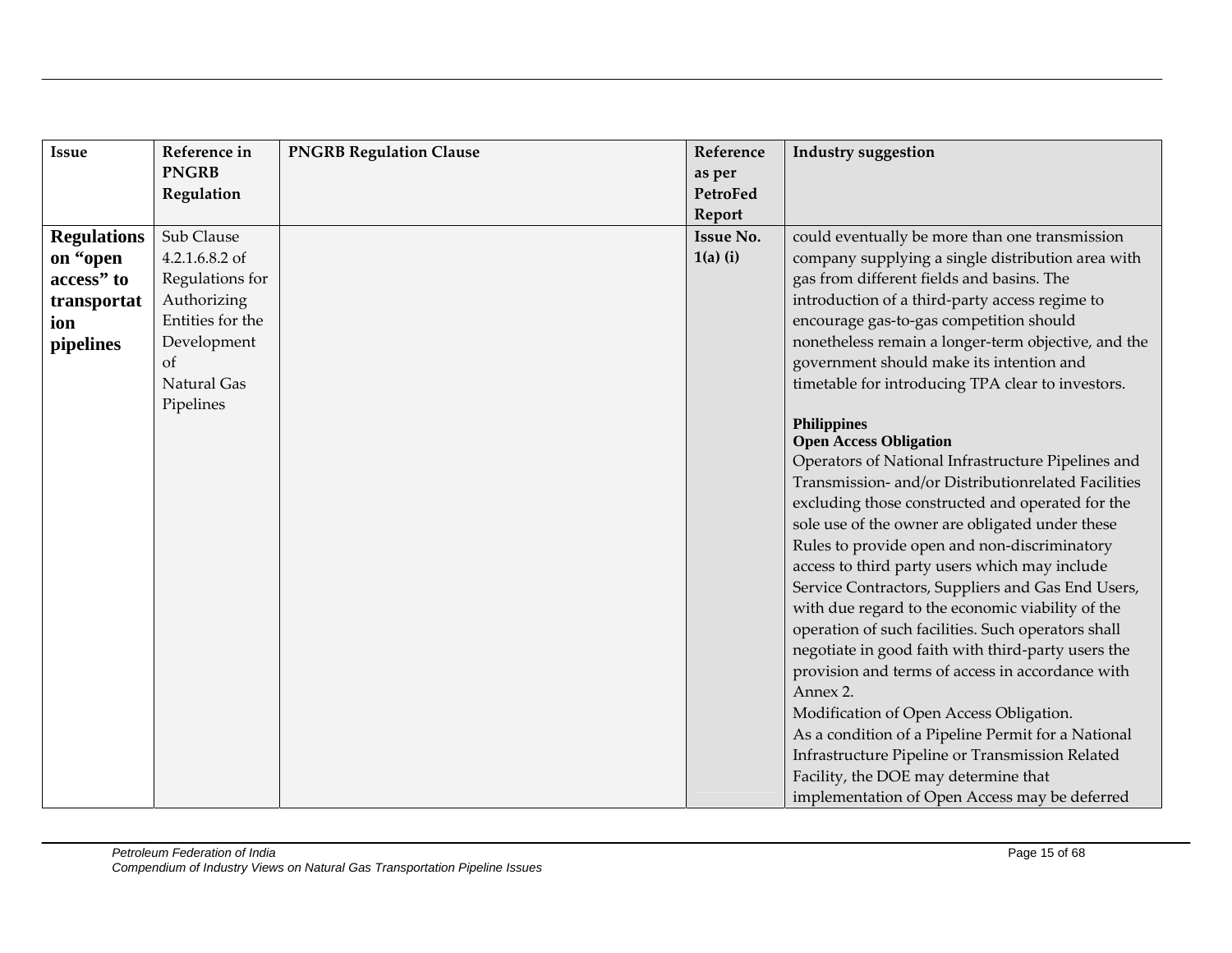| <b>Issue</b>       | Reference in     | <b>PNGRB Regulation Clause</b> | Reference        | Industry suggestion                                   |
|--------------------|------------------|--------------------------------|------------------|-------------------------------------------------------|
|                    | <b>PNGRB</b>     |                                | as per           |                                                       |
|                    | Regulation       |                                | PetroFed         |                                                       |
|                    |                  |                                | Report           |                                                       |
| <b>Regulations</b> | Sub Clause       |                                | <b>Issue No.</b> | where:                                                |
| on "open           | 4.2.1.6.8.2 of   |                                | $1(a)$ (i)       | (a) It can be demonstrated that such deferment is     |
| access" to         | Regulations for  |                                |                  | necessary to enable the efficient planning of the     |
| transportat        | Authorizing      |                                |                  | infrastructure and aggregation of the initial demand  |
| ion                | Entities for the |                                |                  | necessary to justify investments in the Pipeline or   |
| pipelines          | Development      |                                |                  | Transmission- and/or Distribution-related Facilities. |
|                    | <sub>of</sub>    |                                |                  | (b) It is in the interest of the Gas End-users served |
|                    | Natural Gas      |                                |                  | by the National Infrastructure Pipeline or            |
|                    | Pipelines        |                                |                  | Transmission Related Facility to ensure stability of  |
|                    |                  |                                |                  | supply. In either case, the DOE shall not defer       |
|                    |                  |                                |                  | implementation of Open Access for a period longer     |
|                    |                  |                                |                  | than three (3) years for Transmission Pipelines and   |
|                    |                  |                                |                  | five (5) years for Distribution Pipelines from the    |
|                    |                  |                                |                  | date the Permit was issued. The DOE may               |
|                    |                  |                                |                  | determine that implementation of Open Access          |
|                    |                  |                                |                  | should be accelerated in the interest of competition. |
|                    |                  |                                |                  |                                                       |
|                    |                  |                                |                  | <b>Australia</b>                                      |
|                    |                  |                                |                  | National Third Party Access Code establishes a        |
|                    |                  |                                |                  | national access regime for natural gas pipeline       |
|                    |                  |                                |                  | systems. The definition of Pipeline includes gas      |
|                    |                  |                                |                  | transmission pipelines and distribution networks      |
|                    |                  |                                |                  | and related facilities, but excludes upstream         |
|                    |                  |                                |                  | facilities. This process involves setting terms and   |
|                    |                  |                                |                  | conditions, including reference tariffs, which        |
|                    |                  |                                |                  | requires determination of a range of measures         |
|                    |                  |                                |                  | including asset valuation, a fair allocation of       |
|                    |                  |                                |                  |                                                       |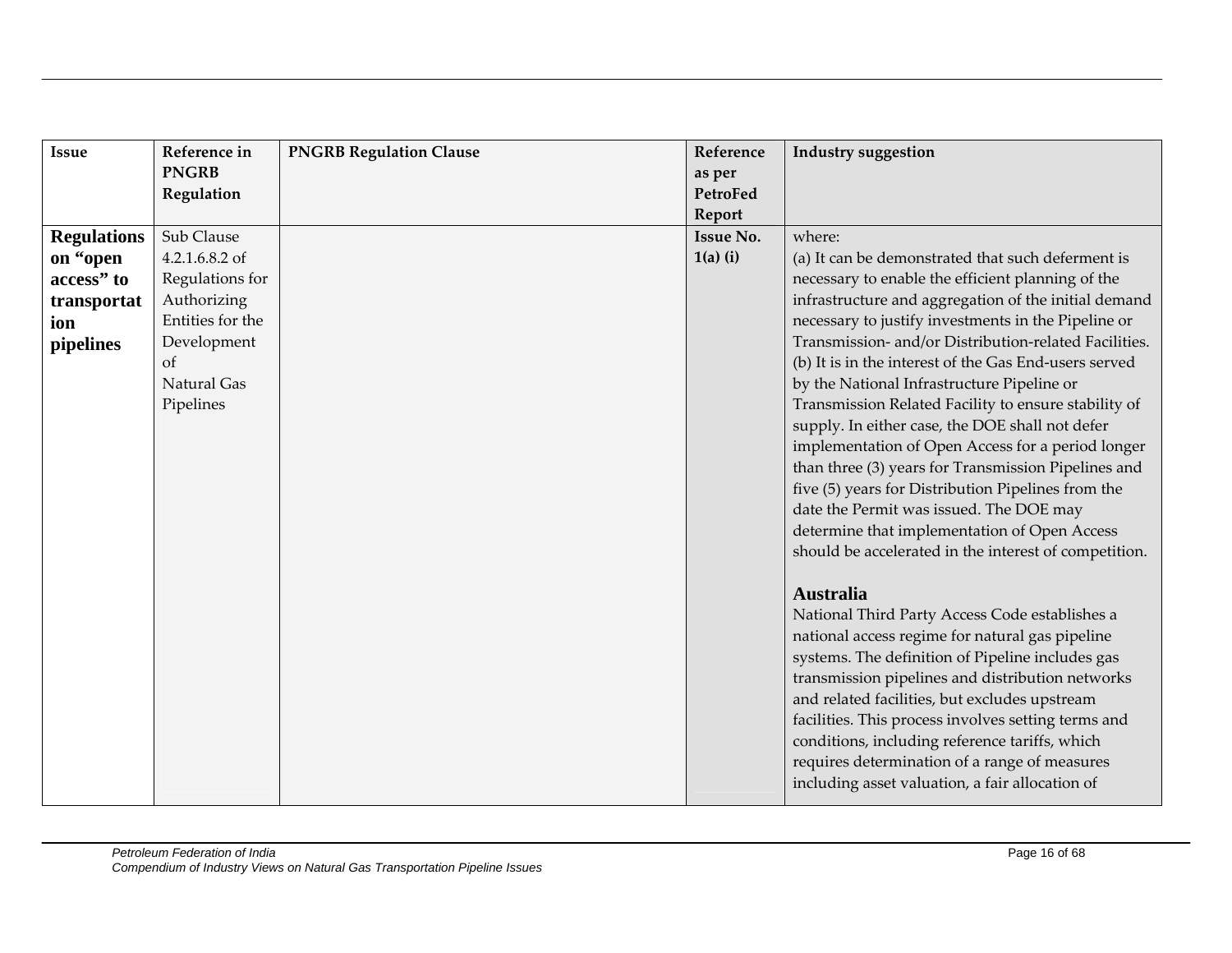| <b>Issue</b><br><b>Regulations</b><br>on "open<br>access" to<br>transportat<br>ion<br>pipelines | Reference in<br><b>PNGRB</b><br>Regulation | <b>PNGRB Regulation Clause</b> | Reference<br>as per<br>PetroFed<br>Report<br><b>Issue No.</b><br>$1(a)$ (i) | <b>Industry suggestion</b><br>justified costs, a reasonable rate of return and an<br>acceptable depreciation methodology.<br>Regulator may approve a proposed Access<br>Arrangement only if it is satisfied that the proposed<br>Access Arrangement contains the elements and<br>satisfies the principles set out in National Third<br>party Access Code.<br>The Gas Code allows for the outcome of a<br>competitive tender to set the tariff for a new<br>pipeline which is to be covered under the Code.<br>This is a two stage process. First, a party seeking a<br>pipeline to be constructed is required to lodge a<br>Tender Approval Request, which sets out the terms<br>and conditions of the proposed tender, with the |
|-------------------------------------------------------------------------------------------------|--------------------------------------------|--------------------------------|-----------------------------------------------------------------------------|----------------------------------------------------------------------------------------------------------------------------------------------------------------------------------------------------------------------------------------------------------------------------------------------------------------------------------------------------------------------------------------------------------------------------------------------------------------------------------------------------------------------------------------------------------------------------------------------------------------------------------------------------------------------------------------------------------------------------------|
|                                                                                                 |                                            |                                |                                                                             | Regulator. After this is approved, the applicant runs<br>the tender. A Final Approval Request may then be<br>lodged with the Regulator seeking approval of the<br>outcome of the tender. If approval is granted the<br>proposed pipeline becomes a Covered Pipeline<br>under the Code and the successful tenderer, now<br>the service provider, is required to submit a<br>proposed access arrangement. This access<br>arrangement must retain the specified outcomes,<br>such as reference tariffs, from the tender for the<br>duration of the initial access arrangement period.                                                                                                                                               |
|                                                                                                 |                                            |                                |                                                                             |                                                                                                                                                                                                                                                                                                                                                                                                                                                                                                                                                                                                                                                                                                                                  |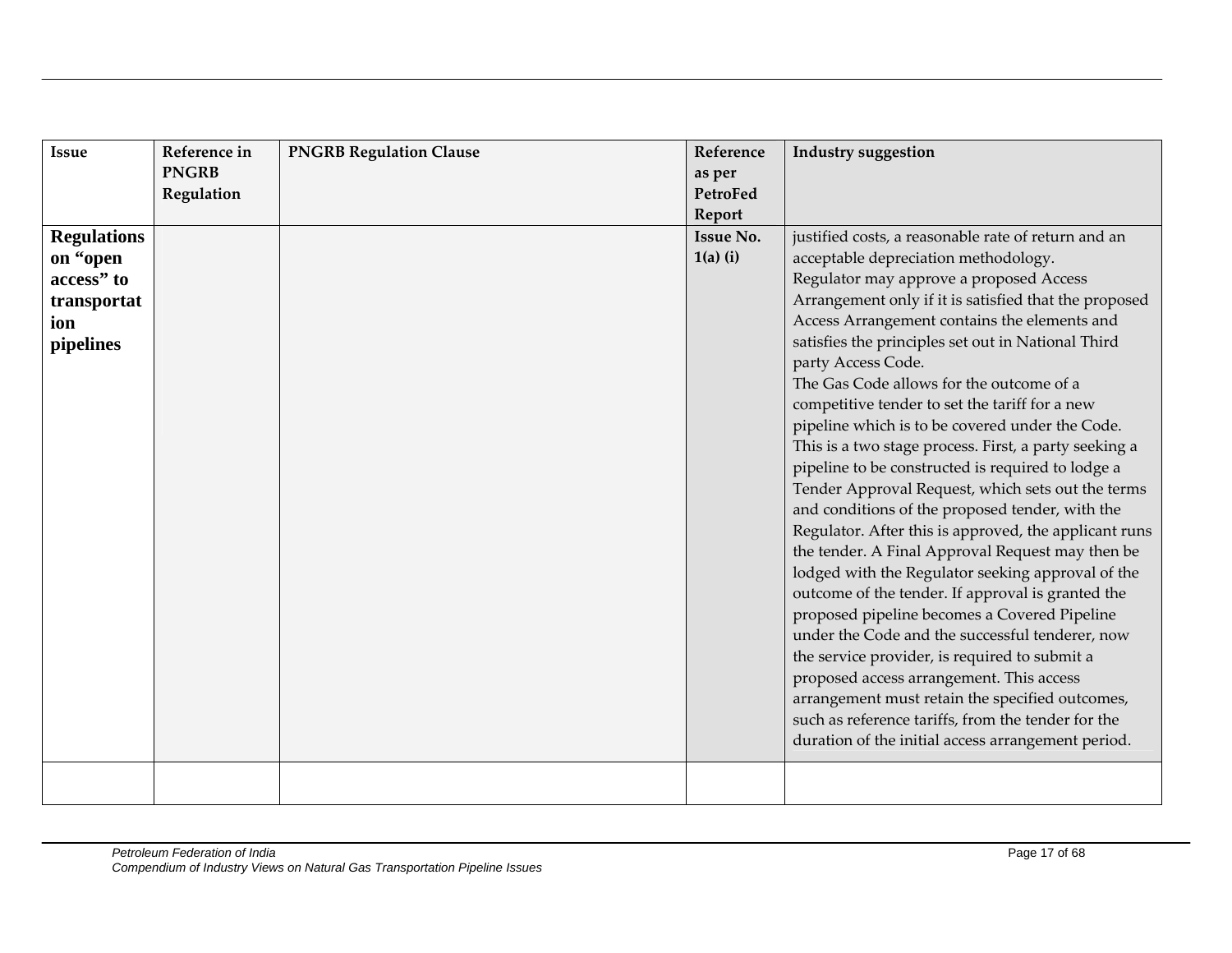| Issue              | Reference in    | <b>PNGRB Regulation Clause</b>                                 | Reference        | <b>Industry suggestion</b>                             |
|--------------------|-----------------|----------------------------------------------------------------|------------------|--------------------------------------------------------|
|                    | <b>PNGRB</b>    |                                                                | as per           |                                                        |
|                    | Regulation      |                                                                | PetroFed         |                                                        |
|                    |                 |                                                                | Report           |                                                        |
| <b>Regulations</b> | Clause 4 and    | 4 Determination of pipeline tariff                             | <b>Issue No.</b> | <b>Summary of suggestions</b>                          |
| <sub>on</sub>      | Annexure - A    | 4.1 Pipeline tariff refers to the unit rate of pipeline tariff | $1(b)$ (i)       | 1) Two part tariff base on capex and opex based on     |
| <b>Transporta</b>  | of Draft        | 1 (denominated in Rupees per thousand standard cubic           |                  | volumes transported with provision for incentives      |
| tion Rate          | Regulations for | meter or Rs./ MSCM) for transportation of natural              |                  | 2) Tariff to ensure fair return on capital investment  |
| for                | Determination   | gas in a natural gas pipeline.                                 |                  | and market volume fluctuations. Industry clarified     |
| transportat        | of Pipeline     | 4.2 The pipeline tariff shall be determined as per the         |                  | that market fluctuations mean that due to market       |
| ion                | Tariff for      | criteria at Annexure-A.                                        |                  | conditions, if capacity goes unutilized, during tariff |
|                    | Natural Gas     |                                                                |                  | revisions, Regulator should consider making up for     |
|                    | Pipelines       | Annexure-1                                                     |                  | loss of revenue in the future period.                  |
|                    |                 | Procedure for Determination of Pipeline Tariff (as per         |                  | 3) A provision for suitably indexing the opex for      |
|                    |                 | Clause 4 of the Regulations for Determination of               |                  | escalation on three / five year basis, considering     |
|                    |                 | <b>Network Tariff for Natural Gas Pipelines)</b>               |                  | factors such as Govt. of India consumer index, &       |
|                    |                 |                                                                |                  | weighted average on increase in self consumed gas /    |
|                    |                 | 1. The pipeline tariff of a Natural Gas Pipeline shall be      |                  | fuel.                                                  |
|                    |                 | determined in accordance with the following principles:        |                  | 4) Transportation Tariff determined by Regulator       |
|                    |                 | a) A reasonable rate of return on investments;                 |                  | should act as cap. Parties should be free to negotiate |
|                    |                 | b) Investments resulting in creation of an efficient & safe    |                  | tariff below the cap.                                  |
|                    |                 | infrastructure; and                                            |                  | 5) Tariff could be reviewed periodically. However,     |
|                    |                 | c) Normative level of operating expenses required for          |                  | first tariff review after period of loan payment in    |
|                    |                 | efficient operation (including quality of service) of          |                  | order to make the project bankable.                    |
|                    |                 | natural gas pipeline.                                          |                  | 6) The market-determined rates may be a good           |
|                    |                 | 2. Financial Feasibility                                       |                  | principle subject to certain regulatory limits that    |
|                    |                 | The entity to which these Regulations apply is obligated       |                  | could be derived taking stock of investments           |
|                    |                 | to submit all financial details of the natural gas pipeline    |                  | involved, operating costs, financing cost, etc.        |
|                    |                 | project that may be required by the Board in                   |                  | 7) Tariff has to be uniform to all shippers. In any    |
|                    |                 | determination of the Pipeline Tariff.                          |                  | case the tariff charged should not be higher than the  |
|                    |                 | 3. Methodology for determination of pipeline tariff            |                  | approved tariff.                                       |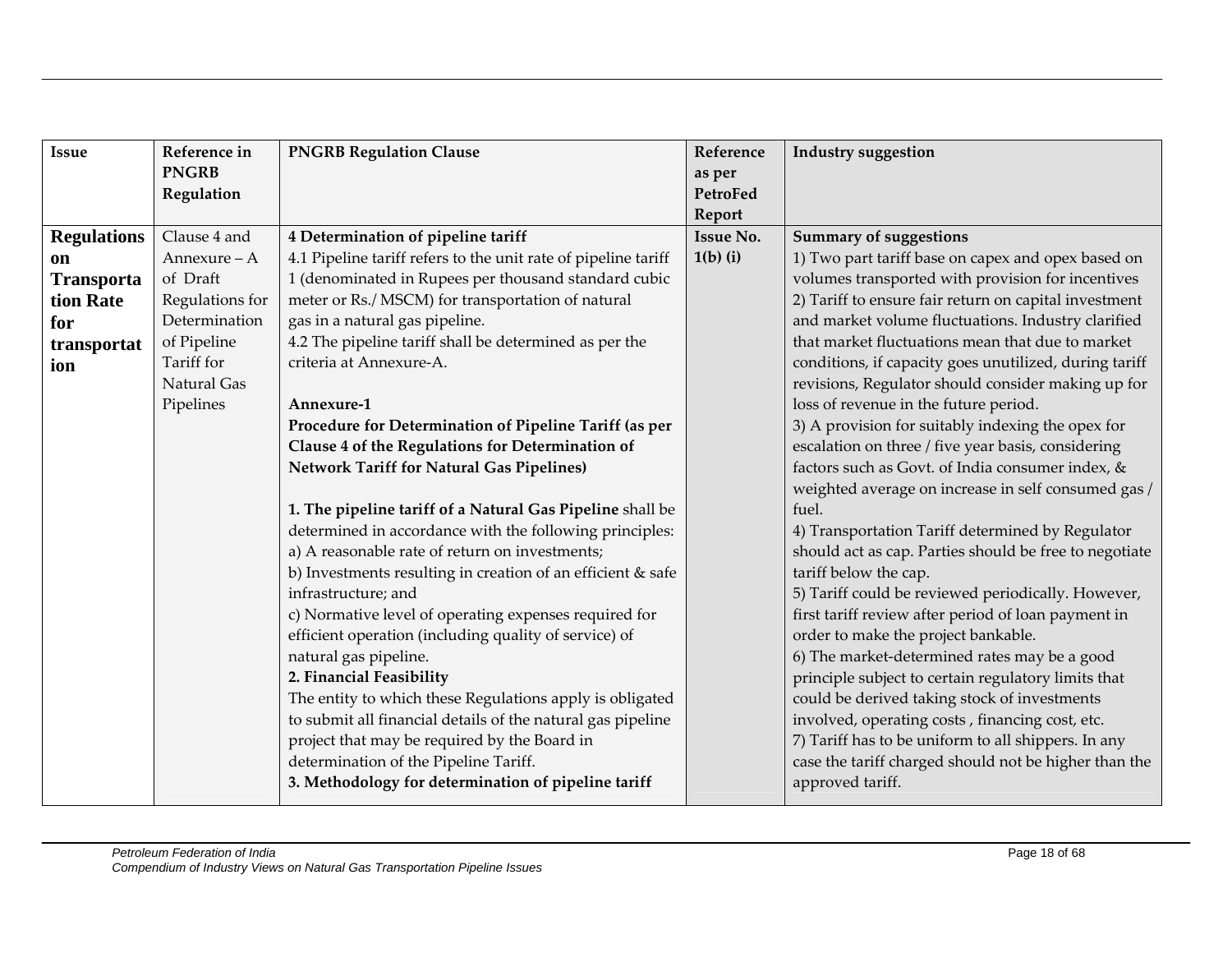| <b>Issue</b>       | Reference in    | <b>PNGRB Regulation Clause</b>                               | Reference        | <b>Industry suggestion</b>                              |
|--------------------|-----------------|--------------------------------------------------------------|------------------|---------------------------------------------------------|
|                    | <b>PNGRB</b>    |                                                              | as per           |                                                         |
|                    | Regulation      |                                                              | <b>PetroFed</b>  |                                                         |
|                    |                 |                                                              | Report           |                                                         |
| <b>Regulations</b> | Clause 4 and    | The tariff to be charged for a period shall be the           | <b>Issue No.</b> | If discounts are given on tariff basis                  |
| on                 | Annexure - A    | calculated based on "Discounted Cash Flow" (DCF)             | $1(b)$ (i)       | volume/distance/pressure, the same needs to be          |
| <b>Transporta</b>  | of Draft        | methodology 2 considering reasonable rate of return          |                  | offered to other players with similar                   |
| tion Rate          | Regulations for | determined as per clause 4 below. The parameters             |                  | volumes/distance/pressure.                              |
| for                | Determination   | relevant to the applicability of the DCF methodology         |                  | 8) Tariff recovery to be for the actual volumes         |
| transportat        | of Pipeline     | have been described in detail in clauses 4 to 6 below.       |                  | transported / capacity booked, which ever is higher.    |
| ion                | Tariff for      | 4. Reasonable Rate of Return                                 |                  | 9) Review of tariff may also be permitted by the        |
|                    | Natural Gas     | 4.1 The rate of return on capital employed shall not be      |                  | regulator in case of change in the capacity requiring   |
|                    | Pipelines       | higher than the average rate of long-term Government         |                  | incremental investments, taxation, rates/policy, and    |
|                    |                 | Securities issued by the RBI during the period of 12         |                  | Other circumstances in over all interest of the         |
|                    |                 | months prior to submission of application + $X$ %. The $X$ % |                  | consumer.                                               |
|                    |                 | shall provide incentive to entities for making investment    |                  | 9) Transportation rate to consider the prevailing       |
|                    |                 | in the development of natural gas pipelines in the           |                  | tariffs applicable for various existing pipelines and   |
|                    |                 | country. The X% shall normally be fixed for a period of      |                  | accordingly benchmark against them.                     |
|                    |                 | at least one year taking inter alia into account the         |                  |                                                         |
|                    |                 | weighted average cost of capital (WACC) for such             |                  | Divergent issues                                        |
|                    |                 | projects. However, considering the economic scenario in      |                  | 10) The transportation charges should be distance       |
|                    |                 | the country and the area / region to be served, the Board    |                  | related and there should be transparent mechanism       |
|                    |                 | may review this X%, even before the completion of one        |                  | for tariff determination. Some industry members         |
|                    |                 | year period.                                                 |                  | disagreed to this and suggested that this be fixed for  |
|                    |                 | 4.2 The rate determined as per clause 4.1 shall be           |                  | "cluster" than distance.                                |
|                    |                 | grossed up for the nominal applicable rate of income tax     |                  |                                                         |
|                    |                 | and the rate so derived shall be referred to as reasonable   |                  | <b>Inferences from international Regulatory Regimes</b> |
|                    |                 | rate of return. This grossing-up shall be restricted to the  |                  | There is an increasing emphasis (largely deriving       |
|                    |                 | first 10 years of the operations of the natural gas          |                  | from experience in the United Kingdom) on the           |
|                    |                 | pipeline 3 and for the remaining period up to the            |                  | control of the level of tariffs for a specified period  |
|                    |                 | economic life of the project, grossing-up at the actual      |                  | into the future combined with an incentive              |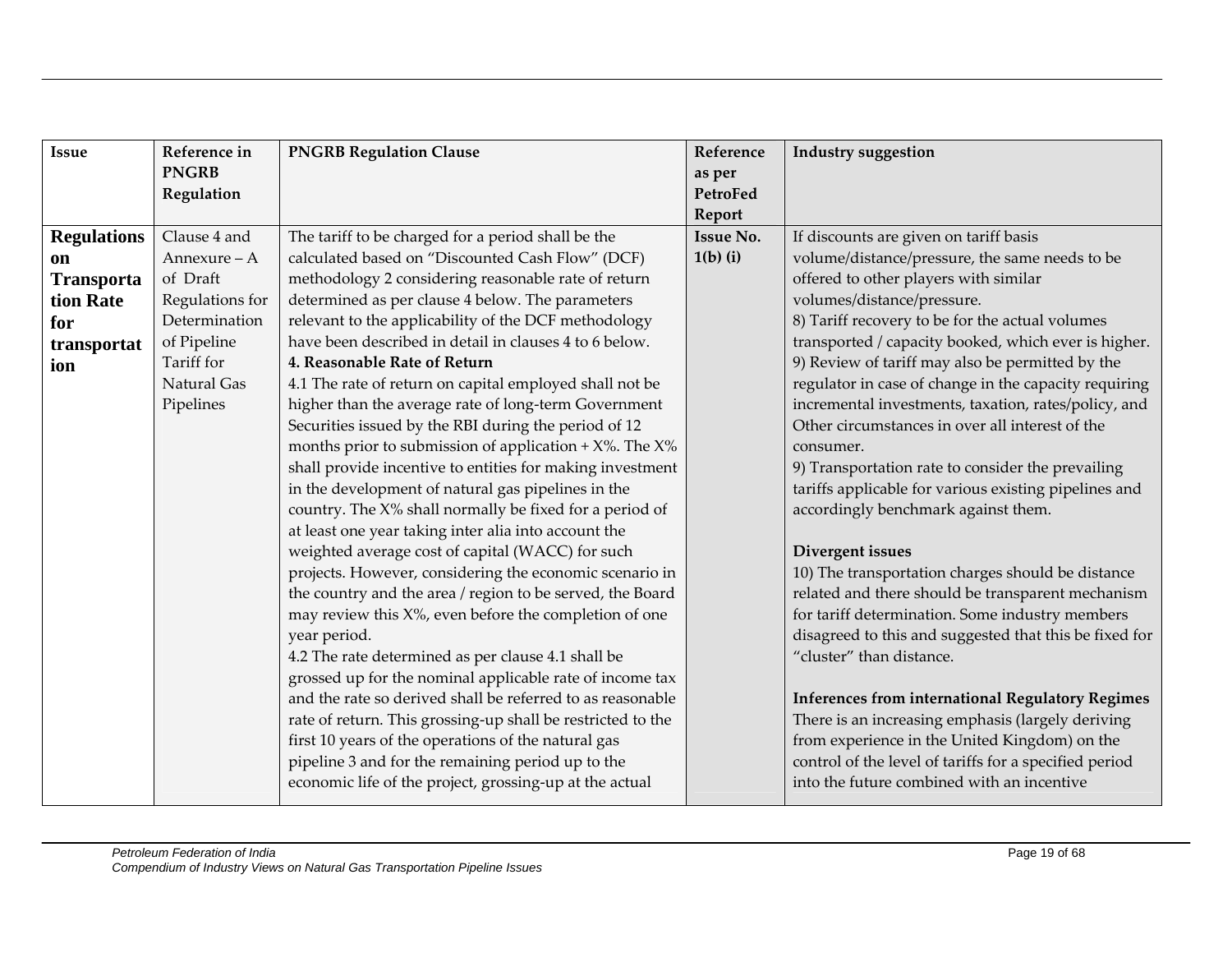| Issue              | Reference in    | <b>PNGRB Regulation Clause</b>                             | Reference        | Industry suggestion                                     |
|--------------------|-----------------|------------------------------------------------------------|------------------|---------------------------------------------------------|
|                    | <b>PNGRB</b>    |                                                            | as per           |                                                         |
|                    | Regulation      |                                                            | PetroFed         |                                                         |
|                    |                 |                                                            | Report           |                                                         |
| <b>Regulations</b> | Clause 4 and    | income tax rate of the entity 4 shall be allowed. The      | <b>Issue No.</b> | mechanism to generate increased efficiency. This is     |
| on                 | Annexure - A    | grossing-up for the first 10 years of city or local        | $1(b)$ (i)       | commonly referred to as the "price cap" or "RPI-X"      |
| <b>Transporta</b>  | of Draft        | natural gas distribution networks shall be allowed         |                  | approach. Regulation, however, involves a tradeoff      |
| tion Rate          | Regulations for | irrespective of any exemption or waiver of income tax      |                  | between eliminating excess profits earned by the        |
| for                | Determination   | allowed to the entity during this period, under the        |                  | monopolist while simultaneously providing               |
| transportat        | of Pipeline     | provisions of the Income Tax Act, 1961.                    |                  | incentives to efficiency. There is a spectrum of        |
| ion                | Tariff for      | 5. Return on Total Capital Employed                        |                  | regulatory approaches that reflects a different         |
|                    | Natural Gas     | 5.1 The reasonable rate of return shall be used to         |                  | balancing of this tradeoff. At the two extremes are     |
|                    | Pipelines       | determine the return on total capital employed in the      |                  | rate-of-return regulation and permanent price caps.     |
|                    |                 | project over its economic life and the authorized entity   |                  | The Spectrum of Regulatory Approaches                   |
|                    |                 | is free to leverage the project financing in any suitable  |                  | Rate-of-return regulation is the preferred approach     |
|                    |                 | manner.                                                    |                  | of regulatory commissions in the United States. It      |
|                    |                 | 5.2 The total capital employed shall be equal to the       |                  | aims to eliminate excess profits by equating revenue    |
|                    |                 | Gross Fixed Assets in the project less Depreciation (as    |                  | with actual costs. The regulated business is allowed    |
|                    |                 | per the rates allowed under Schedule VI to the             |                  | to charge tariffs that will cover its operating costs   |
|                    |                 | Companies Act, 1956) plus Normative Working Capital        |                  | and give it a reasonable rate of return on the value    |
|                    |                 | (Equal to 30 days of operating cost excluding              |                  | of the capital employed in the business. When           |
|                    |                 | depreciation).                                             |                  | tariffs move out of line with costs, the business (or   |
|                    |                 | 5.3 The Gross Fixed Assets shall be equal to the actual or |                  | customers, when costs fall) makes an application for    |
|                    |                 | that normatively assessed by the Board, whichever is       |                  | a new set of tariffs. Rate-of-return regulation thus    |
|                    |                 | lower, as required in the project over its economic life   |                  | eliminates all prospects of excess profit. This has the |
|                    |                 | as per the following principles5 that may be considered    |                  | advantage of keeping the cost of capital low, but it    |
|                    |                 | as required to create an efficient and robust              |                  | does not give the regulated business a strong           |
|                    |                 | infrastructure:                                            |                  | incentive to reduce costs. Under certain                |
|                    |                 | a. Capital costs in similar projects elsewhere in India    |                  | conditions, rate-of-return regulation can also          |
|                    |                 | benchmarked on a "liketolike" basis.                       |                  | encourage unnecessary and inefficient investment,       |
|                    |                 | b. Appropriateness of the pipeline design and the          |                  | because the business is generally assured of being      |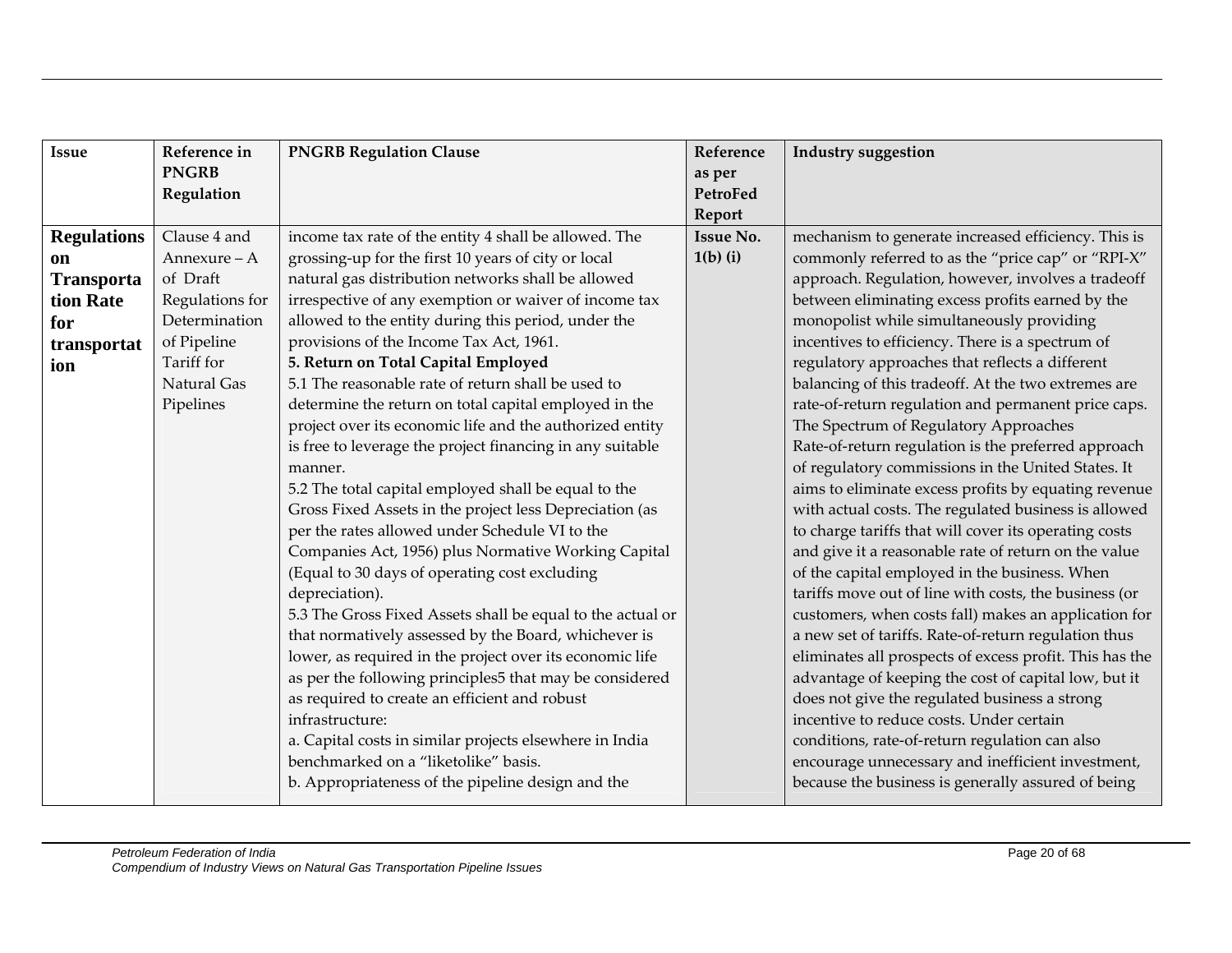| <b>Issue</b>       | Reference in    | <b>PNGRB Regulation Clause</b>                              | Reference        | <b>Industry suggestion</b>                            |
|--------------------|-----------------|-------------------------------------------------------------|------------------|-------------------------------------------------------|
|                    | <b>PNGRB</b>    |                                                             | as per           |                                                       |
|                    | Regulation      |                                                             | <b>PetroFed</b>  |                                                       |
|                    |                 |                                                             | Report           |                                                       |
| <b>Regulations</b> | Clause 4 and    | operating philosophy with regards to maximum                | <b>Issue No.</b> | able to recover the costs of that investment and earn |
| <b>on</b>          | Annexure - A    | allowable operating pressure.                               | $1(b)$ (i)       | a given rate of return.                               |
| <b>Transporta</b>  | of Draft        | c. Optimization of the equipments and facilities (CNG       |                  | In an attempt to encourage efficiency, some           |
| tion Rate          | Regulations for | compressors, metering systems, SCADA, fire fighting,        |                  | regulatory commissions in the United States have      |
| for                | Determination   | etc.) required based on an assessment of the appropriate    |                  | now adopted the practice of prudential reviews.       |
| transportat        | of Pipeline     | available technology.                                       |                  | These reviews are designed to assess whether past     |
| ion                | Tariff for      | d. Spur line (s) other than that required for a specific    |                  | investment was necessary. If the regulatory           |
|                    | Natural Gas     | consumer.                                                   |                  | commission decides that such investment is not        |
|                    | Pipelines       | e. Design parameters & fuel consumption norms of the        |                  | "used and useful," it will not be added to the asset  |
|                    |                 | equipments, like, compressors.                              |                  | base.                                                 |
|                    |                 | f. Assessment of the latest costs (excluding the financing  |                  | Although this approach looks attractive in principle, |
|                    |                 | cost) of major equipments in the pipeline system -          |                  | it could result in a regulatory commission            |
|                    |                 | pipelines, compressors, laying/building costs, project      |                  | "micromanaging" the business by controlling           |
|                    |                 | management consultancy, pre-operative expenditure,          |                  | individual investment and operating decisions.        |
|                    |                 | etc.                                                        |                  | Permanent price caps were the starting point of the   |
|                    |                 | 6. Operating costs                                          |                  | development of so-called incentive regulation.        |
|                    |                 | Operating costs 6 required in the operation and             |                  | Permanent price caps involve a one-time setting of    |
|                    |                 | maintenance of the natural gas pipeline over its            |                  | tariffs, beyond which all efficiency gains are        |
|                    |                 | economic life shall be allowed, on an actual basis or that  |                  | retained by the business. They mimic the desirable    |
|                    |                 | assessed by the Board, whichever is lower, over the         |                  | incentives for cost minimization found in             |
|                    |                 | following heads:                                            |                  | competitive markets, where prices are generally set   |
|                    |                 | a. Consumables                                              |                  | without reference to the costs of individual          |
|                    |                 | b. Utilities (Power, Fuel and Water)                        |                  | producers, but by reference, in principle, to         |
|                    |                 | c. Salaries & Wages                                         |                  | conditions in the market as a whole. The regulated    |
|                    |                 | d. Repairs & Maintenance                                    |                  | business has a strong incentive to reduce costs, but  |
|                    |                 | e. Insurance premia on assets (excluding the value of       |                  | the regulatory commission must define                 |
|                    |                 | loss of profit) and on pipe line-fill quantity (in case the |                  | comprehensive output standards (to counteract         |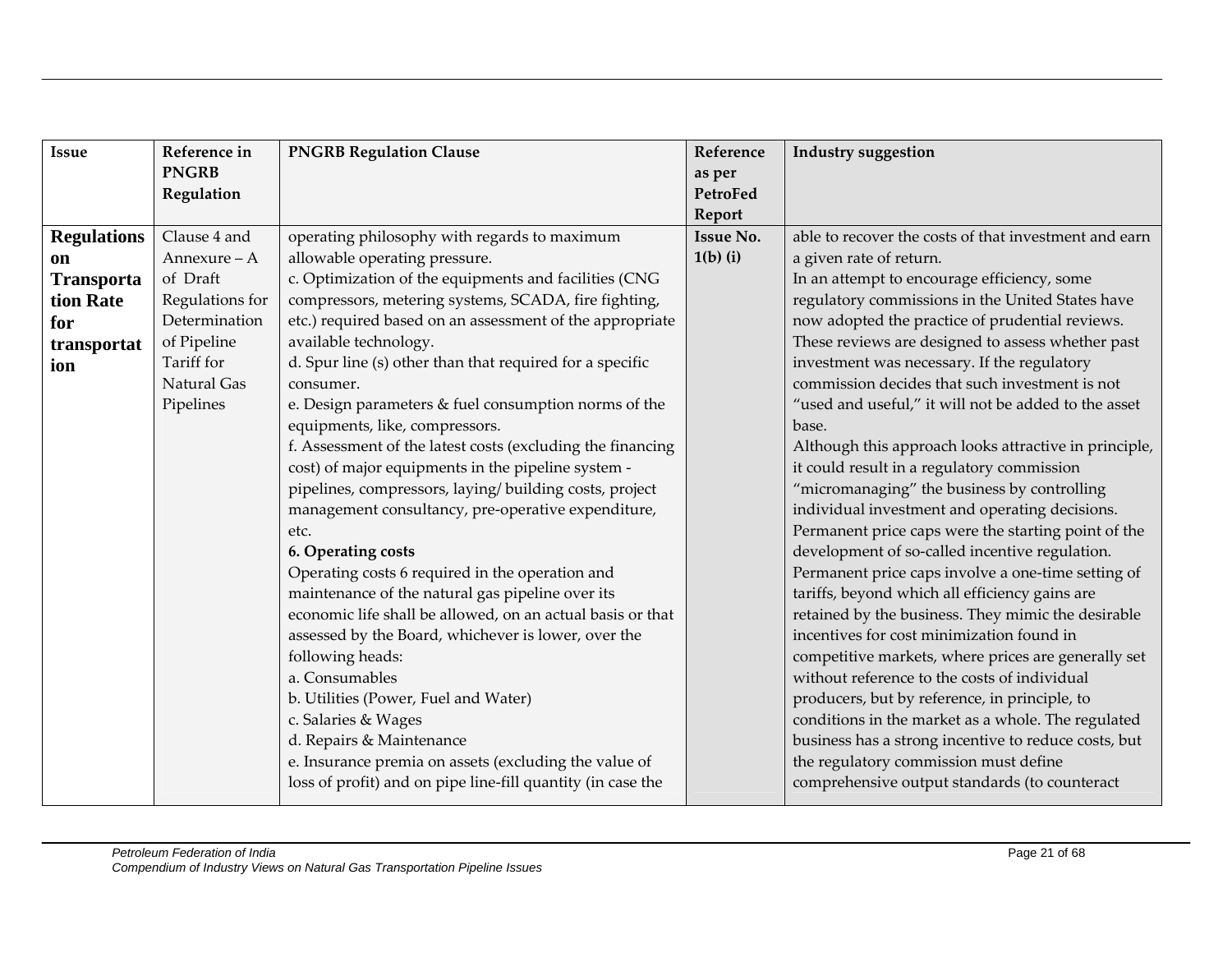| Issue              | Reference in    | <b>PNGRB Regulation Clause</b>                             | Reference        | Industry suggestion                                      |
|--------------------|-----------------|------------------------------------------------------------|------------------|----------------------------------------------------------|
|                    | <b>PNGRB</b>    |                                                            | as per           |                                                          |
|                    | Regulation      |                                                            | PetroFed         |                                                          |
|                    |                 |                                                            | Report           |                                                          |
| <b>Regulations</b> | Clause 4 and    | shipping of natural gas is also undertaken by the          | <b>Issue No.</b> | incentives to economize by cutting the quality of        |
| <sub>on</sub>      | Annexure - A    | entity laying, building, operating or expanding the        | $1(b)$ (i)       | service) and may have to tolerate permanently            |
| <b>Transporta</b>  | of Draft        | natural gas pipeline as a bundled operation)               |                  | higher-than-expected profits.                            |
| tion Rate          | Regulations for | f. Administrative Overheads                                |                  | Permanent price cap regulation is not a credible or      |
| for                | Determination   | g. Depreciation (based on rates as per Schedule VI to the  |                  | sustainable mechanism, since prices will sooner or       |
| transportat        | of Pipeline     | Companies Act, 1956)                                       |                  | later diverge from costs (in one direction or            |
| ion                | Tariff for      | h. Miscellaneous income, if any, shall be netted from the  |                  | another). Demands for renegotiation of the cap-          |
|                    | Natural Gas     | operating cost 7 Volumes to be considered in               |                  | either from customers or the regulated businesses-       |
|                    | Pipelines       | determination of the unit pipeline tariff The Board shall  |                  | will be impossible to resist. Between these extremes     |
|                    |                 | assess the volumes of natural gas to be transported in     |                  | is a range of regulatory approaches that combine         |
|                    |                 | the natural gas pipeline over its economic life and to be  |                  | incentives for efficiency with some form of profit       |
|                    |                 | considered in the determination of the unit pipeline       |                  | control. They are all profit control regimes designed    |
|                    |                 | tariff on a normative basis 7 considering the bare         |                  | to reset prices periodically so that they are equal to   |
|                    |                 | minimum period                                             |                  | costs. E.g. Banded rate of returns, Sliding scale        |
|                    |                 | required for achieving optimum capacity utilization.       |                  | regulation, price caps with periodic reviews,            |
|                    |                 | 8. Economic Life                                           |                  | permanent price caps and total revenue caps etc.         |
|                    |                 | 8.1 The economic life of the natural gas pipeline project  |                  | a) Profit Controls-Banded Rates of Return:               |
|                    |                 | consisting of pipeline (including spur lines) and other    |                  | Typically, profit-sharing rules are invoked if a         |
|                    |                 | allied equipments (including compressor (s)) and           |                  | business' rate of return or its costs fall outside a set |
|                    |                 | facilities is normally expected to be for a period of 25   |                  | of specified limits, often referred to as a "dead        |
|                    |                 | years.                                                     |                  | band." Banded rate-of-return regulation is an            |
|                    |                 | 8.2 During this period of the economic life, the entity    |                  | improvement over straight rate-of-return                 |
|                    |                 | may be required to carry out the following activity (ies)  |                  | regulation, since it provides businesses with some       |
|                    |                 | 8.2.1 further expansion in the capacity of the natural gas |                  | incentive to cut costs.                                  |
|                    |                 | pipeline (through commissioning of additional              |                  | However, although the problem is not as severe as        |
|                    |                 | compressors, looping of pipeline, etc.),                   |                  | in pure rate-of-return regulation, there is still an     |
|                    |                 | 8.2.2 extension of natural gas pipeline,                   |                  | incentive to overinvest.                                 |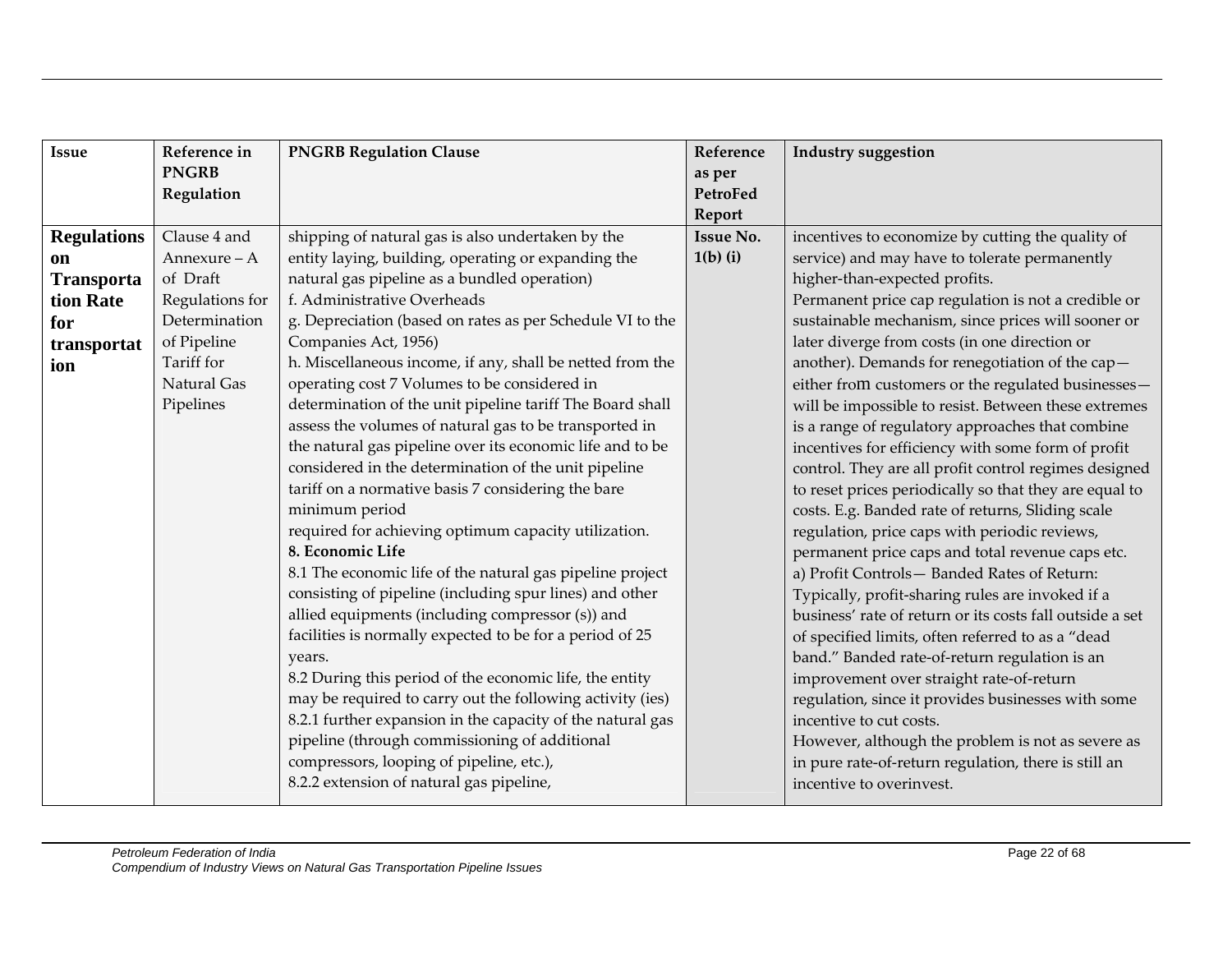| <b>Issue</b>       | Reference in    | <b>PNGRB Regulation Clause</b>                             | Reference        | <b>Industry suggestion</b>                             |
|--------------------|-----------------|------------------------------------------------------------|------------------|--------------------------------------------------------|
|                    | <b>PNGRB</b>    |                                                            | as per           |                                                        |
|                    | Regulation      |                                                            | PetroFed         |                                                        |
|                    |                 |                                                            | Report           |                                                        |
| <b>Regulations</b> | Clause 4 and    | 8.2.3 provide inter-connection to other natural gas        | <b>Issue No.</b> | b) Profit controls-Sliding-Scale Regulation:           |
| <sub>on</sub>      | Annexure - A    | pipelines and/or                                           | $1(b)$ (i)       | Sliding-scale regulation works by setting limits on    |
| <b>Transporta</b>  | of Draft        | 8.2.4 lay, build and operate additional spur-lines,        |                  | the prices charged by the business, above which a      |
| tion Rate          | Regulations for | including expansion beyond that considered in the          |                  | mechanism is triggered that shares out with            |
| for                | Determination   | grant of authorization under the Regulations               |                  | customers, in a specified proportion, the business'    |
| transportat        | of Pipeline     | Authorizing Entities for Development of Natural Gas        |                  | cost savings. The way in which the savings are         |
| ion                | Tariff for      | Pipeline for meeting entity's own incremental              |                  | measured depends on the particular scheme:             |
|                    | Natural Gas     | requirements or other entities incremental requirements.   |                  | examples are dividends ("dividend sharing") and        |
|                    | Pipelines       | The entity may submit a detailed techno-economic           |                  | profits ("price-related profits levy"). The key to the |
|                    |                 | feasibility for an assessment by the Board and the         |                  | schemes is that there is some sharing of profits       |
|                    |                 | decision of the Board in this regard may be final. The     |                  | between the business and the customer, but that the    |
|                    |                 | Board may also, in consumers' interest, direct the entity  |                  | business is free to determine the level of sharing by  |
|                    |                 | to commission aforementioned activity (ies).               |                  | its choice of price behavior.                          |
|                    |                 | 8.3 The entity shall be obligated to carry out the         |                  | Dividend Sharing: Under dividend sharing, the          |
|                    |                 | replacements and upgradation of assets & facilities as     |                  | regulatory commission allows a company's               |
|                    |                 | and when necessary in order to maintain the natural gas    |                  | dividends to rise above a predetermined level as       |
|                    |                 | pipeline's system integrity at all times including         |                  | long as prices remain below a predetermined level.     |
|                    |                 | keeping it abreast of technical advancements.              |                  | If prices rise above that level, the company is        |
|                    |                 | 8.4 Commencement of the economic life of the natural       |                  | required to reduce its dividends. Companies can        |
|                    |                 | gas pipeline project                                       |                  | therefore affect their dividends through their choice  |
|                    |                 | 8.4.1 In case an entity proposes to lay, build or expand a |                  | of prices. The scheme effectively shares out between   |
|                    |                 | natural gas pipeline after the appointed day-              |                  | customers and shareholders the benefits (losses)       |
|                    |                 | The date of grant of authorization to the entity by the    |                  | from a reduction (increase) in costs. The regulatory   |
|                    |                 | Board as per the Regulations Authorizing Entities for      |                  | commission's task is to determine the standard         |
|                    |                 | Development of Natural Gas Pipelines.                      |                  | price, the standard dividend, and the rate of          |
|                    |                 | 8.4.2 In case an entity is laying, building or expanding   |                  | dividend share that is invoked at different price      |
|                    |                 | natural gas pipeline before the appointed day-             |                  | levels.                                                |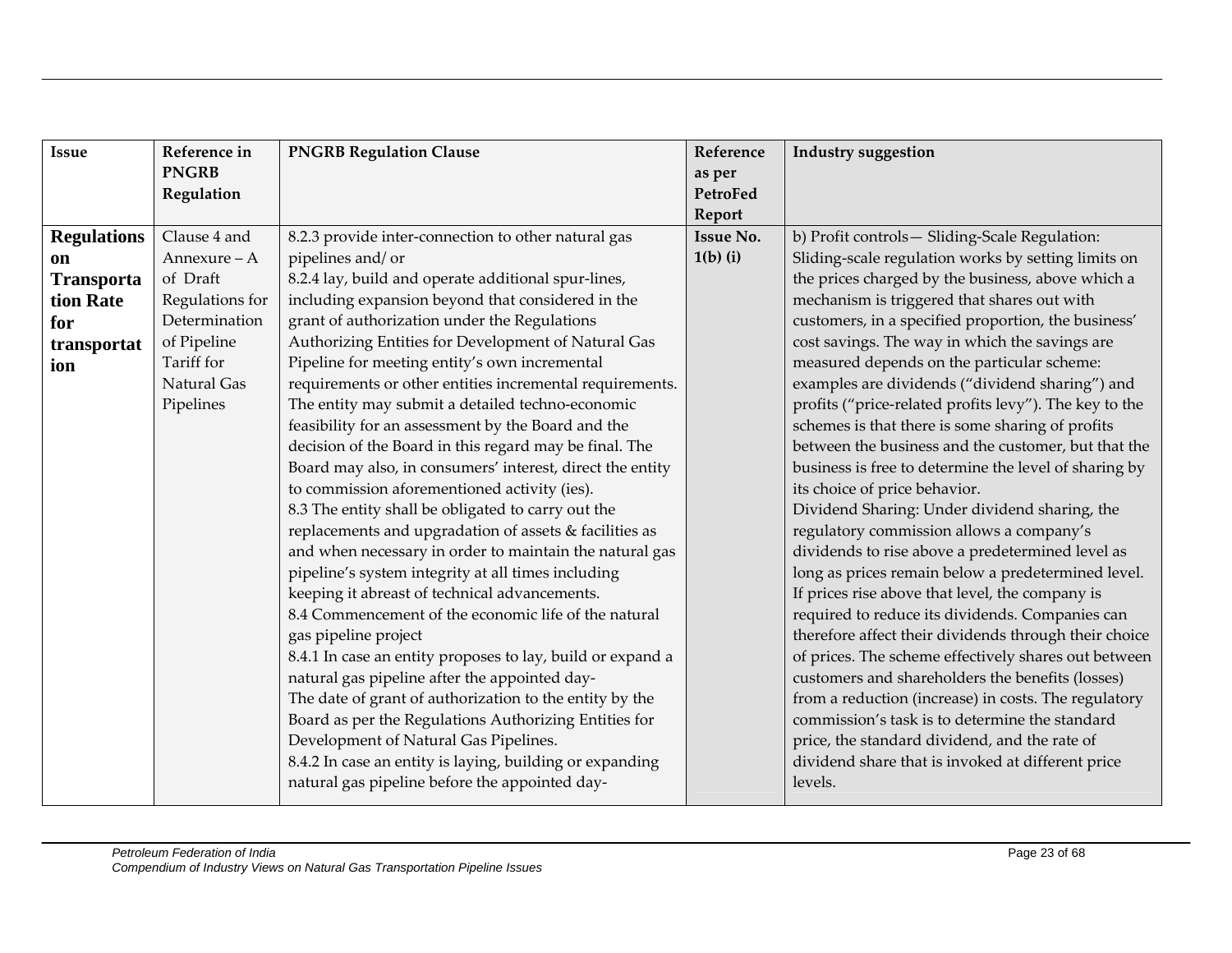| <b>Issue</b>       | Reference in    | <b>PNGRB Regulation Clause</b>                             | Reference        | <b>Industry suggestion</b>                            |
|--------------------|-----------------|------------------------------------------------------------|------------------|-------------------------------------------------------|
|                    | <b>PNGRB</b>    |                                                            | as per           |                                                       |
|                    | Regulation      |                                                            | PetroFed         |                                                       |
|                    |                 |                                                            | Report           |                                                       |
| <b>Regulations</b> | Clause 4 and    | The entity should have either an authorization from the    | <b>Issue No.</b> | • Dividend sharing: offers incentives for businesses  |
| <b>on</b>          | Annexure - A    | Central Government before the appointed day or an          | $1(b)$ (i)       | to reduce prices by reducing costs, and does not      |
| <b>Transporta</b>  | of Draft        | authorization from the Board as per the Regulations        |                  | suffer from the inefficient allocation of resources   |
| tion Rate          | Regulations for | Authorizing Entities for Development of Natural            |                  | associated with rate-of-return regulation. It         |
| for                | Determination   | Gas Pipelines. For such an entity, the economic life of    |                  | requires, however, that all additional equity capital |
| transportat        | of Pipeline     | the natural gas pipeline project shall commence from       |                  | be raised through the auctioning of new shares to     |
| ion                | Tariff for      | the start-up date of the commencement of physical          |                  | prevent dividends to shareholders effectively being   |
|                    | Natural Gas     | activities of laying, building or expanding the natural    |                  | made through discounts on the price of new shares.    |
|                    | Pipelines       | gas pipeline.                                              |                  | This restricts the company's options for financing.   |
|                    |                 | 8.5 At the end of the economic life of the natural gas     |                  | The main problem for the regulatory commission is     |
|                    |                 | pipeline project, the issue of allowing further extension  |                  | guarding against businesses trying to disguise        |
|                    |                 | of the economic life of the project under the same         |                  | dividend                                              |
|                    |                 | authorization may be considered by the Board, and on       |                  | payments to shareholders by buying back shares or     |
|                    |                 | such terms and conditions, as it may deem fit at that      |                  | by making distributions to shareholders in other      |
|                    |                 | point in time. The broad principles which the              |                  | ways                                                  |
|                    |                 | Board may consider in this regard are given below-         |                  | • Price-Related Profits Levy: Under a price-related   |
|                    |                 | 8.5.1 Adherence by the entity to the technical standards,  |                  | profits levy, the regulatory commission sets a        |
|                    |                 | specifications and safety standards of the Board for the   |                  | benchmark level of prices. If this benchmark price is |
|                    |                 | natural gas pipeline                                       |                  | exceeded, a proportion of the excess profits earned   |
|                    |                 | 8.5.2 Determination of pipeline tariff for the natural gas |                  | by the company is returned to the customer, for       |
|                    |                 | pipeline on a normative basis, as applicable to a single   |                  | example, as an immediate rebate or as a tariff        |
|                    |                 | bid for a natural gas pipeline and also subject to an      |                  | reduction for the following year.                     |
|                    |                 | assessment by the Board of the revised DFR of the entity   |                  | The regulatory commission's task is to set the        |
|                    |                 | for modernization or expansion of the natural gas          |                  | benchmark price, the standard profit, and the rate of |
|                    |                 | pipeline.                                                  |                  | profit sharing at each price level.                   |
|                    |                 | 8.5.3 Submission of Performance bond as prescribed         |                  | Price-related profit levies provide strong incentives |
|                    |                 | under clause 4.3 of the Regulations for Authorizing        |                  | to efficiency and encourage regulated businesses to   |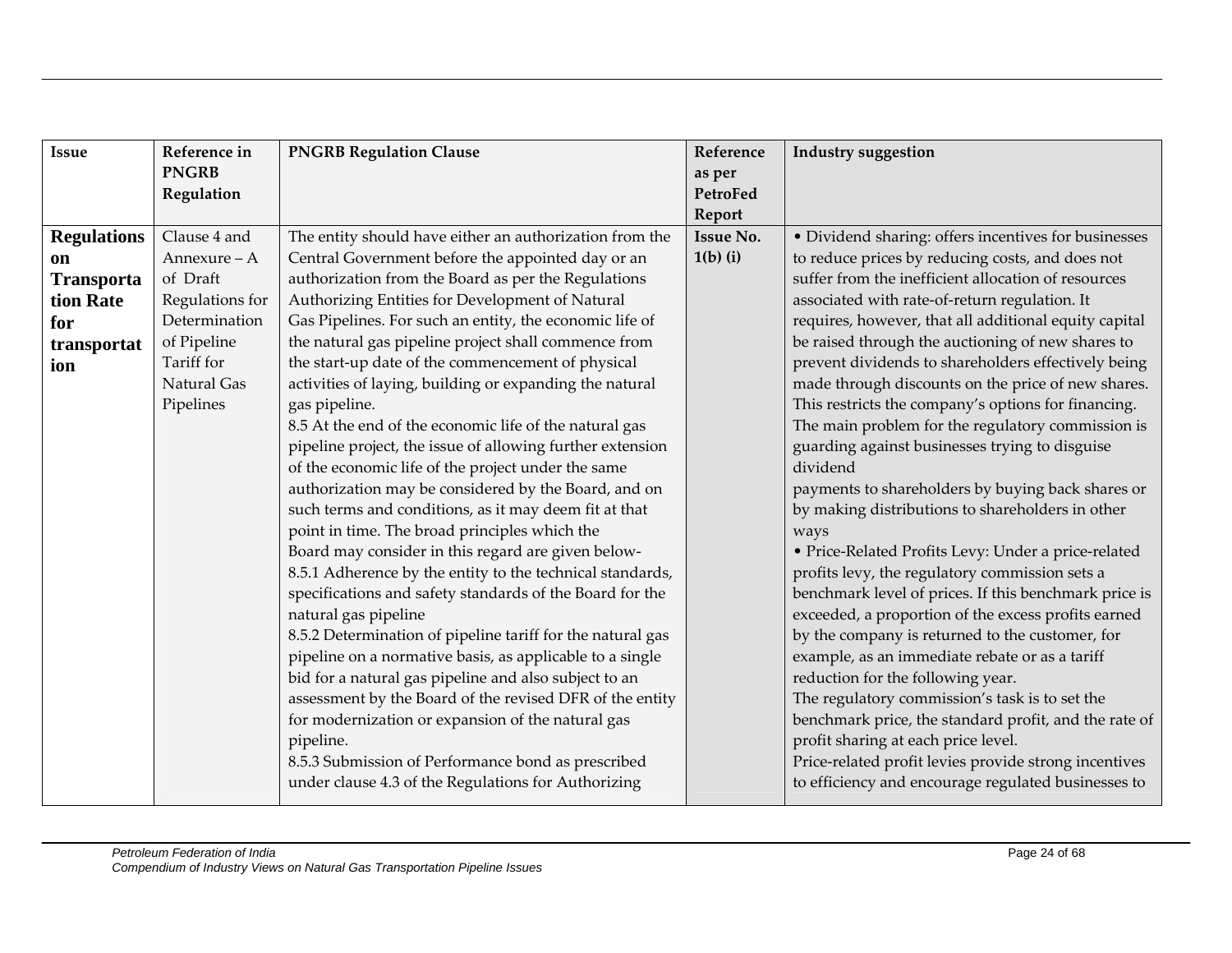| <b>Issue</b>       | Reference in    | <b>PNGRB Regulation Clause</b>                              | Reference        | <b>Industry suggestion</b>                              |
|--------------------|-----------------|-------------------------------------------------------------|------------------|---------------------------------------------------------|
|                    | <b>PNGRB</b>    |                                                             | as per           |                                                         |
|                    | Regulation      |                                                             | PetroFed         |                                                         |
|                    |                 |                                                             | Report           |                                                         |
| <b>Regulations</b> | Clause 4 and    | Entities for the Development of Natural Gas                 | <b>Issue No.</b> | select an efficient combination of inputs. Businesses   |
| on                 | Annexure - A    | Pipelines.                                                  | $1(b)$ (i)       | may, however, manipulate profits by changing            |
| <b>Transporta</b>  | of Draft        | 8.5.4 Meeting the service obligations as prescribed         |                  | accounting rules on non-cash items (for example,        |
| tion Rate          | Regulations for | under the Regulations for Authorizing Entities for the      |                  | depreciation and bad debts). This puts a                |
| for                | Determination   | Development of Natural Gas Pipelines.                       |                  | considerable burden on regulatory commission            |
| transportat        | of Pipeline     | 9. Tariff Review                                            |                  | accounting procedures.                                  |
| ion                | Tariff for      | 9.1 A Tariff review shall be carried out for each "Review   |                  | Price Caps with Periodic Reviews                        |
|                    | Natural Gas     | Period".                                                    |                  | The approach to regulatory mechanisms adopted to        |
|                    | Pipelines       | 9.2 The tariff review period shall normally be a period     |                  | date for the gas and electricity sectors in Argentina,  |
|                    |                 | of three years (commencing from 1st of April and            |                  | Australia, Spain, and the United Kingdom is that of     |
|                    |                 | ending on 31st March of next year) from the end of the      |                  | price caps with periodic reviews- or so-called CPI-     |
|                    |                 | third year of the economic life of the project.             |                  | X regulation (where CPI is the consumer price           |
|                    |                 | 9.3 The actual performance with respect to the capital $\&$ |                  | index). Price capping with periodic reviews is a        |
|                    |                 | operating costs during the previous review period shall     |                  | form of incentive regulation with profit sharing.       |
|                    |                 | be monitored against the parameters identified under        |                  | Under this form of regulation, the regulated            |
|                    |                 | clauses 5 to 6 and the variations shall be adjusted in the  |                  | business is required to keep the increase in its prices |
|                    |                 | tariff calculations.                                        |                  | to less than (or equal to) the increase in a specified  |
|                    |                 | 9.4 The adjustment for volume to be used as divisor in      |                  | general price index (for example, the CPI), less x      |
|                    |                 | the determination of the unit pipeline tariff in the        |                  | percent. If x is positive, this means that prices will  |
|                    |                 | review period shall be higher of-                           |                  | fall by x percent in real terms. The level of the cap   |
|                    |                 | (i) actual volumes achieved during the preceding            |                  | on prices reflects the anticipated levels of future     |
|                    |                 | period, or                                                  |                  | operating costs and investment that might be            |
|                    |                 | (ii) volume divisor considered in the preceding period,     |                  | incurred by the business and are set to provide a       |
|                    |                 | <b>or</b>                                                   |                  | reasonable rate of return on assets, consistent with    |
|                    |                 | (iii) volume quoted in the bid (or the detailed feasibility |                  | efficient performance. The price cap is therefore set   |
|                    |                 | report (DFR) considered in the grant of authorization to    |                  | at a cost-reflective level.                             |
|                    |                 | the entity) for the review period.                          |                  | The distinguishing feature of this form of regulation   |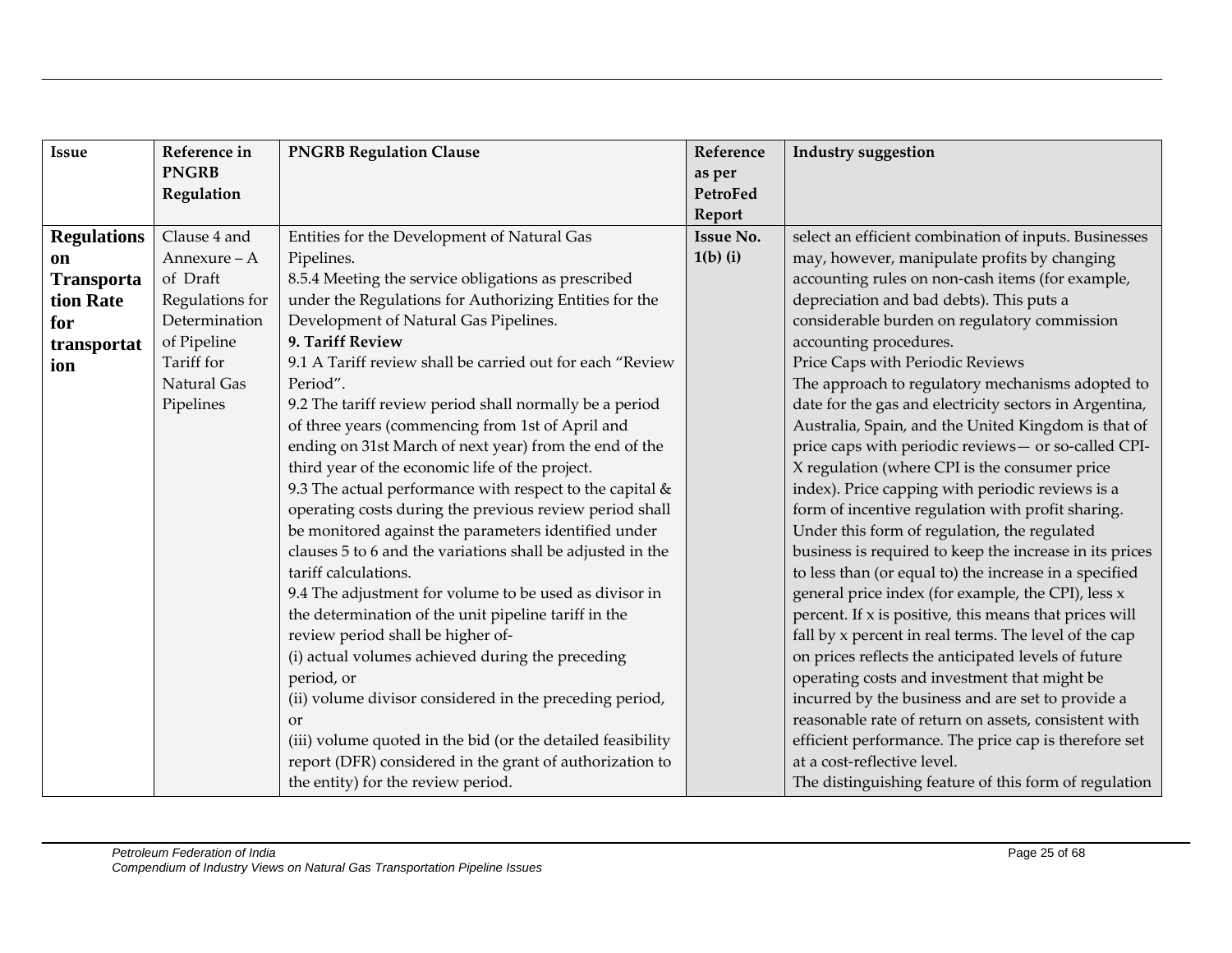| <b>Issue</b>       | Reference in    | <b>PNGRB Regulation Clause</b>                             | Reference        | <b>Industry suggestion</b>                              |
|--------------------|-----------------|------------------------------------------------------------|------------------|---------------------------------------------------------|
|                    | <b>PNGRB</b>    |                                                            | as per           |                                                         |
|                    | Regulation      |                                                            | PetroFed         |                                                         |
|                    |                 |                                                            | Report           |                                                         |
| <b>Regulations</b> | Clause 4 and    | 9.5 The effect of the changes required for a review        | <b>Issue No.</b> | is that the price cap applies for a predetermined       |
| on                 | Annexure - A    | period referred to in clause 9.3 and 9.4 above shall be    | $1(b)$ (i)       | period. Hence, the regulated business keeps all the     |
| <b>Transporta</b>  | of Draft        | made in the tariff calculations on a prospective basis.    |                  | profits associated with unanticipated cost              |
| tion Rate          | Regulations for | 9.6 However, the Board either may, on its own or on the    |                  | reductions in the period between regulatory             |
| for                | Determination   | entity's request, carry out a review in between two tariff |                  | reviews. Customers, however, benefit in the             |
| transportat        | of Pipeline     | review periods, considering:                               |                  | subsequent regulatory period when the regulatory        |
| ion                | Tariff for      | (i) the requirements of the activity (ies) stated under    |                  | commission reduces prices to capture those cost         |
|                    | Natural Gas     | clause 8.2 above to the extent not envisaged earlier and   |                  | savings. The shorter the interval between reviews,      |
|                    | Pipelines       | necessitating incremental investments.                     |                  | the more there is a tendency for price                  |
|                    |                 | (ii) applicable Nominal Income Tax Rate during the         |                  | cap regulation to approximate rate-of-return            |
|                    |                 | initial 10 years of the commissioning of the project.      |                  | regulation, with frequent assessments of the asset      |
|                    |                 | (iii) sudden change in any parameter used in               |                  | base and the appropriate rate of return on              |
|                    |                 | determination of the pipeline tariff.                      |                  | investment.                                             |
|                    |                 | 10 Interconnection of Natural Gas Pipeline                 |                  | The CPI-X mechanism provides incentives to              |
|                    |                 | 10.1 The interconnection of a natural gas pipeline with    |                  | efficiency on the part of the regulated business,       |
|                    |                 | other pipeline for transportation of natural gas shall be  |                  | while providing an assurance to customers that the      |
|                    |                 | as per the provisions for Regulations for Access Code      |                  | benefits of efficiency gains will be reflected in lower |
|                    |                 | for Natural Gas Pipelines.                                 |                  | prices in the longer term. This combination of          |
|                    |                 | 10.2 The capital and operating costs in the inter-         |                  | qualities may explain why CPI-X regulation has          |
|                    |                 | connection shall be borne by the entity seeking inter-     |                  | become popular with governments and regulatory          |
|                    |                 | connection for the other pipeline for transportation of    |                  | commissions, as well as with regulated businesses       |
|                    |                 | natural gas. In case the other pipeline is authorized as   |                  | and their customers.                                    |
|                    |                 | natural gas pipeline under the Regulations for             |                  | This forward-looking control of the level of            |
|                    |                 | Authorizing Entities for Development of Natural            |                  | transmission tariffs is combined with the exercise of   |
|                    |                 | Gas Pipelines, such costs shall be considered in the       |                  | a measure of discretion by the transmission             |
|                    |                 | determination of the pipeline tariff as per the provisions |                  | business in determining the structure of tariffs. The   |
|                    |                 | under these Regulations for Determination of Pipeline      |                  | regulatory commission, however, continues to            |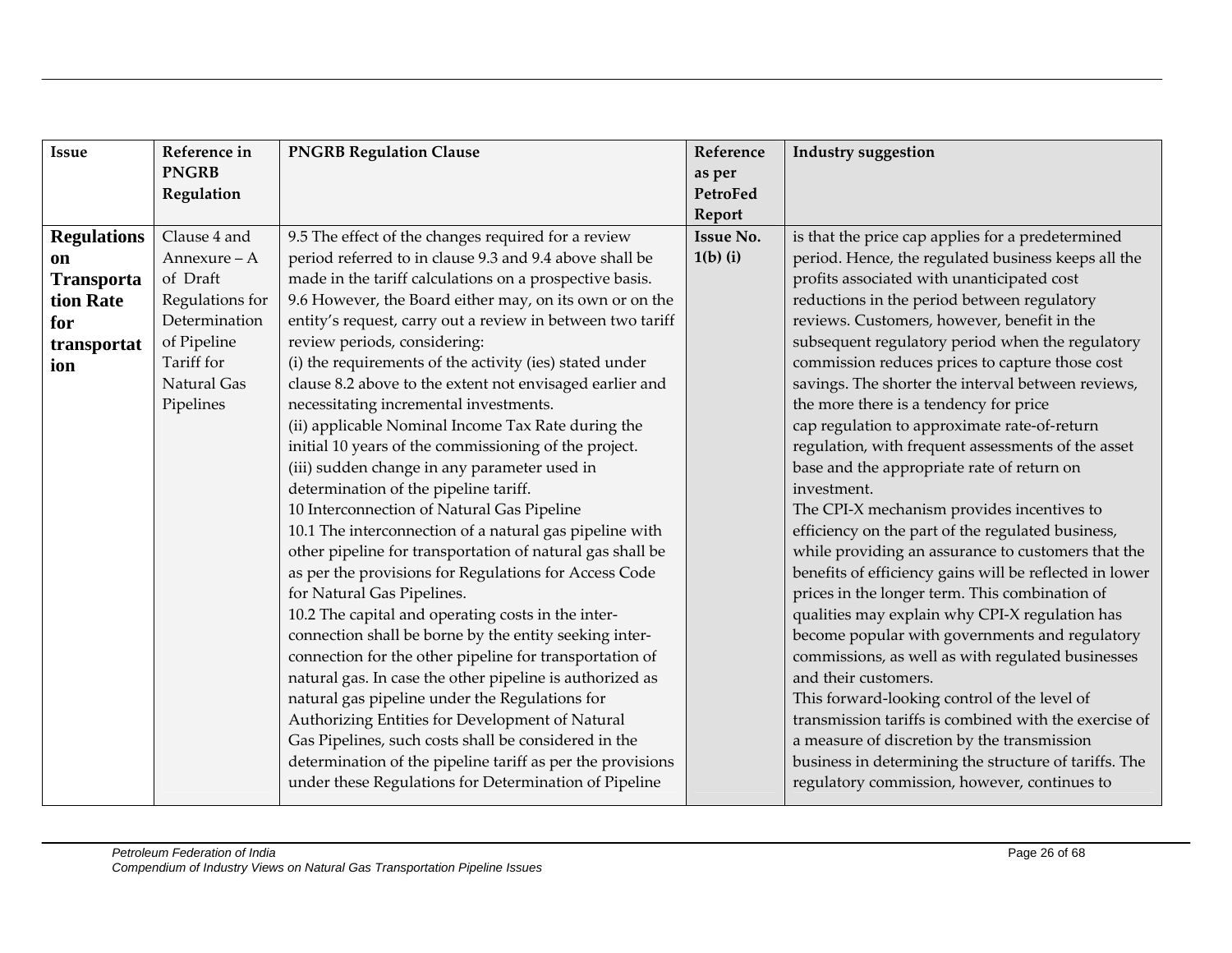| <b>Issue</b>       | Reference in    | <b>PNGRB Regulation Clause</b>                            | Reference        | <b>Industry suggestion</b>                           |
|--------------------|-----------------|-----------------------------------------------------------|------------------|------------------------------------------------------|
|                    | <b>PNGRB</b>    |                                                           | as per           |                                                      |
|                    | Regulation      |                                                           | PetroFed         |                                                      |
|                    |                 |                                                           | Report           |                                                      |
| <b>Regulations</b> | Clause 4 and    | Tariff for Natural Gas Pipelines.                         | <b>Issue No.</b> | monitor the structure of tariffs and is empowered to |
| on                 | Annexure - A    | 10.3 In the case the inter-connectivity involves putting- | $1(b)$ (i)       | issue direction, where necessary.                    |
| <b>Transporta</b>  | of Draft        | up of new compressor (s) or upgradation of the existing   |                  | USA & Thailand                                       |
| tion Rate          | Regulations for | compressor (s) and the same is attributable to the entity |                  | Rate of Return Control or "Cost-Plus" model.         |
| for                | Determination   | seeking inter-connectivity for its natural gas pipeline,  |                  | UK & Australia                                       |
| transportat        | of Pipeline     | that entity shall fully bear the full inter-connection    |                  | Price Caps or "Market-Minus" model: Generally use    |
| ion                | Tariff for      | charge.                                                   |                  | CPI-X factor, where X factor often relates to        |
|                    | Natural Gas     |                                                           |                  | expected efficiency gains.                           |
|                    | Pipelines       |                                                           |                  |                                                      |
|                    |                 |                                                           |                  |                                                      |
| Criteria and       | Clause $4.1 \&$ | 4.1 Initiation of Proposal                                | <b>Issue No.</b> | <b>Summary of suggestions</b>                        |
| Procedure          | 4.2 of Draft    | 4.1.1 Expression of Interest (EOI) route                  | 2(a)             | Summary of suggestions                               |
| for selection      | Regulation for  | An entity desirous of laying, building, operating or      |                  | 1) Procedure : All authorization to put up a         |
| by Regulator       | Authorising     | expanding a natural gas pipeline shall submit an          |                  | transmission/city gas pipeline should be based on    |
| of entity for      | Entities for    | Expression of Intent (EOI) to the Board in the format at  |                  | Competitive bidding.                                 |
| laying and         | Development     | Annexure-A.                                               |                  | 2) Optimal cost advantage to the consumer            |
| operating          | of Natural Gas  | 4.1.2 Suo-Motu by Board                                   |                  | (transportation rates)                               |
| Transportati       | Pipelines       | The Board may also suo-motu invite EOI from entities      |                  | 3) Market participation and reputation in other      |
| on                 |                 | interested in laying, building, operating or expanding    |                  | hydrocarbon sectors                                  |
| pipeline           |                 | natural gas pipeline along a route or in a geographical   |                  | 4) Minimum net worth                                 |
|                    |                 | area.                                                     |                  | 5) Authorization should be based on application by   |
|                    |                 | 4.2 Criteria for selection of entity                      |                  | entity having                                        |
|                    |                 | 4.2.1 For Expression of Interest (EOI) route              |                  | Gas source tie-up and                                |
|                    |                 |                                                           |                  | Downstream market tie-up                             |
|                    |                 | 4.2.1.1 The Board shall carry out a preliminary           |                  | 6) Owner of gas should be given first preference if  |
|                    |                 | assessment of the EOI with respect to the following       |                  | everything else is same                              |
|                    |                 | a) natural gas availability position                      |                  | 7) If at any point of time existing pipeline is      |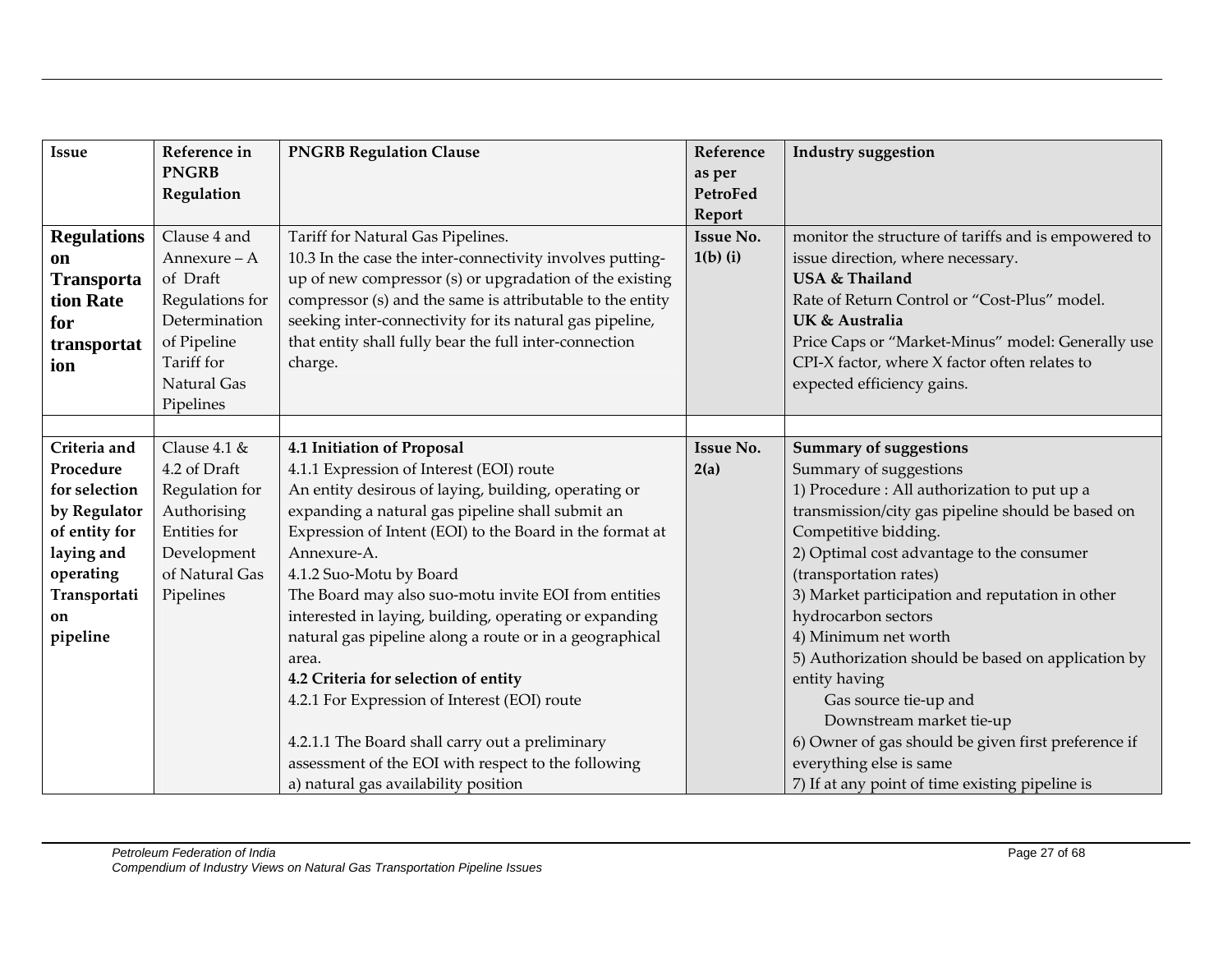| <b>Issue</b>                         | Reference in    | <b>PNGRB Regulation Clause</b>                                                                              | Reference        | <b>Industry suggestion</b>                              |
|--------------------------------------|-----------------|-------------------------------------------------------------------------------------------------------------|------------------|---------------------------------------------------------|
|                                      | <b>PNGRB</b>    |                                                                                                             | as per           |                                                         |
|                                      | Regulation      |                                                                                                             | PetroFed         |                                                         |
|                                      |                 |                                                                                                             | Report           |                                                         |
| Criteria and                         | Clause $4.1 \&$ | b) spare capacity available in the existing natural gas                                                     | <b>Issue No.</b> | saturated and there is still demand for capacity,       |
| <b>Procedure for</b><br>selection by | 4.2 of Draft    | pipelines already serving the area, region or route along                                                   | 2(a)             | existing operator should not be automatically           |
| <b>Regulator of</b>                  | Regulation for  | the proposed natural gas pipeline route (including                                                          |                  | authorized to duplicate the pipeline. Instead, it       |
| entity for                           | Authorising     | techno-economic                                                                                             |                  | should be made open to all interested entities          |
| laying and                           | Entities for    | feasibility of expansion of the capacity and/or                                                             |                  | 8) Transporters should not be end users of the          |
| operating                            | Development     | extension of                                                                                                |                  | pipeline. The pipeline should constitute a separate     |
| Transportatio                        | of Natural Gas  | an existing natural gas pipelines) 1,                                                                       |                  | business, may be integrated with other generic          |
| pipeline                             | Pipelines       | c) possible connectivity with other natural gas pipelines,                                                  |                  | logistic business.                                      |
|                                      |                 | and                                                                                                         |                  | 9) Build pipelines to aggregate demand arrived at       |
|                                      |                 | d) Any other relevant issue.                                                                                |                  | pursuant to an open season                              |
|                                      |                 |                                                                                                             |                  | 10) Provide for Fair expansion opportunities            |
|                                      |                 | 4.2.1.2 The Board shall, within 15 days of the receipt of                                                   |                  | 11) Regulators should consider anticipated future       |
|                                      |                 | EOI and based                                                                                               |                  | exploration success as the driver of pipeline           |
|                                      |                 | on its preliminary assessment, either issue an open                                                         |                  | expansion as opposed to having expansion built-in:      |
|                                      |                 | advertisement in at least one national and one                                                              |                  | a "slack factor" for initial capacity will only dampen  |
|                                      |                 | vernacular daily                                                                                            |                  | initial demand.                                         |
|                                      |                 | newspaper (including webhosting) notifying receipt of<br>an EOI and commencement of "Open Season" period of |                  | Divergent issues                                        |
|                                      |                 | 30 days or reject the proposal. In the latter case, the                                                     |                  | 12) Such regulation should not apply to captive use     |
|                                      |                 | Board shall inform the entity of the decision                                                               |                  | transportation lines with 25% extra capacity being      |
|                                      |                 | immediately along with the reasons for rejecting the                                                        |                  | offered on commercial consideration. Some               |
|                                      |                 | proposal.                                                                                                   |                  | industry members considered this as a way of            |
|                                      |                 |                                                                                                             |                  | circumventing regulations and hence did not agree       |
|                                      |                 | 4.2.1.3 During the period of "Open Season", any person,                                                     |                  | to this point.                                          |
|                                      |                 | entity, body, organization, etc. may submit, in writing,                                                    |                  |                                                         |
|                                      |                 | to the Board, its views, suggestions and comments, if                                                       |                  | <b>Inferences from International Regulatory Regimes</b> |
|                                      |                 | any on the EOI.                                                                                             |                  | The authorization process contains economic and         |
|                                      |                 |                                                                                                             |                  |                                                         |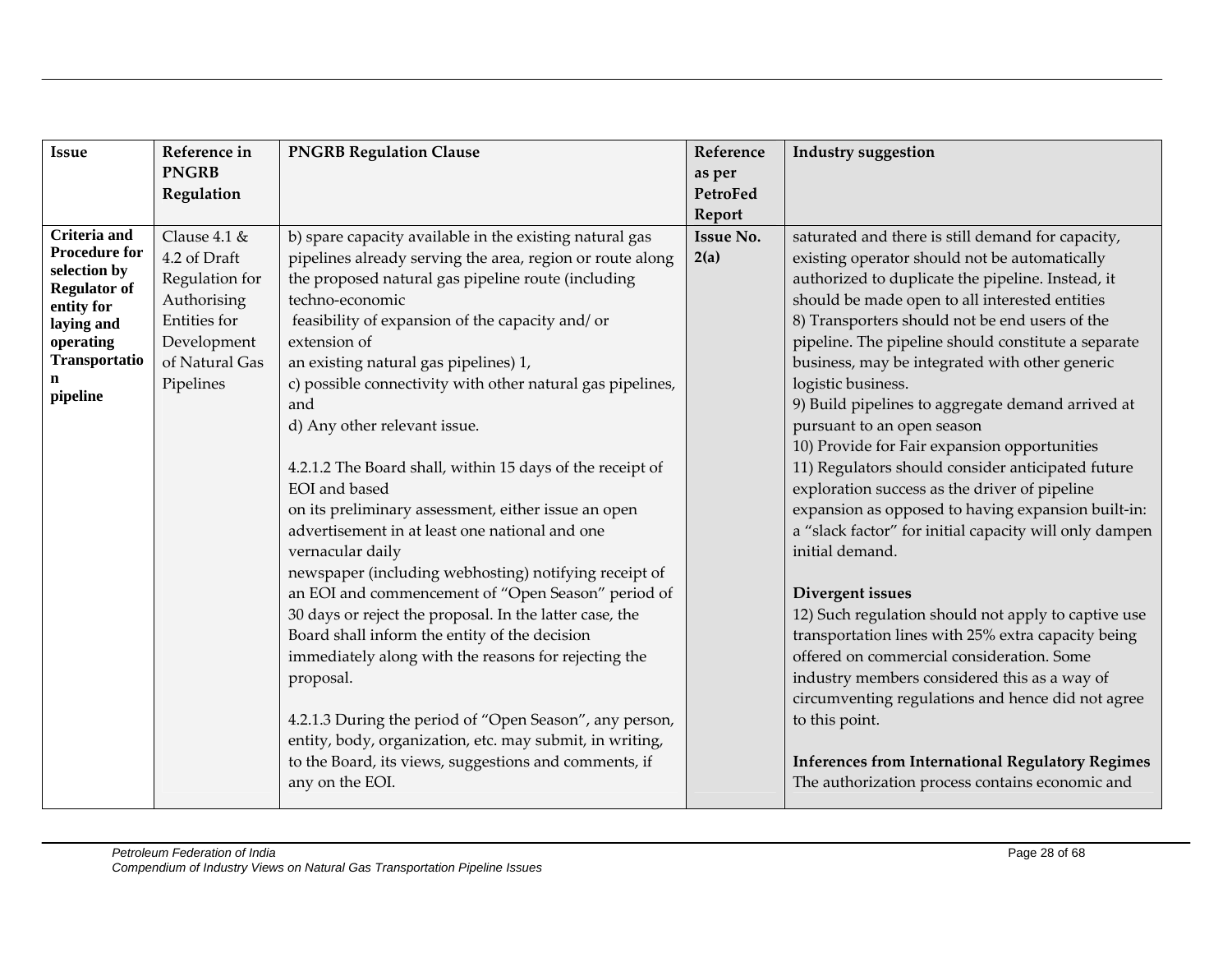| <b>Issue</b>                        | Reference in    | <b>PNGRB Regulation Clause</b>                            | Reference        | <b>Industry suggestion</b>                          |
|-------------------------------------|-----------------|-----------------------------------------------------------|------------------|-----------------------------------------------------|
|                                     | <b>PNGRB</b>    |                                                           | as per           |                                                     |
|                                     | Regulation      |                                                           | PetroFed         |                                                     |
|                                     |                 |                                                           | Report           |                                                     |
| Criteria and                        | Clause $4.1 \&$ |                                                           | <b>Issue No.</b> | non-economic components. Information                |
| <b>Procedure for</b>                | 4.2 of Draft    | 4.2.1.4 The Board may, based on the views and             | 2(a)             | requirements, technical, health and safety, and     |
| selection by<br><b>Regulator of</b> | Regulation for  | suggestions received, firm-up the indicative pipeline     |                  | environmental standards comprise the non-           |
| entity for                          | Authorising     | route, length and area/ region meant to be serviced by    |                  | economic components of the process. The economic    |
| laying and                          | Entities for    | the natural gas pipeline.                                 |                  | component of the process allows for the exercise of |
| operating                           | Development     |                                                           |                  | some regulatory discretion.                         |
| Transportatio                       | of Natural Gas  | 4.2.1.5 The Board may, within a period of 15 days of the  |                  | In general, a regulator will seek to prevent        |
| n<br>Pipeline                       | Pipelines       | end of the "open season" period, notify through an        |                  | uneconomic duplication of existing pipelines and to |
|                                     |                 | open advertisement in at least one national and one       |                  | ensure that economies                               |
|                                     |                 | vernacular daily newspaper (including webhosting), the    |                  | of scale are exploited. The regulator will need an  |
|                                     |                 | proposal for the development of natural gas pipeline      |                  | independent assessment of the viability of the      |
|                                     |                 | and invite bids for the same.                             |                  | project and a commitment to establish the           |
|                                     |                 |                                                           |                  | procedures described in the previous section.       |
|                                     |                 | 4.2.1.6 Minimum Eligibility Criteria                      |                  | In a developing market context it is reasonable to  |
|                                     |                 | The Board shall scrutinize the bids received in response  |                  | expect that a regulator will seek to avoid          |
|                                     |                 | to the advertisement in respect of only those entities,   |                  | unnecessary duplication of pipelines and to         |
|                                     |                 | which fulfill the following minimum eligibility criteria: |                  | encourage the construction of interconnects         |
|                                     |                 | 4.2.1.6.1 Entity should be technically capable of laying  |                  | between previously separate pipelines as means of   |
|                                     |                 | and building natural gas pipeline as per the following    |                  | fostering increased competition in supply.          |
|                                     |                 | qualifying criteria                                       |                  |                                                     |
|                                     |                 | a) Entity has on its own in the past laid and built       |                  |                                                     |
|                                     |                 | either a hydrocarbon pipeline of a length not less        |                  |                                                     |
|                                     |                 | than 300 kilometers; or                                   |                  |                                                     |
|                                     |                 | b) Entity has a joint venture with another entity (with   |                  |                                                     |
|                                     |                 | at least 11% equity holding by that entity) which in      |                  |                                                     |
|                                     |                 | the past has laid and built a hydrocarbon pipeline        |                  |                                                     |
|                                     |                 | of a length not less than 300 kilometers; or              |                  |                                                     |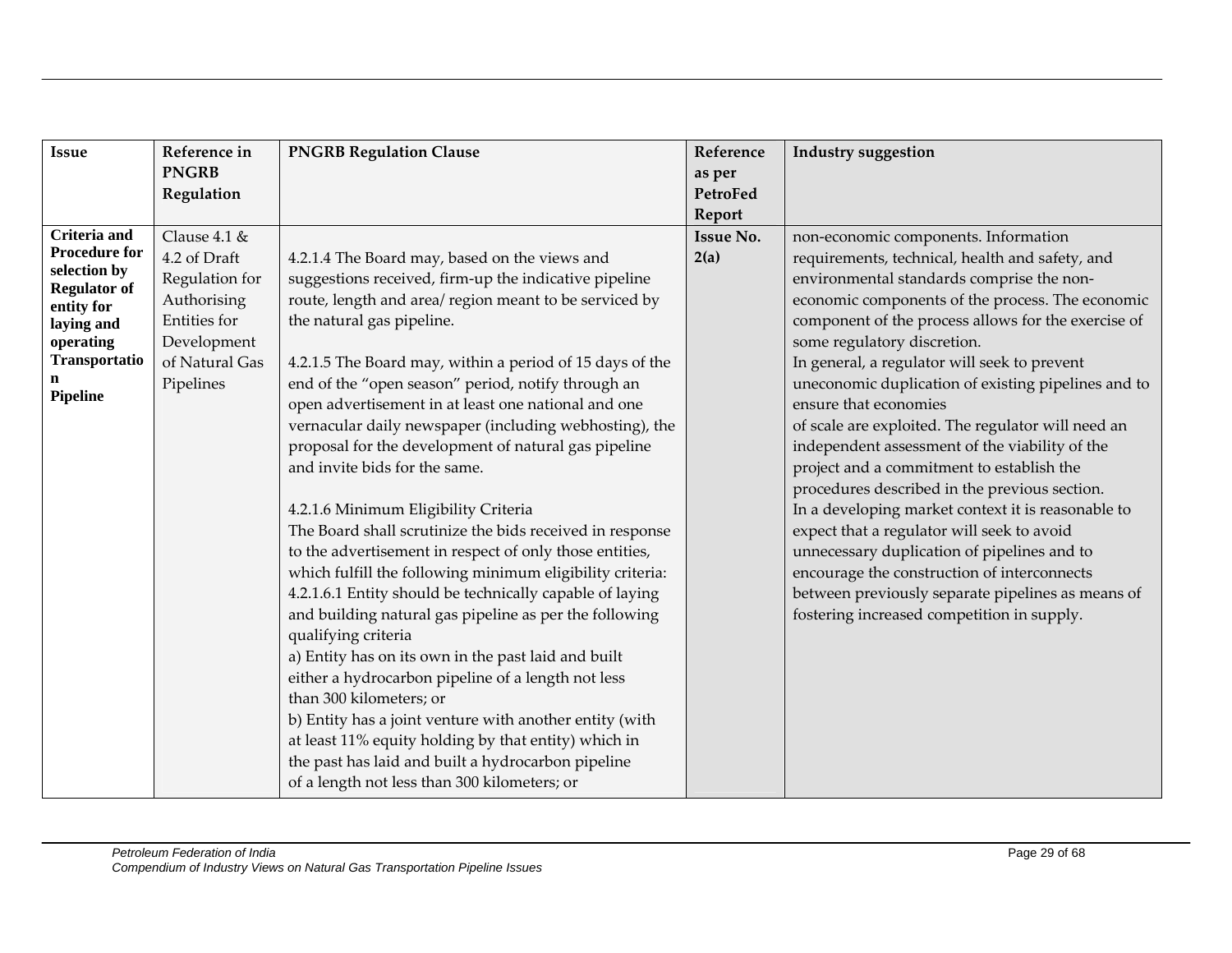| <b>Issue</b>                        | Reference in    | <b>PNGRB Regulation Clause</b>                             | Reference        | <b>Industry suggestion</b> |
|-------------------------------------|-----------------|------------------------------------------------------------|------------------|----------------------------|
|                                     | <b>PNGRB</b>    |                                                            | as per           |                            |
|                                     | Regulation      |                                                            | PetroFed         |                            |
|                                     |                 |                                                            | Report           |                            |
| Criteria and                        | Clause $4.1 \&$ | c) Entity intends to lay and build proposed natural        | <b>Issue No.</b> |                            |
| <b>Procedure for</b>                | 4.2 of Draft    | gas pipeline on Lump Sum Turnkey/ Project                  | 2(a)             |                            |
| selection by<br><b>Regulator of</b> | Regulation for  | Management Consultancy basis through one or                |                  |                            |
| entity for                          | Authorising     | more technically competent firms, which in the past        |                  |                            |
| laying and                          | Entities for    | have laid and built a hydrocarbon pipeline of a length     |                  |                            |
| operating                           | Development     | not less than 300 kilometers. The entity may also enclose  |                  |                            |
| Transportatio                       | of Natural Gas  | a list of such firms along with aforesaid proof of their   |                  |                            |
| n                                   | Pipelines       | technical competence, along with its bid proposal. The     |                  |                            |
| Pipeline                            |                 | entity will have the freedom to choose from amongst        |                  |                            |
|                                     |                 | such firms at the time of execution of the project. The    |                  |                            |
|                                     |                 | Board reserves the right to cross verify the credential of |                  |                            |
|                                     |                 | the party (ies) included in the list and seek              |                  |                            |
|                                     |                 | clarifications, if any; or                                 |                  |                            |
|                                     |                 | d) Entity has an adequate number of technically            |                  |                            |
|                                     |                 | qualified personnel with experience in construction,       |                  |                            |
|                                     |                 | pre-commissioning & commissioning of hydrocarbon           |                  |                            |
|                                     |                 | pipelines and also has a credible plan to independently    |                  |                            |
|                                     |                 | undertake and execute the natural gas pipeline project     |                  |                            |
|                                     |                 | on a standalone basis.                                     |                  |                            |
|                                     |                 | 4.2.1.6.2 Entity should be technically capable of          |                  |                            |
|                                     |                 | operating and maintaining natural gas pipeline as per      |                  |                            |
|                                     |                 | the following qualifying criteria                          |                  |                            |
|                                     |                 | a) Entity on its own has an experience of at least one     |                  |                            |
|                                     |                 | year in operations and maintenance of a natural gas        |                  |                            |
|                                     |                 | pipeline of a length not less than 300 kilometers; or      |                  |                            |
|                                     |                 | b) Entity has a Joint Venture with another entity (with    |                  |                            |
|                                     |                 | at least 11% holding of that entity) which has an          |                  |                            |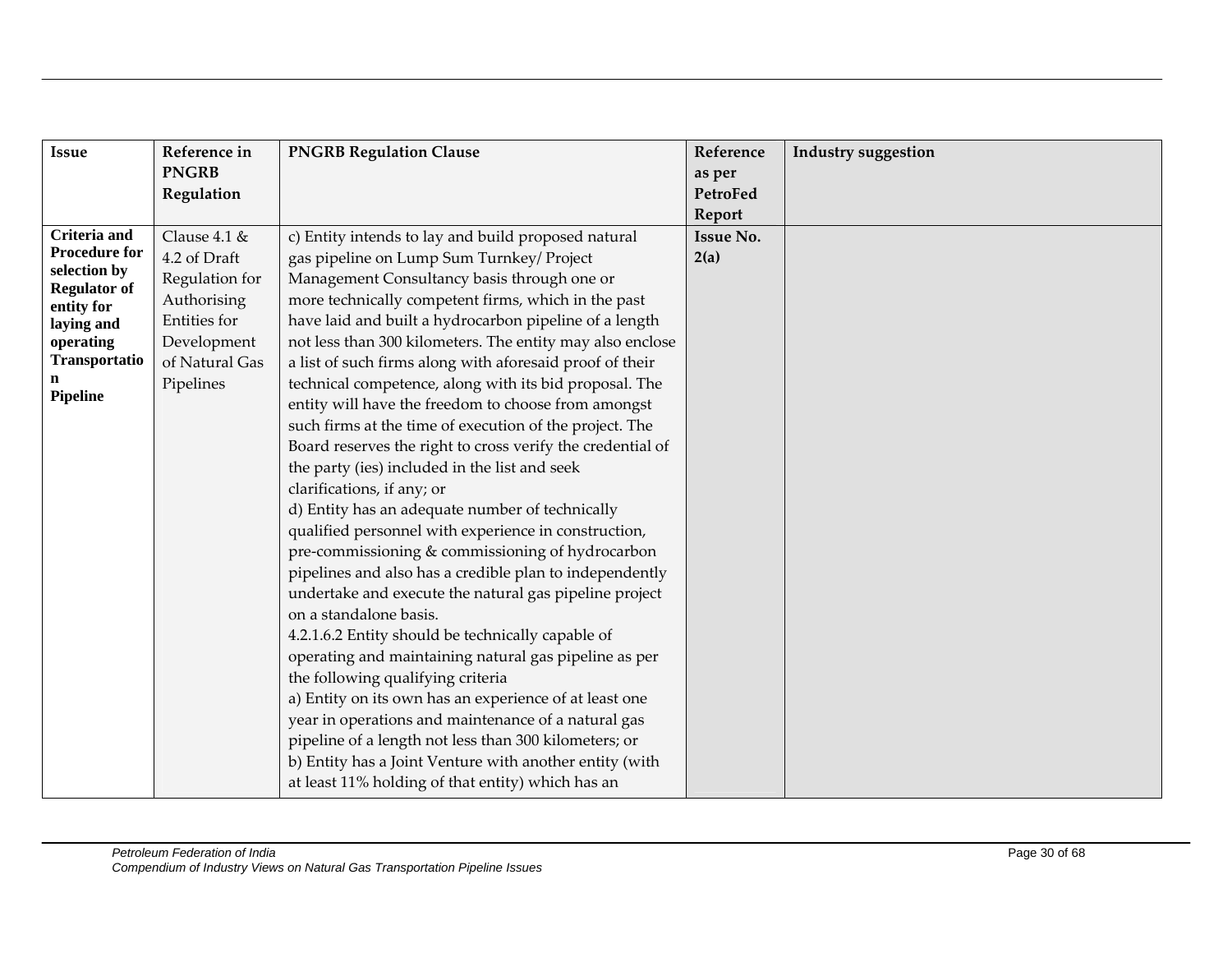| <b>Issue</b>                         | Reference in    | <b>PNGRB Regulation Clause</b>                           | Reference        | <b>Industry suggestion</b> |
|--------------------------------------|-----------------|----------------------------------------------------------|------------------|----------------------------|
|                                      | <b>PNGRB</b>    |                                                          | as per           |                            |
|                                      | Regulation      |                                                          | PetroFed         |                            |
|                                      |                 |                                                          | Report           |                            |
| <b>Criteria</b> and                  | Clause $4.1 \&$ | experience of at least one year in operations and        | <b>Issue No.</b> |                            |
| <b>Procedure for</b><br>selection by | 4.2 of Draft    | maintenance of a natural gas pipeline; or                | 2(a)             |                            |
| <b>Regulator of</b>                  | Regulation for  | c) Entity intends to operate and maintain the proposed   |                  |                            |
| entity for                           | Authorising     | natural gas pipeline through an appropriate firm         |                  |                            |
| laying and                           | Entities for    | technical assistance agreement for a period of at least  |                  |                            |
| operating                            | Development     | one year, with another party having experience of at     |                  |                            |
| Transportatio                        | of Natural Gas  | least one year in operations and maintenance of a        |                  |                            |
| n<br>Pipeline                        | Pipelines       | natural gas pipeline; or                                 |                  |                            |
|                                      |                 | d) Entity has an adequate number of technically          |                  |                            |
|                                      |                 | qualified personnel with experience in commissioning     |                  |                            |
|                                      |                 | and operation & maintenance (O&M) of natural gas         |                  |                            |
|                                      |                 | pipeline (s) and also has a credible plan to             |                  |                            |
|                                      |                 | independently undertake the O&M activities of a          |                  |                            |
|                                      |                 | natural gas pipeline on a standalone basis.              |                  |                            |
|                                      |                 | Note:                                                    |                  |                            |
|                                      |                 | i) In case of c) above, the entity shall submit in its   |                  |                            |
|                                      |                 | application-cum-bid, a list of proposed parties with     |                  |                            |
|                                      |                 | whom it desires to have a firm technical assistance      |                  |                            |
|                                      |                 | agreement, along with the proof of relevant and credible |                  |                            |
|                                      |                 | experience of such parties.                              |                  |                            |
|                                      |                 | The list may be exhaustive and the entity may choose     |                  |                            |
|                                      |                 | party (ies) from amongst the parties in this list for    |                  |                            |
|                                      |                 | operation and maintenance of the proposed natural gas    |                  |                            |
|                                      |                 | pipeline.                                                |                  |                            |
|                                      |                 | ii) The entity should also submit a credible plan along  |                  |                            |
|                                      |                 | with the bid to develop an in-house O&M team for         |                  |                            |
|                                      |                 | natural gas pipeline.                                    |                  |                            |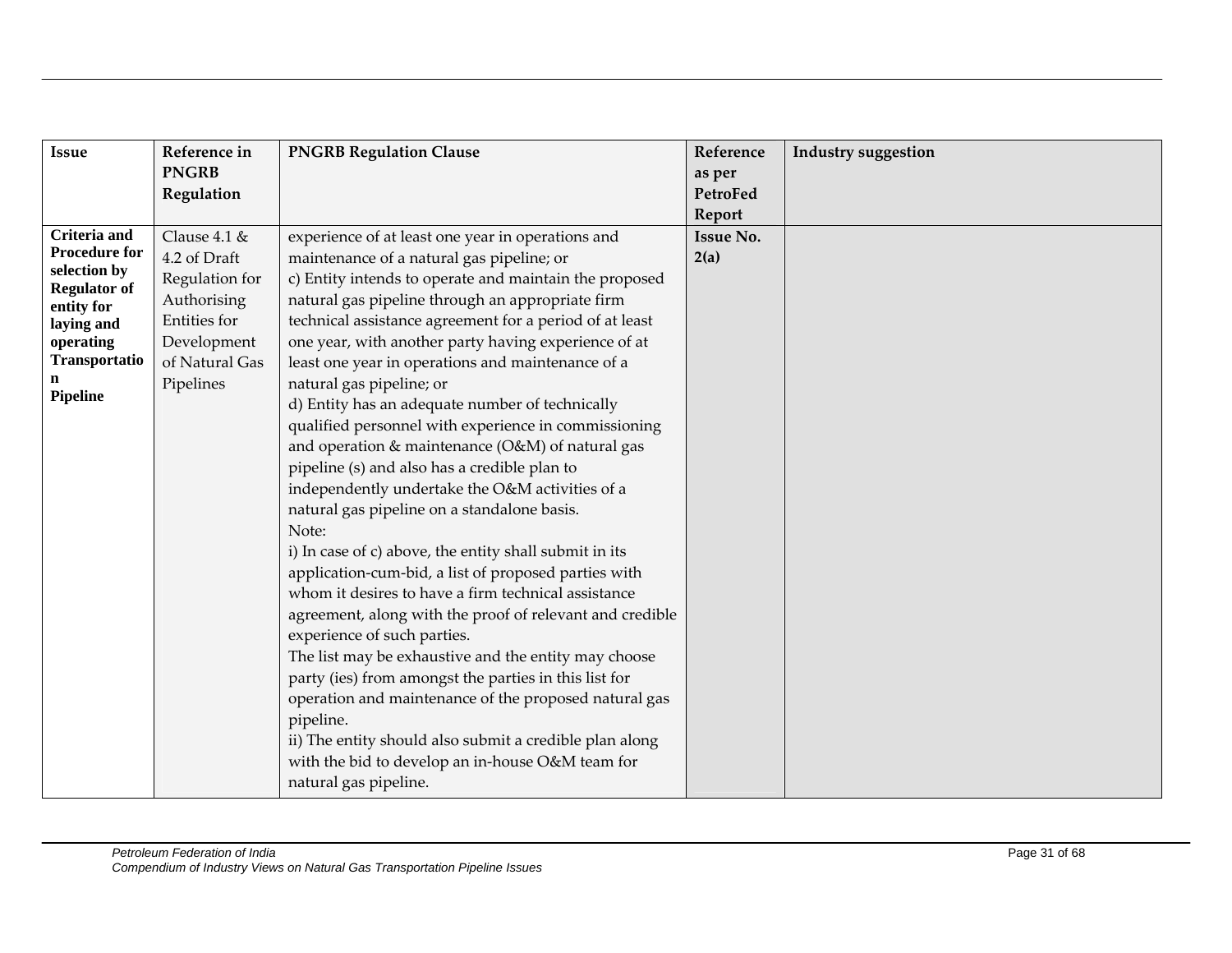| <b>Issue</b>                                                                                                                                                         | Reference in<br><b>PNGRB</b><br>Regulation                                                                                     | <b>PNGRB Regulation Clause</b>                                                                                                                                                                                                                                                                                                                                                                                                                                                                                                                                                                                                                                                                                                                                                                 |                                                                                                                          | Reference<br>as per<br><b>PetroFed</b> | <b>Industry suggestion</b> |
|----------------------------------------------------------------------------------------------------------------------------------------------------------------------|--------------------------------------------------------------------------------------------------------------------------------|------------------------------------------------------------------------------------------------------------------------------------------------------------------------------------------------------------------------------------------------------------------------------------------------------------------------------------------------------------------------------------------------------------------------------------------------------------------------------------------------------------------------------------------------------------------------------------------------------------------------------------------------------------------------------------------------------------------------------------------------------------------------------------------------|--------------------------------------------------------------------------------------------------------------------------|----------------------------------------|----------------------------|
|                                                                                                                                                                      |                                                                                                                                |                                                                                                                                                                                                                                                                                                                                                                                                                                                                                                                                                                                                                                                                                                                                                                                                |                                                                                                                          | Report                                 |                            |
| <b>Criteria</b> and<br><b>Procedure for</b><br>selection by<br><b>Regulator of</b><br>entity for<br>laying and<br>operating<br>Transportatio<br>n<br><b>Pipeline</b> | Clause $4.1 \&$<br>4.2 of Draft<br>Regulation for<br>Authorising<br>Entities for<br>Development<br>of Natural Gas<br>Pipelines | iii) The Board reserves the right to cross verify the<br>credential of the party (ies) included in the list and seek<br>clarifications, if any.<br>4.2.1.6.3 The applicant has the organizational and<br>technical capabilities and undertakes to abide by such<br>technical standards and specifications including safety<br>standards, as may be specified by the Board from time<br>to time for development of natural gas pipelines.<br>4.2.1.6.4 The applicant has adequate financial strength to<br>execute the proposed natural gas pipeline project and<br>operate & maintain the same besides having a combined<br>net worth (equity share capital and free reserves of the<br>applicant and its co-promoter (s)) as per the minimum<br>amount as per the categories indicated below- |                                                                                                                          | <b>Issue No.</b><br>2(a)               |                            |
|                                                                                                                                                                      |                                                                                                                                | Range of estimated pipeline<br>length (Kilometers)<br>(including spur lines)<br>1,751 and above<br>1,001 - 1,750<br>251-1,000<br>Up to 250<br>4.2.1.6.5 The applicant is a body corporate or else<br>undertakes to become a company registered under the<br>Companies Act, 1956 on being declared a successful<br>bidder, prior to grant of authorization.<br>4.2.1.6.6 The entity should have a credible plan for                                                                                                                                                                                                                                                                                                                                                                             | Net worth requirement<br>(Rs. in crore per<br>kilometer of estimated<br>pipeline length)<br>0.90<br>0.85<br>0.75<br>0.50 |                                        |                            |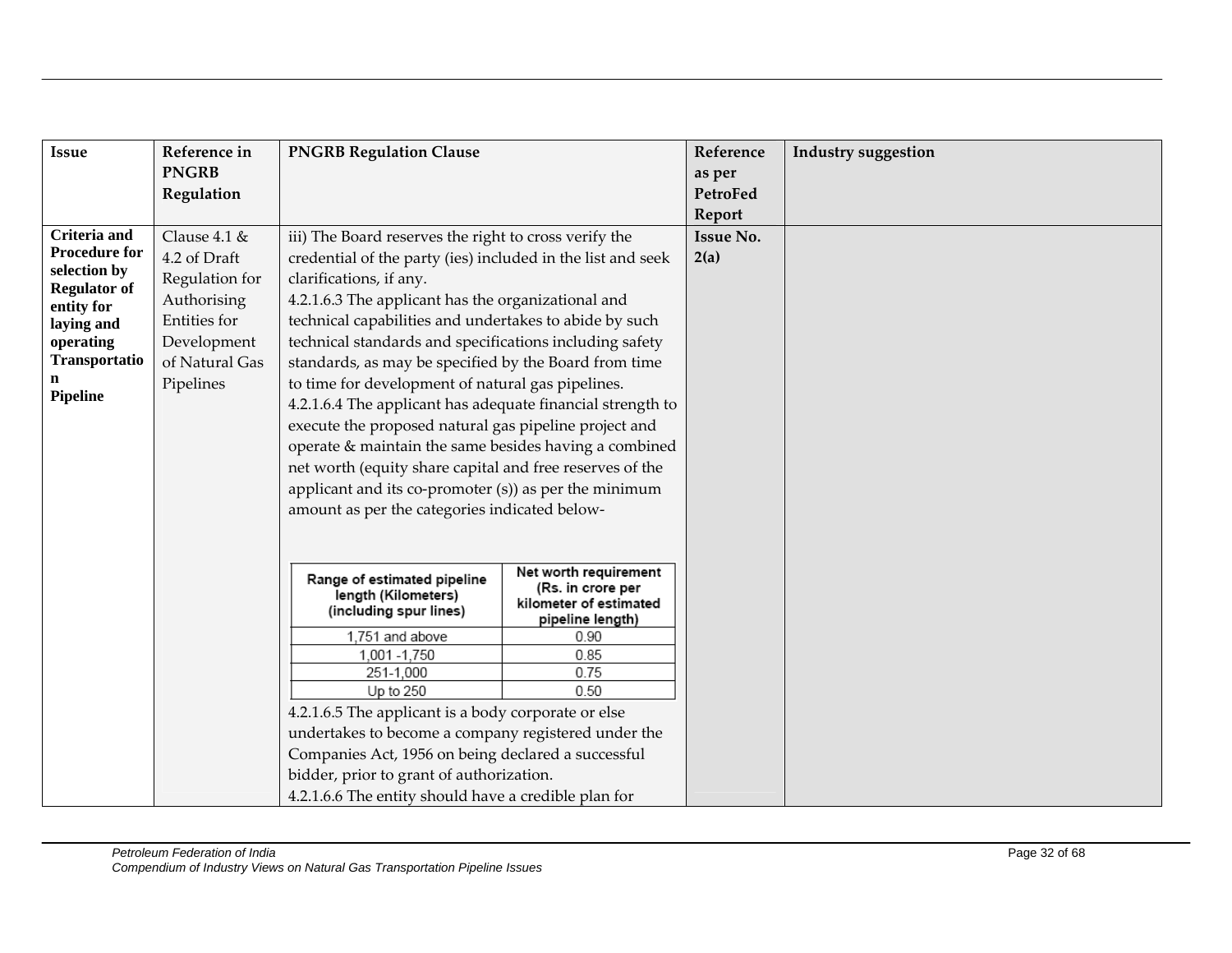| <b>Issue</b>                        | Reference in    | <b>PNGRB Regulation Clause</b>                            | Reference        | <b>Industry suggestion</b> |
|-------------------------------------|-----------------|-----------------------------------------------------------|------------------|----------------------------|
|                                     | <b>PNGRB</b>    |                                                           | as per           |                            |
|                                     | Regulation      |                                                           | PetroFed         |                            |
|                                     |                 |                                                           | Report           |                            |
| Criteria and                        | Clause $4.1 \&$ | utilization of the capacity in the proposed natural gas   | <b>Issue No.</b> |                            |
| <b>Procedure for</b>                | 4.2 of Draft    | pipeline as per the basis indicated below                 | 2(a)             |                            |
| selection by<br><b>Regulator of</b> | Regulation for  | a) The entity shall submit along with the application,    |                  |                            |
| entity for                          | Authorising     | a copy of the Memorandum of Understanding (MOU)           |                  |                            |
| laying and                          | Entities for    | or Heads of Agreement (HOA) with the entity with          |                  |                            |
| operating                           | Development     | whom it intends to enter into an agreement for booking    |                  |                            |
| Transportatio                       | of Natural Gas  | of capacity in the natural gas pipeline (hereinafter      |                  |                            |
| <b>Pipeline</b>                     | Pipelines       | referred to as other entity). The other entity should     |                  |                            |
|                                     |                 | i) either be the owner of natural gas or have a           |                  |                            |
|                                     |                 | firm natural gas supply arrangement with a                |                  |                            |
|                                     |                 | supply source, and                                        |                  |                            |
|                                     |                 | ii) must be willing to use the pipeline capacity at the   |                  |                            |
|                                     |                 | time of commissioning of the project.                     |                  |                            |
|                                     |                 | provided the other entity may also, re-assign directly    |                  |                            |
|                                     |                 | or indirectly through a trading mechanism in a            |                  |                            |
|                                     |                 | recognized national commodity exchange, the capacity      |                  |                            |
|                                     |                 | booked to any other entity fulfilling subcriteria         |                  |                            |
|                                     |                 | at i) & ii) above.                                        |                  |                            |
|                                     |                 | b) Similarly, as regards the own capacity requirements    |                  |                            |
|                                     |                 | of the entity, the entity shall submit a copy of the      |                  |                            |
|                                     |                 | Memorandum of Understanding (MOU) or Heads of             |                  |                            |
|                                     |                 | Agreement (HOA) with the entity (hereinafter referred     |                  |                            |
|                                     |                 | to as other entity) with whom it intends to enter into an |                  |                            |
|                                     |                 | agreement for supply of natural gas. The other entity     |                  |                            |
|                                     |                 | should                                                    |                  |                            |
|                                     |                 | i) either be the owner of natural gas or have a           |                  |                            |
|                                     |                 | firm natural gas supply arrangement with a supply         |                  |                            |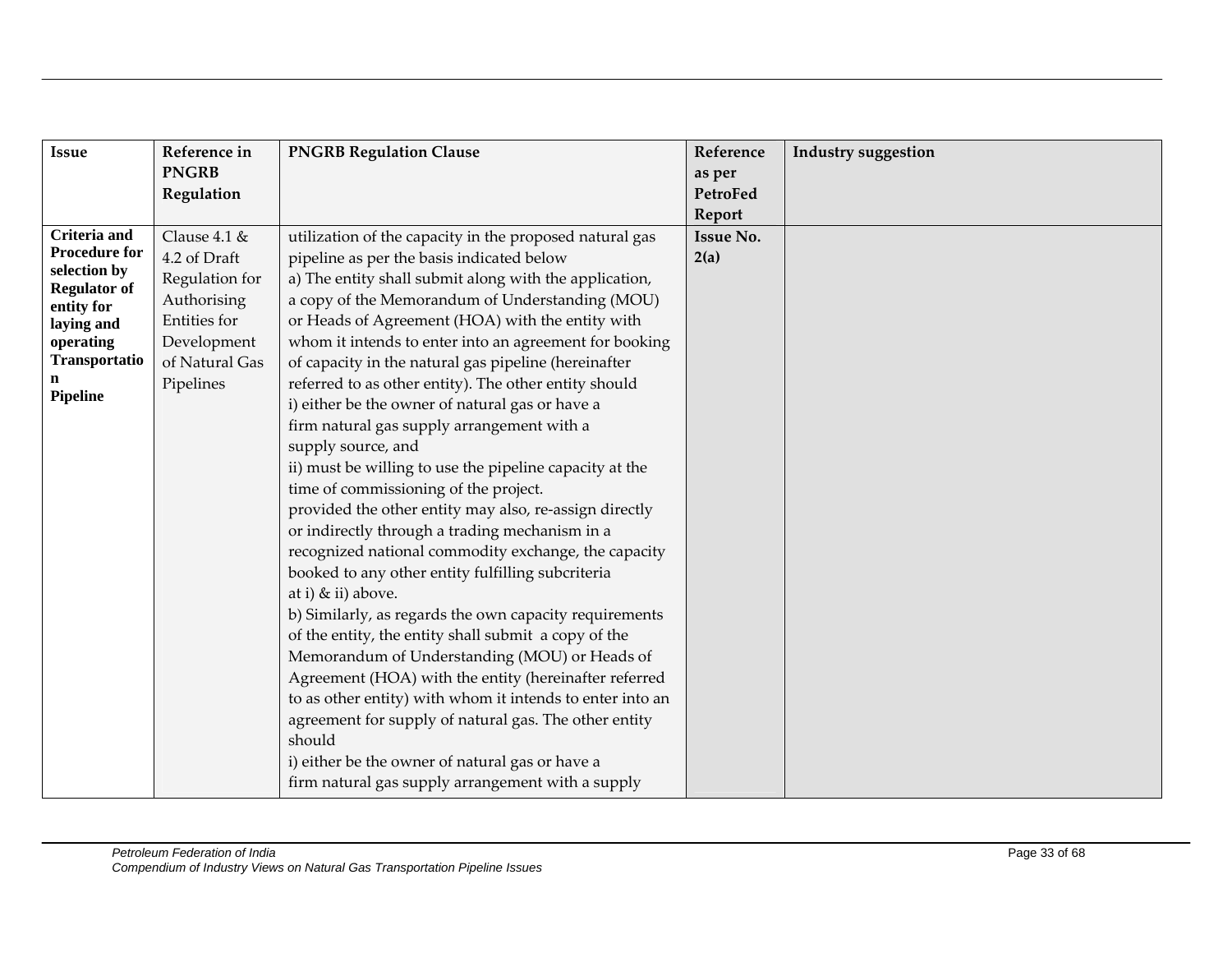| <b>Issue</b>                        | Reference in    | <b>PNGRB Regulation Clause</b>                              | Reference        | <b>Industry suggestion</b> |
|-------------------------------------|-----------------|-------------------------------------------------------------|------------------|----------------------------|
|                                     | <b>PNGRB</b>    |                                                             | as per           |                            |
|                                     | Regulation      |                                                             | PetroFed         |                            |
|                                     |                 |                                                             | Report           |                            |
| <b>Criteria</b> and                 | Clause $4.1 \&$ | source, and                                                 | <b>Issue No.</b> |                            |
| <b>Procedure for</b>                | 4.2 of Draft    | ii) must be willing to supply the same to the entity at the | 2(a)             |                            |
| selection by<br><b>Regulator of</b> | Regulation for  | time of commissioning of the project as per the schedule    |                  |                            |
| entity for                          | Authorising     | mutually agreed.                                            |                  |                            |
| laying and                          | Entities for    | gas pipeline (hereinafter referred to as other entity). The |                  |                            |
| operating                           | Development     | other entity should                                         |                  |                            |
| Transportatio                       | of Natural Gas  | i) either be the owner of natural gas or have a             |                  |                            |
|                                     | Pipelines       | firm natural gas supply arrangement with a                  |                  |                            |
| <b>Pipeline</b>                     |                 | supply source, and                                          |                  |                            |
|                                     |                 | ii) must be willing to use the pipeline capacity at         |                  |                            |
|                                     |                 | the time of commissioning of the project.                   |                  |                            |
|                                     |                 | provided the other entity may also, re-assign directly      |                  |                            |
|                                     |                 | or indirectly through a trading mechanism in a              |                  |                            |
|                                     |                 | recognized national commodity exchange, the                 |                  |                            |
|                                     |                 | capacity booked to any other entity fulfilling subcriteria  |                  |                            |
|                                     |                 | at i) & ii) above.                                          |                  |                            |
|                                     |                 | b) Similarly, as regards the own capacity                   |                  |                            |
|                                     |                 | requirements of the entity, the entity shall submit         |                  |                            |
|                                     |                 | a copy of the Memorandum of Understanding                   |                  |                            |
|                                     |                 | (MOU) or Heads of Agreement (HOA) with the                  |                  |                            |
|                                     |                 | entity (hereinafter referred to as other entity) with       |                  |                            |
|                                     |                 | whom it intends to enter into an agreement for supply       |                  |                            |
|                                     |                 | of natural gas. The other entity should                     |                  |                            |
|                                     |                 | i) either be the owner of natural gas or have a             |                  |                            |
|                                     |                 | firm natural gas supply arrangement with a                  |                  |                            |
|                                     |                 | supply source, and                                          |                  |                            |
|                                     |                 | ii) must be willing to supply the same to the entity at the |                  |                            |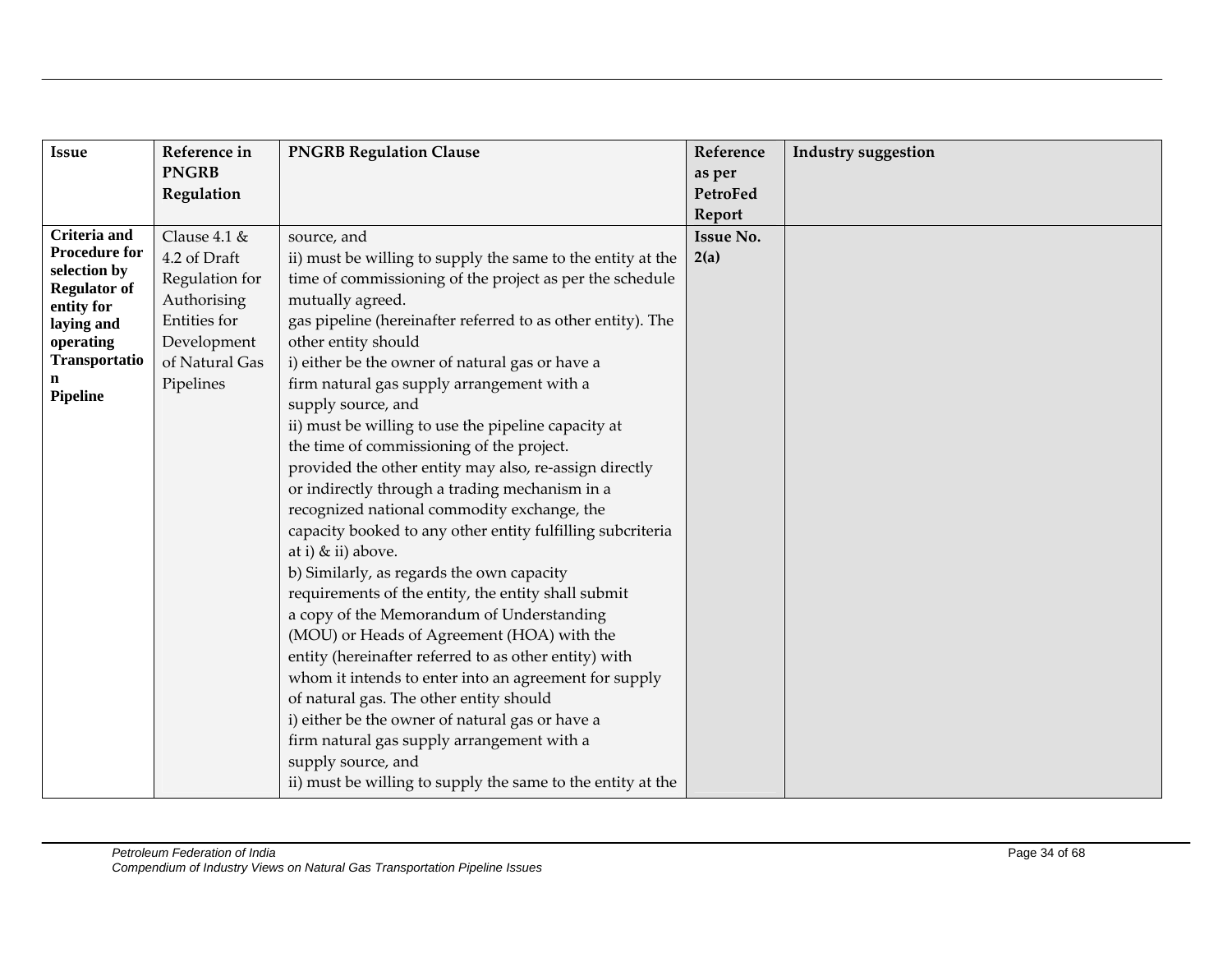| <b>Issue</b>                      | Reference in    | <b>PNGRB Regulation Clause</b>                              |                           | Reference        | <b>Industry suggestion</b> |
|-----------------------------------|-----------------|-------------------------------------------------------------|---------------------------|------------------|----------------------------|
|                                   | <b>PNGRB</b>    |                                                             |                           | as per           |                            |
|                                   | Regulation      |                                                             |                           | PetroFed         |                            |
|                                   |                 |                                                             |                           | Report           |                            |
| Criteria and                      | Clause $4.1 \&$ | time of commissioning of the project as per the schedule    |                           | <b>Issue No.</b> |                            |
| <b>Procedure for</b>              | 4.2 of Draft    | mutually agreed.                                            |                           | 2(a)             |                            |
| selection by                      | Regulation for  | The Board reserves the right to directly approach the       |                           |                  |                            |
| <b>Regulator of</b><br>entity for | Authorising     | other entity under a) $\&$ b) above to ascertain the        |                           |                  |                            |
| laying and                        | Entities for    | credibility of the MOU/HOA and also assess the              |                           |                  |                            |
| operating                         | Development     | ability and willingness of the other entity to book the     |                           |                  |                            |
| Transportatio                     | of Natural Gas  | capacity in the natural gas pipeline or supply natural      |                           |                  |                            |
|                                   | Pipelines       | gas to the applicant entity, as the case may be in case the |                           |                  |                            |
| <b>Pipeline</b>                   |                 | latter were to get authorization for natural gas pipeline   |                           |                  |                            |
|                                   |                 | project.                                                    |                           |                  |                            |
|                                   |                 | 4.2.1.6.7 The applicant entity furnishes a bid bond of an   |                           |                  |                            |
|                                   |                 | amount determined as per the length of the                  |                           |                  |                            |
|                                   |                 | proposed natural gas pipeline as per the applicable         |                           |                  |                            |
|                                   |                 | category indicated below-                                   |                           |                  |                            |
|                                   |                 |                                                             |                           |                  |                            |
|                                   |                 | Pipeline Length (Kilometers)                                | <b>Amount of Bid Bond</b> |                  |                            |
|                                   |                 | (including spur lines)                                      | (Rs. in crore)            |                  |                            |
|                                   |                 | 2,501 & above                                               | 25                        |                  |                            |
|                                   |                 | 1,751-2500                                                  | 20                        |                  |                            |
|                                   |                 | 1,001-1750                                                  | 15                        |                  |                            |
|                                   |                 | 251-1,000<br>Up to $250$                                    | 8<br>2                    |                  |                            |
|                                   |                 | This bid bond is prescribed with a view to ensure           |                           |                  |                            |
|                                   |                 | that only serious and committed bidders participate in      |                           |                  |                            |
|                                   |                 | the financial bidding. The bid bond will be encashed if a   |                           |                  |                            |
|                                   |                 | bidder wins the bid and walks out. The Bid bond in          |                           |                  |                            |
|                                   |                 |                                                             |                           |                  |                            |
|                                   |                 | respect of the unsuccessful bidders shall be released       |                           |                  |                            |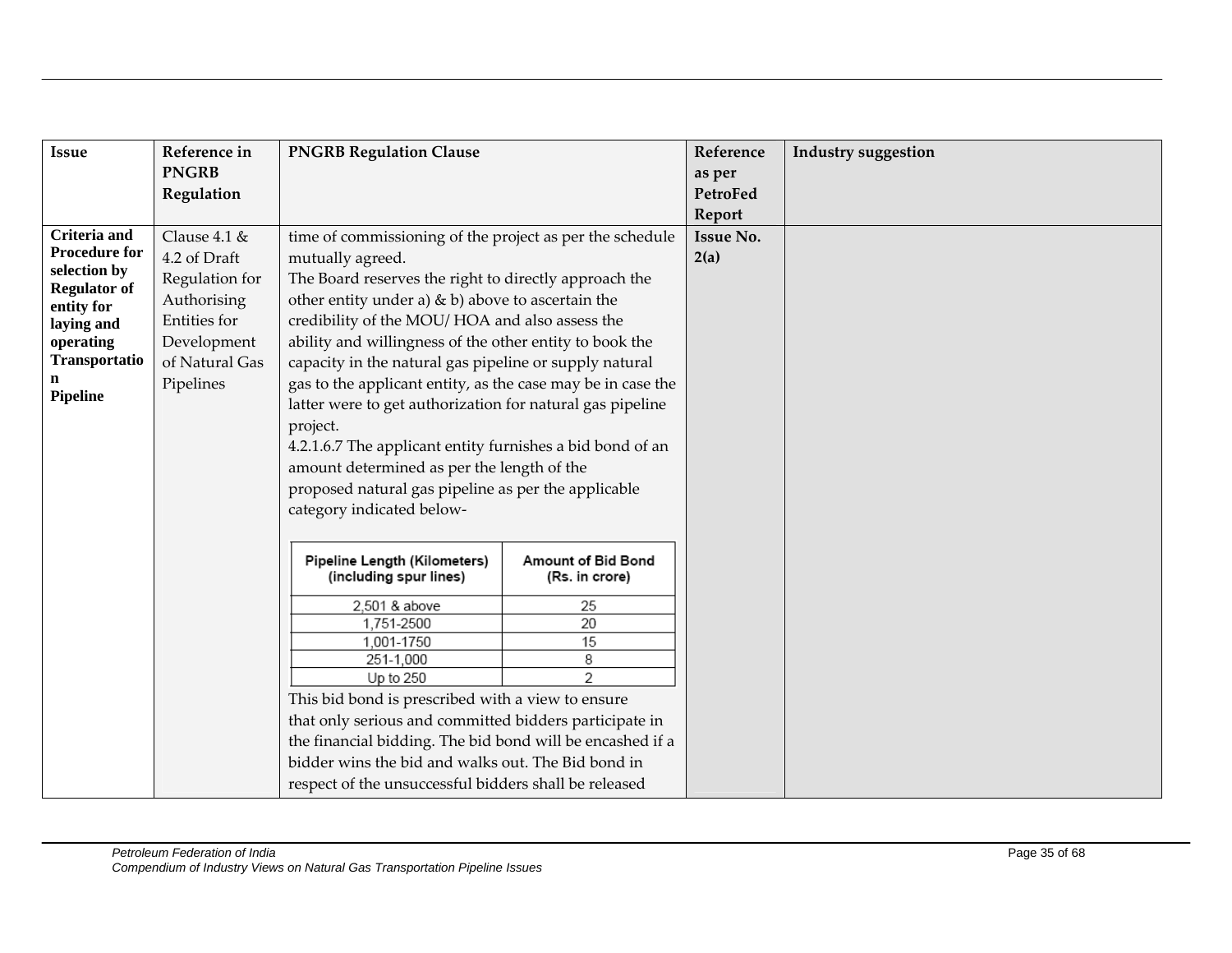| Issue                                | Reference in    | <b>PNGRB Regulation Clause</b>                             | Reference        | <b>Industry suggestion</b> |
|--------------------------------------|-----------------|------------------------------------------------------------|------------------|----------------------------|
|                                      | <b>PNGRB</b>    |                                                            | as per           |                            |
|                                      | Regulation      |                                                            | PetroFed         |                            |
|                                      |                 |                                                            | Report           |                            |
| Criteria and                         | Clause $4.1 \&$ | immediately while that of the successful bidder retained   | <b>Issue No.</b> |                            |
| <b>Procedure for</b><br>selection by | 4.2 of Draft    | till the prescribed performance bid is furnished at the    | 2(a)             |                            |
| <b>Regulator of</b>                  | Regulation for  | time of authorization.                                     |                  |                            |
| entity for                           | Authorising     | 4.2.1.6.8 The entity undertakes to build extra capacity in |                  |                            |
| laying and                           | Entities for    | the natural gas pipeline with the following stipulation:   |                  |                            |
| operating                            | Development     | 4.2.1.6.8.1 The capacity of natural gas pipeline shall     |                  |                            |
| Transportatio                        | of Natural Gas  | be an aggregate of the following:                          |                  |                            |
| <b>Pipeline</b>                      | Pipelines       | a) Capacity requirements of the entity;                    |                  |                            |
|                                      |                 | b) Firmed-up contracted volumes; and                       |                  |                            |
|                                      |                 | c) At least $33\%$ 2 of (a) and (b).                       |                  |                            |
|                                      |                 | 4.2.1.6.8.2 The capacity mentioned at clause 4.2.1.6.8.1   |                  |                            |
|                                      |                 | c) above shall be available for use as common carrier by   |                  |                            |
|                                      |                 | any third party on open access and nondiscriminatory       |                  |                            |
|                                      |                 | basis.                                                     |                  |                            |
|                                      |                 | 4.2.1.6.9 In case the bidder does not fulfill the          |                  |                            |
|                                      |                 | requirements of any criteria under clauses 4.2.1.6.1 to    |                  |                            |
|                                      |                 | 4.2.1.6.8 above, the application shall be summarily        |                  |                            |
|                                      |                 | rejected and a communication in this regard shall be       |                  |                            |
|                                      |                 | sent to the applicant. In such a case, the financial bid   |                  |                            |
|                                      |                 | shall not be opened for that bidder.                       |                  |                            |
|                                      |                 |                                                            |                  |                            |
|                                      |                 | 4.2.1.7 Application-cum-Bid Format                         |                  |                            |
|                                      |                 | The application-cum-bid, to be submitted in two            |                  |                            |
|                                      |                 | separate, properly earmarked and sealed envelopes,         |                  |                            |
|                                      |                 | shall be in two parts                                      |                  |                            |
|                                      |                 | a) Part I (Technical bid) covering general                 |                  |                            |
|                                      |                 | particulars of the applicant and technical details         |                  |                            |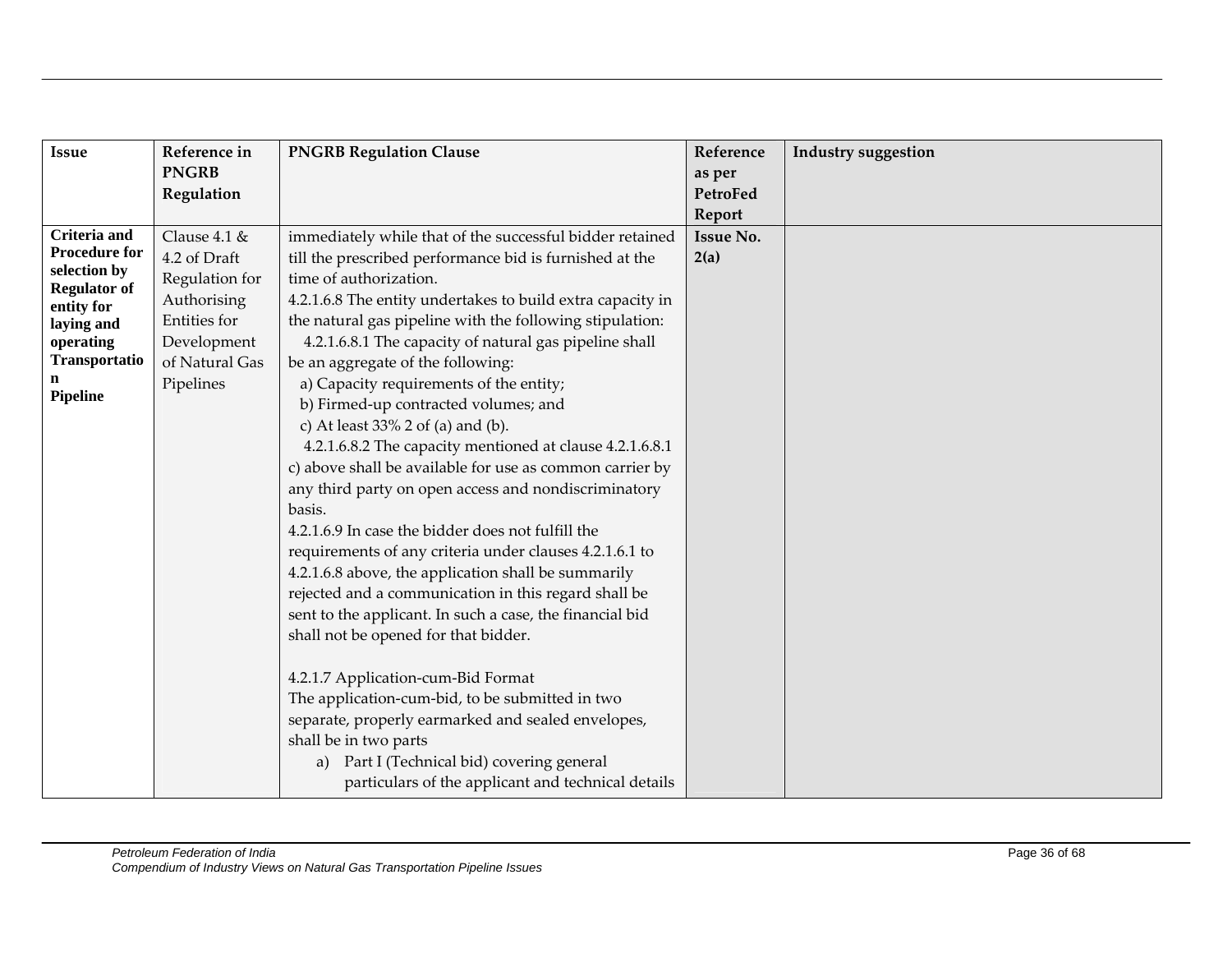| <b>Issue</b>                        | Reference in    | <b>PNGRB Regulation Clause</b>                              | Reference        | <b>Industry suggestion</b> |
|-------------------------------------|-----------------|-------------------------------------------------------------|------------------|----------------------------|
|                                     | <b>PNGRB</b>    |                                                             | as per           |                            |
|                                     | Regulation      |                                                             | PetroFed         |                            |
|                                     |                 |                                                             | Report           |                            |
| <b>Criteria</b> and                 | Clause $4.1 \&$ | of the project (including minimum eligibility               | <b>Issue No.</b> |                            |
| <b>Procedure for</b>                | 4.2 of Draft    | criteria) under clause 4.2.1.6.                             | 2(a)             |                            |
| selection by<br><b>Regulator of</b> | Regulation for  | b) Part II (Financial bid) covering the financial           |                  |                            |
| entity for                          | Authorising     | details under clause 4.2.3.                                 |                  |                            |
| laying and                          | Entities for    |                                                             |                  |                            |
| operating                           | Development     | 4.2.1.8 A time period of 45 days shall be allowed for       |                  |                            |
| Transportatio                       | of Natural Gas  | submission of the application-cum-bid for grant of          |                  |                            |
| n                                   | Pipelines       | authorization for laying, building, operating or            |                  |                            |
| Pipeline                            |                 | expanding the natural gas pipeline.                         |                  |                            |
|                                     |                 | Application-cum-bid received after the notified date        |                  |                            |
|                                     |                 | shall not be considered.                                    |                  |                            |
|                                     |                 |                                                             |                  |                            |
|                                     |                 | 4.2.1.9 The Board may, if required, extend the date of      |                  |                            |
|                                     |                 | submission of bids through an advertisement in the          |                  |                            |
|                                     |                 | same manner as under clause 4.2.1.5 above, including a      |                  |                            |
|                                     |                 | situation where only a single application-cum-bid is        |                  |                            |
|                                     |                 | received in response to the original advertisement.         |                  |                            |
|                                     |                 |                                                             |                  |                            |
|                                     |                 | 4.2.2 Invitation by Board for laying, building, operating   |                  |                            |
|                                     |                 | or expansion of natural gas pipeline                        |                  |                            |
|                                     |                 | The Board may, suo-motu, through an open                    |                  |                            |
|                                     |                 | advertisement in at least one national and one              |                  |                            |
|                                     |                 | vernacular daily newspapers (including hosting on its       |                  |                            |
|                                     |                 | website) invite application-cum-bids from entities          |                  |                            |
|                                     |                 | interested in laying, building, operating or expansion of   |                  |                            |
|                                     |                 | natural gas pipeline along a specified route and the        |                  |                            |
|                                     |                 | provisions in clauses 4.2.1 (except that the details of the |                  |                            |
|                                     |                 |                                                             |                  |                            |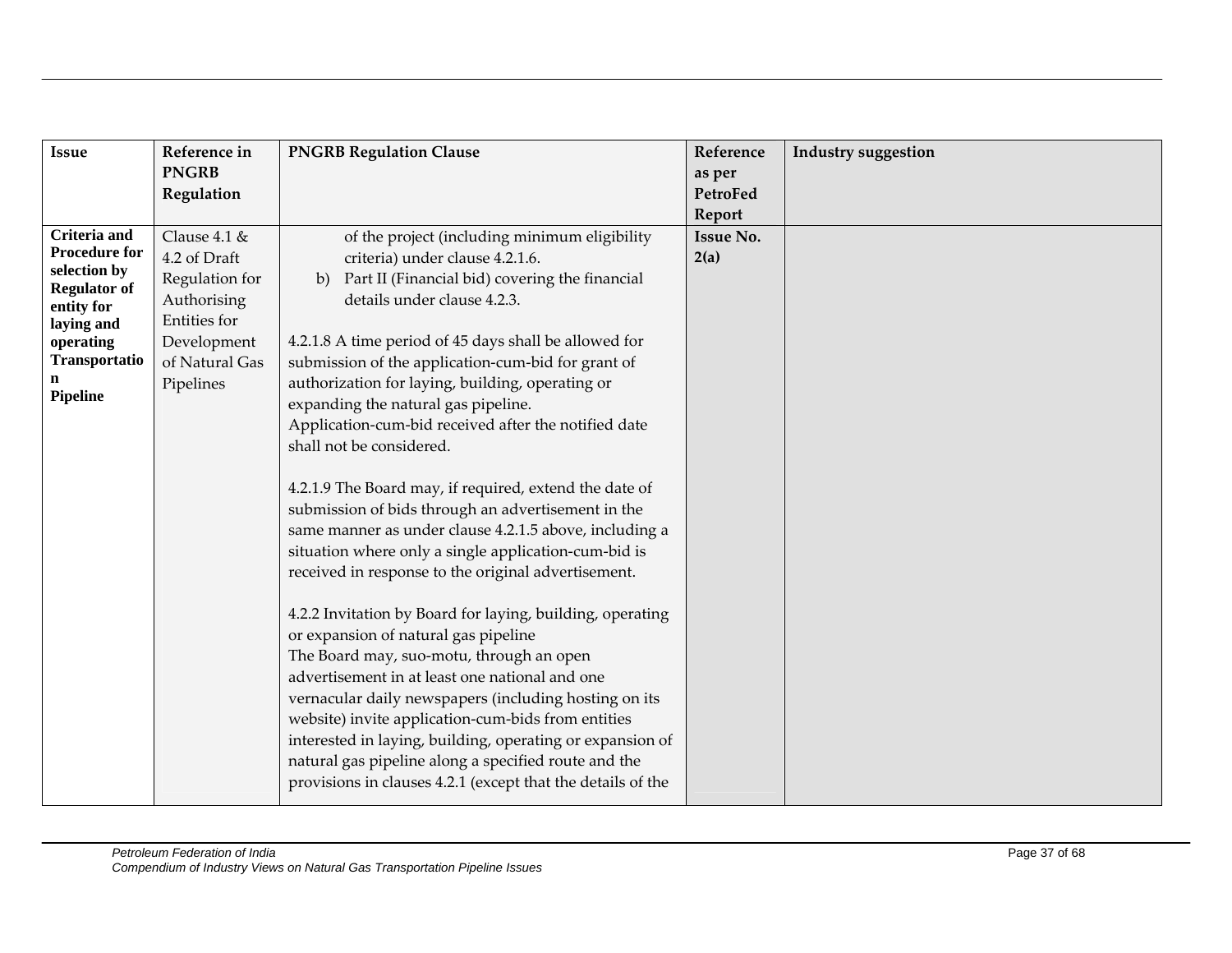| <b>Issue</b>                     | Reference in                | <b>PNGRB Regulation Clause</b>                                | Reference        | <b>Industry suggestion</b> |
|----------------------------------|-----------------------------|---------------------------------------------------------------|------------------|----------------------------|
|                                  | <b>PNGRB</b>                |                                                               | as per           |                            |
|                                  | Regulation                  |                                                               | PetroFed         |                            |
|                                  |                             |                                                               | Report           |                            |
| <b>Criteria</b> and<br>Procedure | Clause $4.1 \&$             | EOI shall be replaced by Project details as perceived by      | <b>Issue No.</b> |                            |
| for selection                    | 4.2 of Draft                | the Board) shall apply.                                       | 2(a)             |                            |
| by                               | Regulation for              |                                                               |                  |                            |
| <b>Regulator of</b>              | Authorising<br>Entities for | 4.2.3 Bidding Criteria                                        |                  |                            |
| entity for                       | Development                 | 4.2.3.1 The Board, while considering a proposal for           |                  |                            |
| laying and                       | of Natural Gas              | authorization, shall tabulate and compare all financial       |                  |                            |
| operating                        | Pipelines                   | bids meeting the minimum eligibility criteria by              |                  |                            |
| Transportati                     |                             | applying suitable weights against the bidding criteria        |                  |                            |
| on                               |                             | given below:                                                  |                  |                            |
| <b>Pipeline</b>                  |                             | 4.2.3.1.1 Pipeline Tariff                                     |                  |                            |
|                                  |                             | Lowness of the present value of the proposed pipeline         |                  |                            |
|                                  |                             | tariff (bid in Rs./ Standard Cubic Meter (SCM) and on a       |                  |                            |
|                                  |                             | postalized basis 3, i.e., uniform at all delivery or off take |                  |                            |
|                                  |                             | points). The bidders shall, in their bids, indicate natural   |                  |                            |
|                                  |                             | gas pipeline tariffs on an annual basis over the entire       |                  |                            |
|                                  |                             | economic life of the project (25 years). This shall have a    |                  |                            |
|                                  |                             | weightage of 70%.                                             |                  |                            |
|                                  |                             | 4.2.3.1.2 Pipeline Throughput                                 |                  |                            |
|                                  |                             | Highness of the present value of the natural gas              |                  |                            |
|                                  |                             | volumes (in Million Standard Cubic Meters, i.e.,              |                  |                            |
|                                  |                             | MMSCM) proposed to be transmitted in the natural gas          |                  |                            |
|                                  |                             | pipeline. The bidders shall, in their bids, indicate          |                  |                            |
|                                  |                             | natural gas volumes build-up on an annual basis over          |                  |                            |
|                                  |                             | the entire economic life of the project (25 years). This      |                  |                            |
|                                  |                             | shall have a weightage of 30%.                                |                  |                            |
|                                  |                             | Note:                                                         |                  |                            |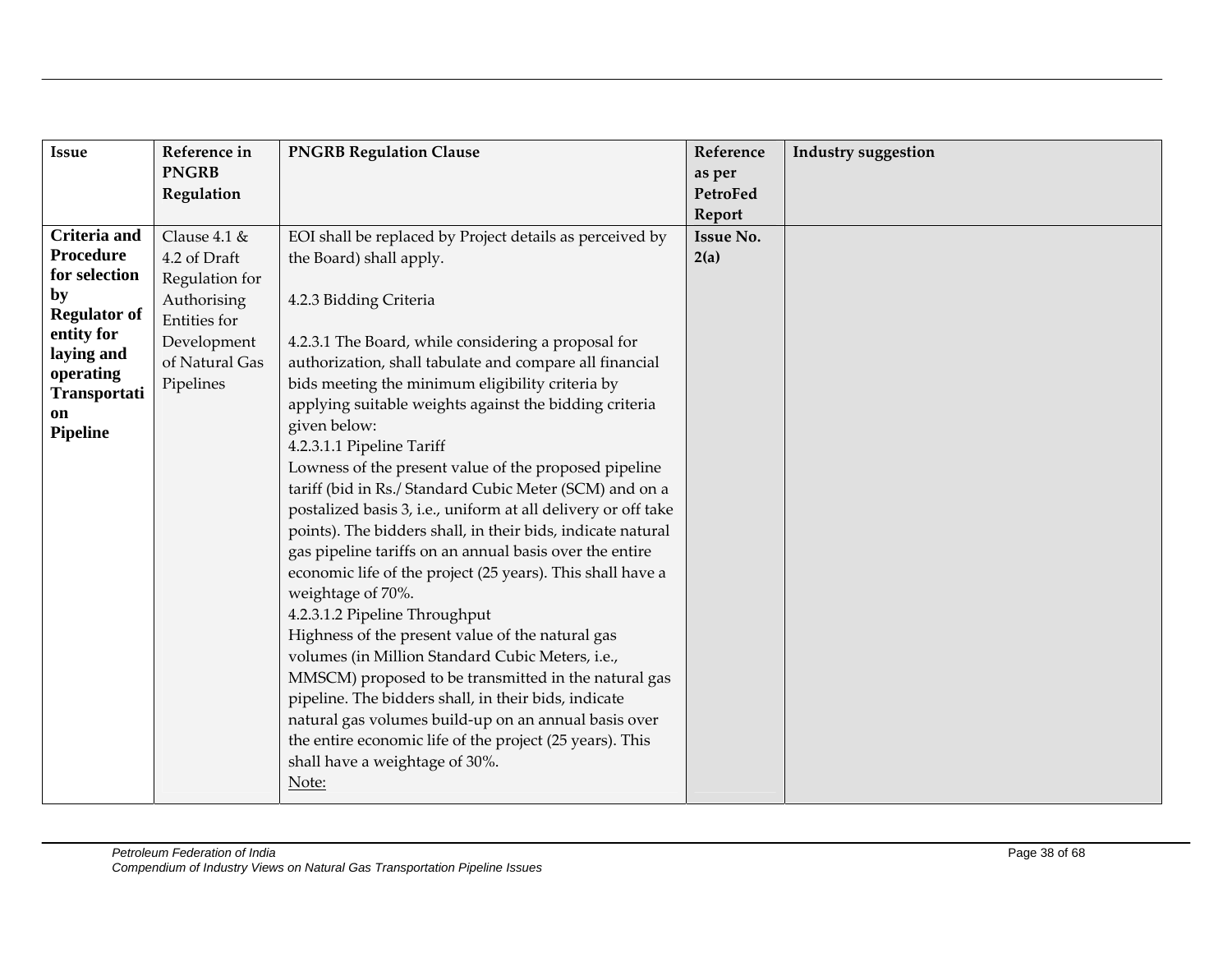| <b>Issue</b>              | Reference in    | <b>PNGRB Regulation Clause</b>                             | Reference        | <b>Industry suggestion</b> |
|---------------------------|-----------------|------------------------------------------------------------|------------------|----------------------------|
|                           | <b>PNGRB</b>    |                                                            | as per           |                            |
|                           | Regulation      |                                                            | PetroFed         |                            |
|                           |                 |                                                            | Report           |                            |
| <b>Criteria</b> and       | Clause $4.1 \&$ | The volume of natural gas considered for arriving at the   | <b>Issue No.</b> |                            |
| Procedure                 | 4.2 of Draft    | tariff bid for each year under clause 4.2.3.1.1 and that   | 2(a)             |                            |
| for selection             | Regulation for  | considered as pipeline throughput for each year under      |                  |                            |
| by                        | Authorising     | clause 4.2.3.1.2 should be the same.                       |                  |                            |
| <b>Regulator of</b>       | Entities for    | 4.2.3.2 The present value in the criteria at clauses       |                  |                            |
| entity for                | Development     | 4.2.3.1.1 and 4.2.3.1.2 above shall be calculated by the   |                  |                            |
| laying and                | of Natural Gas  | entity using a discount rate not exceeding the             |                  |                            |
| operating<br>Transportati | Pipelines       | Reasonable Rate of Return (RoR). The RoR shall be fixed    |                  |                            |
| on                        |                 | as equal to the average rate of long-term Government       |                  |                            |
| <b>Pipeline</b>           |                 | securities issued by the RBI during the period of 12       |                  |                            |
|                           |                 | months prior to the last date for obtaining the            |                  |                            |
|                           |                 | application-cum-bid documents + X%.4                       |                  |                            |
|                           |                 | 4.2.3.3 Entity with the highest composite score            |                  |                            |
|                           |                 | considering the criteria under clauses 4.2.3.1.1 to        |                  |                            |
|                           |                 | 4.2.3.1.2 above shall be declared as successful in the bid |                  |                            |
|                           |                 | subject to the provision under clause 4.2.3.4 below.       |                  |                            |
|                           |                 | 4.2.3.4 In case of a single bid, the Board may scrutinize  |                  |                            |
|                           |                 | the Detailed Feasibility Report (DFR) of the project as    |                  |                            |
|                           |                 | assessed by the Financial Institution or a Bank and        |                  |                            |
|                           |                 | assess the reasonability of the proposed plan to lay,      |                  |                            |
|                           |                 | build, operate or expand natural gas pipeline. In case     |                  |                            |
|                           |                 | the same is found to be sub-optimal, the Board reserves    |                  |                            |
|                           |                 | the right to reject the bid.                               |                  |                            |
|                           |                 |                                                            |                  |                            |
|                           |                 |                                                            |                  |                            |
|                           |                 |                                                            |                  |                            |
|                           |                 |                                                            |                  |                            |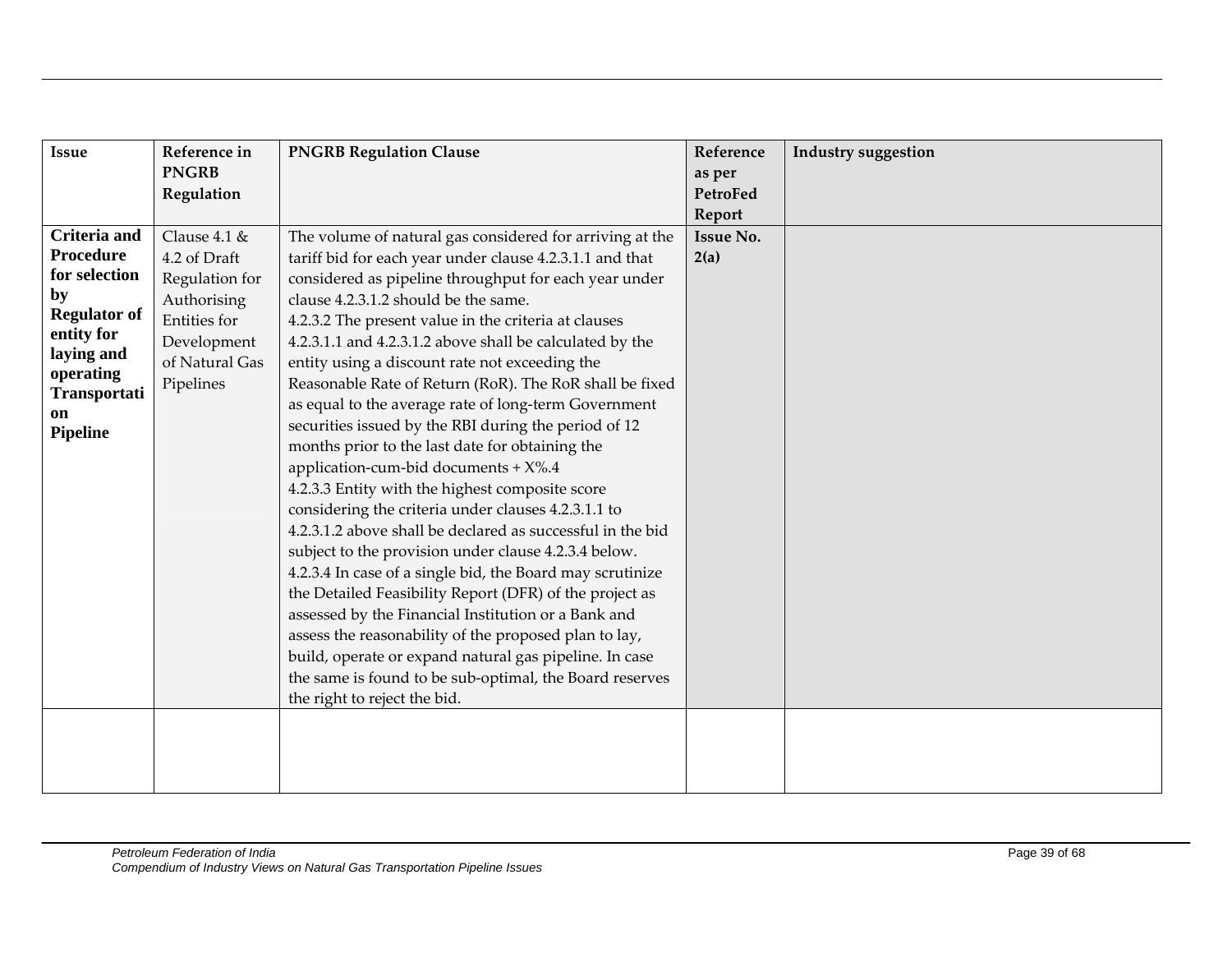| <b>Issue</b>  | Reference in     | <b>PNGRB Regulation Clause</b>                              | Reference          | <b>Industry suggestion</b>                                 |
|---------------|------------------|-------------------------------------------------------------|--------------------|------------------------------------------------------------|
|               | <b>PNGRB</b>     |                                                             | as per             |                                                            |
|               | Regulation       |                                                             | PetroFed           |                                                            |
|               |                  |                                                             | Report             |                                                            |
| Suggestions   | Clause no. 4.9.3 | 4.9.3 The authorized entity shall maintain separate         | <b>Issue No. 5</b> | Divergent issues                                           |
| on            | and 4.9.7 of     | books of accounts (including detailed activity-based        |                    | Industry views were divergent as separation of activity of |
| separation of | Draft            | costing records) to segregate direct, indirect and          |                    | gas marketing & transportation. They are as follows-       |
| activity of   | Regulations for  | common costs (along with the basis of allocation) and       |                    | 1) One organization can participate in both the            |
| gas           | Authorizing      | the revenues earned in respect of the activities of-        |                    | activities but it has to be ensured that these             |
| marketing     | Entities for the | 4.9.3.1 purchase of natural gas (if applicable)             |                    | activities do not lead to monopolizing and taking          |
| and           | Development      | 4.9.3.2 transmission of natural gas in the natural gas      |                    | unfair advantage. Accordingly the Code of conduct          |
| transportatio | of Natural Gas   | pipeline, and                                               |                    | can be developed to maintain the distinction and           |
| n to help GoI | Pipelines        | 4.9.3.3 marketing/distribution of natural gas (if           |                    | segregation of two activities.                             |
| develop       |                  | applicable).                                                |                    | 2) Transportation activities should be separate from       |
| Code of       |                  | The costs and revenues associated with activities other     |                    | gas distribution activities                                |
| Conduct       |                  | than those stated in clauses 4.9.3.1 to 4.9.3.3 above       |                    | 3) Purpose of unbundling is to ensure that pipeline        |
|               |                  | should be reflected separately in the books of accounts     |                    | ownership does not provide any competitive                 |
|               |                  | of the entity.                                              |                    | advantage to any gas seller. However,, such                |
|               |                  |                                                             |                    | separation may await development of multi-                 |
|               |                  | 4.9.7 The entity shall be obligated to take all steps in    |                    | supplier and pipeline developer and therefore, over        |
|               |                  | adhering to the requirements of unbundling of the           |                    | the period as gas market matures, ownership                |
|               |                  | activity of transmission from the activity of distribution/ |                    | between the transmission and downstream activity           |
|               |                  | marketing of natural gas in the natural gas pipeline, as    |                    | should be separated                                        |
|               |                  | and when so decided by the Board.                           |                    | 4) The infrastructure should be distributor                |
|               |                  |                                                             |                    | independent.                                               |
|               |                  |                                                             |                    | 5) The network should be transparent to the                |
|               |                  |                                                             |                    | customers.                                                 |
|               |                  |                                                             |                    | 6) The company should not be a consumer of gas in          |
|               |                  |                                                             |                    | the area where it is carrying out transportation or        |
|               |                  |                                                             |                    | marketing activity                                         |
|               |                  |                                                             |                    | 7) The Gas marketing should be left to the                 |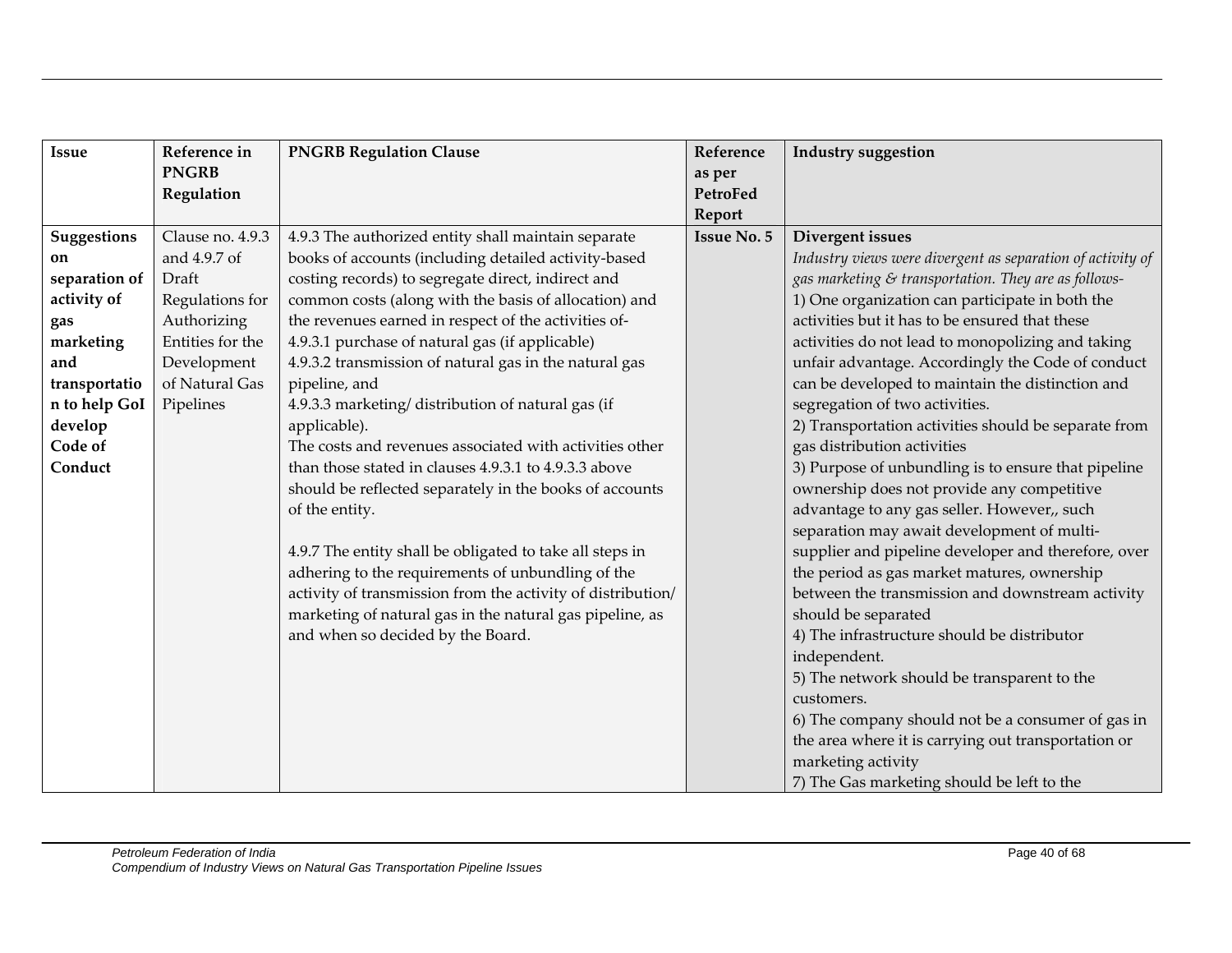| <b>Issue</b>  | Reference in     | <b>PNGRB Regulation Clause</b> | Reference          | <b>Industry suggestion</b>                                |
|---------------|------------------|--------------------------------|--------------------|-----------------------------------------------------------|
|               | <b>PNGRB</b>     |                                | as per             |                                                           |
|               | Regulation       |                                | PetroFed           |                                                           |
|               |                  |                                | Report             |                                                           |
| Suggestions   | Clause no. 4.9.3 |                                | <b>Issue No. 5</b> | individual NG producers / LNG suppliers to                |
| on            | and 4.9.7 of     |                                |                    | identify customers and sell their product to              |
| separation of | Draft            |                                |                    | customers.                                                |
| activity of   | Regulations for  |                                |                    | 8) Ensure that the code of conduct stops operators        |
| gas           | Authorizing      |                                |                    | of transmission facilities from disclosing                |
| marketing     | Entities for the |                                |                    | information to affiliates engaged in production in        |
| and           | Development      |                                |                    | order that the affiliate would gain an undue              |
| transportatio | of Natural Gas   |                                |                    | advantage.                                                |
| n to help GoI | Pipelines        |                                |                    | 9) Consider using the FERC's Affiliate Code of            |
| develop       |                  |                                |                    | Conduct as a model or at a minimum, have                  |
| Code of       |                  |                                |                    | provisions that result in comparable controls.            |
| Conduct       |                  |                                |                    | 10) A well-developed affiliate code of conduct needs      |
|               |                  |                                |                    | to meet certain requirements:                             |
|               |                  |                                |                    | A prohibition against a utility giving a preference       |
|               |                  |                                |                    | for transportation services to its affiliate or the       |
|               |                  |                                |                    | affiliate's customers over non-affiliates                 |
|               |                  |                                |                    | A requirement that requests for transportation            |
|               |                  |                                |                    | services to be processed in the same manner and in        |
|               |                  |                                |                    | a similar time period for all requests                    |
|               |                  |                                |                    | A prohibition against a utility disclosing                |
|               |                  |                                |                    | information to an affiliate unless it is disclosed to all |
|               |                  |                                |                    | non-affiliates at the same time                           |
|               |                  |                                |                    | A requirement that the operating employees                |
|               |                  |                                |                    | responsible for transportation services for the utility   |
|               |                  |                                |                    | be functionally independent from the portion              |
|               |                  |                                |                    | responsible for supply and from any marketing             |
|               |                  |                                |                    | affiliate                                                 |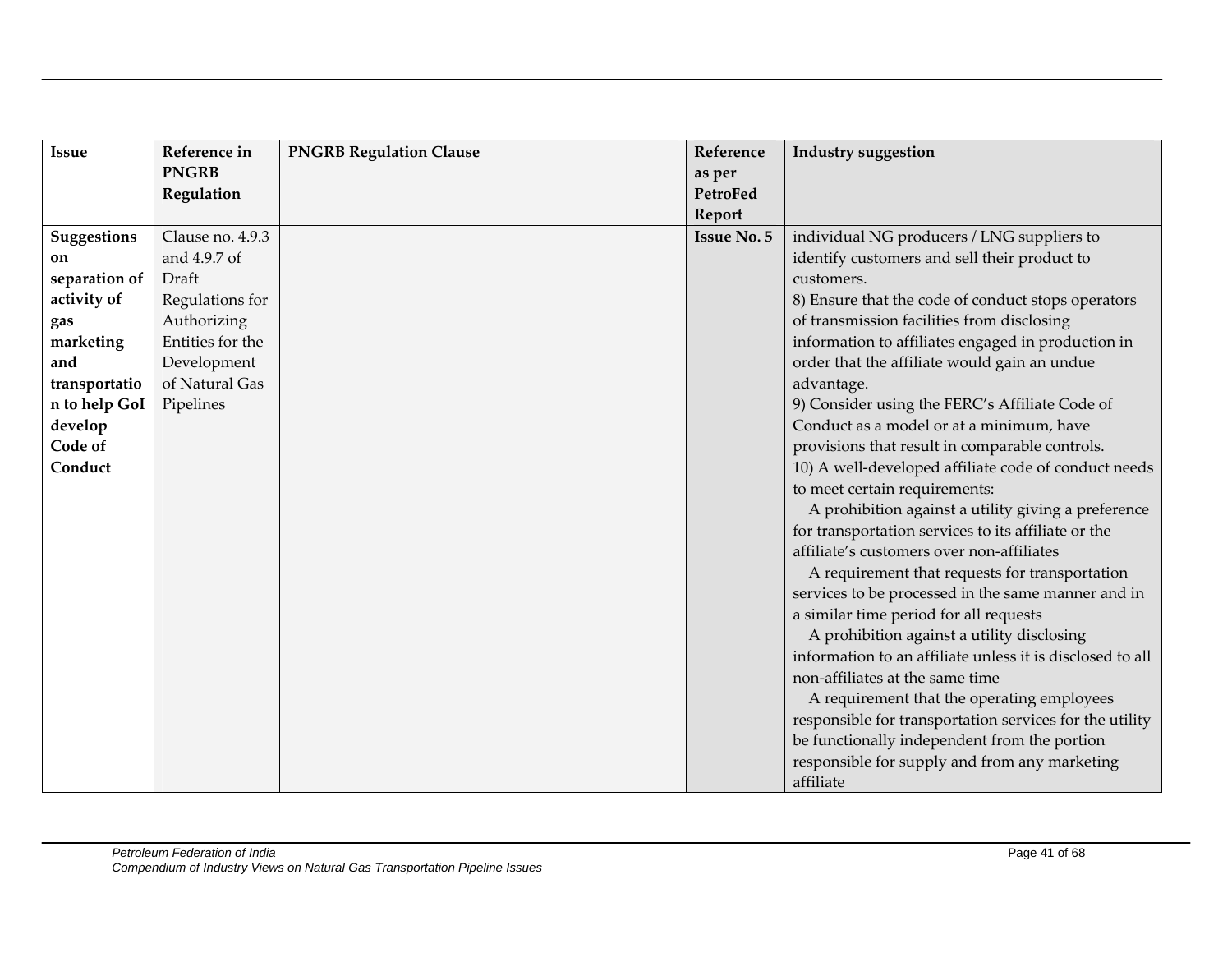| <b>Issue</b>  | Reference in     | <b>PNGRB Regulation Clause</b> | Reference          | <b>Industry suggestion</b>                             |
|---------------|------------------|--------------------------------|--------------------|--------------------------------------------------------|
|               | <b>PNGRB</b>     |                                | as per             |                                                        |
|               | Regulation       |                                | PetroFed           |                                                        |
|               |                  |                                | Report             |                                                        |
| Suggestions   | Clause no. 4.9.3 |                                | <b>Issue No. 5</b> | Till the time un-bundling takes place Board to         |
| on            | and 4.9.7 of     |                                |                    | carry out periodic audits to ensure that an entity has |
| separation of | Draft            |                                |                    | not taken any undue advantage while being a            |
| activity of   | Regulations for  |                                |                    | pipeline operator/transporter as well as a marketer.   |
| gas           | Authorizing      |                                |                    | 11) Importer/ Producer and the Marketing company       |
| marketing     | Entities for the |                                |                    | is one and the same entity. The pipeline transport     |
| and           | Development      |                                |                    | organization is a separate independent setup only      |
| transportatio | of Natural Gas   |                                |                    | working as infrastructure service provider.            |
| n to help GoI | Pipelines        |                                |                    | The transport company should not distinguish           |
| develop       |                  |                                |                    | between a large volume user versus small volume        |
| Code of       |                  |                                |                    | player                                                 |
| Conduct       |                  |                                |                    | Provide the facility on first in first out basis.      |
|               |                  |                                |                    | No discretion on bulk volume discounts, that is,       |
|               |                  |                                |                    | should have predetermined / predefined volume          |
|               |                  |                                |                    | discounts.                                             |
|               |                  |                                |                    | Maximum advance booking of transport space be          |
|               |                  |                                |                    | for a month,                                           |
|               |                  |                                |                    | Pipeline space, being a perishable commodity,          |
|               |                  |                                |                    | booking only with predefined advance payment,          |
|               |                  |                                |                    | that is, %age of expected transport cost.              |
|               |                  |                                |                    | The advance be forfeited in case the requester         |
|               |                  |                                |                    | fails to honor the commitment / schedule               |
|               |                  |                                |                    | A formula can be devised as to up to how many          |
|               |                  |                                |                    | days in advance, in the likely situation where in the  |
|               |                  |                                |                    | said requester may not be in a position to honor his   |
|               |                  |                                |                    | already committed schedule, the requester can          |
|               |                  |                                |                    | request for waiver of the penalty amount, in part or   |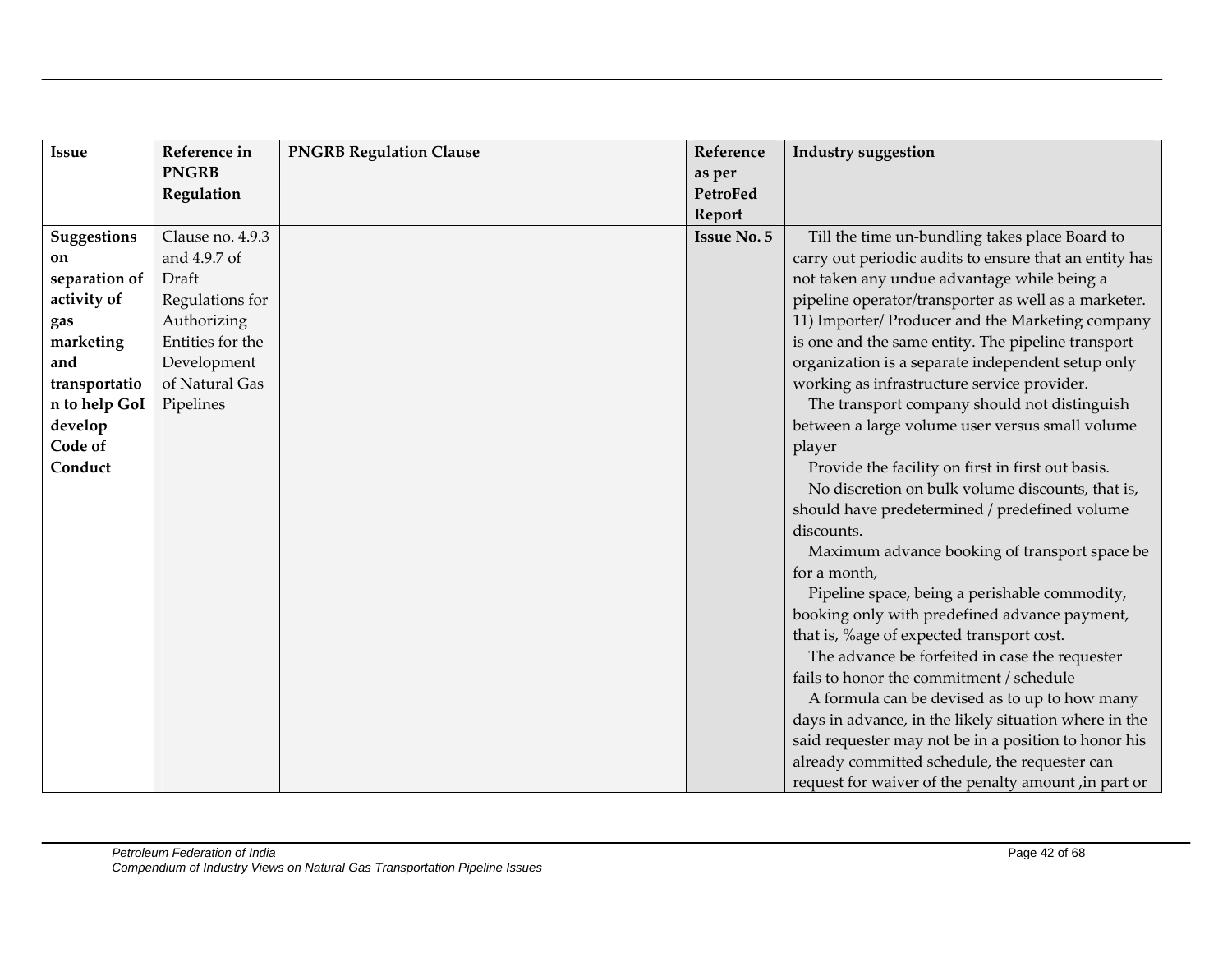| <b>Issue</b>  | Reference in     | <b>PNGRB Regulation Clause</b> | Reference          | <b>Industry suggestion</b>                              |
|---------------|------------------|--------------------------------|--------------------|---------------------------------------------------------|
|               | <b>PNGRB</b>     |                                | as per             |                                                         |
|               | Regulation       |                                | PetroFed           |                                                         |
|               |                  |                                | Report             |                                                         |
| Suggestions   | Clause no. 4.9.3 |                                | <b>Issue No. 5</b> | in full.                                                |
| on            | and 4.9.7 of     |                                |                    | Swapping of commitment should not be                    |
| separation of | Draft            |                                |                    | permitted, excepting incase where in immediately        |
| activity of   | Regulations for  |                                |                    | preceding or succeeding operators agree for a swap      |
| gas           | Authorizing      |                                |                    |                                                         |
| marketing     | Entities for the |                                |                    | <b>Inferences from International Regulatory Regimes</b> |
| and           | Development      |                                |                    | The Code of Conduct is the document that                |
| transportatio | of Natural Gas   |                                |                    | describes the procedures put in place by a              |
| n to help GoI | Pipelines        |                                |                    | transmission business to implement and enforce the      |
| develop       |                  |                                |                    | separation of its transmission and supply activities.   |
| Code of       |                  |                                |                    | Each transmission entity that is subject to regulation  |
| Conduct       |                  |                                |                    | will be required to prepare such a code. It is          |
|               |                  |                                |                    | envisaged that these codes will be prepared as part     |
|               |                  |                                |                    | of a process of consultation between the regulatory     |
|               |                  |                                |                    | commission and the regulated transmission entity        |
|               |                  |                                |                    | with provision for the participation of other           |
|               |                  |                                |                    | interested parties (for example, producers, eligible    |
|               |                  |                                |                    | consumers, and UGDs) in the consultation process.       |
|               |                  |                                |                    | A typical Code of Conduct document will include         |
|               |                  |                                |                    | the following elements:                                 |
|               |                  |                                |                    | • An Explanatory Note: This will set out the            |
|               |                  |                                |                    | requirement for the document with reference to the      |
|               |                  |                                |                    | specific transmission entity.                           |
|               |                  |                                |                    | • Definitions: This will set out precise descriptions   |
|               |                  |                                |                    | of the relevant parties and activities that will be     |
|               |                  |                                |                    | referred to in the code.                                |
|               |                  |                                |                    | · Objectives and Principles: This section includes      |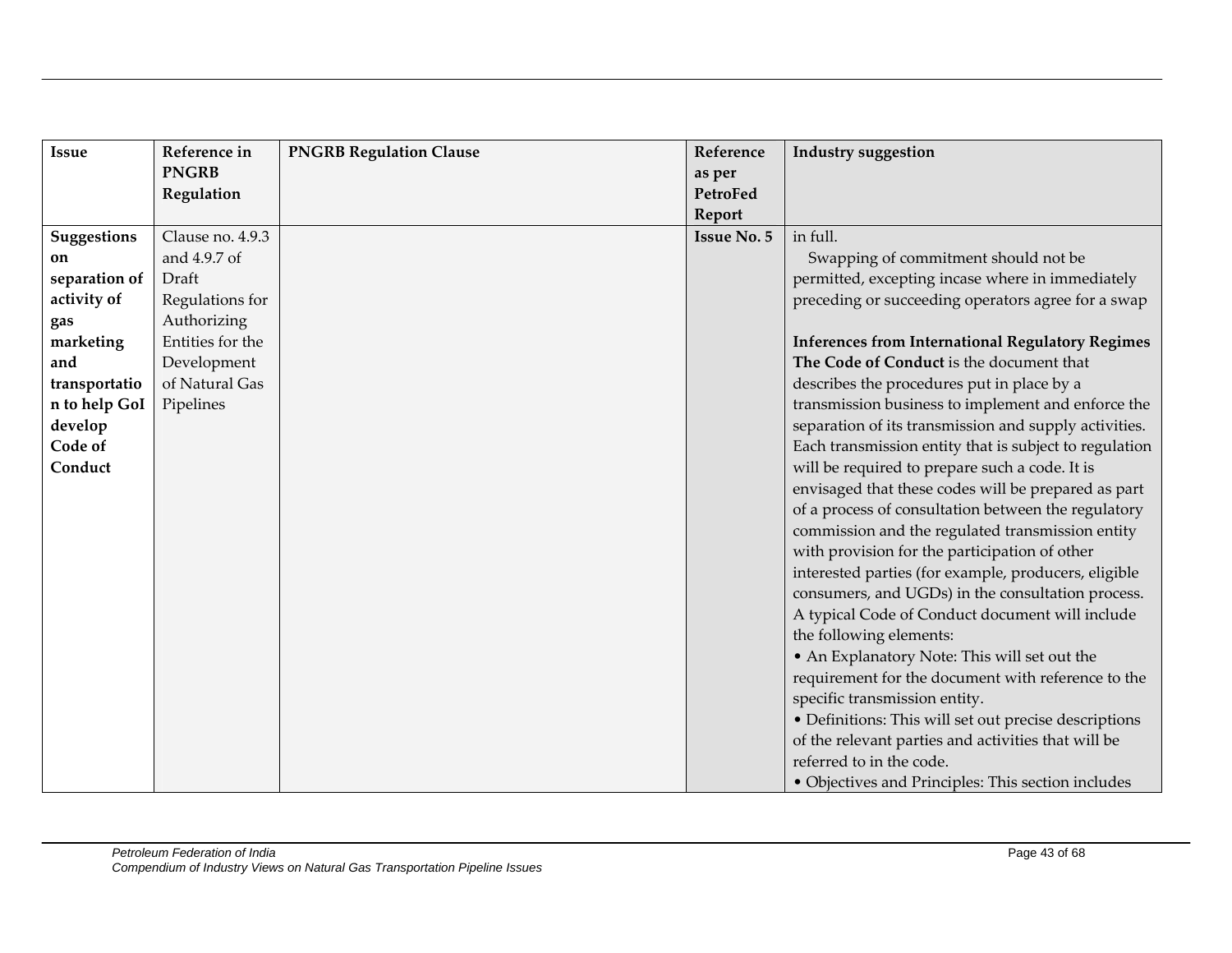| Issue              | Reference in     | <b>PNGRB Regulation Clause</b> | Reference          | <b>Industry suggestion</b>                               |
|--------------------|------------------|--------------------------------|--------------------|----------------------------------------------------------|
|                    | <b>PNGRB</b>     |                                | as per             |                                                          |
|                    | Regulation       |                                | PetroFed           |                                                          |
|                    |                  |                                | Report             |                                                          |
| <b>Suggestions</b> | Clause no. 4.9.3 |                                | <b>Issue No. 5</b> | the transmission entity's commitment to provide          |
| on                 | and 4.9.7 of     |                                |                    | nondiscriminatory access to all eligible and suitably    |
| separation of      | Draft            |                                |                    | qualified applicants. A key feature of this              |
| activity of        | Regulations for  |                                |                    | commitment will comprise the principles governing        |
| gas                | Authorizing      |                                |                    | the management of information flows and the              |
| marketing          | Entities for the |                                |                    | access to information.                                   |
| and                | Development      |                                |                    | • Management of information flows and the access         |
| transportatio      | of Natural Gas   |                                |                    | to information: The transmission entity will receive     |
| n to help GoI      | Pipelines        |                                |                    | commercially confidential information from               |
| develop            |                  |                                |                    | applicants for a transmission-only service. The          |
| Code of            |                  |                                |                    | transmission activity has an incentive to pass this      |
| Conduct            |                  |                                |                    | information on to its affiliated supply activity. For    |
|                    |                  |                                |                    | example, it will find out who, among its customers       |
|                    |                  |                                |                    | currently receiving a bundled service, is planning to    |
|                    |                  |                                |                    | contract for a gas supply from another supplier.         |
|                    |                  |                                |                    | This will allow its affiliated supply activity to target |
|                    |                  |                                |                    | these customers and entice them to remain as             |
|                    |                  |                                |                    | customers. This would provide the affiliated supply      |
|                    |                  |                                |                    | activity with an unfair advantage relative to other      |
|                    |                  |                                |                    | suppliers.                                               |
|                    |                  |                                |                    | Implementation of Code of Conduct: This section          |
|                    |                  |                                |                    | addresses the implementation of the Code of              |
|                    |                  |                                |                    | Conduct and includes the following: The                  |
|                    |                  |                                |                    | obligations of the transmission business. These          |
|                    |                  |                                |                    | obligations include the reorganization of                |
|                    |                  |                                |                    | procedures, policies, departmental structures, and       |
|                    |                  |                                |                    | job responsibilities to ensure compliance with the       |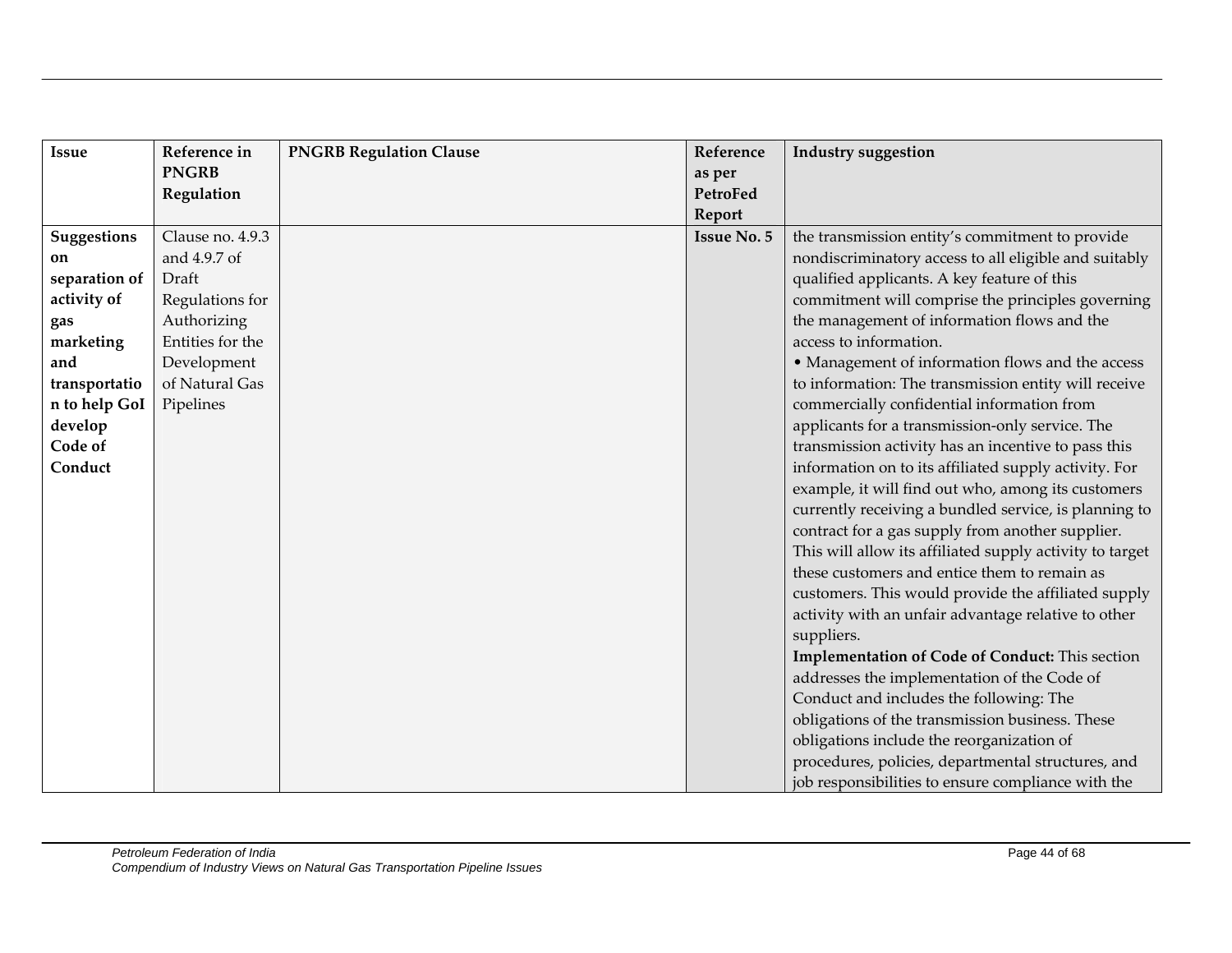| <b>Issue</b>  | Reference in     | <b>PNGRB Regulation Clause</b> | Reference          | <b>Industry suggestion</b>                             |
|---------------|------------------|--------------------------------|--------------------|--------------------------------------------------------|
|               | <b>PNGRB</b>     |                                | as per             |                                                        |
|               | Regulation       |                                | PetroFed           |                                                        |
|               |                  |                                | Report             |                                                        |
| Suggestions   | Clause no. 4.9.3 |                                | <b>Issue No. 5</b> | Code of Conduct. This section also includes            |
| on            | and 4.9.7 of     |                                |                    | commitments to establish employee                      |
| separation of | Draft            |                                |                    | communications and training programs to ensure         |
| activity of   | Regulations for  |                                |                    | that employees are informed and resourced to           |
| gas           | Authorizing      |                                |                    | comply. A Complaints Procedure will also be            |
| marketing     | Entities for the |                                |                    | established.                                           |
| and           | Development      |                                |                    | The nature of the functional separation. This          |
| transportatio | of Natural Gas   |                                |                    | subsection deals with the following:                   |
| n to help GoI | Pipelines        |                                |                    | • Sharing of facilities and resources.                 |
| develop       |                  |                                |                    | • Keeping of books and records.                        |
| Code of       |                  |                                |                    | • Prohibitions on engaging in restricted activities.   |
| Conduct       |                  |                                |                    | • Provision of business support services.              |
|               |                  |                                |                    | The conduct of business: This subsection addresses     |
|               |                  |                                |                    | the application of tariffs, charges, and discounts and |
|               |                  |                                |                    | the notification that will be required to ensure       |
|               |                  |                                |                    | nondiscriminatory service.                             |
|               |                  |                                |                    | Procedure for dealing with system emergencies:         |
|               |                  |                                |                    | This subsection addresses the procedures for           |
|               |                  |                                |                    | dealing with responses to system emergencies that      |
|               |                  |                                |                    | violated the Code of Conduct.                          |
|               |                  |                                |                    | The maintenance of accounts and records: This          |
|               |                  |                                |                    | addresses accounting Code and statutory                |
|               |                  |                                |                    | requirements.                                          |
|               |                  |                                |                    | The role of the Compliance Officer: This               |
|               |                  |                                |                    | subsection presents the powers, duties, and            |
|               |                  |                                |                    | responsibilities of the Compliance Officer who is      |
|               |                  |                                |                    | responsible for monitoring and enforcing               |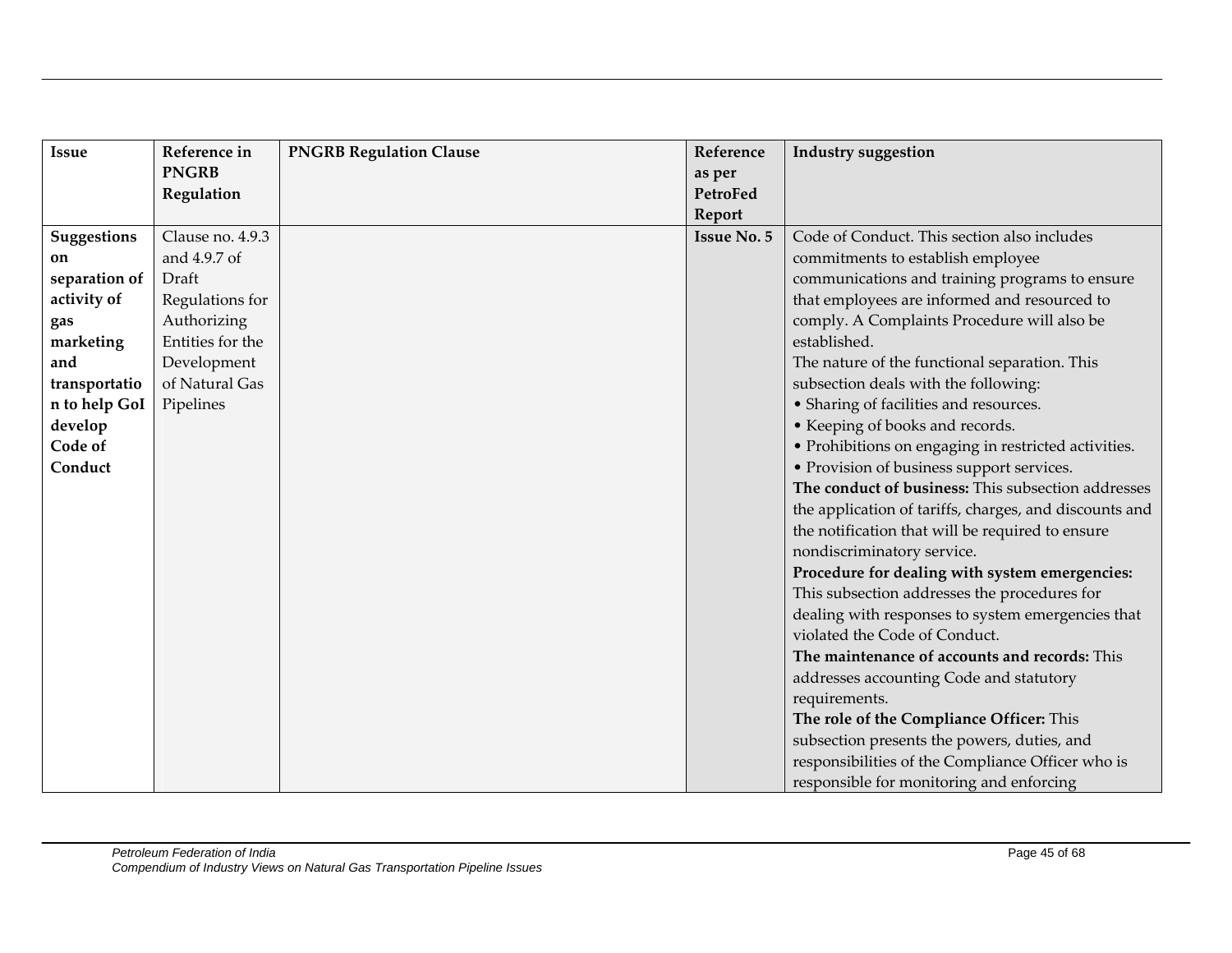| Issue              | Reference in     | <b>PNGRB Regulation Clause</b> | Reference          | Industry suggestion                                                                                                                                                                                                                                                                                                                 |
|--------------------|------------------|--------------------------------|--------------------|-------------------------------------------------------------------------------------------------------------------------------------------------------------------------------------------------------------------------------------------------------------------------------------------------------------------------------------|
|                    | <b>PNGRB</b>     |                                | as per             |                                                                                                                                                                                                                                                                                                                                     |
|                    | Regulation       |                                | PetroFed           |                                                                                                                                                                                                                                                                                                                                     |
|                    |                  |                                | Report             |                                                                                                                                                                                                                                                                                                                                     |
| <b>Suggestions</b> | Clause no. 4.9.3 |                                | <b>Issue No. 5</b> | compliance with the Code of Operation, and                                                                                                                                                                                                                                                                                          |
| on                 | and 4.9.7 of     |                                |                    | outlines provisions for external audit.                                                                                                                                                                                                                                                                                             |
| separation of      | Draft            |                                |                    |                                                                                                                                                                                                                                                                                                                                     |
| activity of        | Regulations for  |                                |                    | <b>International Experiences</b>                                                                                                                                                                                                                                                                                                    |
| gas                | Authorizing      |                                |                    | <b>Unbundling Method</b><br>Published Accounts<br>Separate Corporate<br>Separate HQ Location<br>Identity                                                                                                                                                                                                                            |
| marketing          | Entities for the |                                |                    | Countries<br><b>TSO</b><br>DSO<br><b>TSO</b><br>DSO<br><b>TSO</b><br><b>DSO</b><br><b>TSO</b><br><b>DSO</b><br>Bangladesh<br>$\overline{N}$<br>$\overline{\text{N}}$<br>N<br>$\overline{N}$<br>$\mathcal N$<br>$\overline{N}$<br>N<br>$_{\rm N}$                                                                                    |
| and                | Development      |                                |                    | $\mathbf N$<br>China<br>$_{\rm N}$<br>N<br>$\,$ N<br>$_{\rm N}$<br>$_{\rm N}$<br>$_{\rm N}$<br>$_{\rm N}$<br>$\rm N$<br>$\;$ N<br>$_{\rm N}$<br>Financial<br>Financial<br>$_{\rm N}$<br>$_{\rm N}$<br>$_{\rm N}$<br>Hongkong<br>$_{\rm N}$<br>$_{\rm N}$<br>$\overline{\text{N}}$<br>$\overline{\text{N}}$<br>$_{\rm N}$<br>$\rm N$ |
| transportatio      | of Natural Gas   |                                |                    | $\,$ N $\,$<br>Malaysia<br>N<br>Own<br>Own<br>Y<br>$\mathbf Y$<br>Y<br>$\Upsilon$<br>$\Upsilon$<br>Y<br>Singapore<br>Australia                                                                                                                                                                                                      |
| n to help GoI      | Pipelines        |                                |                    | $\mathbf Y$<br>$\mathbf Y$<br>$\Upsilon$<br>(Victoria)<br>Own<br>Own<br>Y<br>$\mathbf Y$<br>$\mathbf{Y}$<br>$\overline{N}$<br>$\rm N$<br>Legal<br>$_{\rm N}$<br>Belgium<br>Legal<br>Y<br>$\Upsilon$<br>Y                                                                                                                            |
| develop            |                  |                                |                    | $_{\rm N}$<br>$_{\rm N}$<br>$_{\rm N}$<br>${\rm N}$<br>$_{\rm N}$<br>Germany<br>Financial<br>Financial<br>N<br>N<br>N<br>N<br>$\rm N$<br>$_{\rm N}$<br>N<br>France<br>Financial<br>Financial                                                                                                                                        |
| Code of            |                  |                                |                    | $\overline{Y}$<br>$\overline{\mathbf{Y}}$<br>$_{\rm N}$<br>$\overline{Y}$<br>$_{\rm N}$<br>Itlay<br>Legal<br>Legal<br>Y<br>$\rm N$<br>$\,$ N $\,$<br>$\rm N$<br>Sweden<br>Financial<br>$_{\rm N}$<br>Financial<br>Y<br>Y                                                                                                            |
| Conduct            |                  |                                |                    | Own<br>Y<br>UK<br>Own<br>$\mathbf{Y}$<br>Y<br>Y<br>Y<br>Y<br>N- No, Y - Yes, TSO - Transmission System Operator, DSO - Distribution System Operator                                                                                                                                                                                 |
|                    |                  |                                |                    | Source: The World Bank - Oil & Gas sector review workshop, 2003                                                                                                                                                                                                                                                                     |
|                    |                  |                                |                    |                                                                                                                                                                                                                                                                                                                                     |
|                    |                  |                                |                    |                                                                                                                                                                                                                                                                                                                                     |
|                    |                  |                                |                    |                                                                                                                                                                                                                                                                                                                                     |
|                    |                  |                                |                    |                                                                                                                                                                                                                                                                                                                                     |
|                    |                  |                                |                    |                                                                                                                                                                                                                                                                                                                                     |
|                    |                  |                                |                    |                                                                                                                                                                                                                                                                                                                                     |
|                    |                  |                                |                    |                                                                                                                                                                                                                                                                                                                                     |
|                    |                  |                                |                    |                                                                                                                                                                                                                                                                                                                                     |
|                    |                  |                                |                    |                                                                                                                                                                                                                                                                                                                                     |
|                    |                  |                                |                    |                                                                                                                                                                                                                                                                                                                                     |
|                    |                  |                                |                    |                                                                                                                                                                                                                                                                                                                                     |
|                    |                  |                                |                    |                                                                                                                                                                                                                                                                                                                                     |
|                    |                  |                                |                    |                                                                                                                                                                                                                                                                                                                                     |
|                    |                  |                                |                    |                                                                                                                                                                                                                                                                                                                                     |
|                    |                  |                                |                    |                                                                                                                                                                                                                                                                                                                                     |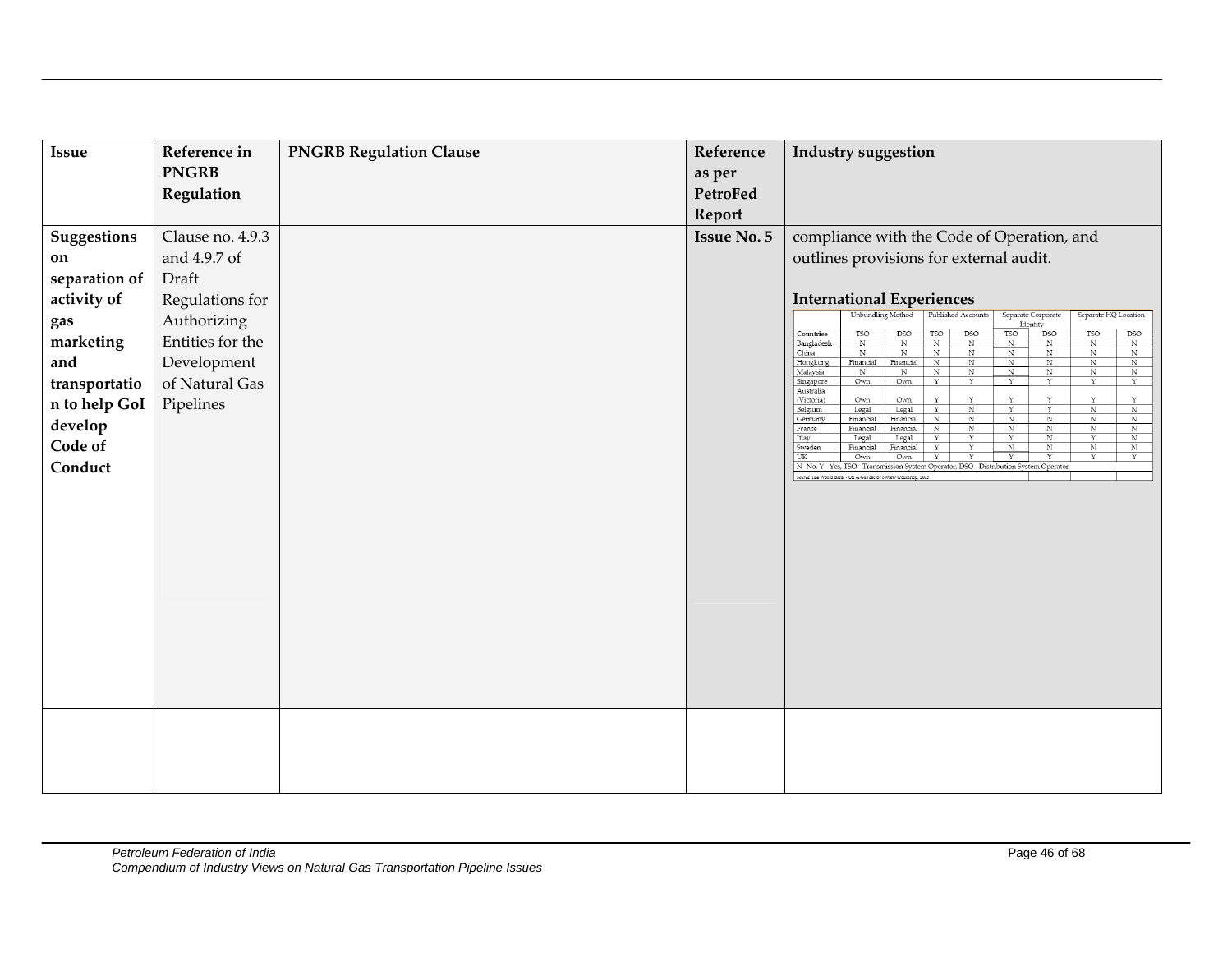| <b>Issue</b>     | Reference in           | <b>PNGRB Regulation Clause</b>                     | Reference   | <b>Industry suggestion</b>                            |
|------------------|------------------------|----------------------------------------------------|-------------|-------------------------------------------------------|
|                  | <b>PNGRB</b>           |                                                    | as per      |                                                       |
|                  | Regulation             |                                                    | PetroFed    |                                                       |
|                  |                        |                                                    | Report      |                                                       |
| <b>Draft</b>     | <b>Draft Affiliate</b> | As per Draft Affiliate Code of Conduct released by | Issue no. 5 | <b>Sample Affiliate Code of Conduct</b>               |
| <b>Affiliate</b> | Code of                | PNGRB on November 29, 2007.                        |             |                                                       |
| Code of          | <b>Conduct for</b>     |                                                    |             | <b>Definitions</b>                                    |
| Conduct          | <b>Entities</b>        |                                                    |             | The emboldened terms in this Code of Conduct          |
|                  | Engaged                |                                                    |             | Implementation Procedures have the following          |
|                  | in Marketing           |                                                    |             | meanings:                                             |
|                  | of                     |                                                    |             | Affiliate means a related undertaking of              |
|                  | <b>Natural Gas</b>     |                                                    |             | [Transmission Entity X].                              |
|                  | and                    |                                                    |             | [Transmission Entity $X$ ] means the business unit of |
|                  | Laying,                |                                                    |             | Transmission Company Y that is the Transportation     |
|                  | Building,              |                                                    |             | provider on Transmission System Z.                    |
|                  | Operating or           |                                                    |             | Transmission System User means a person with          |
|                  | Expanding              |                                                    |             | whom the Transportation Enterprise carries out        |
|                  | <b>Natural</b>         |                                                    |             | business [or may carry out business] in its role of   |
|                  | <b>Gas Pipeline</b>    |                                                    |             | providing a transmission or distribution function. A  |
|                  | as                     |                                                    |             | Transmission System User is a person, who in          |
|                  | Common                 |                                                    |             | dealing with [Transmission Enterprise X] in regard    |
|                  | Carrier                |                                                    |             | to those functions, might provide commercially        |
|                  | or Contract            |                                                    |             | sensitive information. A Transmission System User     |
|                  | Carrier                |                                                    |             | may also be described as a Shipper.                   |
|                  |                        |                                                    |             | <b>Business Support Services (BSS)</b> means those    |
|                  |                        |                                                    |             | Business Support Services, both technical and         |
|                  |                        |                                                    |             | administrative, including, but not limited to,        |
|                  |                        |                                                    |             | finance, accounting, human resources, and             |
|                  |                        |                                                    |             | information systems whether provided by               |
|                  |                        |                                                    |             | [Transmission Enterprise X] employees or third        |
|                  |                        |                                                    |             | parties to one or more Business Units of              |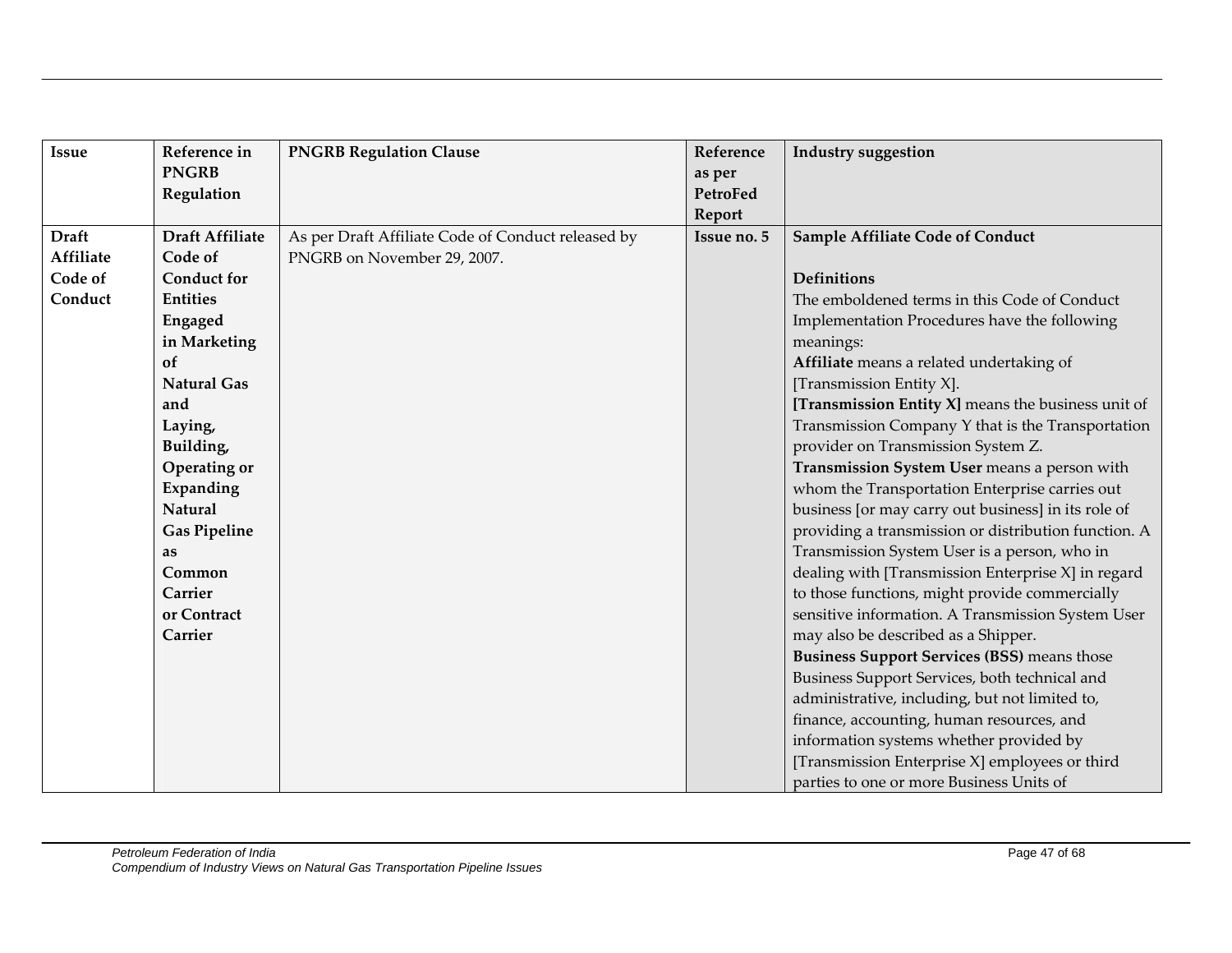| <b>Issue</b> | Reference in           | <b>PNGRB Regulation Clause</b> | Reference   | <b>Industry suggestion</b>                            |
|--------------|------------------------|--------------------------------|-------------|-------------------------------------------------------|
|              | <b>PNGRB</b>           |                                | as per      |                                                       |
|              | Regulation             |                                | PetroFed    |                                                       |
|              |                        |                                | Report      |                                                       |
| <b>Draft</b> | <b>Draft Affiliate</b> |                                | Issue no. 5 | [Transmission Enterprise X]/[to all business          |
| Affiliate    | Code of                |                                |             | units], such as payroll, insurance, financial         |
| Code of      | <b>Conduct for</b>     |                                |             | reporting, corporate accounting, corporate security,  |
| Conduct      | <b>Entities</b>        |                                |             | human resources (compensation, benefits,              |
|              | Engaged                |                                |             | employment policies), employee records, pension       |
|              | in Marketing           |                                |             | management, and telecommunications and                |
|              | of                     |                                |             | information systems.                                  |
|              | <b>Natural Gas</b>     |                                |             | <b>Business Units means those divisions of</b>        |
|              | and                    |                                |             | [Transmission Company Y] that comprise Gas            |
|              | Laying,                |                                |             | Supply and the Transportation Provider.               |
|              | Building,              |                                |             | Compliance Officer means such person or persons       |
|              | Operating or           |                                |             | as may be appointed by [Transmission Enterprise X]    |
|              | Expanding              |                                |             | from time to time to fulfill the obligations of       |
|              | <b>Natural</b>         |                                |             | Compliance Officer as contemplated by the Code of     |
|              | <b>Gas Pipeline</b>    |                                |             | Conduct.                                              |
|              | as                     |                                |             | <b>Corporate Support Services (CSS)</b> means those   |
|              | Common                 |                                |             | services provided to the Chief Executive Officer and  |
|              | Carrier                |                                |             | the Board to facilitate the CEO and Board in          |
|              | or Contract            |                                |             | carrying out their respective functions.              |
|              | Carrier                |                                |             | <b>Business Support Services Function means those</b> |
|              |                        |                                |             | [Transmission Company Y] departments including        |
|              |                        |                                |             | but not limited to Finance, IT, Human Resources       |
|              |                        |                                |             | and Secretariat and third parties, providing BSS to   |
|              |                        |                                |             | [Transmission Enterprise X] or any Business Unit      |
|              |                        |                                |             | thereof].                                             |
|              |                        |                                |             | Gas Supply Customer means a person with whom          |
|              |                        |                                |             | the Gas Supply Unit carries out business in the       |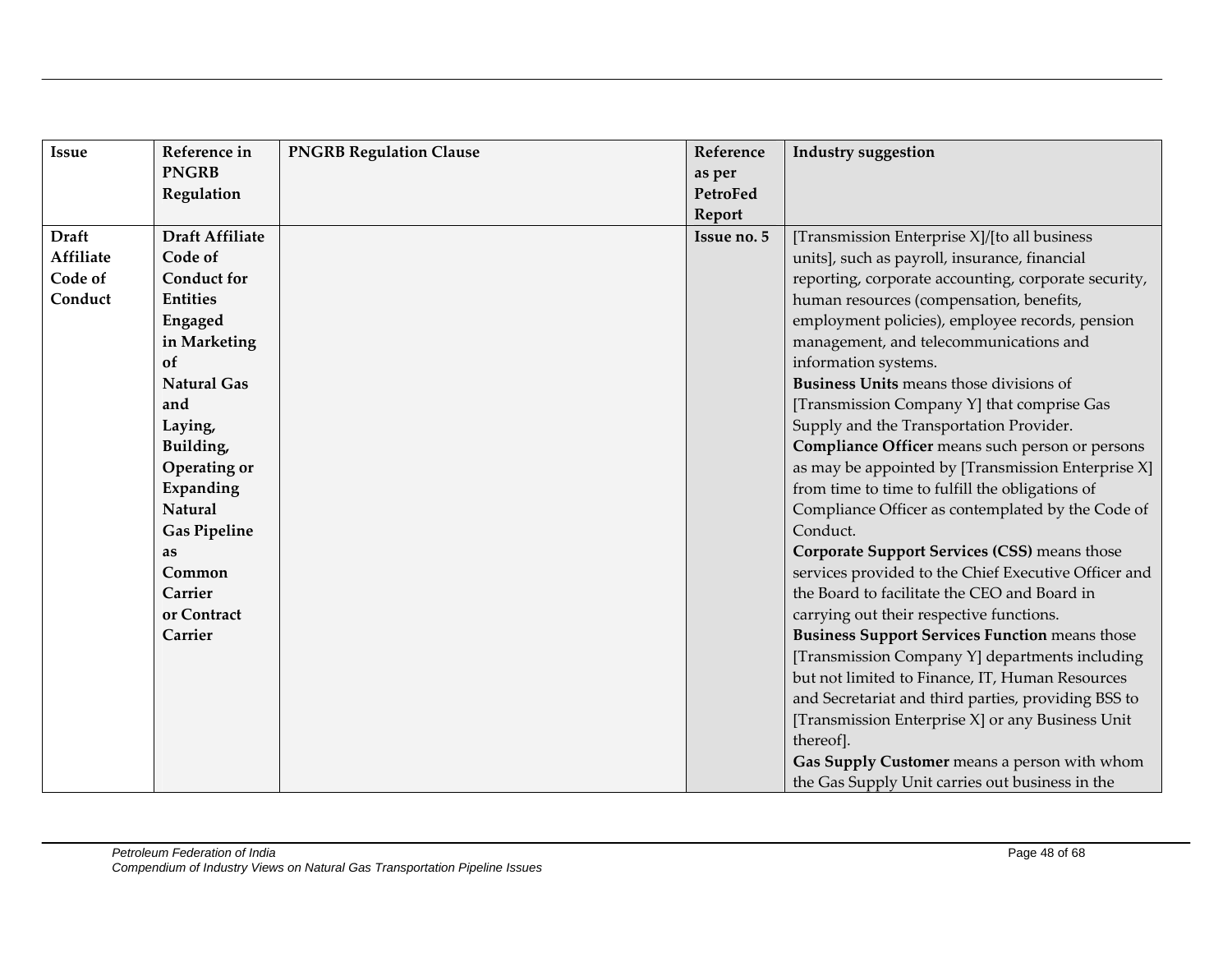| <b>Issue</b>     | Reference in           | <b>PNGRB Regulation Clause</b> | Reference   | <b>Industry suggestion</b>                           |
|------------------|------------------------|--------------------------------|-------------|------------------------------------------------------|
|                  | <b>PNGRB</b>           |                                | as per      |                                                      |
|                  | Regulation             |                                | PetroFed    |                                                      |
|                  |                        |                                | Report      |                                                      |
| <b>Draft</b>     | <b>Draft Affiliate</b> |                                | Issue no. 5 | normal course of the provision of [a [bundled] gas   |
| <b>Affiliate</b> | Code of                |                                |             | supply].                                             |
| Code of          | <b>Conduct for</b>     |                                |             | Gas Supply Unit means the business unit of           |
| Conduct          | <b>Entities</b>        |                                |             | [Transmission Company Y] engaged in the business     |
|                  | Engaged                |                                |             | of the sale for resale (or direct sale to final      |
|                  | in Marketing           |                                |             | customers), or purchase for resale, of gas on the    |
|                  | of                     |                                |             | wholesale market, or the generation or sale of       |
|                  | <b>Natural Gas</b>     |                                |             | electricity including for avoidance of doubt acting  |
|                  | and                    |                                |             | in its capacity as supplier of natural gas to        |
|                  | Laying,                |                                |             | customers/end users at any Off-take Point from the   |
|                  | Building,              |                                |             | Transmission System.                                 |
|                  | Operating or           |                                |             | Transportation Provider means [Transmission          |
|                  | Expanding              |                                |             | Enterprise X] acting in its capacity as an           |
|                  | Natural                |                                |             | owner/operator of [Transmission System Z].           |
|                  | <b>Gas Pipeline</b>    |                                |             | Gas Supply means the business as conducted by        |
|                  | as                     |                                |             | the Gas Supply Unit.                                 |
|                  | Common                 |                                |             | Transportation Systems Operations means the          |
|                  | Carrier                |                                |             | transmission of gas undertaken by the                |
|                  | or Contract            |                                |             | Transportation Provider.                             |
|                  | Carrier                |                                |             | Transportation Information means transmission        |
|                  |                        |                                |             | construction plans, transmission abandonment         |
|                  |                        |                                |             | plans, planned transmission system upgrades,         |
|                  |                        |                                |             | downgrades, or modifications, planned transfer or    |
|                  |                        |                                |             | sale of transmission facilities, transmission        |
|                  |                        |                                |             | maintenance or outage plans or schedules,            |
|                  |                        |                                |             | availability of transmission capacity, forecasted or |
|                  |                        |                                |             | scheduled new customer interconnection               |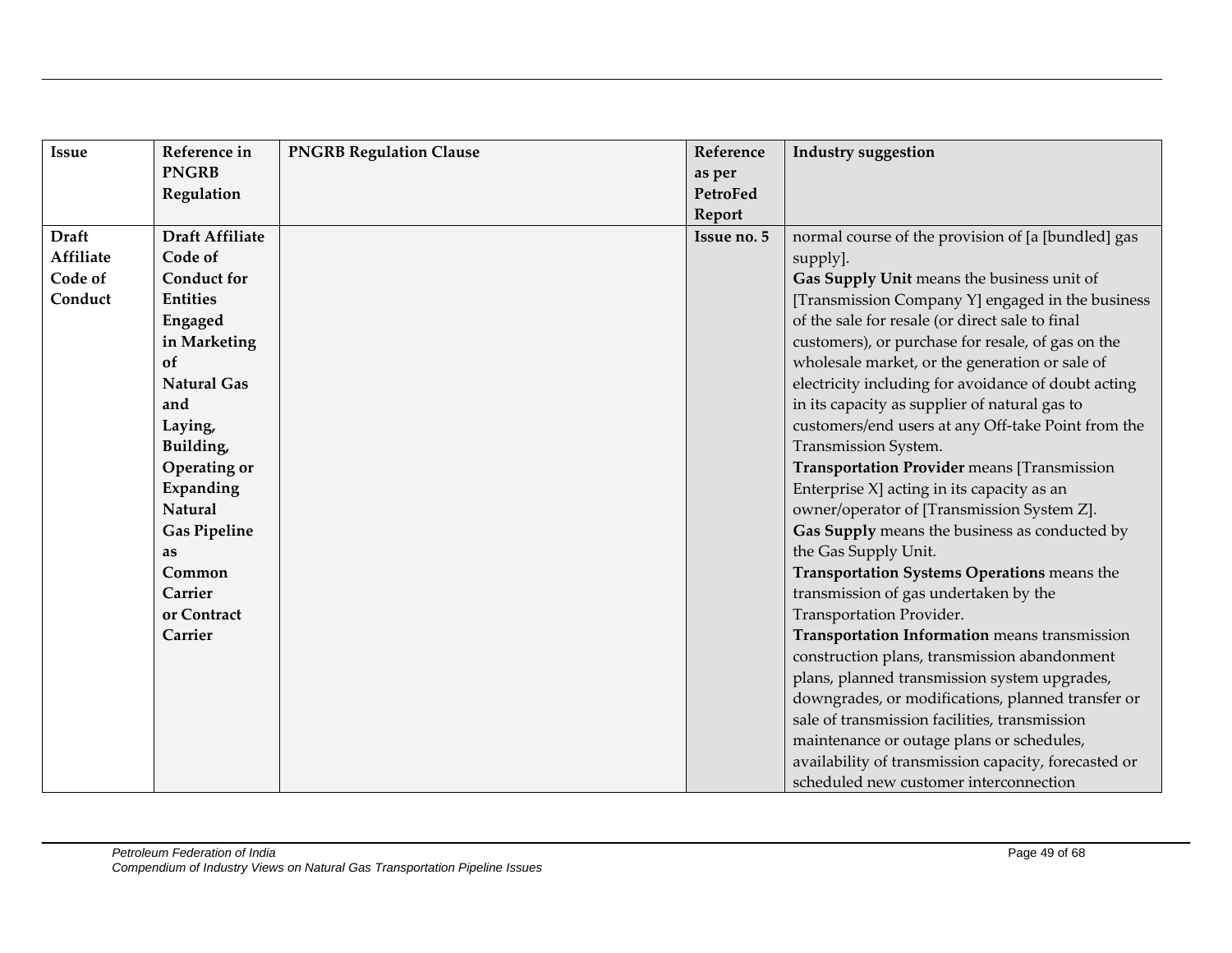| <b>Issue</b> | Reference in           | <b>PNGRB Regulation Clause</b> | Reference   | <b>Industry suggestion</b>                            |
|--------------|------------------------|--------------------------------|-------------|-------------------------------------------------------|
|              | <b>PNGRB</b>           |                                | as per      |                                                       |
|              | Regulation             |                                | PetroFed    |                                                       |
|              |                        |                                | Report      |                                                       |
| <b>Draft</b> | <b>Draft Affiliate</b> |                                | Issue no. 5 | information, planned customer disconnection           |
| Affiliate    | Code of                |                                |             | information, and customer emergency                   |
| Code of      | <b>Conduct for</b>     |                                |             | curtailment information.                              |
| Conduct      | <b>Entities</b>        |                                |             | Supply Employee means an employee of the              |
|              | Engaged                |                                |             | [Transmission Company Y] or its Affiliates who        |
|              | in Marketing           |                                |             | works (solely or substantially) within Gas Supply.    |
|              | of                     |                                |             | Transportation System Employee means an               |
|              | <b>Natural Gas</b>     |                                |             | employee of [Transmission Enterprise X] or its        |
|              | and                    |                                |             | Affiliates who works (solely/substantially) within    |
|              | Laying,                |                                |             | the Transportation Provider.                          |
|              | Building,              |                                |             | <b>Board</b> means the Board of [Transmission Company |
|              | Operating or           |                                |             | Y].                                                   |
|              | Expanding              |                                |             | The Chief Executive Officer means the Chief           |
|              | <b>Natural</b>         |                                |             | Executive Officer of [Company Y].                     |
|              | <b>Gas Pipeline</b>    |                                |             | The Executive Management means the Chief              |
|              | as                     |                                |             | Executive Officer, the Heads of Business Units, The   |
|              | Common                 |                                |             | Chief Information Officer, The Head of Finance and    |
|              | Carrier                |                                |             | the Company Secretary.                                |
|              | or Contract            |                                |             | <b>Commercially Sensitive Information (CSI)</b> means |
|              | Carrier                |                                |             | any information compiled by [Transmission             |
|              |                        |                                |             | Company Y] or a Business Unit thereof on a            |
|              |                        |                                |             | customer in the normal course of providing, in the    |
|              |                        |                                |             | case of the Transportation Provider, gas              |
|              |                        |                                |             | transportation services, and in the case of Gas       |
|              |                        |                                |             | Supply a bundled gas supply and designated by a       |
|              |                        |                                |             | Transportation Customer or Gas Supply Customer        |
|              |                        |                                |             | respectively as Commercially Sensitive. Information   |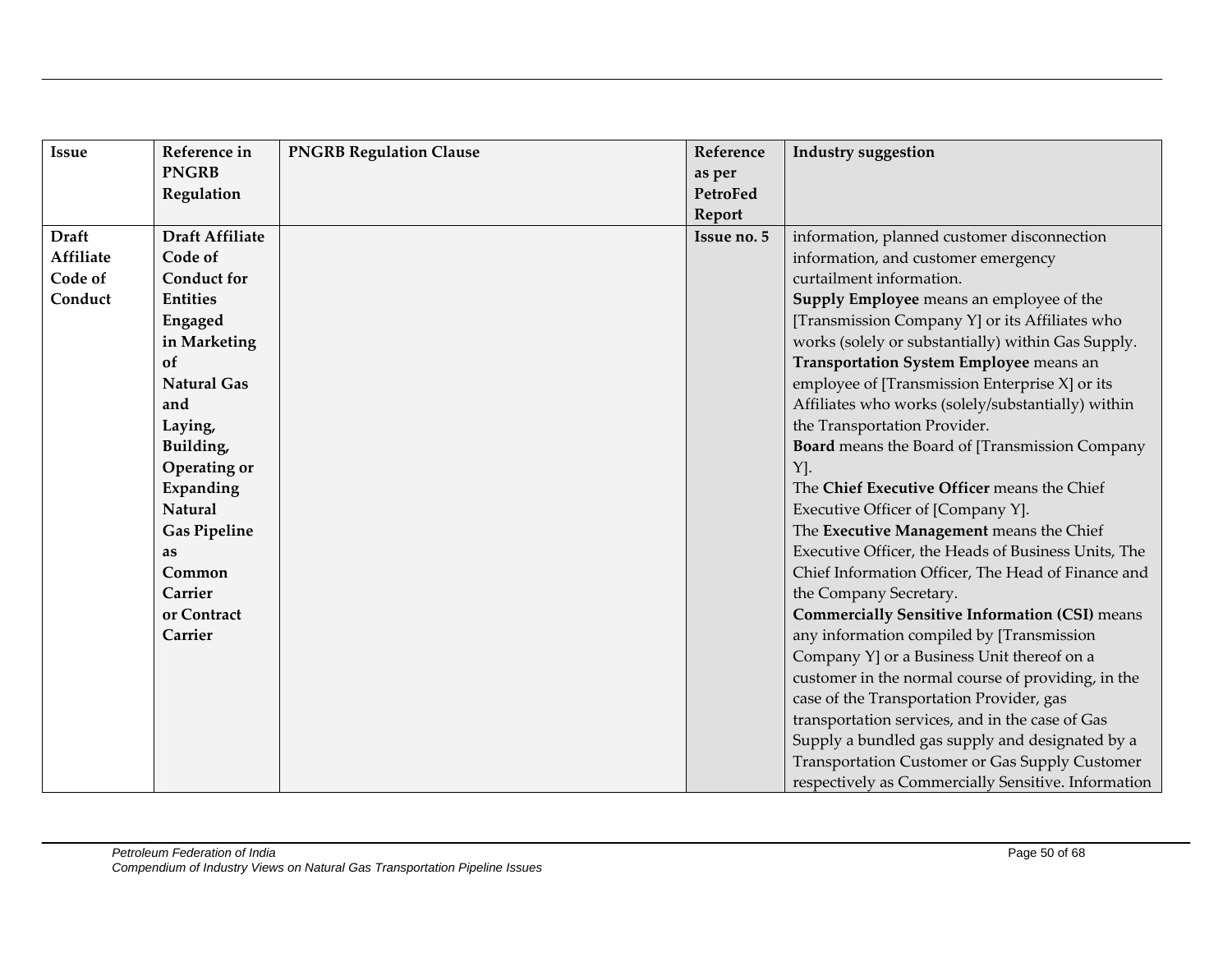| <b>Issue</b> | Reference in           | <b>PNGRB Regulation Clause</b> | Reference   | <b>Industry suggestion</b>                              |
|--------------|------------------------|--------------------------------|-------------|---------------------------------------------------------|
|              | <b>PNGRB</b>           |                                | as per      |                                                         |
|              | Regulation             |                                | PetroFed    |                                                         |
|              |                        |                                | Report      |                                                         |
| <b>Draft</b> | <b>Draft Affiliate</b> |                                | Issue no. 5 | relating to customers that is aggregated, redacted,     |
| Affiliate    | Code of                |                                |             | or organized in such a way [for the purpose of          |
| Code of      | <b>Conduct for</b>     |                                |             | proper business planning, forecasting, or               |
| Conduct      | <b>Entities</b>        |                                |             | otherwise and in a manner that does not reveal the      |
|              | Engaged                |                                |             | identity of the customer to whom the information        |
|              | in Marketing           |                                |             | relates does not constitute Commercially Sensitive      |
|              | of                     |                                |             | Information].                                           |
|              | <b>Natural Gas</b>     |                                |             | The Regulatory Commission means that person             |
|              | and                    |                                |             | appointed by the State Council or such other person     |
|              | Laying,                |                                |             | as may from time to time be designated with             |
|              | Building,              |                                |             | responsibility for regulatory commission matters        |
|              | Operating or           |                                |             | within the gas industry.                                |
|              | Expanding              |                                |             | The Code of Operations means the code of practice       |
|              | <b>Natural</b>         |                                |             | for the operation of the Transmission System Z.         |
|              | <b>Gas Pipeline</b>    |                                |             | Code of Conduct means the Code of Conduct as            |
|              | as                     |                                |             | revised from time to time.                              |
|              | Common                 |                                |             | Implementation Procedure shall mean such                |
|              | Carrier                |                                |             | procedures, policies, instructions or otherwise as      |
|              | or Contract            |                                |             | may be prescribed by [Transmission Company Y] or        |
|              | Carrier                |                                |             | any Business Unit thereof for the purpose of            |
|              |                        |                                |             | implementing the Code of Conduct.                       |
|              |                        |                                |             | OBJECTIVES AND PRINCIPLES OF CODE OF                    |
|              |                        |                                |             | <b>CONDUCT</b>                                          |
|              |                        |                                |             | This Code of Conduct relate to [Transmission Entity     |
|              |                        |                                |             | X] in its gas-related activities within the China. This |
|              |                        |                                |             | Code of Conduct is adopted by [Transmission             |
|              |                        |                                |             | Company Y] for the purpose of                           |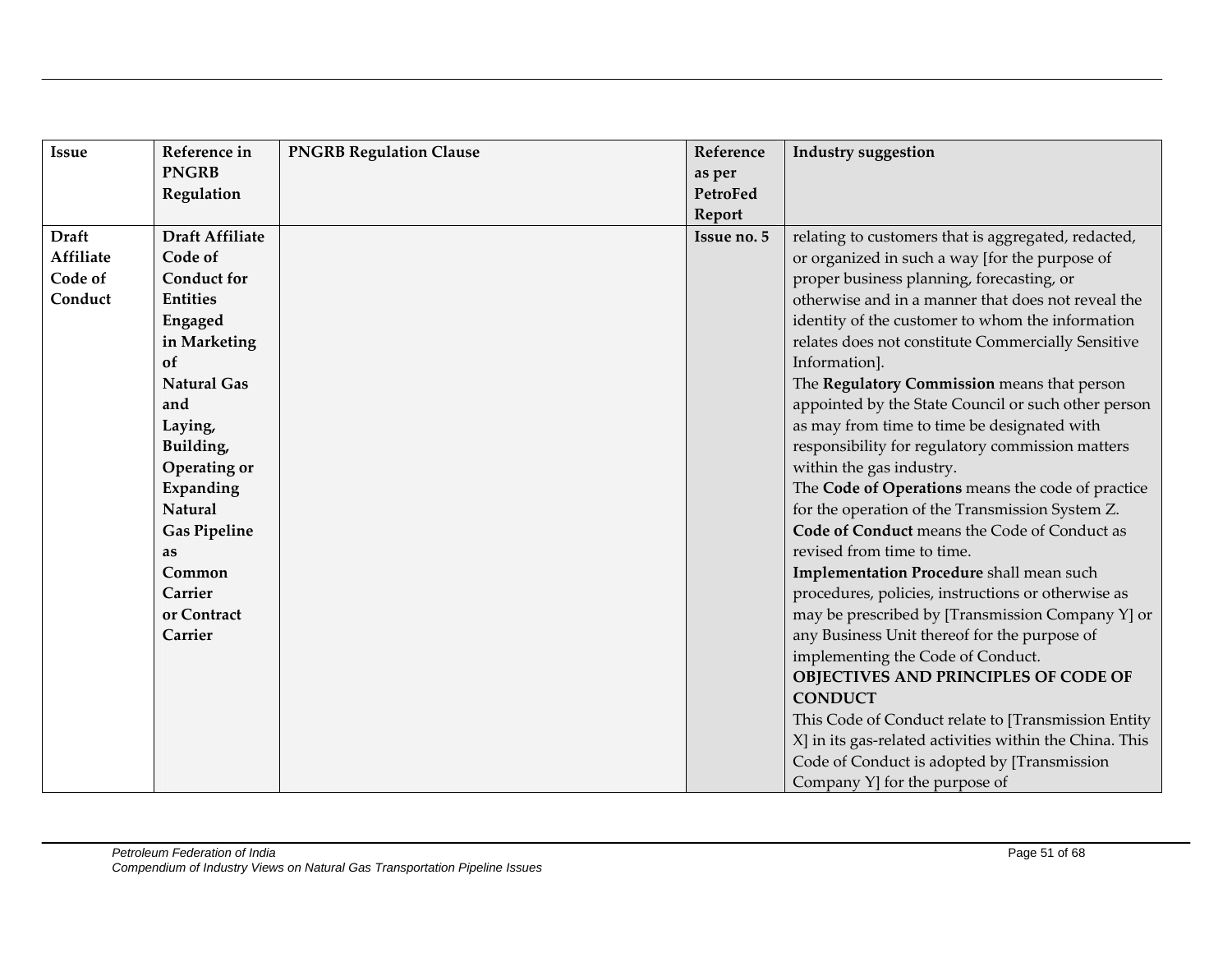| <b>Issue</b>     | Reference in           | <b>PNGRB Regulation Clause</b> | Reference   | <b>Industry suggestion</b>                             |
|------------------|------------------------|--------------------------------|-------------|--------------------------------------------------------|
|                  | <b>PNGRB</b>           |                                | as per      |                                                        |
|                  | Regulation             |                                | PetroFed    |                                                        |
|                  |                        |                                | Report      |                                                        |
| <b>Draft</b>     | <b>Draft Affiliate</b> |                                | Issue no. 5 | • establishing Code and conditions for interaction     |
| <b>Affiliate</b> | Code of                |                                |             | between the Business Units within [Transmission        |
| Code of          | <b>Conduct for</b>     |                                |             | Company Y] and to ensure equality of treatment as      |
| Conduct          | <b>Entities</b>        |                                |             | between the Business Units within [Transmission        |
|                  | Engaged                |                                |             | Company Y] and third parties;                          |
|                  | in Marketing           |                                |             | • ensuring there is non-discriminatory access to the   |
|                  | of                     |                                |             | regulated products and services of the Business        |
|                  | <b>Natural Gas</b>     |                                |             | Units within [Transmission Company Y];                 |
|                  | and                    |                                |             | • promoting nondiscriminatory access to                |
|                  | Laying,                |                                |             | information while protecting the confidentiality of    |
|                  | Building,              |                                |             | proprietary Customer information and                   |
|                  | Operating or           |                                |             | · [preventing cross-subsidization of competitive       |
|                  | Expanding              |                                |             | activities as between the Business Units all in        |
|                  | Natural                |                                |             | accordance with statutory and regulatory               |
|                  | <b>Gas Pipeline</b>    |                                |             | commission obligations of the Board].                  |
|                  | as                     |                                |             | NONDISCRIMINATORY ACCESS                               |
|                  | Common                 |                                |             | Unless otherwise authorized by the Code of             |
|                  | Carrier                |                                |             | Conduct, no Business Unit shall                        |
|                  | or Contract            |                                |             | 1. Represent that as a result of the affiliation with  |
|                  | Carrier                |                                |             | [Transmission Enterprise X] or any other Business      |
|                  |                        |                                |             | Unit thereof it will receive any different treatment   |
|                  |                        |                                |             | from or by such other Business Unit than the           |
|                  |                        |                                |             | treatment that Business Unit provides to               |
|                  |                        |                                |             | unaffiliated entities or their customers in respect of |
|                  |                        |                                |             | regulated services; or                                 |
|                  |                        |                                |             | 2. Provide other Business Units or their customers     |
|                  |                        |                                |             | any preference (including but not limited to terms     |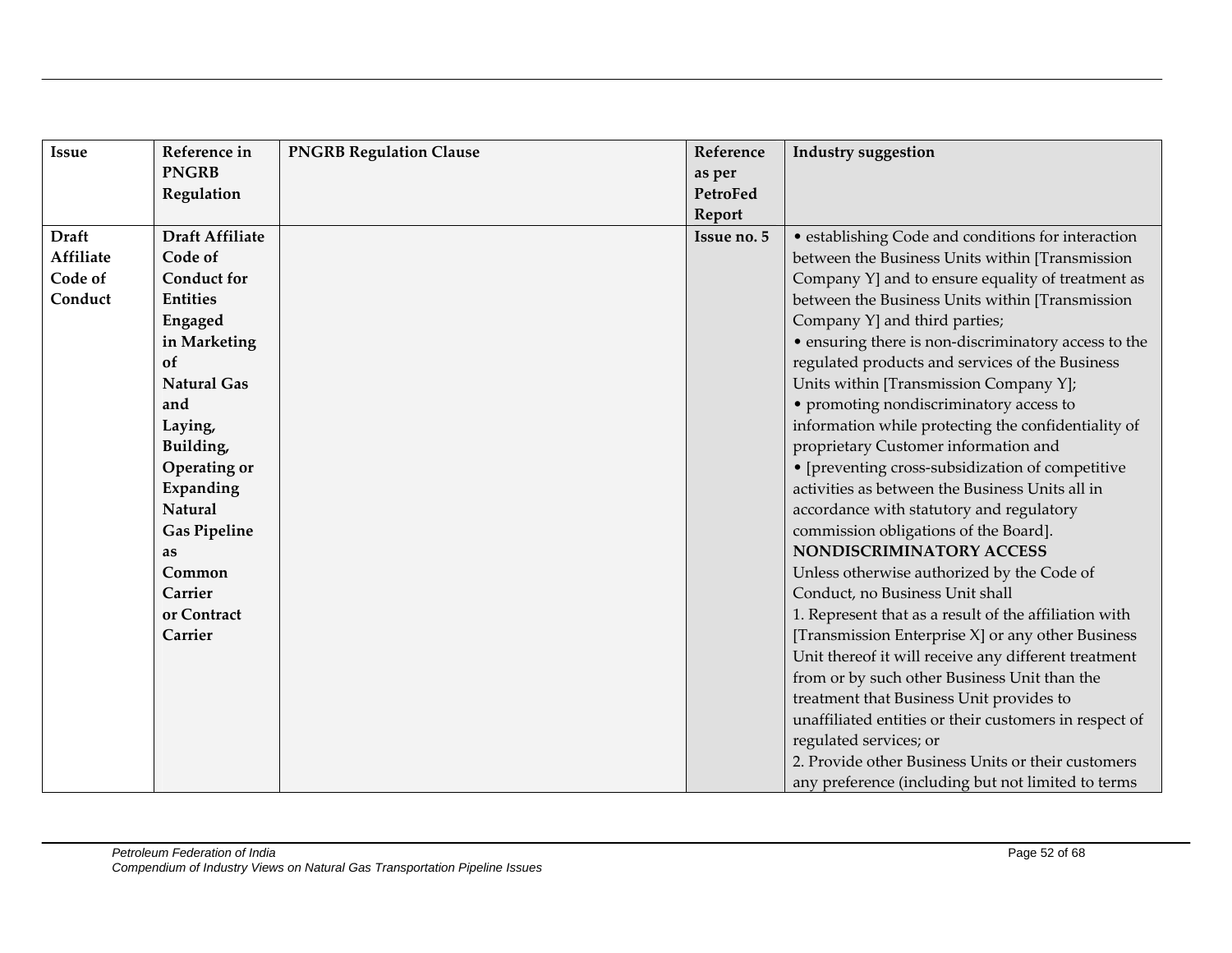| <b>Issue</b>     | Reference in           | <b>PNGRB Regulation Clause</b> | Reference   | <b>Industry suggestion</b>                             |
|------------------|------------------------|--------------------------------|-------------|--------------------------------------------------------|
|                  | <b>PNGRB</b>           |                                | as per      |                                                        |
|                  | Regulation             |                                | PetroFed    |                                                        |
|                  |                        |                                | Report      |                                                        |
| <b>Draft</b>     | <b>Draft Affiliate</b> |                                | Issue no. 5 | and conditions, pricing or timing) over unaffiliated   |
| <b>Affiliate</b> | Code of                |                                |             | entities or their customers in the provision or        |
| Code of          | <b>Conduct for</b>     |                                |             | procurement of goods or services provided by that      |
| Conduct          | <b>Entities</b>        |                                |             | <b>Business Unit.</b>                                  |
|                  | Engaged                |                                |             | If a Business Unit makes a service or product          |
|                  | in Marketing           |                                |             | available to other Business Units or a customer        |
|                  | of                     |                                |             | thereof, the Business Unit shall contemporaneously     |
|                  | <b>Natural Gas</b>     |                                |             | make the same service or product available to all      |
|                  | and                    |                                |             | unaffiliated entities or their respective customers on |
|                  | Laying,                |                                |             | a nondiscriminatory basis.                             |
|                  | Building,              |                                |             | NON-DISCRIMINATION IN PROCESSING                       |
|                  | Operating or           |                                |             | <b>REQUESTS</b>                                        |
|                  | Expanding              |                                |             | The Transportation Provider and Gas Supply shall       |
|                  | Natural                |                                |             | process all requests for the same or similar services  |
|                  | <b>Gas Pipeline</b>    |                                |             | or product provided by the Transportation Provider     |
|                  | as                     |                                |             | and Gas Supply respectively in the same manner         |
|                  | Common                 |                                |             | and within the same period irrespective of whether     |
|                  | Carrier                |                                |             | the request is from another Business Unit or an        |
|                  | or Contract            |                                |             | unaffiliated enterprise.                               |
|                  | Carrier                |                                |             | <b>INFORMATION ACCESS</b>                              |
|                  |                        |                                |             | The Transporter shall establish a Transportation       |
|                  |                        |                                |             | Information request procedure, which shall be a        |
|                  |                        |                                |             | procedure whereby all Transportation Information       |
|                  |                        |                                |             | from the Transportation Provider. Requests for         |
|                  |                        |                                |             | Transportation System Information shall be made to     |
|                  |                        |                                |             | the Transporter and dealt with under the               |
|                  |                        |                                |             | <b>Transportation System Information Request</b>       |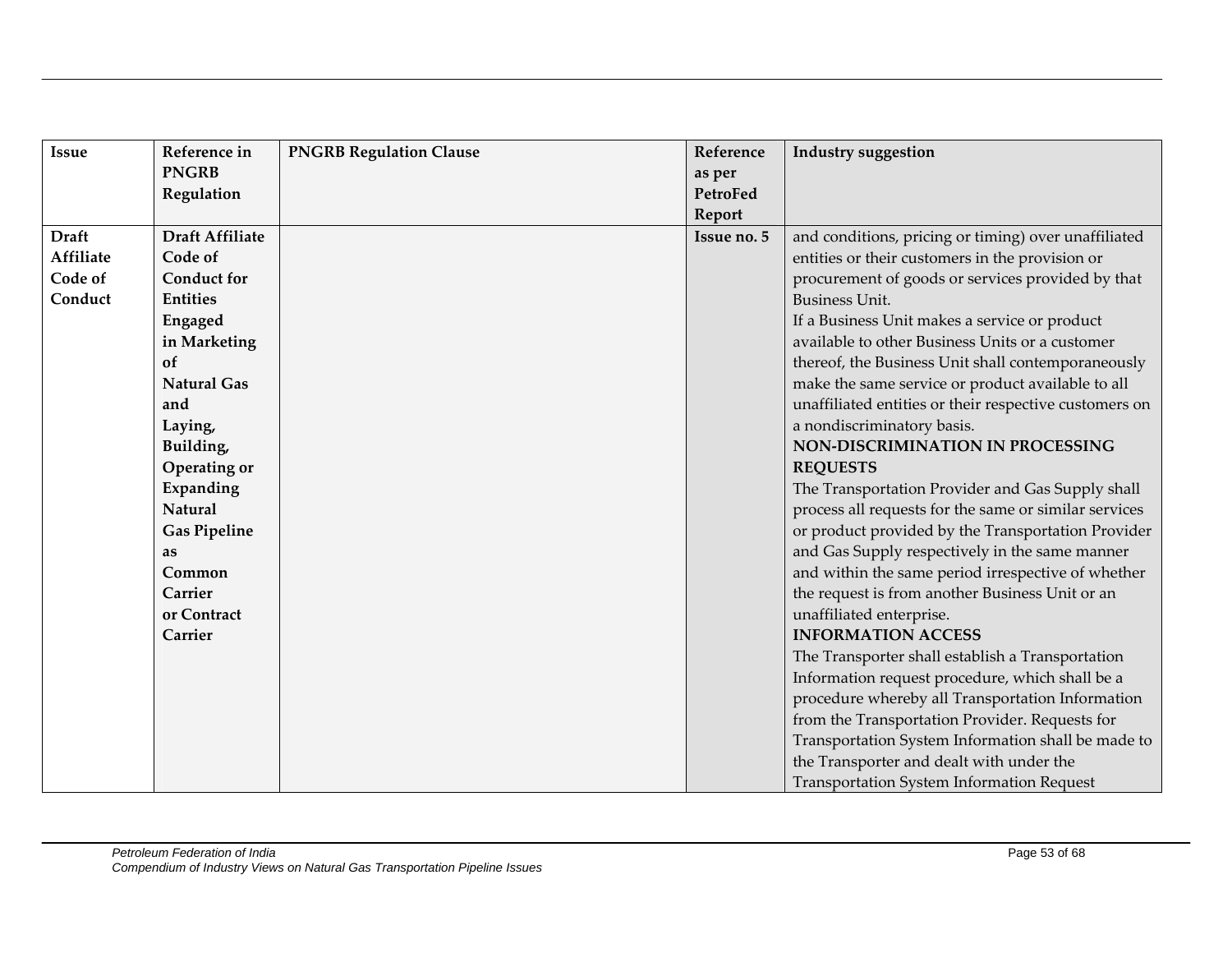| <b>Issue</b>     | Reference in           | <b>PNGRB Regulation Clause</b> | Reference   | <b>Industry suggestion</b>                          |
|------------------|------------------------|--------------------------------|-------------|-----------------------------------------------------|
|                  | <b>PNGRB</b>           |                                | as per      |                                                     |
|                  | Regulation             |                                | PetroFed    |                                                     |
|                  |                        |                                | Report      |                                                     |
| <b>Draft</b>     | <b>Draft Affiliate</b> |                                | Issue no. 5 | Procedure.                                          |
| <b>Affiliate</b> | Code of                |                                |             | [Transmission Enterprise X] will ensure that Gas    |
| Code of          | <b>Conduct for</b>     |                                |             | Supply Employees and new Business Unit              |
| Conduct          | <b>Entities</b>        |                                |             | employees do not have access to, or obtain by any   |
|                  | Engaged                |                                |             | means, Transportation Information, except that      |
|                  | in Marketing           |                                |             | which is available through the Transportation       |
|                  | of                     |                                |             | Systems Information Request Procedure. In the       |
|                  | <b>Natural Gas</b>     |                                |             | event that the Transporter receives any request for |
|                  | and                    |                                |             | information the Transporter may seek the opinion    |
|                  | Laying,                |                                |             | of [The Compliance Officer/regulatory commission]   |
|                  | Building,              |                                |             | with a view to ascertaining whether the provision   |
|                  | Operating or           |                                |             | thereof should or may constitute a breach of the    |
|                  | Expanding              |                                |             | Code of Conduct.                                    |
|                  | Natural                |                                |             | Gas Supply Employees shall not disclose             |
|                  | <b>Gas Pipeline</b>    |                                |             | confidential information to new Business Unit       |
|                  | as                     |                                |             | Employees and new Business Unit Employees shall     |
|                  | Common                 |                                |             | not disclose confidential information to Gas Supply |
|                  | Carrier                |                                |             | Employees.                                          |
|                  | or Contract            |                                |             | [Transmission Entity X] will ensure that:           |
|                  | Carrier                |                                |             | • Transportation System Employees do not disclose   |
|                  |                        |                                |             | to Gas Supply Employees any Transportation          |
|                  |                        |                                |             | Information, by any means other than as provided    |
|                  |                        |                                |             | under a Transportation System Information           |
|                  |                        |                                |             | Request.                                            |
|                  |                        |                                |             | • Transportation System Employees do not disclose   |
|                  |                        |                                |             | to Gas Supply Employees any information about the   |
|                  |                        |                                |             | transportation system(s) of others except as        |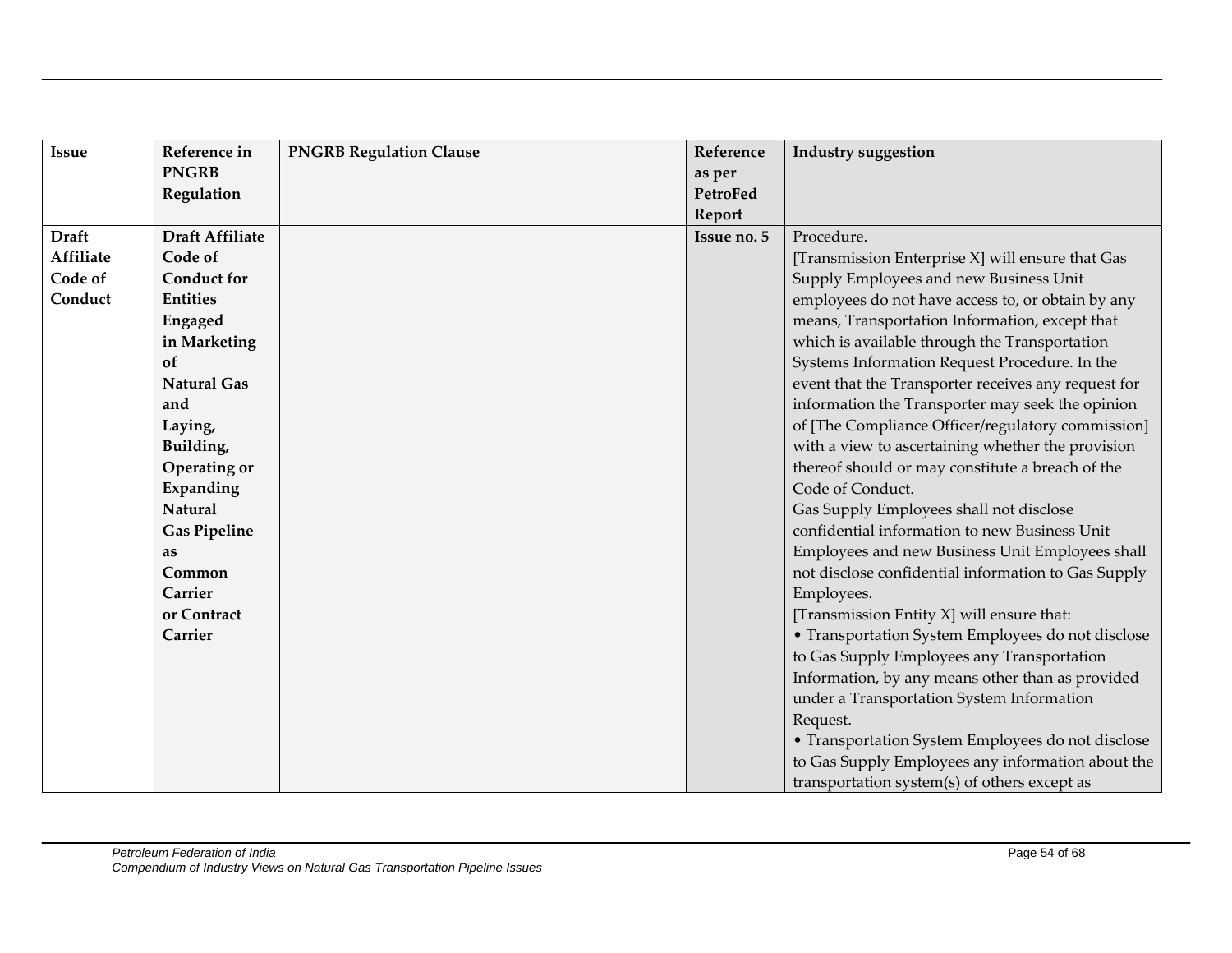| <b>Issue</b>     | Reference in           | <b>PNGRB Regulation Clause</b> | Reference   | <b>Industry suggestion</b>                             |
|------------------|------------------------|--------------------------------|-------------|--------------------------------------------------------|
|                  | <b>PNGRB</b>           |                                | as per      |                                                        |
|                  | Regulation             |                                | PetroFed    |                                                        |
|                  |                        |                                | Report      |                                                        |
| <b>Draft</b>     | <b>Draft Affiliate</b> |                                | Issue no. 5 | provided under a Transportation System                 |
| <b>Affiliate</b> | Code of                |                                |             | <b>Information Request.</b>                            |
| Code of          | <b>Conduct for</b>     |                                |             | • Transportation System Employees do not share         |
| Conduct          | <b>Entities</b>        |                                |             | any CSI related to nonaffiliated Transmission          |
|                  | Engaged                |                                |             | system Users or potential nonaffiliated                |
|                  | in Marketing           |                                |             | Transmission system Users with any Gas Supply          |
|                  | of                     |                                |             | Employees [except as provided under                    |
|                  | <b>Natural Gas</b>     |                                |             | Transportation System Information Requests].           |
|                  | and                    |                                |             | • CSS Officers do not disclose to Trading              |
|                  | Laying,                |                                |             | Employees any information about [Transmission          |
|                  | Building,              |                                |             | Enterprise X]'s Transportation System.                 |
|                  | Operating or           |                                |             | • CSS Officers do not disclose to Trading              |
|                  | Expanding              |                                |             | Employees any information about the                    |
|                  | Natural                |                                |             | transportation system(s) of others.                    |
|                  | <b>Gas Pipeline</b>    |                                |             | • CSS Officers do not share any CSI related to         |
|                  | as                     |                                |             | nonaffiliated Transmission system Users or             |
|                  | Common                 |                                |             | potential nonaffiliated Transmission system Users      |
|                  | Carrier                |                                |             | with any Trading Employees except to the extent        |
|                  | or Contract            |                                |             | that such information is publicly available.           |
|                  | Carrier                |                                |             | [Transmission Enterprise X] will ensure that CSI,      |
|                  |                        |                                |             | insofar as possible, is not discussed at Executive     |
|                  |                        |                                |             | Management Meetings. Members of the Executive          |
|                  |                        |                                |             | not entitled to access to CSI will take no part in any |
|                  |                        |                                |             | deliberations of the Executive involving such          |
|                  |                        |                                |             | matters.                                               |
|                  |                        |                                |             | To the extent that CSI is discussed at executive       |
|                  |                        |                                |             | management meetings such executive management          |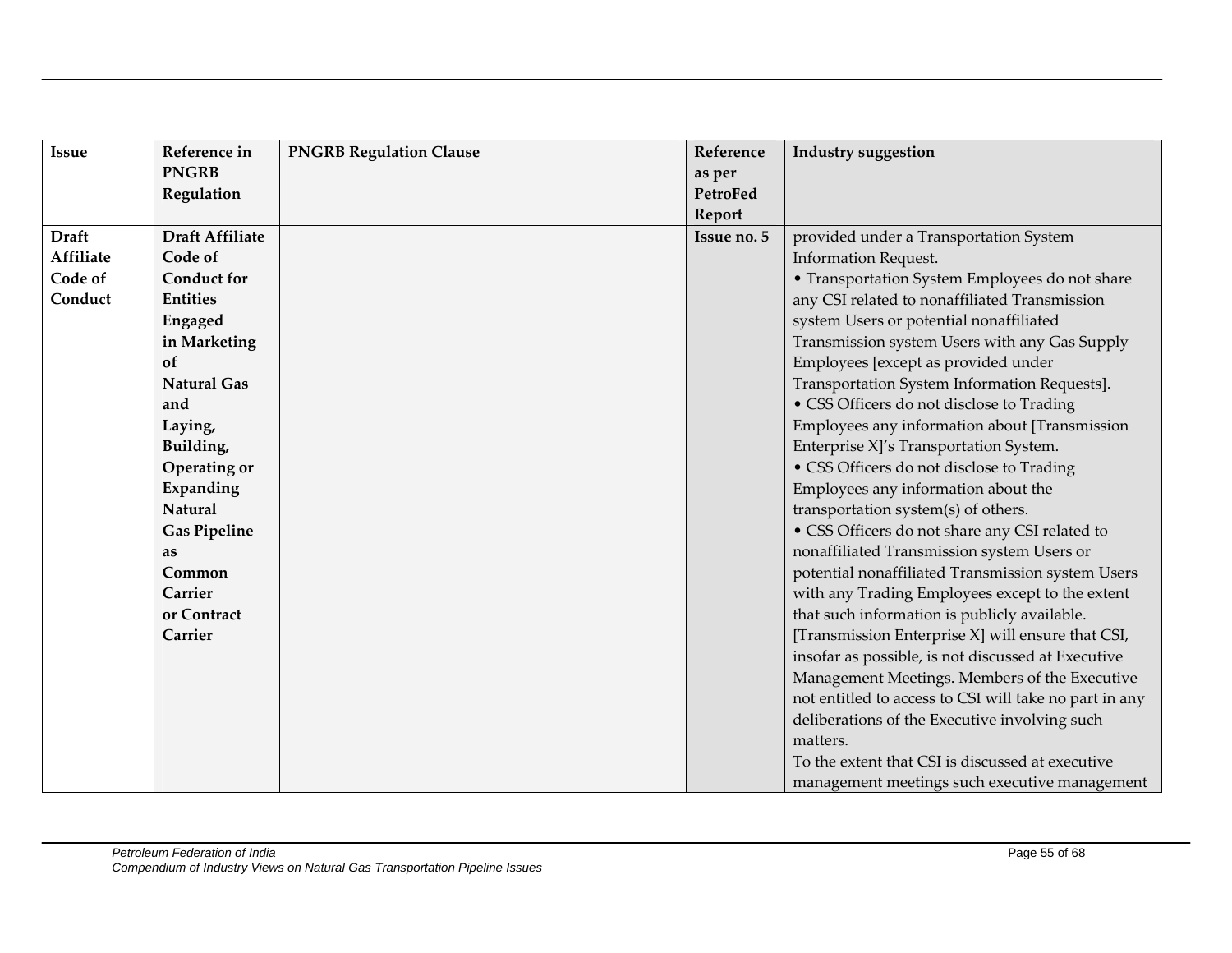| <b>Issue</b>     | Reference in           | <b>PNGRB Regulation Clause</b> | Reference   | <b>Industry suggestion</b>                             |
|------------------|------------------------|--------------------------------|-------------|--------------------------------------------------------|
|                  | <b>PNGRB</b>           |                                | as per      |                                                        |
|                  | Regulation             |                                | PetroFed    |                                                        |
|                  |                        |                                | Report      |                                                        |
| <b>Draft</b>     | <b>Draft Affiliate</b> |                                | Issue no. 5 | meetings shall be structured to ensure in so far as    |
| <b>Affiliate</b> | Code of                |                                |             | practicable that members of the executive not          |
| Code of          | <b>Conduct for</b>     |                                |             | entitled to access to CSI shall not participate in     |
| Conduct          | <b>Entities</b>        |                                |             | discussions involving such CSI or that such CSI.       |
|                  | Engaged                |                                |             | The Code of Conduct shall not be construed as          |
|                  | in Marketing           |                                |             | limiting the entitlement of the CEO and or the         |
|                  | of                     |                                |             | Board or any others properly entitled thereto to CSI   |
|                  | <b>Natural Gas</b>     |                                |             | however, all persons to whom such information is       |
|                  | and                    |                                |             | properly released shall be obliged to comply with      |
|                  | Laying,                |                                |             | the Code of Conduct.                                   |
|                  | Building,              |                                |             | CSI required by the CEO and Board will be kept         |
|                  | Operating or           |                                |             | confidential by the CSS officers.                      |
|                  | Expanding              |                                |             | Where CSI is provided to the Board it shall be         |
|                  | Natural                |                                |             | [labeled]/[identified] as such at the time of its      |
|                  | <b>Gas Pipeline</b>    |                                |             | provision. The Board undertakes not to disclose CSI.   |
|                  | as                     |                                |             | [Transmission Entity X] will ensure                    |
|                  | Common                 |                                |             | (a.) that policies, procedures, organizational         |
|                  | Carrier                |                                |             | configuration, departmental structure and              |
|                  | or Contract            |                                |             | employee job responsibilities,                         |
|                  | Carrier                |                                |             | (b.) physical and systemic restrictions, and           |
|                  |                        |                                |             | (c.) communication, training and monitoring            |
|                  |                        |                                |             | programs shall be structured to ensure compliance      |
|                  |                        |                                |             | with the Code of Conduct.                              |
|                  |                        |                                |             | <b>IMPLEMENTATION OF CODE OF CONDUCT</b>               |
|                  |                        |                                |             | Obligations of [Transmission Entity X]:                |
|                  |                        |                                |             | <b>Communication:</b> [Transmission Enterprise X] will |
|                  |                        |                                |             | initiate and will maintain an employee                 |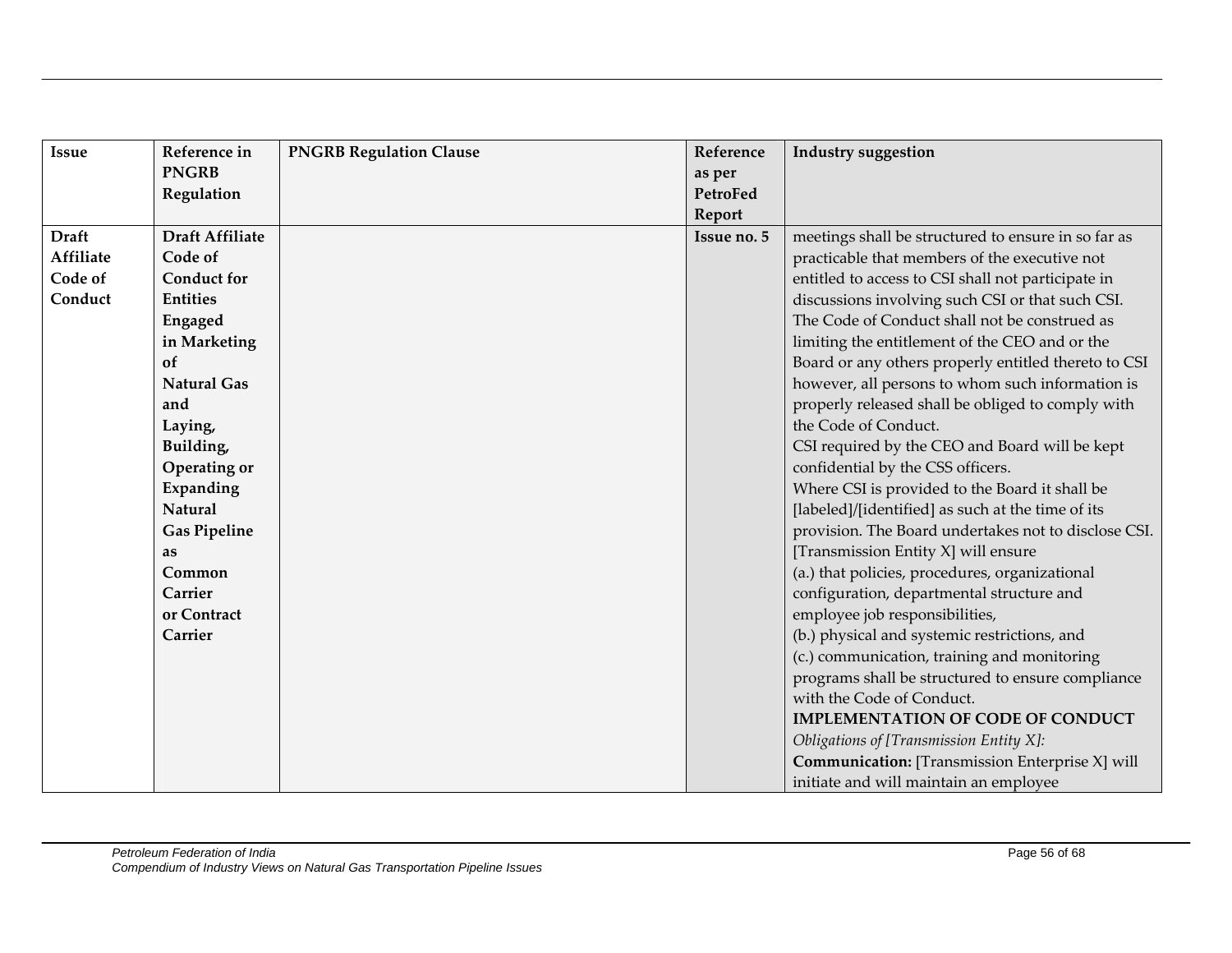| <b>Issue</b>     | Reference in           | <b>PNGRB Regulation Clause</b> | Reference   | Industry suggestion                                  |
|------------------|------------------------|--------------------------------|-------------|------------------------------------------------------|
|                  | <b>PNGRB</b>           |                                | as per      |                                                      |
|                  | Regulation             |                                | PetroFed    |                                                      |
|                  |                        |                                | Report      |                                                      |
| <b>Draft</b>     | <b>Draft Affiliate</b> |                                | Issue no. 5 | communication program, consisting of a series of     |
| <b>Affiliate</b> | Code of                |                                |             | company-wide communications (print media)            |
| Code of          | <b>Conduct for</b>     |                                |             | describing the ongoing changes within the gas        |
| Conduct          | <b>Entities</b>        |                                |             | utility industry and the resulting changes that have |
|                  | Engaged                |                                |             | happened or will happen within [Transmission         |
|                  | in Marketing           |                                |             | Enterprise X]. The focus of the communication        |
|                  | of                     |                                |             | program will include communication of the            |
|                  | <b>Natural Gas</b>     |                                |             | principals and objectives underlying the Code of     |
|                  | and                    |                                |             | Conduct and their impact on the manner in which      |
|                  | Laying,                |                                |             | [Transmission Enterprise X], the Business Units,     |
|                  | Building,              |                                |             | Affiliates and employees conduct business.           |
|                  | Operating or           |                                |             | Training: [Transmission Enterprise X] will design    |
|                  | Expanding              |                                |             | implement and maintain a program or programs to      |
|                  | Natural                |                                |             | educate and train all [Transmission Enterprise X]    |
|                  | <b>Gas Pipeline</b>    |                                |             | employees in the requirements of the Code of         |
|                  | as                     |                                |             | Conduct. The training will be structured so that     |
|                  | Common                 |                                |             | those employees in key areas (for example,           |
|                  | Carrier                |                                |             | employees engaged in Transmission System             |
|                  | or Contract            |                                |             | operations and Gas Supply Division, and others       |
|                  | Carrier                |                                |             | whose day-to-day responsibilities will be directly   |
|                  |                        |                                |             | affected will receive the most comprehensive         |
|                  |                        |                                |             | training. Documentation will be maintained           |
|                  |                        |                                |             | detailing the training provided, including a listing |
|                  |                        |                                |             | of employees attending, dates held, locations, and   |
|                  |                        |                                |             | specific subject matter covered.                     |
|                  |                        |                                |             | [Transmission Company Y] shall ensure (and to the    |
|                  |                        |                                |             | extent necessary shall amend) its policies,          |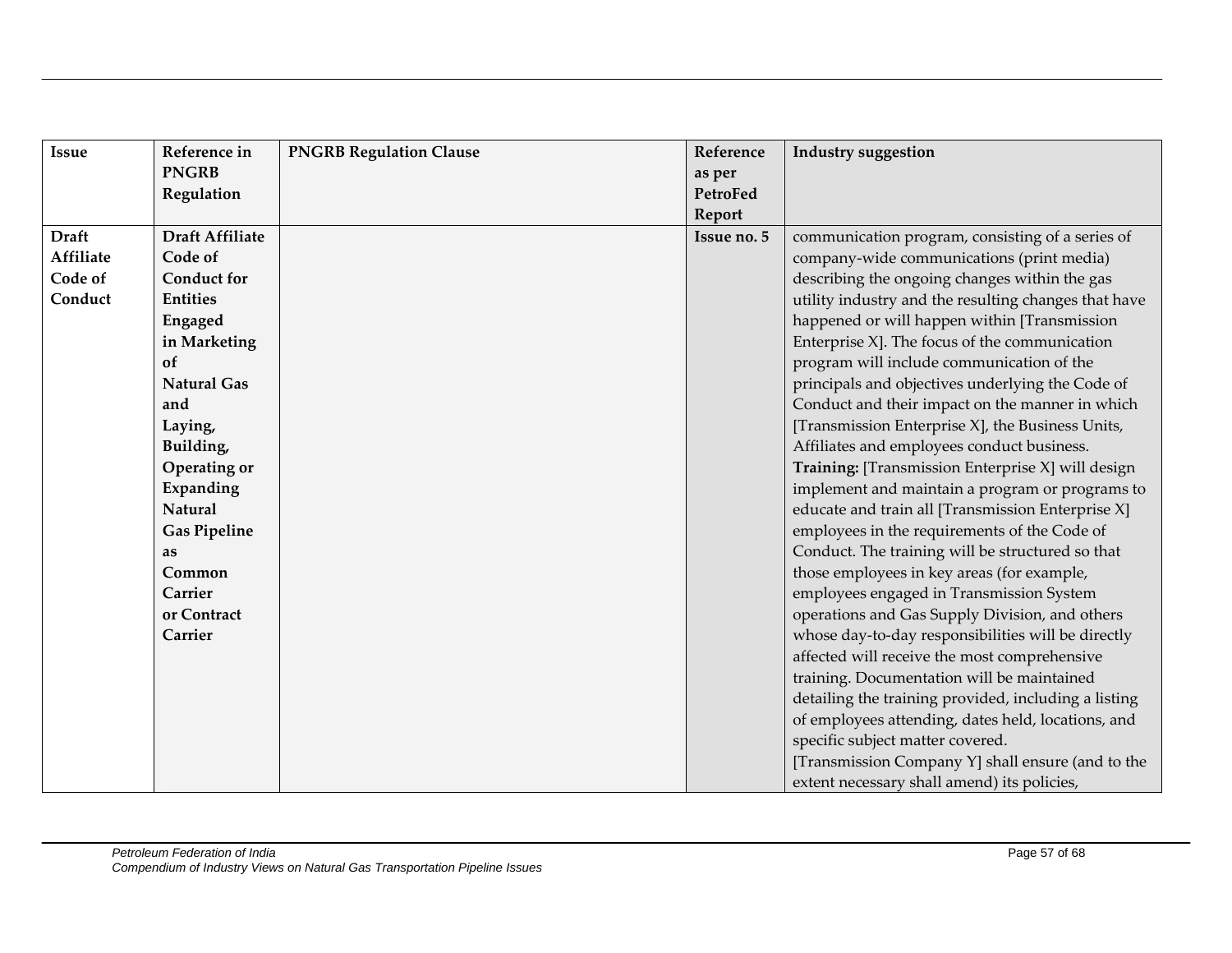| <b>Issue</b>     | Reference in           | <b>PNGRB Regulation Clause</b> | Reference   | <b>Industry suggestion</b>                             |
|------------------|------------------------|--------------------------------|-------------|--------------------------------------------------------|
|                  | <b>PNGRB</b>           |                                | as per      |                                                        |
|                  | Regulation             |                                | PetroFed    |                                                        |
|                  |                        |                                | Report      |                                                        |
| <b>Draft</b>     | <b>Draft Affiliate</b> |                                | Issue no. 5 | procedures, organizational configuration,              |
| <b>Affiliate</b> | Code of                |                                |             | departmental structures and employee job               |
| Code of          | <b>Conduct for</b>     |                                |             | responsibilities to enable [Transmission               |
| Conduct          | <b>Entities</b>        |                                |             | Enterprise X] and its constituent Business Units       |
|                  | Engaged                |                                |             | (and each of them) to conduct business in              |
|                  | in Marketing           |                                |             | compliance with the Code of Conduct.                   |
|                  | of                     |                                |             | [Transmission Enterprise X] will establish a           |
|                  | <b>Natural Gas</b>     |                                |             | Complaints Procedure to address and resolve            |
|                  | and                    |                                |             | complaints made regarding alleged violations of the    |
|                  | Laying,                |                                |             | Code of Conduct such procedure to be established       |
|                  | Building,              |                                |             | within [120 days] of the adoption of these Code of     |
|                  | Operating or           |                                |             | Conduct. The Complaints Procedure shall provide        |
|                  | Expanding              |                                |             | for inter alia                                         |
|                  | <b>Natural</b>         |                                |             | • Those complaints shall be investigated and           |
|                  | <b>Gas Pipeline</b>    |                                |             | responses thereto made in writing within [             |
|                  | as                     |                                |             | days of receipt of complaint or receipt of relevant    |
|                  | Common                 |                                |             | information sought to enable [Transmission             |
|                  | Carrier                |                                |             | Enterprise X] to address a complaint.                  |
|                  | or Contract            |                                |             | • For advice to complainants that if they are not      |
|                  | Carrier                |                                |             | satisfied with the resolution of their complaint, they |
|                  |                        |                                |             | have the option of complaining directly to the         |
|                  |                        |                                |             | regulatory commission if they so desire [a question    |
|                  |                        |                                |             | arises as to whether the regulatory commission will    |
|                  |                        |                                |             | have any power or entitlement to entertain such        |
|                  |                        |                                |             | complaints].                                           |
|                  |                        |                                |             | • A log will be kept listing all complaints received   |
|                  |                        |                                |             | and indicating whether they are resolved or still      |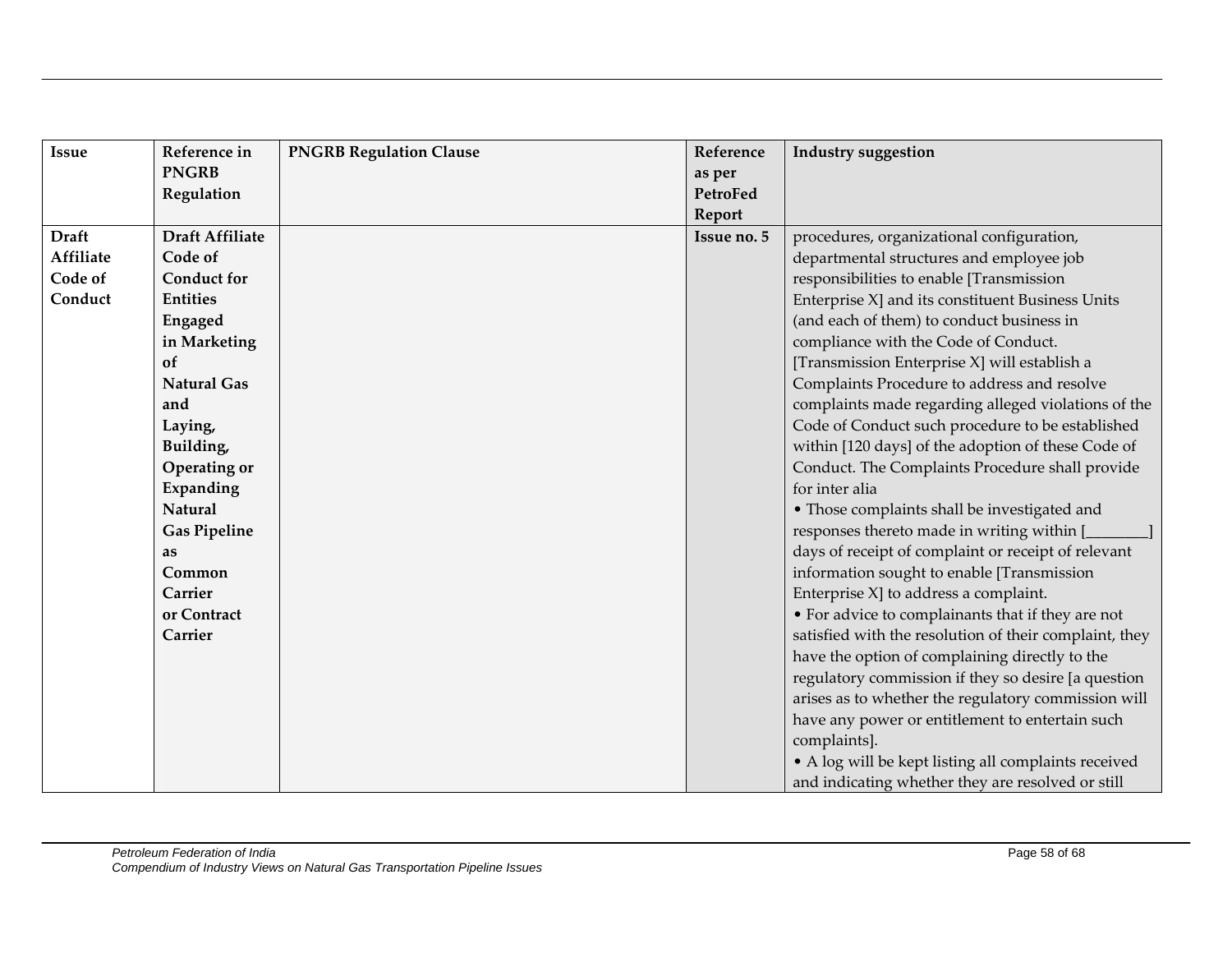| <b>Issue</b>     | Reference in           | <b>PNGRB Regulation Clause</b> | Reference   | Industry suggestion                                      |
|------------------|------------------------|--------------------------------|-------------|----------------------------------------------------------|
|                  | <b>PNGRB</b>           |                                | as per      |                                                          |
|                  | Regulation             |                                | PetroFed    |                                                          |
|                  |                        |                                | Report      |                                                          |
| <b>Draft</b>     | <b>Draft Affiliate</b> |                                | Issue no. 5 | pending. The log will contain the following              |
| <b>Affiliate</b> | Code of                |                                |             | information:                                             |
| Code of          | <b>Conduct for</b>     |                                |             | (a) Date of complaint,                                   |
| Conduct          | <b>Entities</b>        |                                |             | (b) Identity of complainant,                             |
|                  | Engaged                |                                |             | (c) Brief Description of the nature of the complaint     |
|                  | in Marketing           |                                |             | including at a minimum the names of those                |
|                  | of                     |                                |             | involved and the facts and circumstances                 |
|                  | <b>Natural Gas</b>     |                                |             | surrounding the allegation, forming the substance        |
|                  | and                    |                                |             | of the complaint.                                        |
|                  | Laying,                |                                |             | (d) The names and titles of those who investigated       |
|                  | Building,              |                                |             | the allegation.                                          |
|                  | Operating or           |                                |             | (e) Status of complaint, whether pending or              |
|                  | Expanding              |                                |             | resolved,                                                |
|                  | Natural                |                                |             | (f) If resolved, a description of the resolution, and    |
|                  | <b>Gas Pipeline</b>    |                                |             | $(g)$ Any action taken by [Transmission Enterprise X]    |
|                  | as                     |                                |             | (other than the investigation itself) as a result of the |
|                  | Common                 |                                |             | complaint.                                               |
|                  | Carrier                |                                |             | <b>ENFORCEMENT PROCEDURES</b>                            |
|                  | or Contract            |                                |             | [What internal Enforcement Procedures can be             |
|                  | Carrier                |                                |             | contemplated or established in the absence of an         |
|                  |                        |                                |             | independent regulatory commission].                      |
|                  |                        |                                |             | <b>FUNCTIONAL SEPARATION</b>                             |
|                  |                        |                                |             | Sharing of Facilities and Resources                      |
|                  |                        |                                |             | Except as otherwise permitted [by the Code of            |
|                  |                        |                                |             | Conduct] the Transportation Provider shall not           |
|                  |                        |                                |             | share office space, office equipment services, and       |
|                  |                        |                                |             | computer or information systems with other               |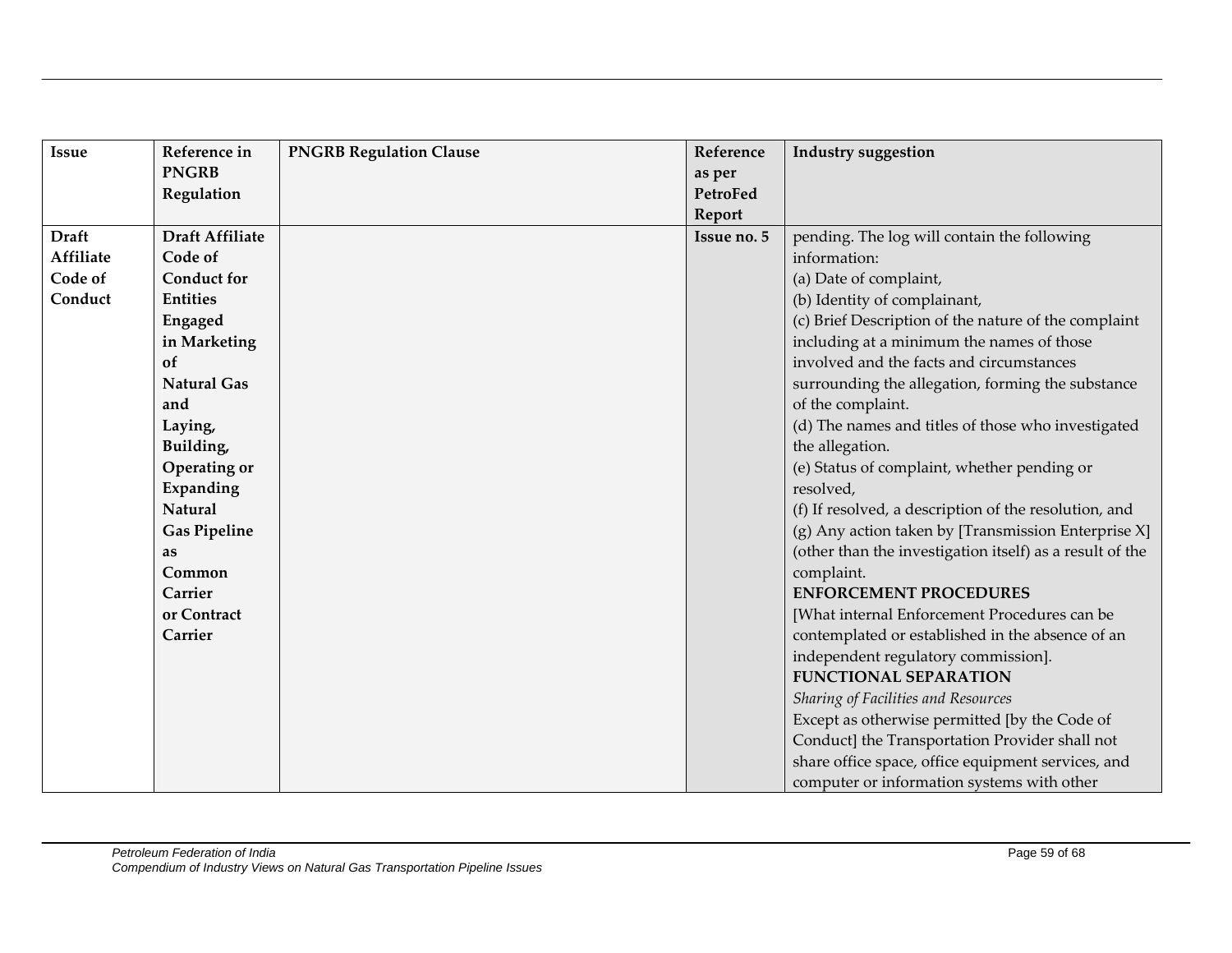| <b>Issue</b>     | Reference in           | <b>PNGRB Regulation Clause</b> | Reference   | <b>Industry suggestion</b>                             |
|------------------|------------------------|--------------------------------|-------------|--------------------------------------------------------|
|                  | <b>PNGRB</b>           |                                | as per      |                                                        |
|                  | Regulation             |                                | PetroFed    |                                                        |
|                  |                        |                                | Report      |                                                        |
| <b>Draft</b>     | <b>Draft Affiliate</b> |                                | Issue no. 5 | Business Units. Business Units shall not share         |
| <b>Affiliate</b> | Code of                |                                |             | inter se office space, equipment, services, and        |
| Code of          | <b>Conduct for</b>     |                                |             | computer or information systems].                      |
| Conduct          | <b>Entities</b>        |                                |             | Where physical separation required is not              |
|                  | Engaged                |                                |             | accomplished by having office space in separate        |
|                  | in Marketing           |                                |             | buildings, physical separation shall be                |
|                  | of                     |                                |             | accomplished by having office space and equipment      |
|                  | <b>Natural Gas</b>     |                                |             | in secure, controlled access areas within a building.  |
|                  | and                    |                                |             | The Transportation Provider shall not allow its        |
|                  | Laying,                |                                |             | other Business Units to access its computer or         |
|                  | Building,              |                                |             | information systems unless appropriate computer        |
|                  | Operating or           |                                |             | data management, data access protocols and             |
|                  | Expanding              |                                |             | contractual provisions regarding the breach            |
|                  | Natural                |                                |             | of data access protocols have been put in place to     |
|                  | <b>Gas Pipeline</b>    |                                |             | ensure that such access will not result in access by a |
|                  | as                     |                                |             | Business Unit to information in a manner contrary      |
|                  | Common                 |                                |             | to or inconsistent with the Code of Conduct.           |
|                  | Carrier                |                                |             | Nothing in the last sub-section above shall prohibit   |
|                  | or Contract            |                                |             | a (Business Unit) from having unrestricted access to   |
|                  | Carrier                |                                |             | any computer or information system that is             |
|                  |                        |                                |             | available to the public.                               |
|                  |                        |                                |             | Each Business Unit shall maintain books, accounts      |
|                  |                        |                                |             | and records [in respect of its regulated products and  |
|                  |                        |                                |             | services] separate from those of the other Business    |
|                  |                        |                                |             | Units within [Transmission Company Y] such             |
|                  |                        |                                |             | books, accounts and records shall be kept in           |
|                  |                        |                                |             | accordance with generally accepted accounting          |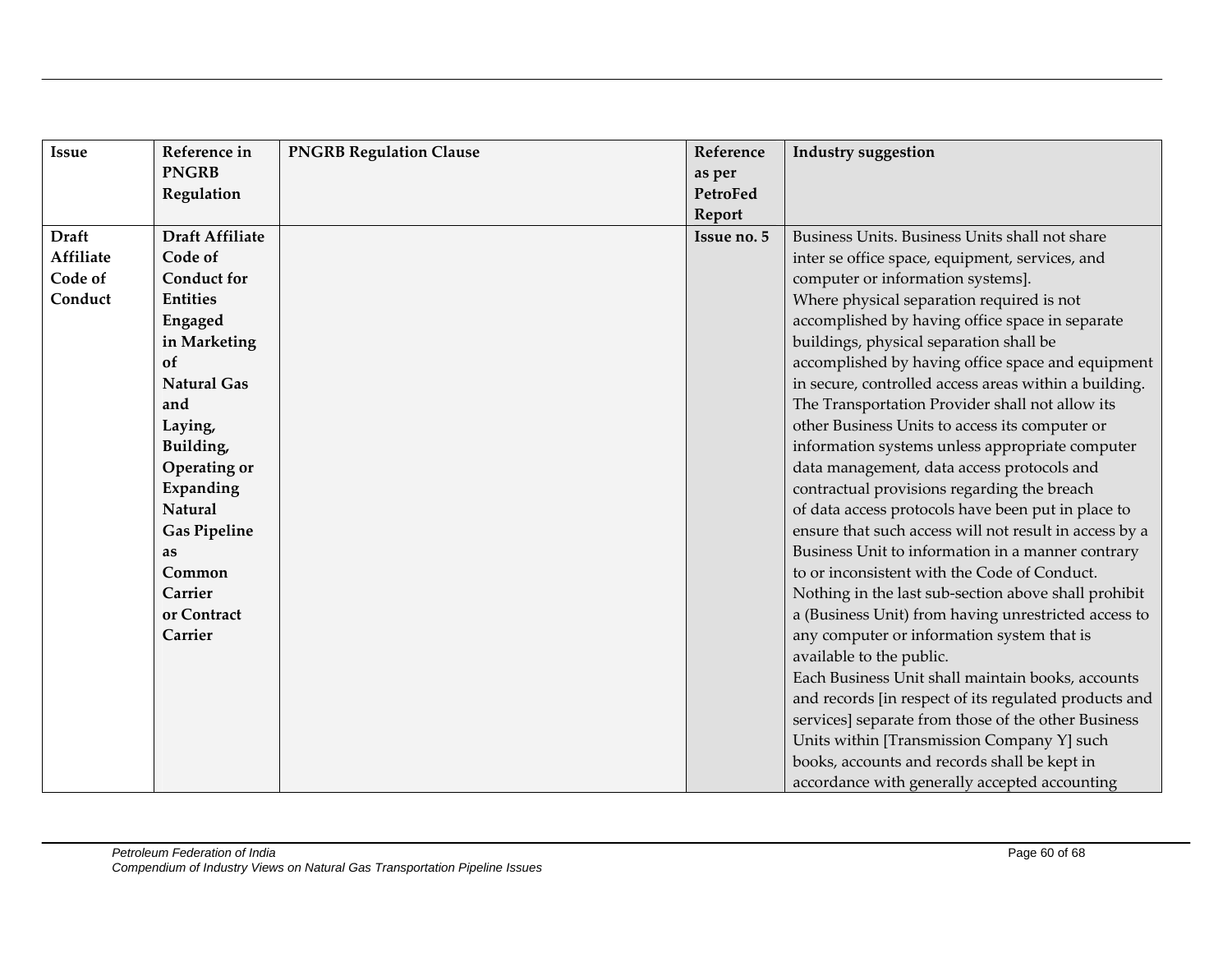| <b>Issue</b>     | Reference in           | <b>PNGRB Regulation Clause</b> | Reference   | <b>Industry suggestion</b>                            |
|------------------|------------------------|--------------------------------|-------------|-------------------------------------------------------|
|                  | <b>PNGRB</b>           |                                | as per      |                                                       |
|                  | Regulation             |                                | PetroFed    |                                                       |
|                  |                        |                                | Report      |                                                       |
| <b>Draft</b>     | <b>Draft Affiliate</b> |                                | Issue no. 5 | principles and such guidelines or other system of     |
| <b>Affiliate</b> | Code of                |                                |             | accounts as may be prescribed from time to time,      |
| Code of          | <b>Conduct for</b>     |                                |             | and shall be sufficient to allow for an audit of the  |
| Conduct          | <b>Entities</b>        |                                |             | transactions between the Business Units within        |
|                  | Engaged                |                                |             | [Transmission Enterprise X] [Transmission             |
|                  | in Marketing           |                                |             | Company Y] prohibits Transportation System            |
|                  | of                     |                                |             | Employees from being involved in any way with         |
|                  | <b>Natural Gas</b>     |                                |             | the Gas Supply Division and requires that its         |
|                  | and                    |                                |             | Transportation System Employees operate               |
|                  | Laying,                |                                |             | independently of [Transmission Company Y]             |
|                  | Building,              |                                |             | employees, or employees, engaged in the Gas           |
|                  | Operating or           |                                |             | Supply Division. This is accomplished by:             |
|                  | Expanding              |                                |             | • Restricted access, both physical and systemic, to   |
|                  | Natural                |                                |             | Gas Supply information and facilities;                |
|                  | <b>Gas Pipeline</b>    |                                |             | • Work procedure design and job responsibility        |
|                  | as                     |                                |             | assignment;                                           |
|                  | Common                 |                                |             | • Communication, training and monitoring              |
|                  | Carrier                |                                |             | programs as described above; and                      |
|                  | or Contract            |                                |             | • Such other methods as may be prescribed by the      |
|                  | Carrier                |                                |             | Board from time to time.                              |
|                  |                        |                                |             | [Transmission Company Y] prohibits its Gas Supply     |
|                  |                        |                                |             | employees, from engaging in Transportation System     |
|                  |                        |                                |             | operations, and does not permit them access to the    |
|                  |                        |                                |             | system control center or similar facilities used for  |
|                  |                        |                                |             | transportation operations or reliability that differs |
|                  |                        |                                |             | in any way from the access available to other         |
|                  |                        |                                |             | Transmission system Users. This is accomplished       |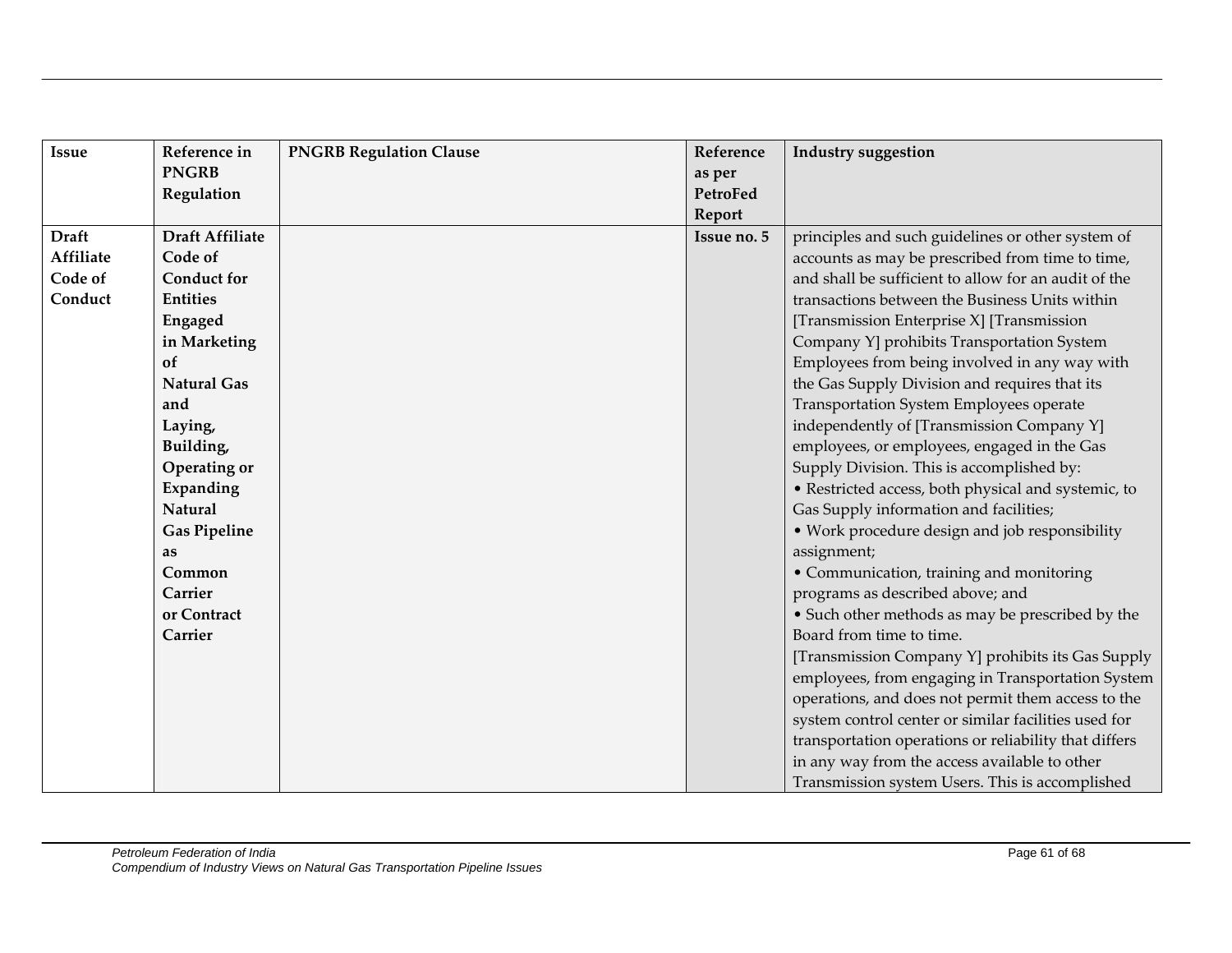| <b>Issue</b>     | Reference in           | <b>PNGRB Regulation Clause</b> | Reference   | <b>Industry suggestion</b>                           |
|------------------|------------------------|--------------------------------|-------------|------------------------------------------------------|
|                  | <b>PNGRB</b>           |                                | as per      |                                                      |
|                  | Regulation             |                                | PetroFed    |                                                      |
|                  |                        |                                | Report      |                                                      |
| <b>Draft</b>     | <b>Draft Affiliate</b> |                                | Issue no. 5 | by:                                                  |
| <b>Affiliate</b> | Code of                |                                |             | · Restricted access, both physical and systemic, to  |
| Code of          | <b>Conduct for</b>     |                                |             | Transportation System operations and system          |
| Conduct          | <b>Entities</b>        |                                |             | reliability information and facilities; Work         |
|                  | Engaged                |                                |             | procedure design and job responsibility assignment;  |
|                  | in Marketing           |                                |             | • Communication, training and monitoring             |
|                  | of                     |                                |             | programs as described above; and                     |
|                  | <b>Natural Gas</b>     |                                |             | • Such other methods as may be prescribed by the     |
|                  | and                    |                                |             | Board from time to time.                             |
|                  | Laying,                |                                |             | [Transmission Company Y] provides [and procures      |
|                  | Building,              |                                |             | from third parties] Business Support Services (BSS). |
|                  | Operating or           |                                |             | Business Support Services shall be priced, reported  |
|                  | Expanding              |                                |             | and conducted in accordance with the principles      |
|                  | Natural                |                                |             | herein and with any applicable pricing and           |
|                  | <b>Gas Pipeline</b>    |                                |             | reporting requirements imposed from time to time     |
|                  | as                     |                                |             | by the [Compliance Officer/regulatory                |
|                  | Common                 |                                |             | commission].                                         |
|                  | Carrier                |                                |             | The provision of Business Support Services or        |
|                  | or Contract            |                                |             | Corporate Support Services shall not allow or        |
|                  | Carrier                |                                |             | provide a means for the transfer of information,     |
|                  |                        |                                |             | including proprietary customer information in a      |
|                  |                        |                                |             | manner contrary to or inconsistent with the          |
|                  |                        |                                |             | Code of Conduct, create the opportunity for          |
|                  |                        |                                |             | preferential treatment or/and confer competitive     |
|                  |                        |                                |             | advantage, lead to customer confusion create         |
|                  |                        |                                |             | significant opportunities for cross-subsidization or |
|                  |                        |                                |             | otherwise provide any means to circumvent the        |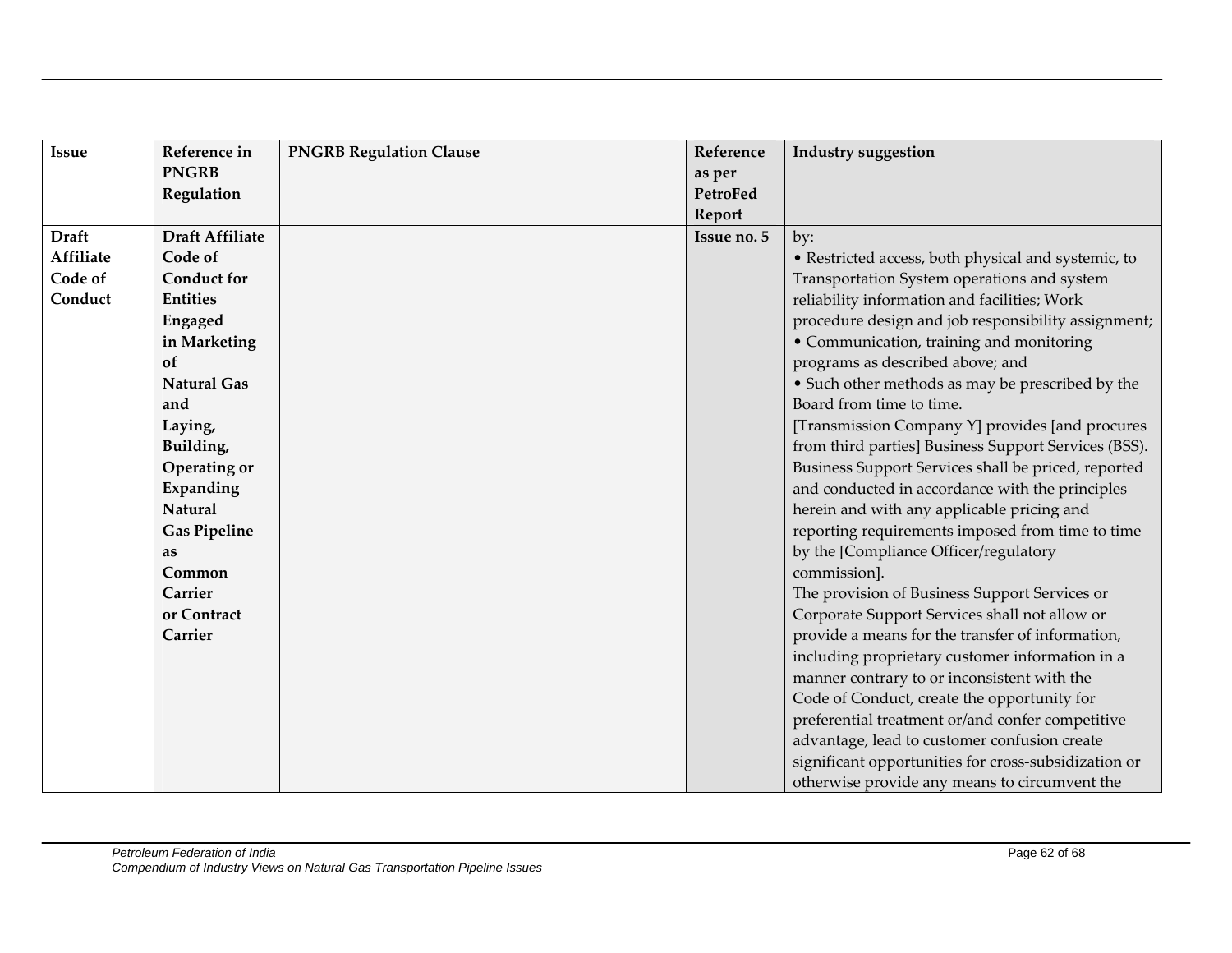| <b>Issue</b>     | Reference in           | <b>PNGRB Regulation Clause</b> | Reference   | <b>Industry suggestion</b>                             |
|------------------|------------------------|--------------------------------|-------------|--------------------------------------------------------|
|                  | <b>PNGRB</b>           |                                | as per      |                                                        |
|                  | Regulation             |                                | PetroFed    |                                                        |
|                  |                        |                                | Report      |                                                        |
| <b>Draft</b>     | <b>Draft Affiliate</b> |                                | Issue no. 5 | Code of Conduct. [Implementation procedures shall      |
| <b>Affiliate</b> | Code of                |                                |             | be prepared by Business Support Services and           |
| Code of          | <b>Conduct for</b>     |                                |             | Corporate Services within 120 days of the Code of      |
| Conduct          | <b>Entities</b>        |                                |             | Conduct and submitted to and approved by the           |
|                  | Engaged                |                                |             | [Compliance Officer/regulatory commission].            |
|                  | in Marketing           |                                |             | <b>CONDUCT OF BUSINESS</b>                             |
|                  | of                     |                                |             | The Transportation Provider shall strictly enforce all |
|                  | <b>Natural Gas</b>     |                                |             | tariff provisions relating to the sale or purchase of  |
|                  | and                    |                                |             | regulated services or products and/or the utilization  |
|                  | Laying,                |                                |             | thereof that do not provide for the use of discretion. |
|                  | Building,              |                                |             | [Tariff provisions shall include and be deemed to      |
|                  | Operating or           |                                |             | include all financial charges or penalties that may    |
|                  | Expanding              |                                |             | apply together with cost of connection to the          |
|                  | <b>Natural</b>         |                                |             | Transportation System].                                |
|                  | <b>Gas Pipeline</b>    |                                |             | In situations in which tariff provisions relating to   |
|                  | as                     |                                |             | the sale or purchase of regulated services or          |
|                  | Common                 |                                |             | products or the utilization thereof do provide for     |
|                  | Carrier                |                                |             | the use of discretion. The Transportation Provider     |
|                  | or Contract            |                                |             | shall apply those tariffs in a fair and impartial way, |
|                  | Carrier                |                                |             | and to treat all customers in a nondiscriminatory      |
|                  |                        |                                |             | manner.                                                |
|                  |                        |                                |             | The Transportation Provider shall maintain a record    |
|                  |                        |                                |             | of all instances in which discretion was used in       |
|                  |                        |                                |             | applying tariff provisions.                            |
|                  |                        |                                |             | Any discounts offered, relating to transportation      |
|                  |                        |                                |             | service or ancillary services, be offered to all       |
|                  |                        |                                |             | Transmission system. Users eligible for such           |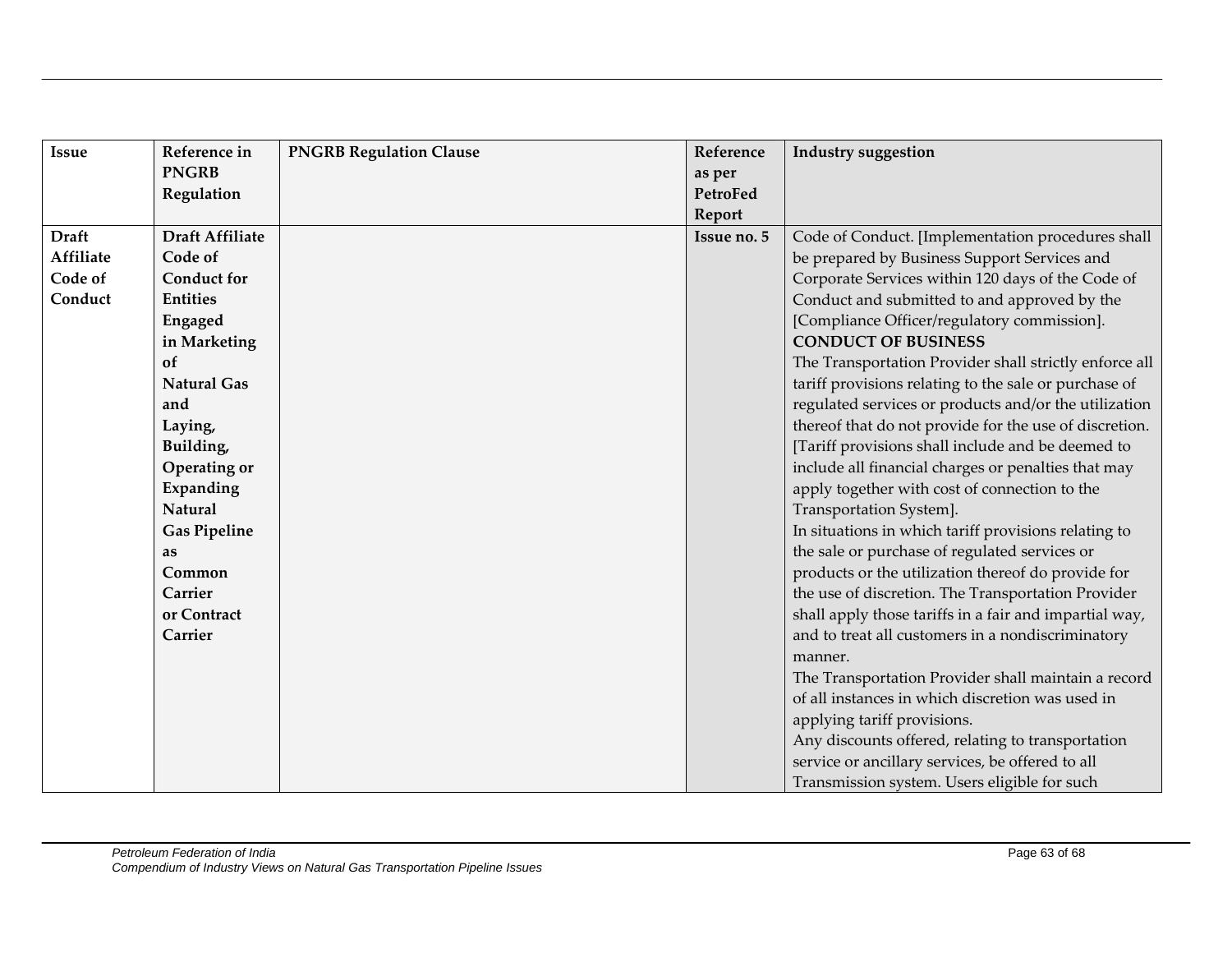| <b>Issue</b>     | Reference in           | <b>PNGRB Regulation Clause</b> | Reference   | <b>Industry suggestion</b>                           |
|------------------|------------------------|--------------------------------|-------------|------------------------------------------------------|
|                  | <b>PNGRB</b>           |                                | as per      |                                                      |
|                  | Regulation             |                                | PetroFed    |                                                      |
|                  |                        |                                | Report      |                                                      |
| <b>Draft</b>     | <b>Draft Affiliate</b> |                                | Issue no. 5 | discounts on a nondiscriminatory basis.              |
| <b>Affiliate</b> | Code of                |                                |             | [Transmission Company Y] shall:                      |
| Code of          | <b>Conduct for</b>     |                                |             | · Design and implement policies, procedures,         |
| Conduct          | <b>Entities</b>        |                                |             | organizational configuration, departmental           |
|                  | Engaged                |                                |             | structure and employee job esponsibilities;          |
|                  | in Marketing           |                                |             | • Design and implement physical and systemic         |
|                  | of                     |                                |             | restrictions; and                                    |
|                  | <b>Natural Gas</b>     |                                |             | • Design and implement communication, training       |
|                  | and                    |                                |             | and monitoring programs to ensure compliance         |
|                  | Laying,                |                                |             | with these Code of Conduct.                          |
|                  | Building,              |                                |             | <b>SYSTEM EMERGENCIES</b>                            |
|                  | Operating or           |                                |             | [Transmission Enterprise X] recognizes that during   |
|                  | Expanding              |                                |             | emergency situations [affecting system reliability], |
|                  | Natural                |                                |             | its employees, or those of an Affiliate, may take    |
|                  | <b>Gas Pipeline</b>    |                                |             | whatever steps are necessary to keep the system in   |
|                  | as                     |                                |             | operation.                                           |
|                  | Common                 |                                |             | [Transmission Enterprise X] will report to the       |
|                  | Carrier                |                                |             | regulatory commission within twenty-four hours       |
|                  | or Contract            |                                |             | any deviations from the Code of Conduct that result  |
|                  | Carrier                |                                |             | from necessary steps taken to address a [system]     |
|                  |                        |                                |             | emergency. To meet this obligation                   |
|                  |                        |                                |             | [Transmission Enterprise X] has implemented the      |
|                  |                        |                                |             | following procedures]:                               |
|                  |                        |                                |             | • The [Transmission Enterprise X] Compliance         |
|                  |                        |                                |             | Officer [has been assigned the responsibility for    |
|                  |                        |                                |             | ensuring] [shall ensure] reports of any such         |
|                  |                        |                                |             | deviations are notified and sent to the regulatory   |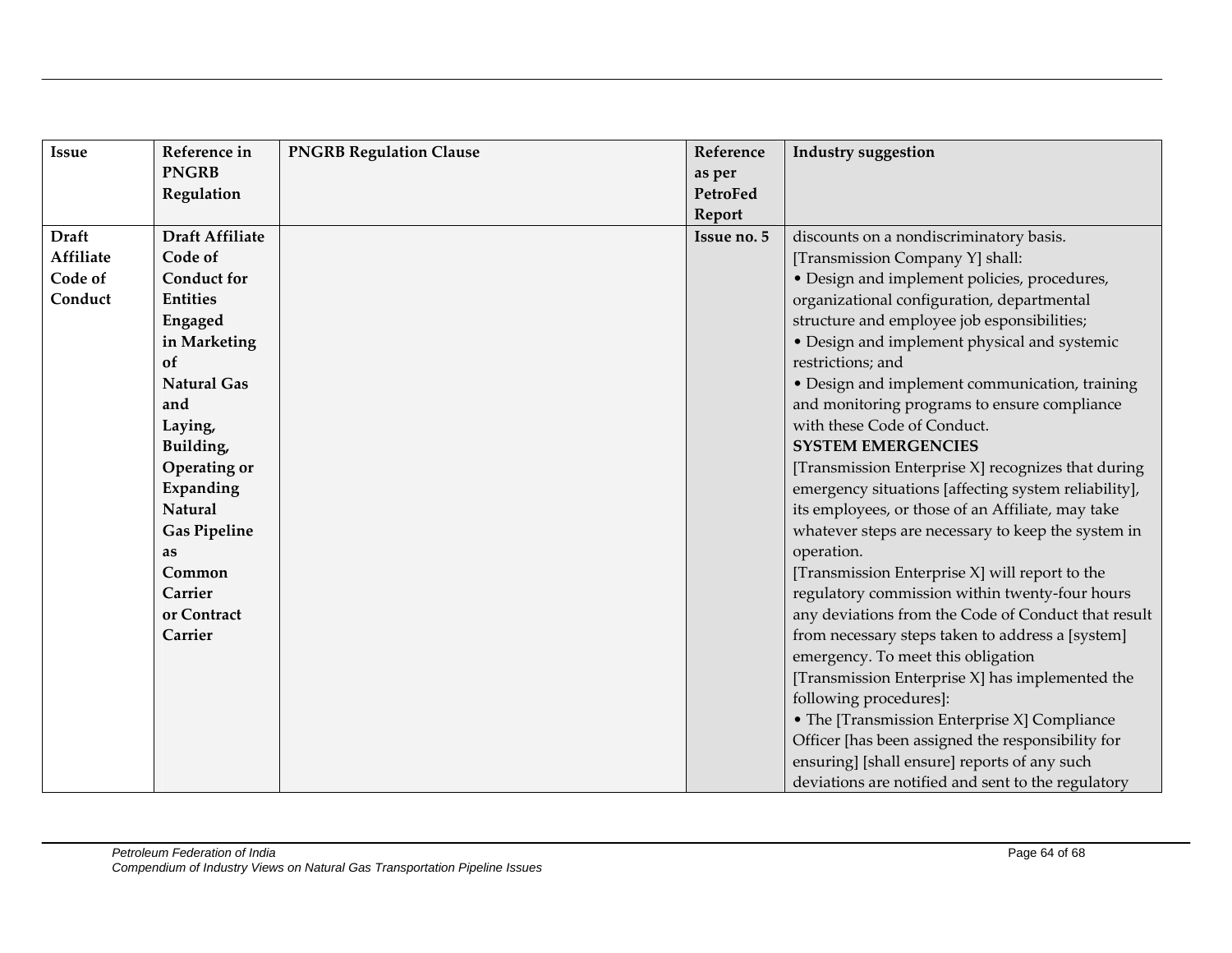| <b>Issue</b>     | Reference in           | <b>PNGRB Regulation Clause</b> | Reference   | <b>Industry suggestion</b>                              |
|------------------|------------------------|--------------------------------|-------------|---------------------------------------------------------|
|                  | <b>PNGRB</b>           |                                | as per      |                                                         |
|                  | Regulation             |                                | PetroFed    |                                                         |
|                  |                        |                                | Report      |                                                         |
| <b>Draft</b>     | <b>Draft Affiliate</b> |                                | Issue no. 5 | commission following an emergency.                      |
| <b>Affiliate</b> | Code of                |                                |             | • Each report will contain a description of the         |
| Code of          | <b>Conduct for</b>     |                                |             | deviation, the name(s), title(s) and job function(s) of |
| Conduct          | <b>Entities</b>        |                                |             | those involved, and the name and phone number of        |
|                  | Engaged                |                                |             | a contact person within [Transmission Enterprise        |
|                  | in Marketing           |                                |             | X], should additional information be desired.           |
|                  | of                     |                                |             | • To ensure that [system] emergencies are handled       |
|                  | <b>Natural Gas</b>     |                                |             | appropriately and to prevent, whenever possible,        |
|                  | and                    |                                |             | any deviations from the Code of Conduct that            |
|                  | Laying,                |                                |             | might occur as a result of having to contend with a     |
|                  | Building,              |                                |             | [system] emergency, [Transmission Company Y]            |
|                  | Operating or           |                                |             | has established the following procedures that shall     |
|                  | Expanding              |                                |             | be implemented] by [Transmission Enterprise X];         |
|                  | Natural                |                                |             | [Transmission Enterprise X] shall procure;              |
|                  | <b>Gas Pipeline</b>    |                                |             | • The system emergency assignments of Gas Supply        |
|                  | as                     |                                |             | Employees will be reviewed, and changed where           |
|                  | Common                 |                                |             | possible, to areas of [Transmission Enterprise X] or    |
|                  | Carrier                |                                |             | its Affiliates where they should not be exposed to      |
|                  | or Contract            |                                |             | information that would likely result in a deviation     |
|                  | Carrier                |                                |             | from the Code of Conduct; and                           |
|                  |                        |                                |             | • Communication, training and monitoring                |
|                  |                        |                                |             | programs as described above.                            |
|                  |                        |                                |             | <b>ACCOUNTS AND RECORDS</b>                             |
|                  |                        |                                |             | [Transmission Enterprise X] currently maintains its     |
|                  |                        |                                |             | accounts and records as prescribed by Generally         |
|                  |                        |                                |             | Accepted Accounting Code and Procedures.                |
|                  |                        |                                |             | [Transmission Enterprise X] shall modify (to the        |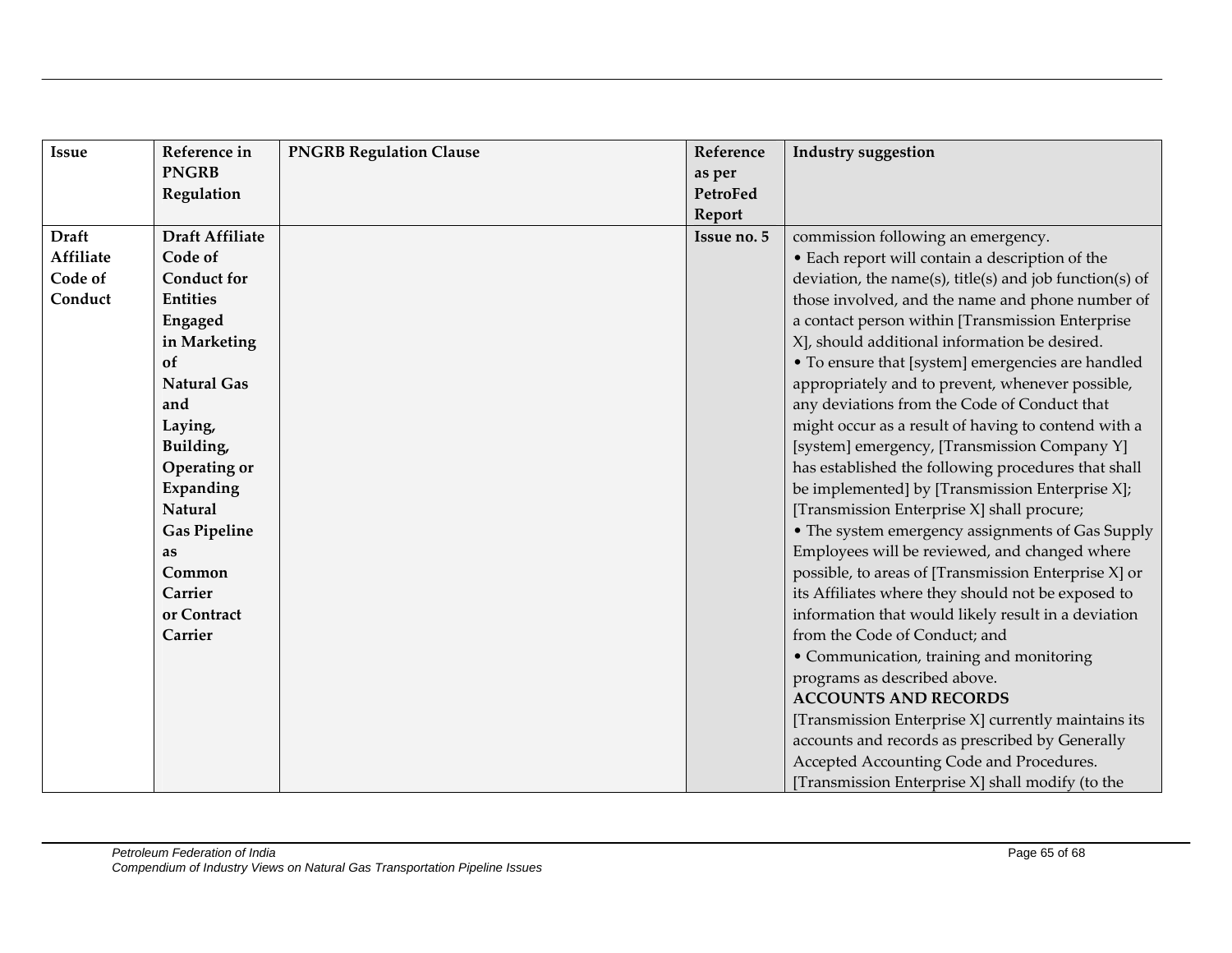| <b>Issue</b>     | Reference in           | <b>PNGRB Regulation Clause</b> | Reference   | <b>Industry suggestion</b>                           |
|------------------|------------------------|--------------------------------|-------------|------------------------------------------------------|
|                  | <b>PNGRB</b>           |                                | as per      |                                                      |
|                  | Regulation             |                                | PetroFed    |                                                      |
|                  |                        |                                | Report      |                                                      |
| <b>Draft</b>     | <b>Draft Affiliate</b> |                                | Issue no. 5 | extent necessary) its accounting systems to comply   |
| <b>Affiliate</b> | Code of                |                                |             | with the requirements of [INSERT NAME OF             |
| Code of          | <b>Conduct for</b>     |                                |             | COMPANY ACCOUNTS LEGISLATION OR                      |
| Conduct          | <b>Entities</b>        |                                |             | STATUTORY REGULATORY BODY].                          |
|                  | Engaged                |                                |             | [Transmission Enterprise X] maintains a copy of its  |
|                  | in Marketing           |                                |             | rules and allocations used in drawing up accounts    |
|                  | of                     |                                |             | as required by [INSERT NAME OF COMPANY               |
|                  | <b>Natural Gas</b>     |                                |             | ACCOUNTS LEGISLATION OR STATUTORY                    |
|                  | and                    |                                |             | REGULATORY BODY]. These rules will be                |
|                  | Laying,                |                                |             | available for review by the regulatory commission.   |
|                  | Building,              |                                |             | <b>COMPLIANCE OFFICER</b>                            |
|                  | Operating or           |                                |             | The Compliance Officer shall monitor, facilitate and |
|                  | Expanding              |                                |             | review compliance with the Code of Conduct and       |
|                  | Natural                |                                |             | any implementation programs in relation thereto.     |
|                  | <b>Gas Pipeline</b>    |                                |             | The Compliance Officer shall make a quarterly        |
|                  | as                     |                                |             | [monthly?] report to the Company Secretary in        |
|                  | Common                 |                                |             | relation to compliance with the Code of Conduct to   |
|                  | Carrier                |                                |             | include a review of the implementation of the Code   |
|                  | or Contract            |                                |             | of Conduct and identifying in particular any areas   |
|                  | Carrier                |                                |             | of compliance in respect of which in further Code or |
|                  |                        |                                |             | implementation procedures may be required.           |
|                  |                        |                                |             | In addition the quarterly report may indicate areas  |
|                  |                        |                                |             | in which changes to implementation procedures        |
|                  |                        |                                |             | would, in the opinion of the Compliance Officer be   |
|                  |                        |                                |             | beneficial.                                          |
|                  |                        |                                |             | The Compliance Officer shall liaise with members of  |
|                  |                        |                                |             | the executive management to ensure that all          |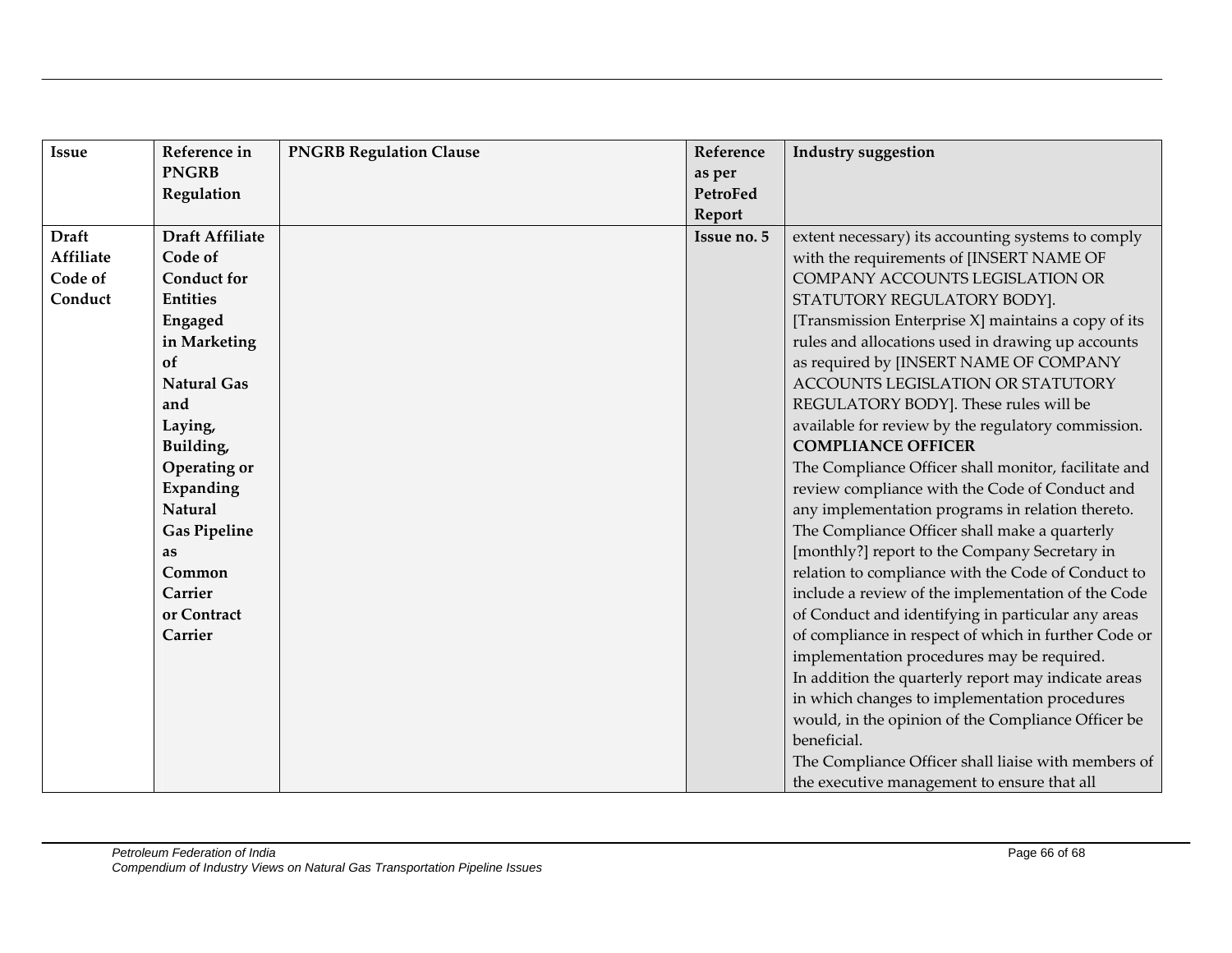| <b>Issue</b>     | Reference in           | <b>PNGRB Regulation Clause</b> | Reference   | <b>Industry suggestion</b>                           |
|------------------|------------------------|--------------------------------|-------------|------------------------------------------------------|
|                  | <b>PNGRB</b>           |                                | as per      |                                                      |
|                  | Regulation             |                                | PetroFed    |                                                      |
|                  |                        |                                | Report      |                                                      |
| <b>Draft</b>     | <b>Draft Affiliate</b> |                                | Issue no. 5 | employees, within the area of the relevant member    |
| <b>Affiliate</b> | Code of                |                                |             | of the executive management are aware of the Code    |
| Code of          | <b>Conduct for</b>     |                                |             | of Conduct and implementation procedures in          |
| Conduct          | <b>Entities</b>        |                                |             | respect thereof.                                     |
|                  | Engaged                |                                |             | The Compliance Officer shall also review with        |
|                  | in Marketing           |                                |             | executive management, instances of employee          |
|                  | of                     |                                |             | misconduct or alleged employee misconduct.           |
|                  | <b>Natural Gas</b>     |                                |             | Alleged violations of the Standard of Conduct will   |
|                  | and                    |                                |             | be immediately reported to the Compliance Officer    |
|                  | Laying,                |                                |             | and thereafter investigated by the Compliance        |
|                  | Building,              |                                |             | Officer in consultation with the member of           |
|                  | Operating or           |                                |             | executive management charged with responsibility     |
|                  | Expanding              |                                |             | for the business unit in which the employee is       |
|                  | Natural                |                                |             | engaged. The Compliance Officer will ensure that     |
|                  | <b>Gas Pipeline</b>    |                                |             | appropriate action according to [Transmission        |
|                  | as                     |                                |             | Enterprise X] disciplinary procedures is taken to:   |
|                  | Common                 |                                |             | · deal appropriately with employees found to have    |
|                  | Carrier                |                                |             | violated the Code of Conduct, and                    |
|                  | or Contract            |                                |             | • initiate whatever changes may be necessary to      |
|                  | Carrier                |                                |             | prevent a recurrence of any such violation.          |
|                  |                        |                                |             | If it is determined that an employee of              |
|                  |                        |                                |             | [Transmission Enterprise X] or one of its Affiliates |
|                  |                        |                                |             | has violated the disclosure stipulations of the Code |
|                  |                        |                                |             | of Conduct, the Compliance Officer will ensure that  |
|                  |                        |                                |             | the wrongful disclosure is promptly reported to the  |
|                  |                        |                                |             | regulatory commission in accordance with the         |
|                  |                        |                                |             | procedures outlined above.                           |